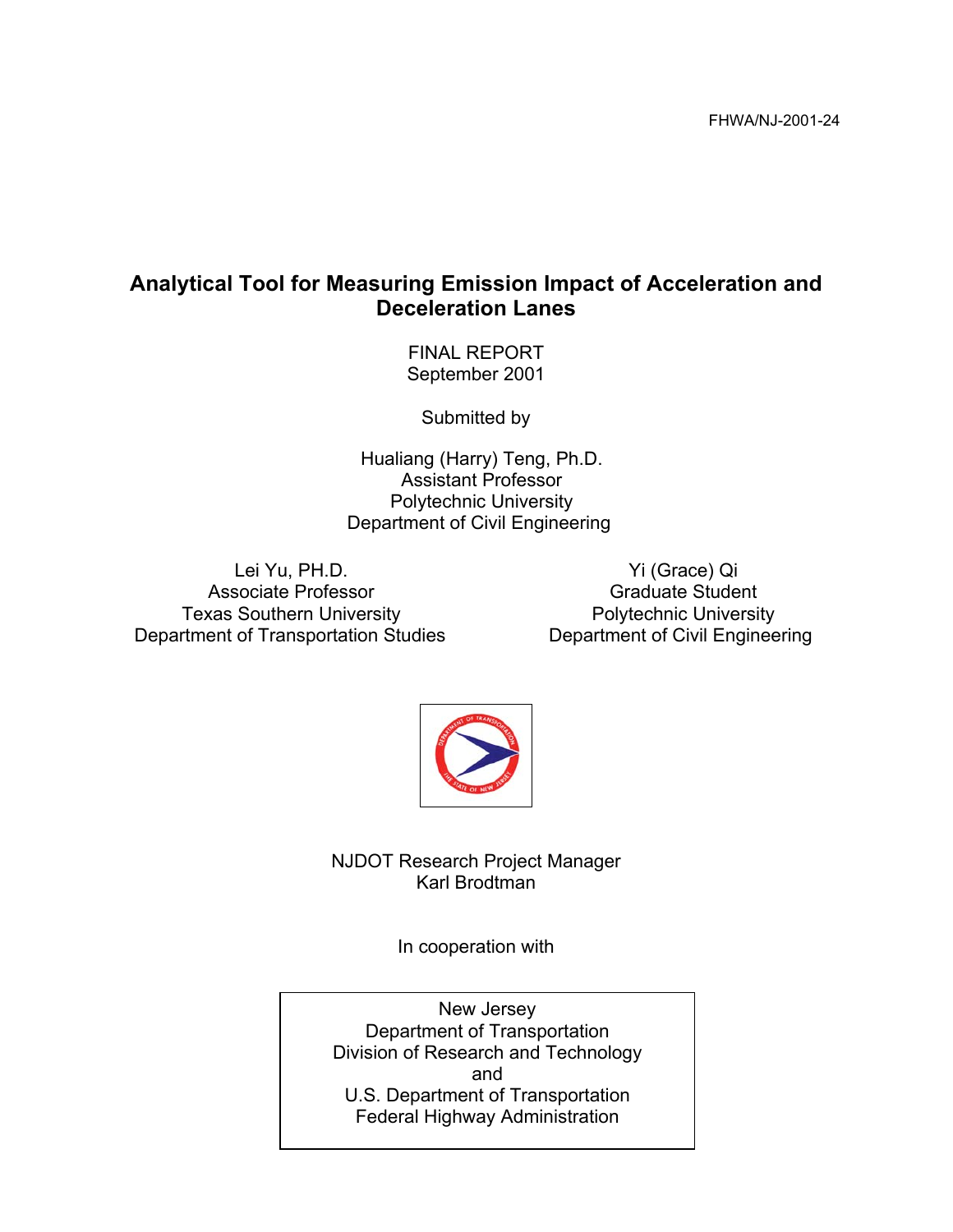### DISCLAIMER STATEMENT

"The contents of this report reflect the views of the author(s) who is (are) responsible for the facts and the accuracy of the data presented herein. The contents do not necessarily reflect the official views or policies of the New Jersey Department of Transportation or the Federal Highway Administration. This report does not constitute a standard, specification, or regulation.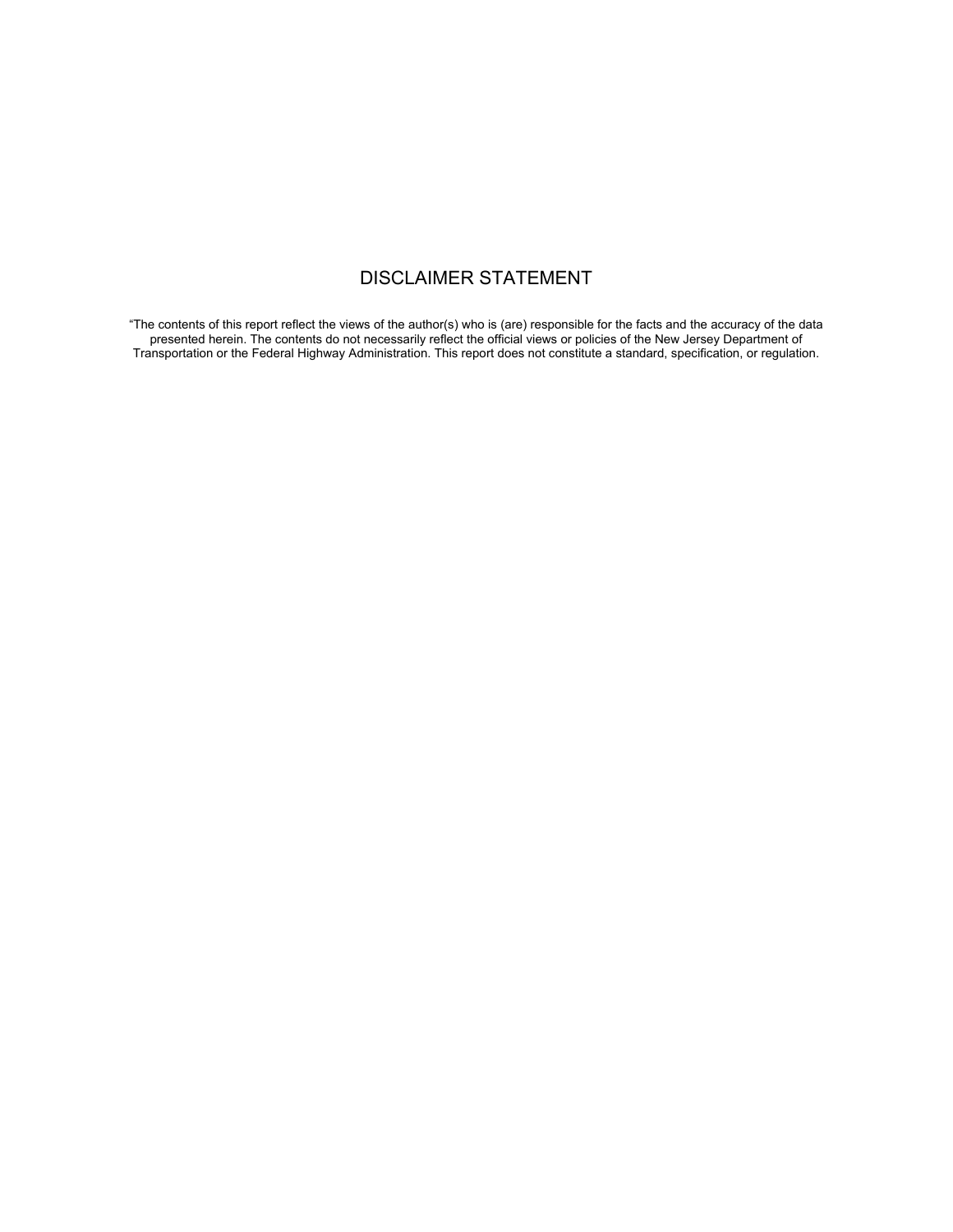#### TECHNICAL REPORT STANDARD TITLE

| 1. Report No. FHWA/NJ-2001-24                                                                                                                                                                                                                                                                                                                                                                                                                                                                                                                                                                                                                                                                                                                                                                                                                                                                                                                                                                                                                                                                      | 2. Government Accession                        |                            | 3. Recipient's Catalog No.            |           |  |
|----------------------------------------------------------------------------------------------------------------------------------------------------------------------------------------------------------------------------------------------------------------------------------------------------------------------------------------------------------------------------------------------------------------------------------------------------------------------------------------------------------------------------------------------------------------------------------------------------------------------------------------------------------------------------------------------------------------------------------------------------------------------------------------------------------------------------------------------------------------------------------------------------------------------------------------------------------------------------------------------------------------------------------------------------------------------------------------------------|------------------------------------------------|----------------------------|---------------------------------------|-----------|--|
| 4. Title and Subtitle<br>Analytical Tool for Measuring Emission Impact of Acceleration and Deceleration Lanes                                                                                                                                                                                                                                                                                                                                                                                                                                                                                                                                                                                                                                                                                                                                                                                                                                                                                                                                                                                      |                                                |                            | 5. Report Date: November 22, 2001     |           |  |
|                                                                                                                                                                                                                                                                                                                                                                                                                                                                                                                                                                                                                                                                                                                                                                                                                                                                                                                                                                                                                                                                                                    |                                                | 6. Performing Organization |                                       |           |  |
| 7. Author(s): Hualiang (Harry) Teng, Lei Yu, and Yi (Grace) Qi                                                                                                                                                                                                                                                                                                                                                                                                                                                                                                                                                                                                                                                                                                                                                                                                                                                                                                                                                                                                                                     |                                                |                            | 8. Performing Organization Report No. |           |  |
| 9. Performing Organization Name and Address<br>New Jersey Department of Transportation                                                                                                                                                                                                                                                                                                                                                                                                                                                                                                                                                                                                                                                                                                                                                                                                                                                                                                                                                                                                             |                                                | 10. Work Unit No.          |                                       |           |  |
| CN 600                                                                                                                                                                                                                                                                                                                                                                                                                                                                                                                                                                                                                                                                                                                                                                                                                                                                                                                                                                                                                                                                                             |                                                |                            | 11. Contract or Grant No.             |           |  |
| Trenton, NJ 08625                                                                                                                                                                                                                                                                                                                                                                                                                                                                                                                                                                                                                                                                                                                                                                                                                                                                                                                                                                                                                                                                                  |                                                |                            | 13. Type of Report and Period Covered |           |  |
| 12. Sponsoring Agency Name and Address                                                                                                                                                                                                                                                                                                                                                                                                                                                                                                                                                                                                                                                                                                                                                                                                                                                                                                                                                                                                                                                             |                                                |                            |                                       |           |  |
| Federal Highway Administration                                                                                                                                                                                                                                                                                                                                                                                                                                                                                                                                                                                                                                                                                                                                                                                                                                                                                                                                                                                                                                                                     |                                                |                            | 14. Sponsoring Agency Code            |           |  |
| U.S. Department of Transportation                                                                                                                                                                                                                                                                                                                                                                                                                                                                                                                                                                                                                                                                                                                                                                                                                                                                                                                                                                                                                                                                  |                                                |                            |                                       |           |  |
| 16. Abstract<br>In this study, nonlinear regression models were developed to take into account factors of acceleration or deceleration. To fully capture the<br>dynamics of specific accelerations or decelerations, not only is the acceleration or deceleration of the current time period included in the<br>models as independent variables, but those of previous time periods are also included. In addition, the durations that acceleration or<br>deceleration has been exercised are also included as independent variables. The factor of road grade is considered in the models by adjusting<br>the values of acceleration or deceleration according to the grade. Besides these independent variables, variables representing tractive power<br>are also introduced into the models because they directly determine the amount of emissions that are produced by a vehicle. With this<br>modeling approach, the validation results show that the emission model developed in this study can produce a close match to raw emissions<br>data on both microscopic and macroscopic levels. |                                                |                            |                                       |           |  |
| 17. Key Words<br>Air quality management, mathematical model,                                                                                                                                                                                                                                                                                                                                                                                                                                                                                                                                                                                                                                                                                                                                                                                                                                                                                                                                                                                                                                       |                                                | 18. Distribution Statement |                                       |           |  |
| traffic simulation, evaluation                                                                                                                                                                                                                                                                                                                                                                                                                                                                                                                                                                                                                                                                                                                                                                                                                                                                                                                                                                                                                                                                     |                                                |                            |                                       |           |  |
| 19. Security Classif (of this report)<br>Unclassified                                                                                                                                                                                                                                                                                                                                                                                                                                                                                                                                                                                                                                                                                                                                                                                                                                                                                                                                                                                                                                              | 20. Security Classif. (of this<br>Unclassified |                            | 21. No of<br>Pages: 80                | 22. Price |  |

**Form DOT F 1700.7** (8-69)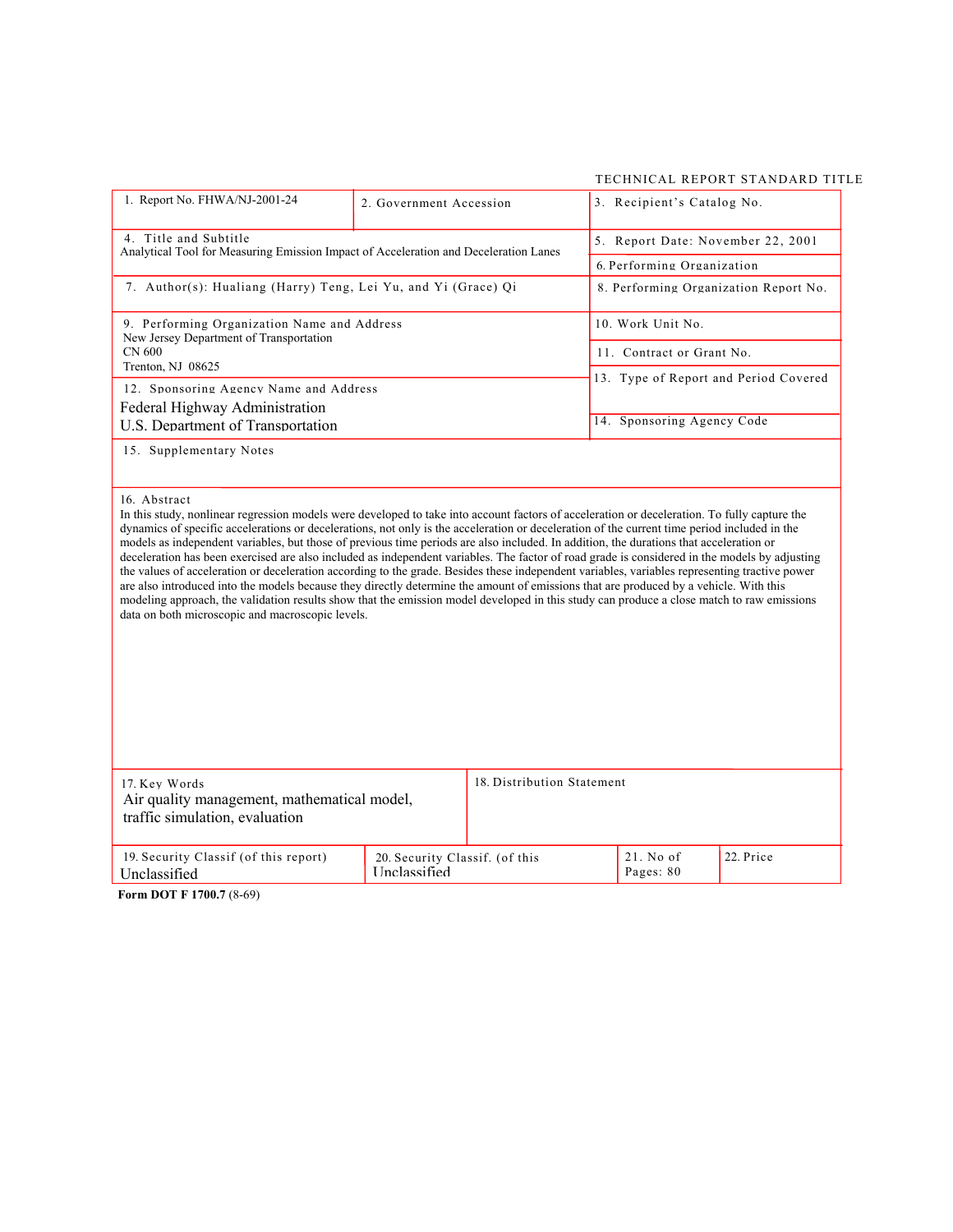|                                                                 | Page |
|-----------------------------------------------------------------|------|
| SUMMARY.                                                        |      |
| <b>INTRODUCTION</b>                                             |      |
|                                                                 |      |
| 'HODOLOGY .                                                     |      |
| IDENTIFICATION OF VARIABLES FOR DEVELOPING EMISSIONS MODELS  7  |      |
|                                                                 |      |
|                                                                 |      |
|                                                                 |      |
|                                                                 |      |
|                                                                 |      |
|                                                                 |      |
| COMPARISON OF RESULTS FROM EXISTING EMISSIONS MODELS WITH FIELD |      |
| <b>DATA</b>                                                     | 20   |
|                                                                 |      |
|                                                                 |      |
|                                                                 |      |
|                                                                 |      |
|                                                                 |      |
|                                                                 |      |
|                                                                 |      |
|                                                                 |      |
|                                                                 |      |
|                                                                 |      |
|                                                                 |      |
| CONCLUSIONS                                                     |      |
|                                                                 |      |
| <b>REFERENCES</b>                                               |      |
|                                                                 | 77   |
|                                                                 |      |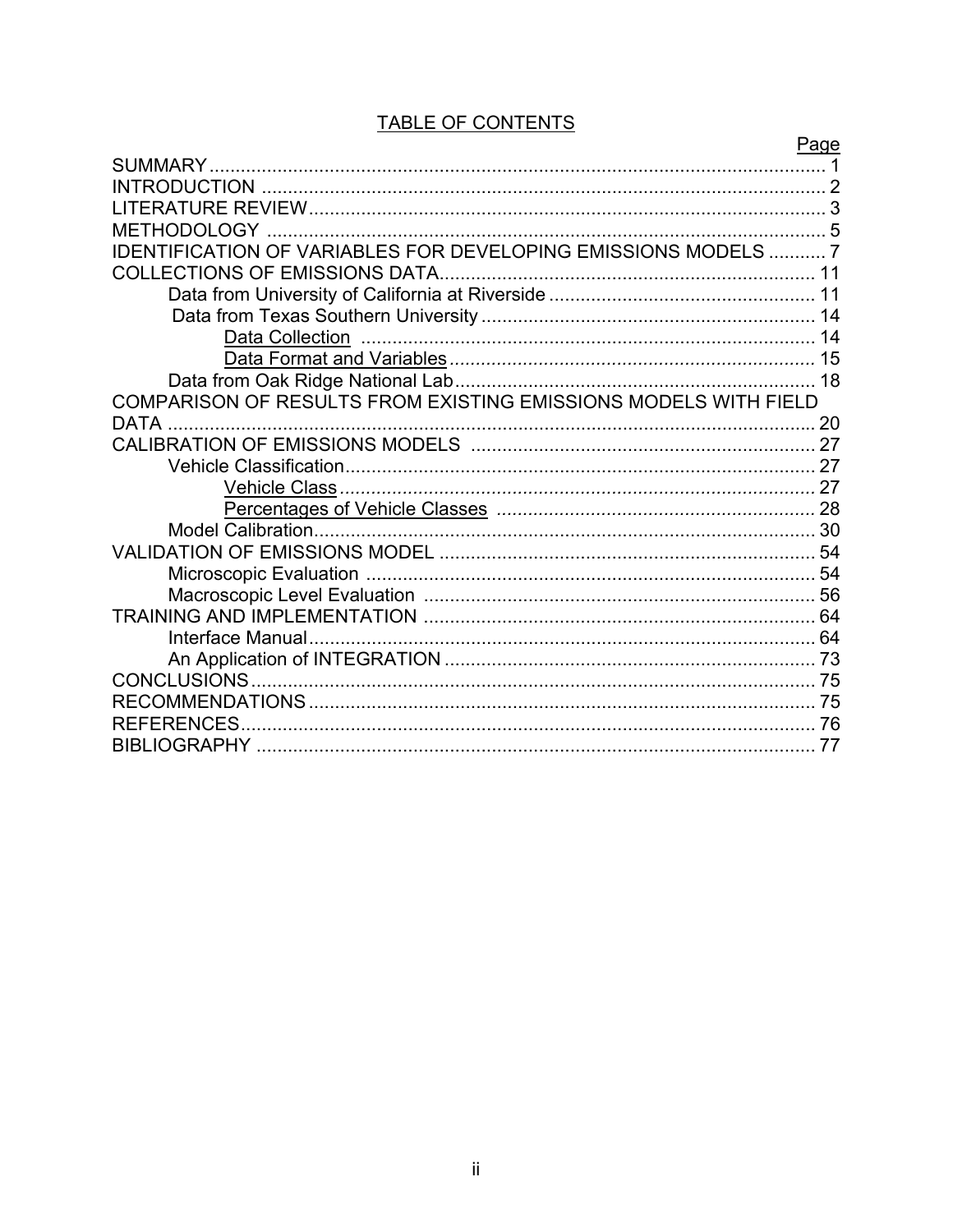### LIST OF FIGURES

| Page                                                                              |  |
|-----------------------------------------------------------------------------------|--|
| Figure 1. Framework for generating emissions inventory based on microscale        |  |
|                                                                                   |  |
|                                                                                   |  |
|                                                                                   |  |
|                                                                                   |  |
|                                                                                   |  |
|                                                                                   |  |
|                                                                                   |  |
|                                                                                   |  |
|                                                                                   |  |
|                                                                                   |  |
|                                                                                   |  |
|                                                                                   |  |
| Figure 13. Correlation between CO emission and accelerations or decelerations in  |  |
|                                                                                   |  |
| Figure 14. Correlation between HC emission and accelerations or decelerations in  |  |
|                                                                                   |  |
| Figure 15. Correlation between NOx emission and accelerations or decelerations in |  |
|                                                                                   |  |
|                                                                                   |  |
|                                                                                   |  |
|                                                                                   |  |
|                                                                                   |  |
|                                                                                   |  |
|                                                                                   |  |
|                                                                                   |  |
|                                                                                   |  |
|                                                                                   |  |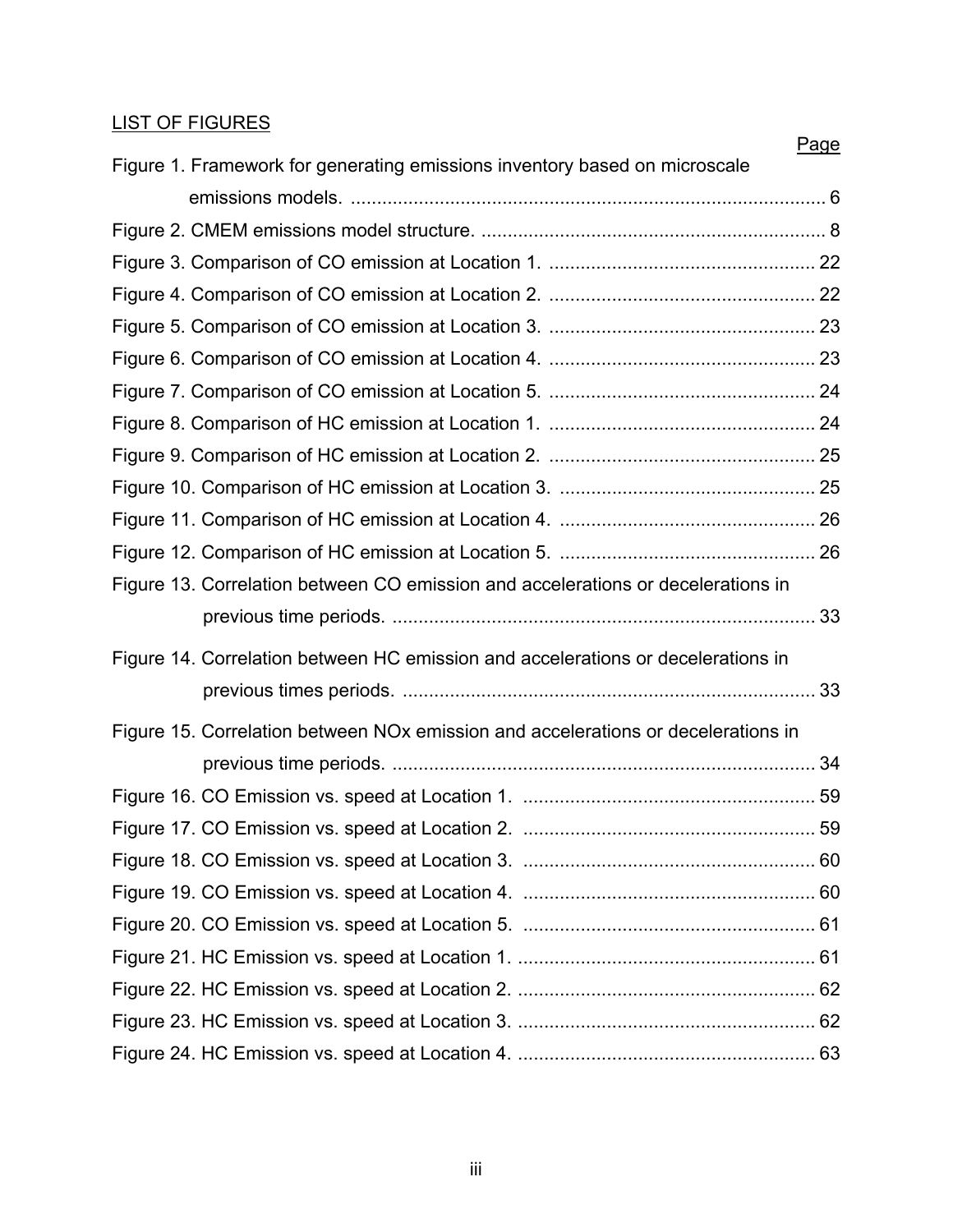| Figure 27. Interface for mapping vehicle types in INTEGRATION to vehicle classes    |  |
|-------------------------------------------------------------------------------------|--|
|                                                                                     |  |
|                                                                                     |  |
|                                                                                     |  |
| Figure 30. Interface showing converting output from INTEGRATION to Ploy's emissions |  |
|                                                                                     |  |
|                                                                                     |  |
|                                                                                     |  |
|                                                                                     |  |
|                                                                                     |  |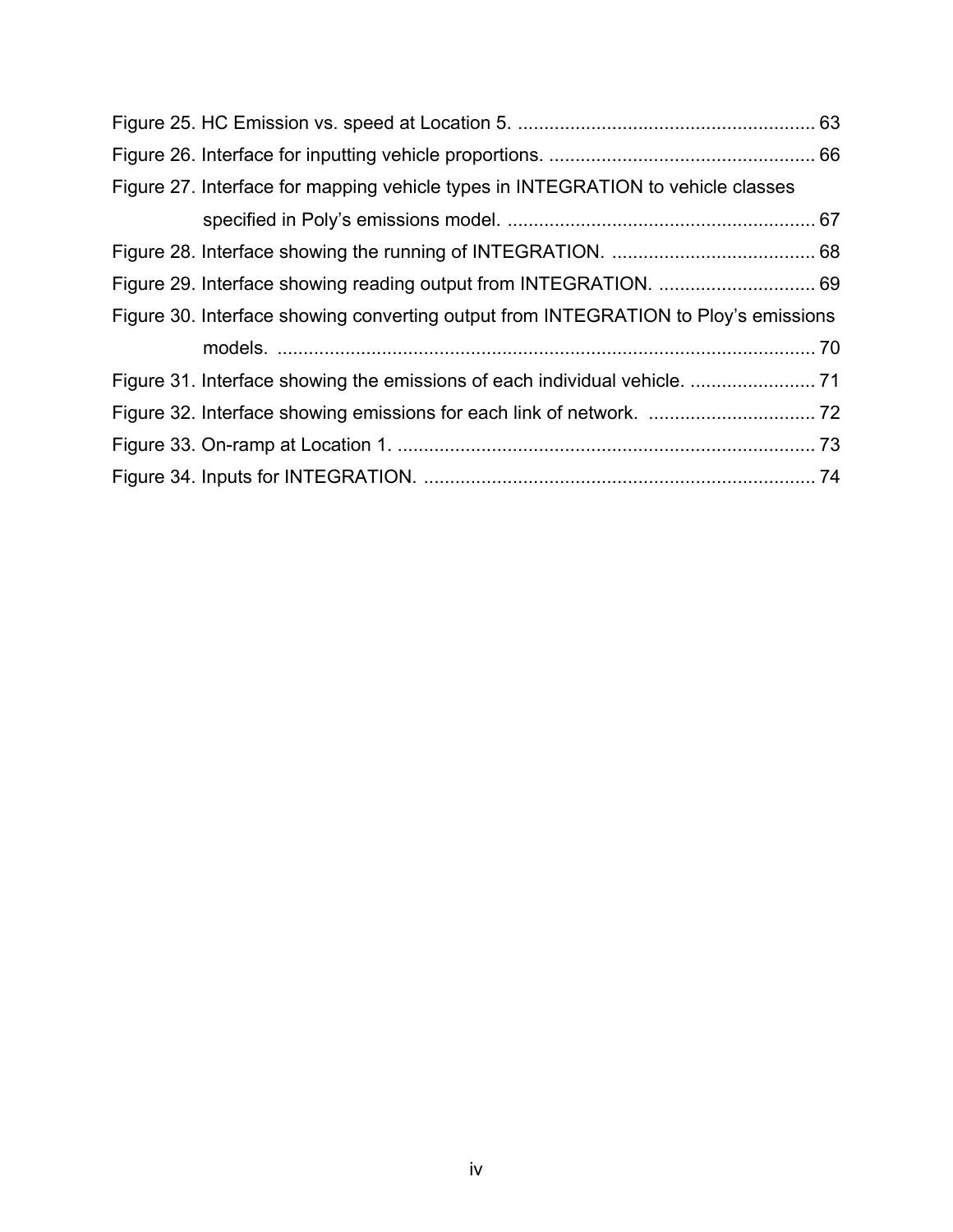### LIST OF TABLES

|                                                                                 | Page |
|---------------------------------------------------------------------------------|------|
|                                                                                 |      |
|                                                                                 |      |
|                                                                                 |      |
|                                                                                 |      |
|                                                                                 |      |
|                                                                                 |      |
|                                                                                 |      |
|                                                                                 |      |
|                                                                                 |      |
|                                                                                 |      |
|                                                                                 |      |
|                                                                                 |      |
|                                                                                 |      |
|                                                                                 |      |
| Table 15. Model parameters for the emissions models embedded in INTEGRATION. 55 |      |
|                                                                                 |      |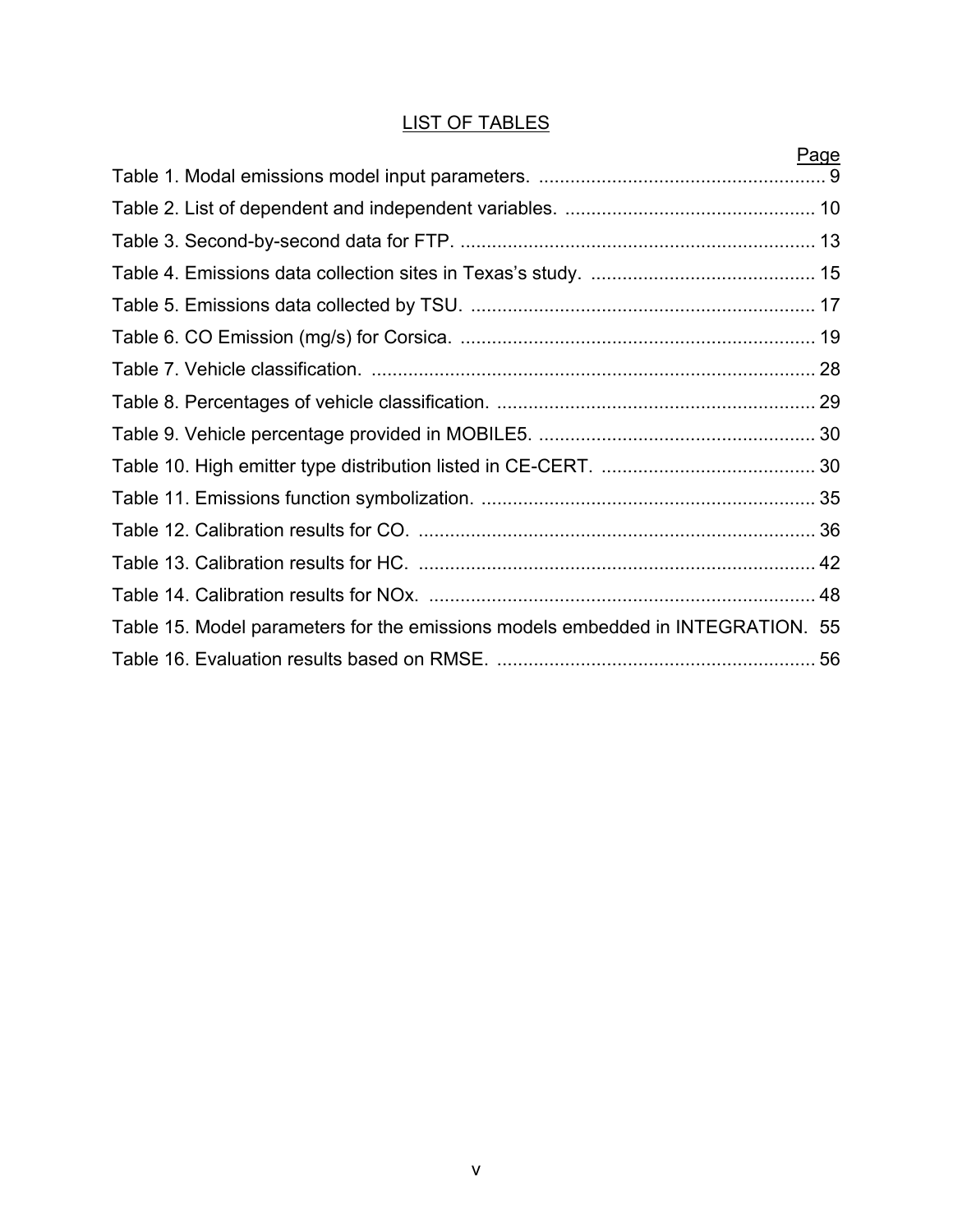#### **SUMMARY**

Air quality is one of the important factors that need to be considered in making transportation improvement decisions. Thus, computer analysis tools are expected to be developed that can help in making these decisions. On the other hand, the MOBILE5 model, which has been widely used in evaluating air quality improvement, is helpless when the transportation improvements are sensitive to factors such as acceleration/deceleration, grade, etc. which are not modeled in the MOBILE5 model. For example, improvements can be made to reduce the grade of a ramp, which can then reduce acceleration and deceleration. Intuitively, the more acceleration there is, the more emissions would be produced. Since the MOBILE5 model cannot model the impact of acceleration or deceleration on emissions, it cannot help the relevant decision-makings. Therefore, the objective of this study is to develop emissions models which can incorporate acceleration or deceleration.

In this study, nonlinear regression models were developed to take into account factors of acceleration or deceleration. To fully capture the dynamics of specific accelerations or decelerations, not only is the acceleration or deceleration of the current time period included in the models as independent variables, but those of previous time periods are also included. In addition, the durations that acceleration or deceleration has been exercised are also included as independent variables. The factor of road grade is considered in the models by adjusting the values of acceleration or deceleration according to the grade. Besides these independent variables, variables representing tractive power are also introduced into the models because they directly determine the amount of emissions that are produced by a vehicle. With this modeling approach, the validation results show that the emissions model developed in this study can produce a close match to raw emissions data on both microscopic and macroscopic levels.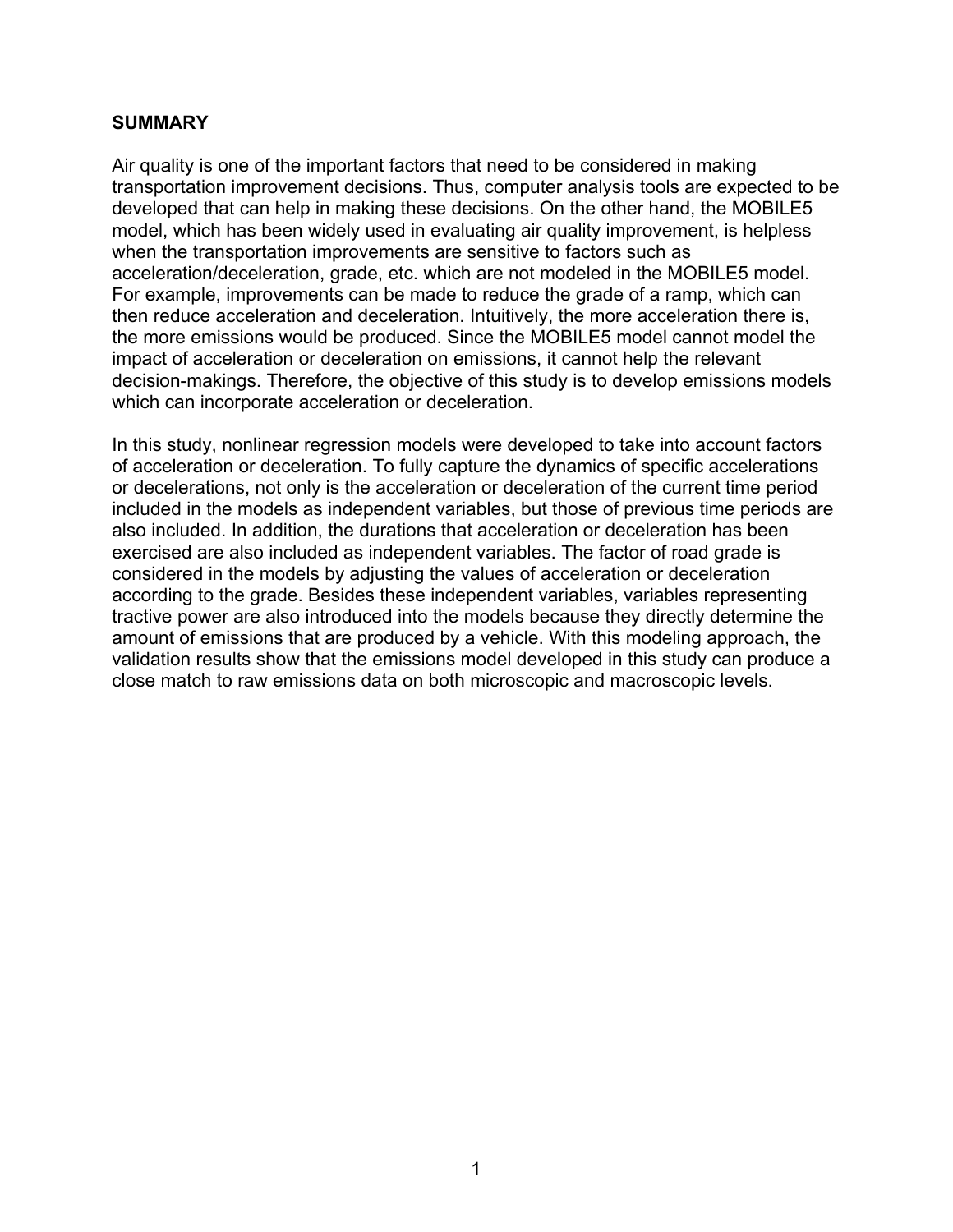#### **INTRODUCTION**

In air quality control and management, there are two types of pollutants considered: primary and secondary. The primary pollutants are those directly emitted to the atmosphere and include  $CO$ ,  $SO<sub>2</sub>$ , and lead. Ambient concentrations of such pollutants are directly related to their sources. Secondary pollutants are those formed by atmospheric processes, including chemical reactions and condensation. Ozone is a secondary pollutant, formed by the action of sunlight and a chemical reaction involving volatile organic compounds (VOCs, including HC) and nitrogen oxides (NOx). Airborne PM and air toxics are combinations of primary and secondary pollutants. In urban areas, motor vehicles generally are the dominant emissions sources of VOCs, NOx, and CO and their control is critical in reducing urban air-pollution problems caused by these emissions.

The Clean Air Act (CAA), which was last amended in 1990, requires the National Environmental Policy Act (NEPA) to set National Ambient Air Quality Standards (NAAQS) for these pollutants, which are viewed as harmful to public health and the environment. The Clean Air Act established two types of national air quality standards. Primary standards set limits to protect public health, including the health of "sensitive" populations such as asthmatics, children, and the elderly. Secondary standards set limits to protect public welfare, including protection against decreased visibility, damage to animals, crops, vegetation, and buildings. The criteria pollutants, for which standards have been set are: ozone, carbon monoxide (CO), nitrogen dioxide  $(NO<sub>2</sub>)$ , lead, sulfur dioxide  $(SO<sub>2</sub>)$ , and particulate matter (PM).

In addition, the NEPA requires documentation of the environmental impacts caused by major capital investments that use federal funds, such as the construction of major transit and highway projects. The NEPA requires that a project not result in a violation of air quality standards and that the project be included in a Transportation Improvement Program. NEPA also requires planners to provide a relative comparison of the air quality impacts of alternatives including the no-build alternative.

MOBILE was developed to estimate overall emissions levels, trends over time, and the effectiveness of mobile-source emission-control strategies. It deals with the on-road vehicle emissions of CO, HC, and NOx. There are other models in the MOBILE package such as NONROAD, PART5, and MOBTOX that estimate off-road emissions. The model has undergone significant evolution since its initial development. Current uses of the model include developing emissions inventories, demonstrating conformity of transportation and air-quality plans, and providing emissions estimates for dispersion and photochemical air-quality modeling.

It should be noted that MOBILE is not suitable for the evaluation of emissions impacts on projects such as ramp and intersection geometric design, traffic signal control, Intelligent Transportation Systems, etc. The problem with MOBILE is that it uses average speed as the only variable to represent driving dynamics. As a matter of fact, average speed cannot properly characterize driving dynamics (e.g., acceleration or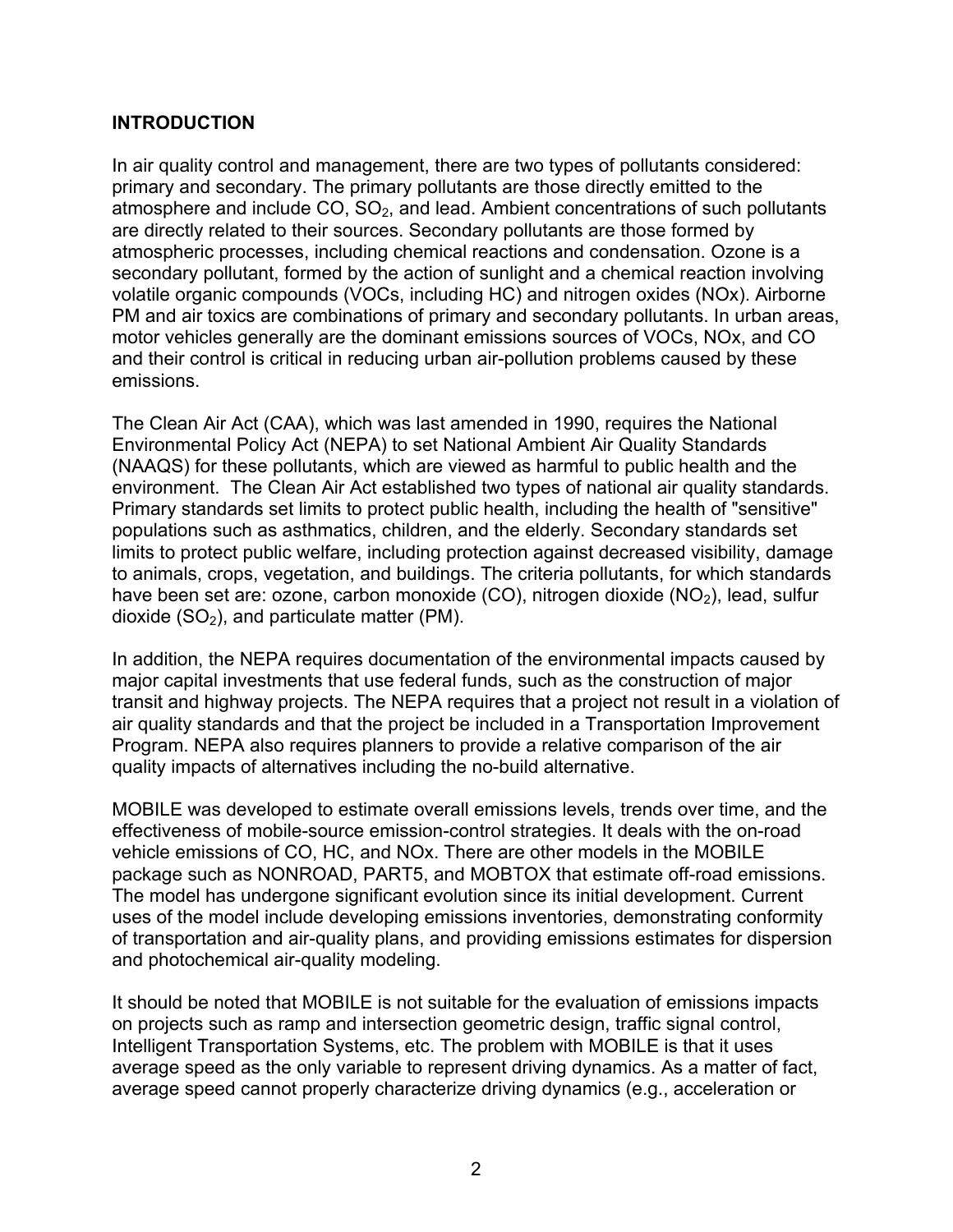deceleration). A large number of different driving patterns can have approximately the same average speed, but might demonstrate totally different driving dynamics and thus produce drastically different emissions. For example, traffic on a short and sharp grade ramp may travel at a similar speed on average as that on a long and smooth grade ramp. However, the emissions produced from the short and sharp ramp would be greater than those from the long and smooth one. Another example is that different signal timing plans may cause traffic to produce different variance of speed while keeping the average travel time the same. To take the change of speed (i.e., acceleration or deceleration) into account in the evaluation of projects such as ramp geometric design and signal timing, there is a strong need to develop an analytical tool that can be used for emission evaluation.

This study developed analytical emissions models that can be integrated with existing microscopic traffic models for project evaluation. Due to the difficulty in representing acceleration or deceleration in macroscale emissions models, microscale emissions models were developed that can estimate second-by-second emissions for given variables such as acceleration or deceleration and speed at the current and previous time periods. These variables were integrated into the microscopic traffic simulation model INTEGRATION, where speed profiles were produced from the microscopic traffic simulation and input into the developed microscale emissions models. The emissions models produce second-by-second emissions estimates which are then aggregated to produce an inventory of emissions for a study area.

In the following sections, a literature review is first introduced on the existing approaches to developing microscale emissions models. Based on this review, the methodology developed for this study is described. Following this, variables that have been included in some existing microscale models and the data that was collected in the studies of these models are described. After that, the calibration of the emissions models that were developed based on the collected emissions data is introduced with the presentation of calibration results. The validation of the microscale emissions models is then described. The interfaces that were developed for integrating microscale emissions models and microscopic traffic simulation models are described for training and implementation. Finally, the conclusions for this study are made and the identification of study needs for future are explored.

#### **LITERATURE REVIEW**

There are three approaches to developing microscale emissions models capable of taking acceleration or deceleration into account. Because the emissions data used for developing these models is measured in short time intervals (e.g., second-by-second), these emissions models are called instantaneous or continuous emissions models. They are also called modal emissions models because they include variables such as acceleration or deceleration that represent operational modes.

The most basic form of microscale emissions models is a multidimensional lookup table that simply stores the emissions values corresponding to a combination of speed and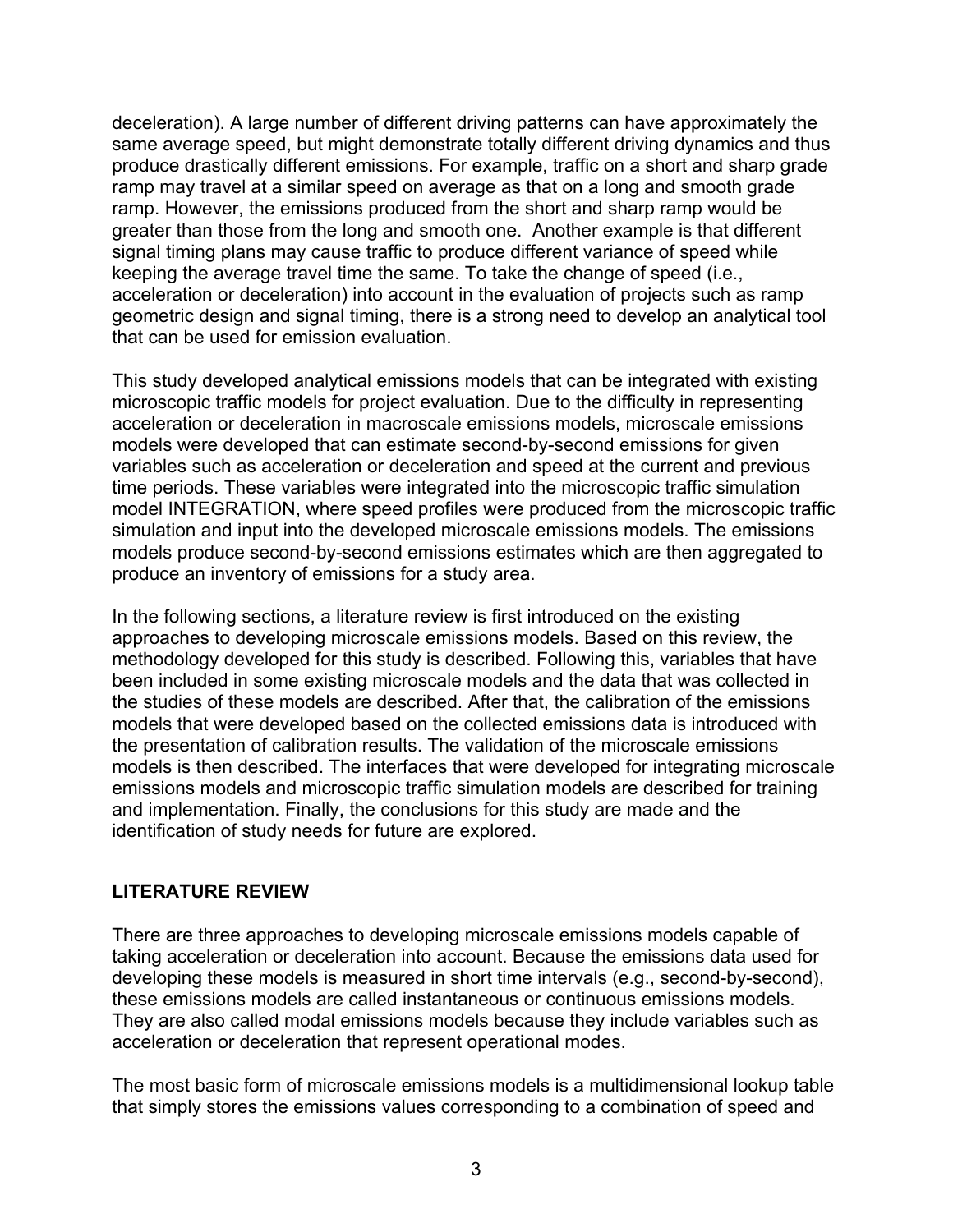acceleration or deceleration. NETSIM is a microscopic traffic simulation model that uses this type of instantaneous emissions model. Obviously, this type of microscale emissions model is straightforward to implement, and the computational cost is very low. However, there are several potential problems with this approach. First, it cannot explicitly account for the time dependence in the emissions in response to the vehicle operations. Many vehicle types exist for which vehicle-operating history (e.g., the speed in the last several seconds of vehicle operations) can play a significant role in emissions measured at current time. Second, it is not convenient for these models to introduce other load-producing effects on emissions such as road grade or accessory use. Otherwise, numerous other lookup tables or perhaps a set of corrections need to be developed.

The second approach to developing microscale emissions models is to develop a neural network model that can learn and capture the correlation between emissions and acceleration or deceleration. This technique has thus far been successfully demonstrated on both light duty passenger vehicles and heavy-duty diesel vehicles. One of the problems with this approach is that the computational time for running a microscopic traffic simulation model with integrated neural network emissions models is substantial. Another problem is the difficulty for analysts in interpreting the influence of a variable on emissions.

The third approach is called analytical and physical modeling. In this approach, the entire emissions creation process is broken down into different components that correspond to physical phenomena associated with vehicle operations and emissions production.  $(1)$  Each component of the process is then modeled as an analytical representation consisting of various parameters that can characterize the process. These parameters typically vary with vehicle type, engine, and emissions technology. The majority of these parameters are specifications of the vehicle types, and are readily available (e.g., vehicle mass, engine size, and aerodynamic drag coefficient). Other key parameters relating to vehicle operations and emissions production can be deduced from actual second-by-second emissions data. The problem with this approach is the need to estimate a large number of parameters. Substantial estimation errors would be accumulated, and thus make the conceived advantage of emulating the mechanical emissions process difficult to fully achieve.

Given this introduction to these modeling approaches to microscale emissions modeling, nonlinear regression techniques were chosen in this study to relate factors such as acceleration or deceleration to second-by-second emissions. Even though a similar approach has been taken  $(2)$ , more care was taken in this study to select the independent variables included in models. The variables that are not directly related to the emissions were not considered in the models. In addition, the models include a time series of acceleration or deceleration as independent variables which allow the time dependence of emissions on vehicle operations to be modeled.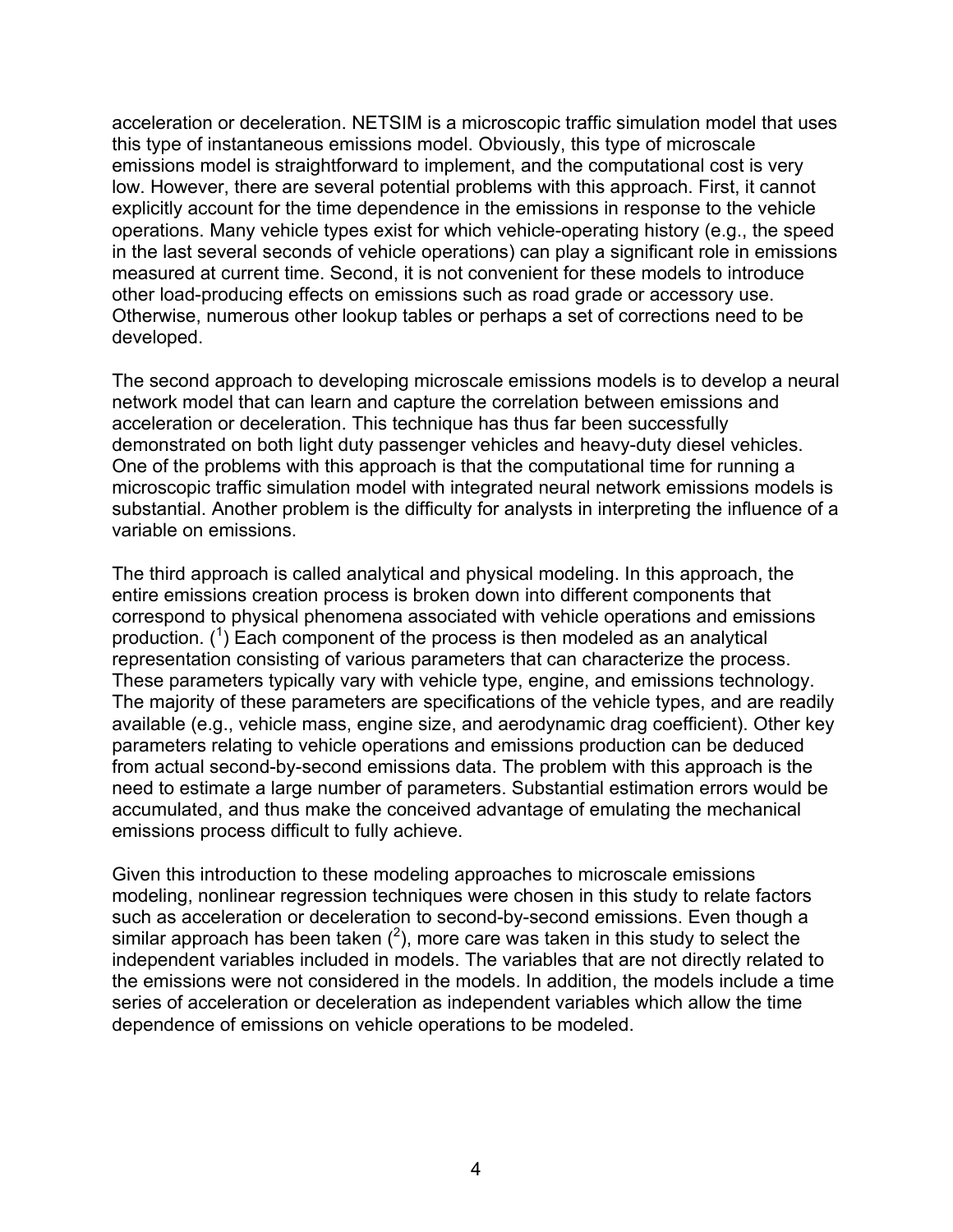#### **METHODOLOGY**

Based on the review of the existing microscale emissions models, a framework for deriving inventory emissions of a study area based on second-by-second emissions was developed. As presented in figure 1, the framework consists of three components: (1) an existing microscopic traffic simulation model, (2) microscale emissions models, and (3) an interface between these two types of models. This framework shows that the microscopic simulation model requires the inputs that describe transportation network and traffic and those that specify system improvement scenarios such as ramp geometric designs, traffic signal timing, and incident management strategies. The outputs from the traffic simulation model are vehicle speed profiles that are represented by second-by-second speed and acceleration or deceleration. The interface takes the inputs and outputs from the traffic simulation model and processes them to provide the format that is required for the microscale emissions model. The microscale emissions models then take the processed outputs from the interface to calculate the emissions. Again the interface aggregates the second-by-second emissions from the emissions models, formatting the results for easier analysis. This framework indicates that microscale emissions models which have the ability of representing acceleration or deceleration are the fundamental component for deriving inventory emissions for a study area.

In general, there are five steps to develop microscale emissions models:

- 1. Determine the modeling technique.
- 2. Determine the emissions influencing factors.
- 3. Identify the data sources.
- 4. Calibrate the microscale emissions models.
- 5. Validate the models.

In some cases, the technique that is chosen for modeling emissions determines the variables that can be considered in models. Thus, the modeling technique should be determined first. The second and third steps are interactive in nature. Before data collection, the number of variables that are expected to be included in emissions models may be greater than those that are obtainable in reality. After the identification of data sources and the type of data that is available, the initially identified variables may need to be adjusted appropriately. Provided with the data collected from one or more than one source, the next step is to calibrate emissions models. The last step of the model development is to validate the models. In this study, this five-step procedure was followed to develop a set of emissions models for CO, HC, and NOx emissions. The details of the development of our model are provided in the following sections.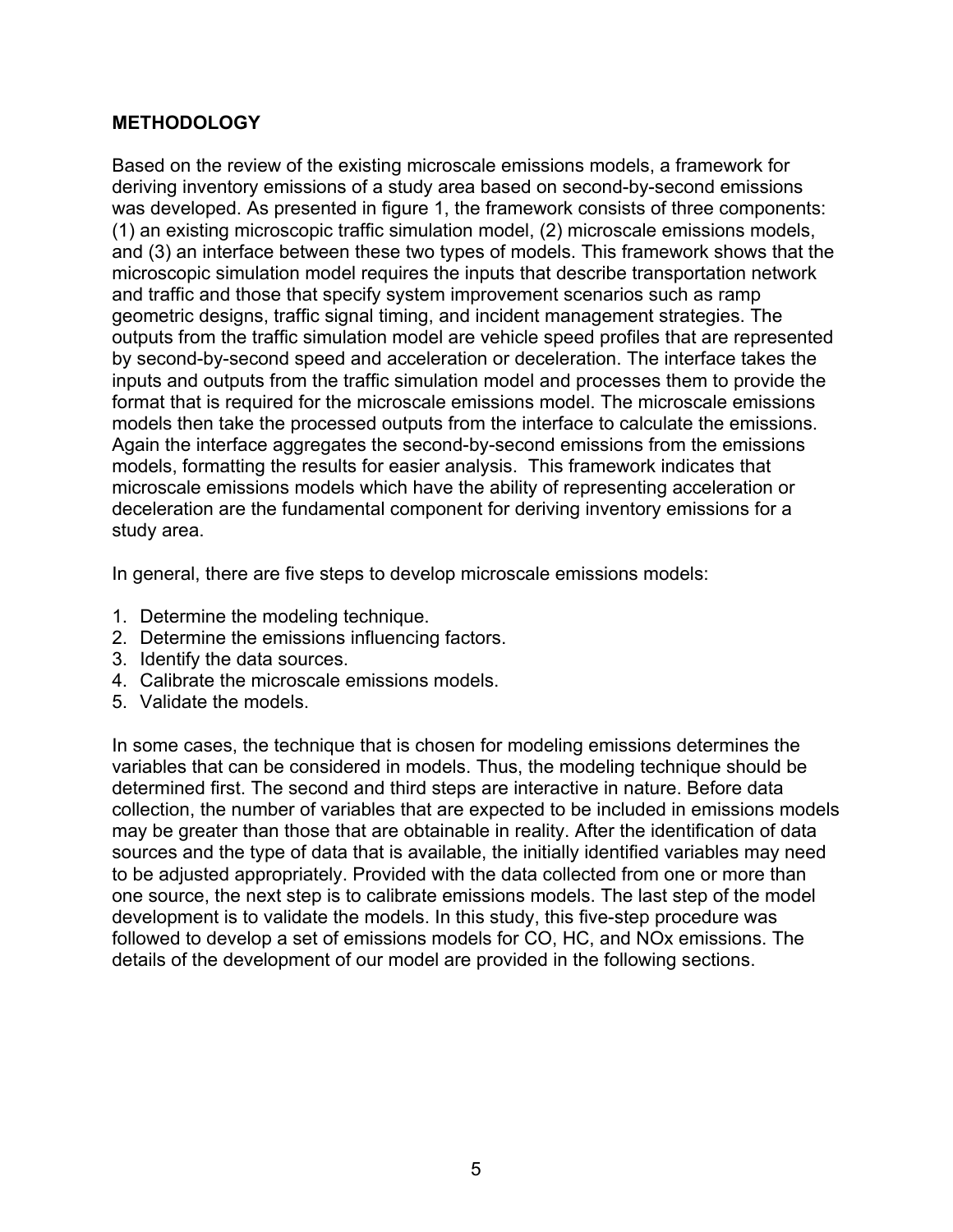

#### **Figure 1. Framework for generating emissions inventory based on microscale emissions models.**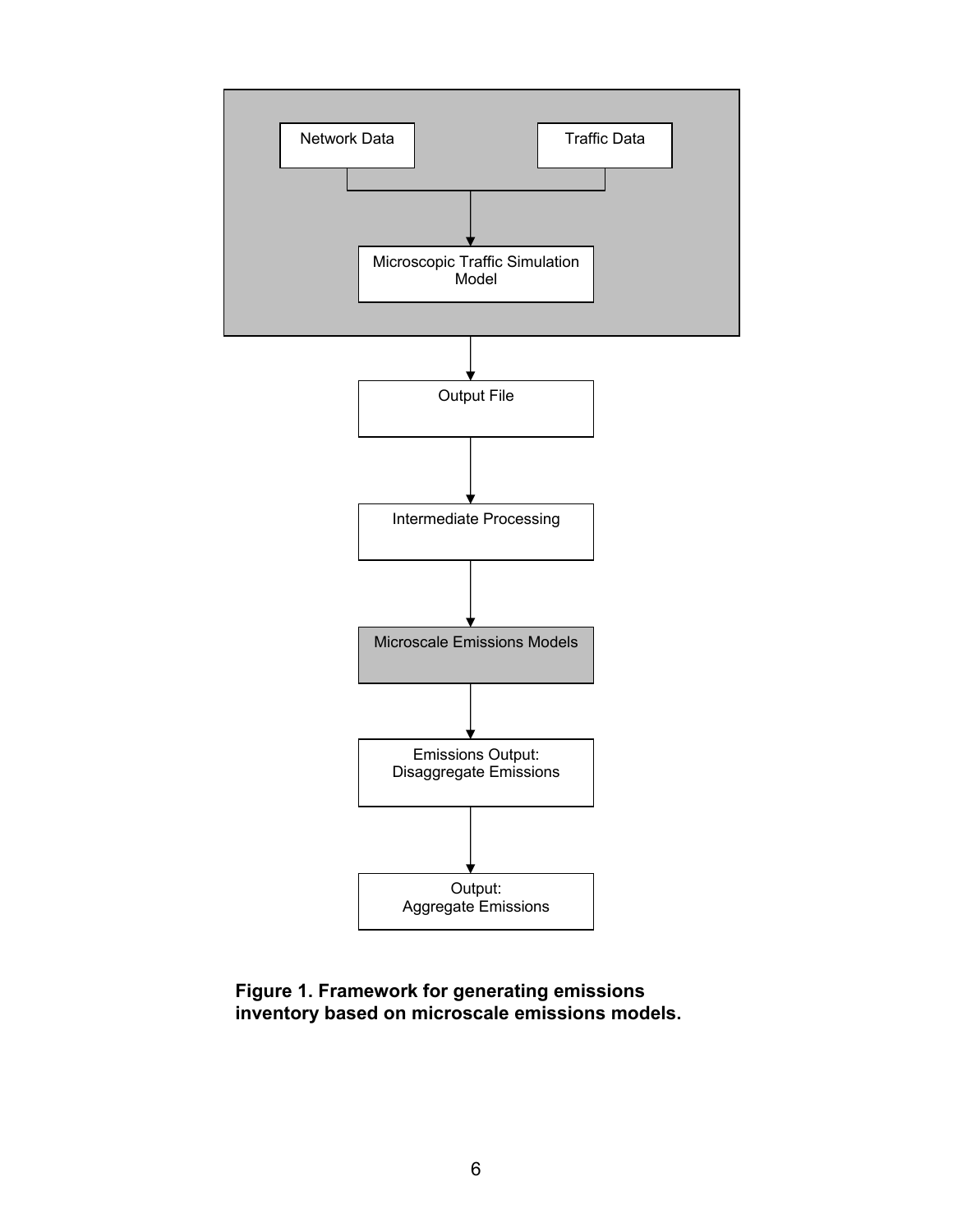#### **IDENTIFICATION OF VARIABLES FOR DEVELOPING EMISSIONS MODELS**

Three studies on developing microscale emissions models were reviewed in this study to identify the variables that were considered for their model developments. The first reviewed study was conducted by researchers in the College of Engineering-Center for Environmental Research and Technology (CE-CERT) at the University of California-Riverside along with researchers from the University of Michigan and Lawrence Berkeley National Laboratory.  $(1)$  The microscale emissions model that was developed in the study is called the Comprehensive Modal Emissions Model (CMEM). The second reviewed study was undertaken by Texas Southern University.  $(^3)$  in this study, on-road emissions data was collected by using a remote sensing technology. The third reviewed study was conducted at Virginia Tech where the INTEGRATION traffic simulation model was integrated with the developed microscale emissions models.  $(^2)$ 

In the CMEM model  $(1)$  that was developed in the first study, emissions were modeled as products of mechanical processes. As indicated in figure 2, these mechanical processes are composed of six components: 1) engine power demand, 2) engine speed, 3) fuel/air ratio, 4) fuel-rate, 5) engine-out emissions, and 6) catalyst pass fraction. Represented as ovals in figure 2, four operating conditions were considered in the model: a) variable soak time start; b) stoichiometric operation; c) enrichment; and d) enleanment. Based on the comparison of vehicle power demand with power demand thresholds, the condition under which a vehicle is being operated at a given moment can be determined by using the model. Combining the outputs derived from preceding mechanical components with the determined operating conditions, a mechanical component with calibrated and readily available parameters can be used to calculate corresponding outputs, which can then be used as inputs for the following mechanical components. The final product from the CMEM is the second-by-second estimates of vehicle tailpipe emissions, which can be expressed as the product of three components: fuel rate (FR), engine-out emission indices ( $g<sub>emission</sub> / g<sub>fuel</sub>$ ), and time-dependent catalyst pass fraction (CPF):

$$
e_{\text{tailpipe}} = FR \cdot \left(\frac{g_{\text{emission}}}{g_{\text{feul}}}\right) \cdot CRF,
$$

where FR is fuel use rate in grams/s, engine-out emission index is grams of engine-out emissions per gram of fuel consumed, and CPF is the catalyst pass fraction, which is defined as the ratio of tailpipe to engine-out emissions. CPF usually is a function primarily of fuel/air ratio and engine-out emissions.

In summary, the model as a whole requires two groups of inputs, represented by rounded boxes in figure 2: A) operating variables; and B) model parameters. The output of the model is estimation of tailpipe emissions and fuel consumption. These inputs are also represented in table 1, with the operating variables in the shaded cells and the model parameters in the remaining cells.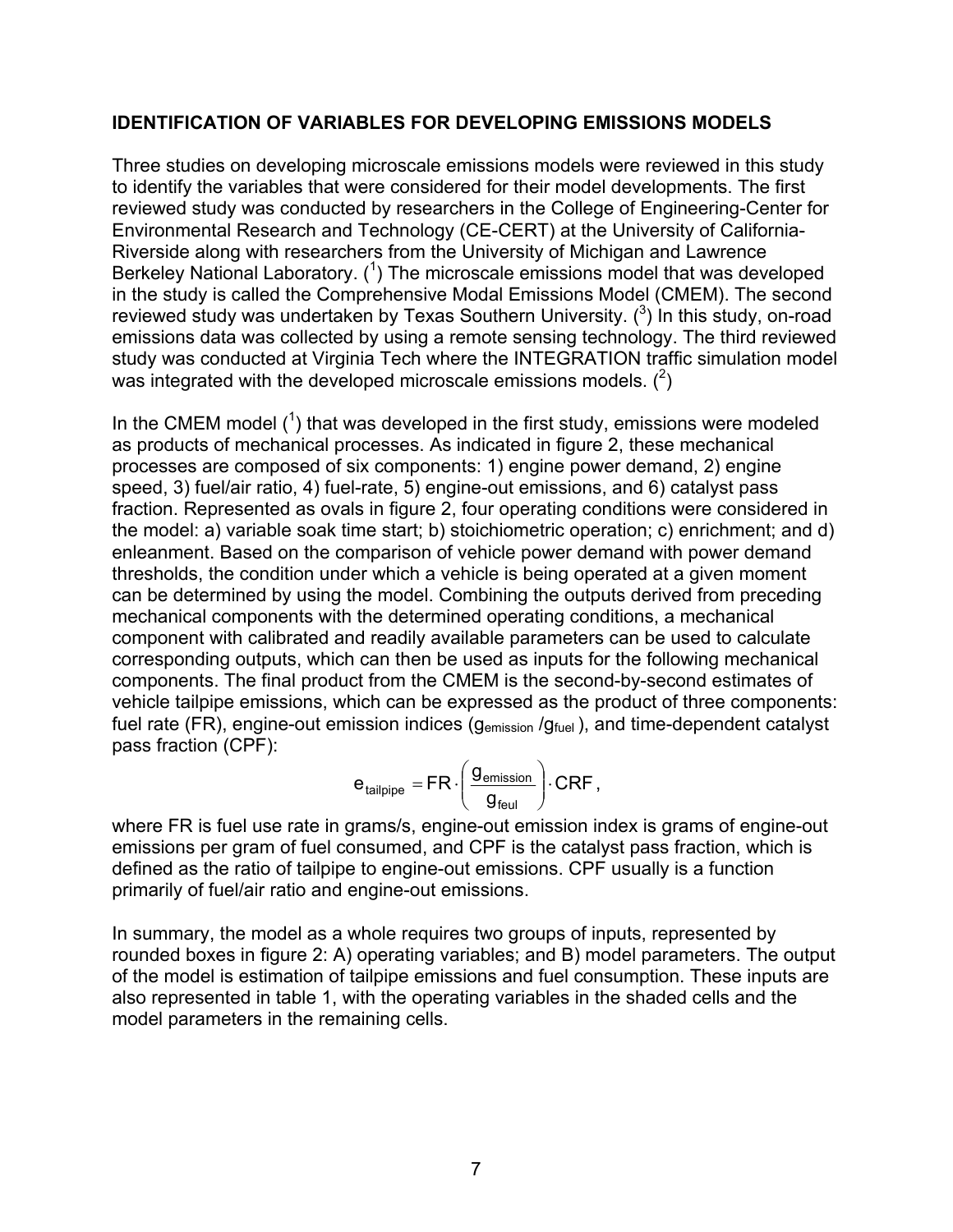

**Figure 2. CMEM emissions model structure.**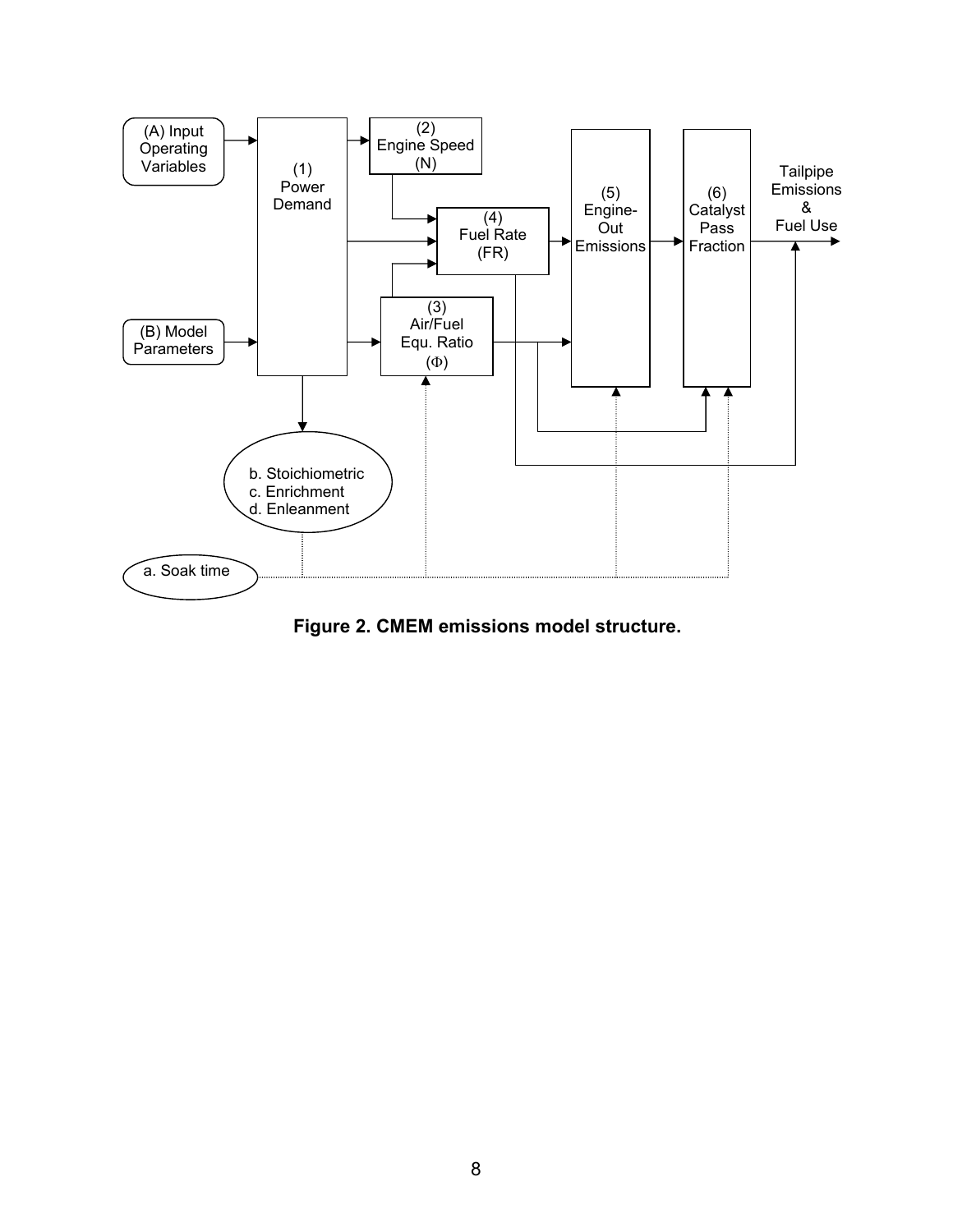| <b>MODEL EMISSIONS MODEL PARAMETERS AND VARIABLES</b> |                                                                                                                              |                                                                                              |  |  |
|-------------------------------------------------------|------------------------------------------------------------------------------------------------------------------------------|----------------------------------------------------------------------------------------------|--|--|
| <b>Readily-Available Parameters</b>                   |                                                                                                                              | <b>Calibrated Parameters</b>                                                                 |  |  |
| <b>Specific Vehicle Parameters</b>                    | (Insensitive)                                                                                                                | (Sensitive)                                                                                  |  |  |
| M – vehicle mass in lbs.                              | <b>Fuel Parameters</b>                                                                                                       | <b>Cold-Start Parameters</b>                                                                 |  |  |
| V - engine displacement in                            | $K_0$ - eng. fri. factor in kJ/(lit.rev)                                                                                     | $\beta$ <sub>CO</sub> , $\beta$ <sub>HC</sub> , $\beta$ <sub>NOx</sub> - cold start catalyst |  |  |
| liters                                                | $\varepsilon_1$ , $\varepsilon_3$ - drivetrain eff. Coefficients                                                             | coefficients for CO, HC, and                                                                 |  |  |
| Idle – idle speed of engine                           |                                                                                                                              | NO <sub>x</sub> respectively                                                                 |  |  |
| Trihp - coastdown power in hp                         | <b>Engine-out</b>                                                                                                            | $\phi_{\text{cold}}$ - cold F/A equi. Ratio                                                  |  |  |
| S - eng spd./veh spd. in                              | <b>Emission Parameters</b>                                                                                                   | $T_{cl}$ - surrogate temp reach stoich                                                       |  |  |
| rpm/mph                                               | $C_0$ - CO enrich. coef.                                                                                                     | $CS_{HC}$ - cold EO HC multiplier                                                            |  |  |
| $Q_m$ - max torque in ft.lbs                          | $A_{CO}$ - EO CO index coef.                                                                                                 | $CS_{NO}$ - cold EO NO multiplier                                                            |  |  |
| $N_m$ - eng spd. in rpm @ $Q_m$                       | $A_{HC}$ - EO HC index coef.                                                                                                 |                                                                                              |  |  |
| $P_{\text{max}}$ - max power in hp                    | $r_{HC}$ EO HC residual value                                                                                                | <b>Hot Catalyst Parameters</b>                                                               |  |  |
| $N_p$ - eng spd. in rpm @ $P_{max}$                   | $a_{1NOx}$ – NOx stoich index                                                                                                | $\Gamma_{\text{CO}}$ , $\Gamma_{\text{HC}}$ , $\Gamma_{\text{NOx}}$ - hot max CO, HC,        |  |  |
| $N_g$ - number of gears                               | $a_{2NOx}$ – NOx enrich index                                                                                                | and NO <sub>x</sub> catalyst                                                                 |  |  |
|                                                       | $FR_{NO1}$ , $FR_{NO2}$ - NOxFR threshold                                                                                    | efficiencies                                                                                 |  |  |
| <b>Generic Vehicle Parameters</b>                     | <b>Enleanment Parameters</b>                                                                                                 | $b_{CO}$ , $b_{HC}$ , $b_{NO}$ - hot Cat CO, HC,                                             |  |  |
| $\eta$ - indicated efficiency                         | $HC_{max}$ – max. HC <sub>lean</sub> rate in g/s                                                                             | and NO <sub>x</sub> coefficient                                                              |  |  |
| $\varepsilon_1$ - max. drivetrain eff.                | $HCtrans - trans. HClean rate in g/SP$                                                                                       | $c_{CO}$ , $c_{HC}$ , $c_{NO}$ - hot cat CO, HC<br>and NO <sub>x</sub> coefficient           |  |  |
| $R(L)$ - gear ratio                                   | d $SP_{th}$ – HC <sub>lean</sub> threshold value                                                                             |                                                                                              |  |  |
|                                                       | $r_R$ – HC <sub>lean</sub> release rate in 1/s                                                                               |                                                                                              |  |  |
|                                                       | $r_{O2}$ - ratio of $O_2$ and EHC                                                                                            | id - NOx Cat tip-in coefficient                                                              |  |  |
| <b>Operating Variables</b>                            | $\varphi_{\text{min}}$ – lean fuel/air equ. Ratio                                                                            |                                                                                              |  |  |
|                                                       |                                                                                                                              | <b>Enrichment Parameters</b>                                                                 |  |  |
| $\theta$ - road grade                                 | <b>Soak-time Parameters</b>                                                                                                  | $\phi_0$ - max F/A equi. Ratio                                                               |  |  |
| $P_{\text{acc}}$ – accessory power in hp              |                                                                                                                              | $P_{scale}$ – SP threshold factor                                                            |  |  |
| v - speed trace in mph                                | $C_{\text{soak CO}}$ , $C_{\text{soak HC}}$ , $C_{\text{soak NO}}$ soak<br>time engine coef. For CO, HC,                     |                                                                                              |  |  |
| $T_{\text{soak}}$ – soak time (min)                   | <b>NO<sub>x</sub></b>                                                                                                        |                                                                                              |  |  |
| SH - specific humidity (grains                        |                                                                                                                              |                                                                                              |  |  |
| $H_2$ O/Ib.)                                          | $\alpha_{\text{soak\_CO}}$ , $\alpha_{\text{soak\_HC}}$ , $\alpha_{\text{soak\_NO}}$ soak<br>time Cat. coef. for CO, HC, NOx |                                                                                              |  |  |

## **Table 1. Modal emissions model input parameters.**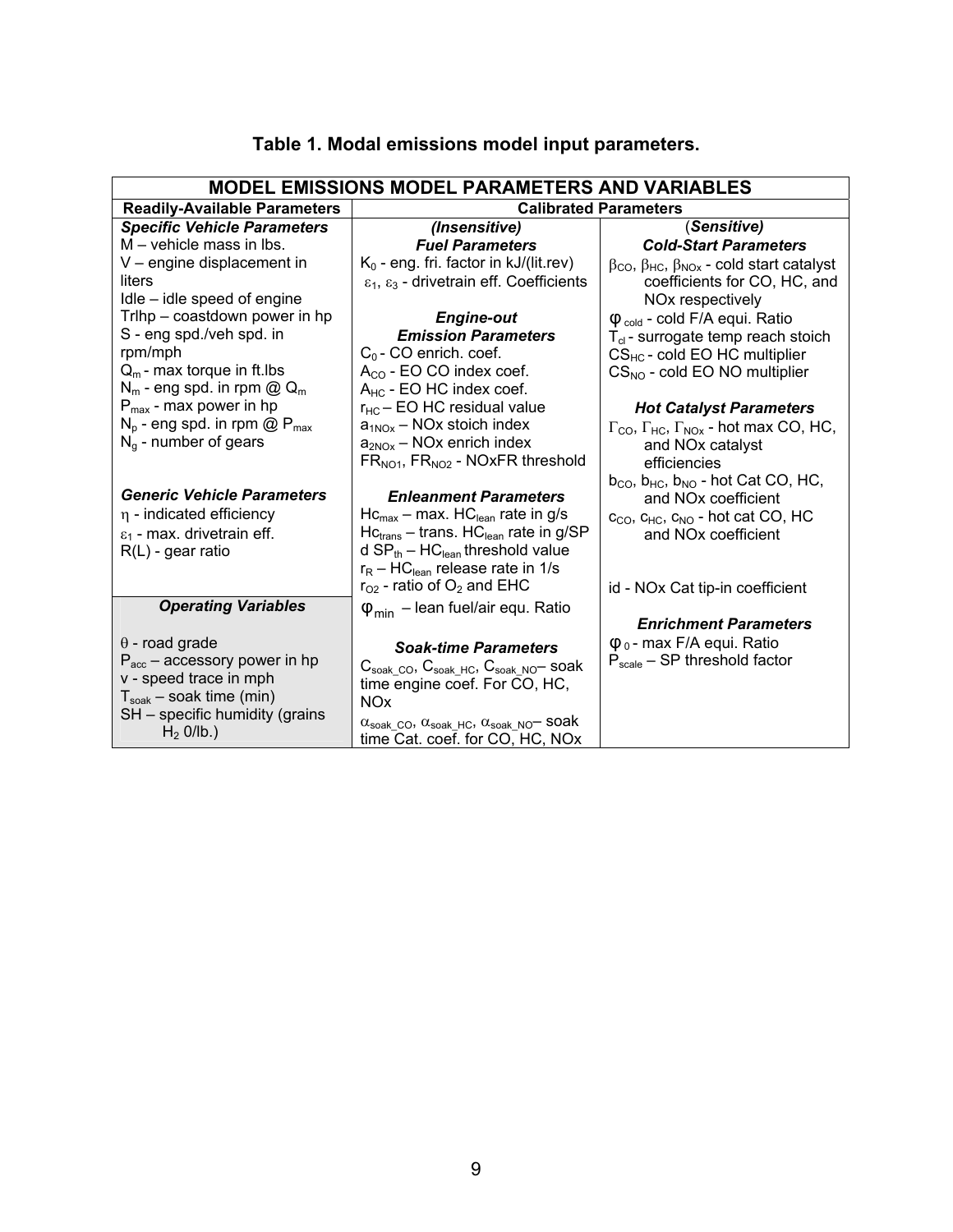In the study conducted by  $(^3)$ , ONROAD vehicle exhaust emissions models were developed to estimate CO and HC emissions. These models were developed based on the on-road emissions data collected at five highway locations in Houston, Texas, using remote emissions sensors. These ONROAD emissions estimation models identify the relationships between on-road vehicle exhaust emissions rates and vehicle instantaneous speed profiles. Since instantaneous speed profiles are a function of different traffic demands and control scenarios, these emissions models can be used to estimate the emissions implications of alternative traffic control and management strategies. Because the inputs and outputs of these ONROAD emissions models are second-by-second data, these models can be easily incorporated into microscopic traffic simulation or dynamic traffic assignment models where the instantaneous speed profiles can be tracked for vehicles consistently. Therefore, these emissions models are suitable for employment in traffic simulation and optimization analyses. The dependent variables in these emissions models are CO and HC emission rates for each vehicle type. The independent variables include instantaneous speed, acceleration or deceleration rate, ambient temperature, and humidity.

Nonlinear regression models and neural network models were employed in the study by  $(2)$ . The dependent variables employed in these models are second-by-second emission rates for CO, HC, and NOx. Acceleration or deceleration and speed are used as the independent variables. For comparison, the dependent and independent variables used in these three reviewed studies are listed in table 2.

|                    | <b>Independent Variables</b> | <b>Dependent Variables</b> |
|--------------------|------------------------------|----------------------------|
| <b>CMEM</b>        | CO, HC, NOx                  | • Road grade.              |
|                    |                              | • Accessory power.         |
|                    |                              | • Speed.                   |
|                    |                              | • Soak time.               |
|                    |                              | • Humidity.                |
| <b>ONROAD</b>      | CO, HC                       | • Speed.                   |
|                    |                              | • Acceleration rate.       |
|                    |                              | • Ambient temperature.     |
|                    |                              | • Humidity.                |
| <b>INTEGRATION</b> | CO, HC, NO <sub>x</sub>      | • Acceleration.            |
|                    |                              | $\bullet$ Speed.           |

#### **Table 2. List of dependent and independent variables employed in three emission studies.**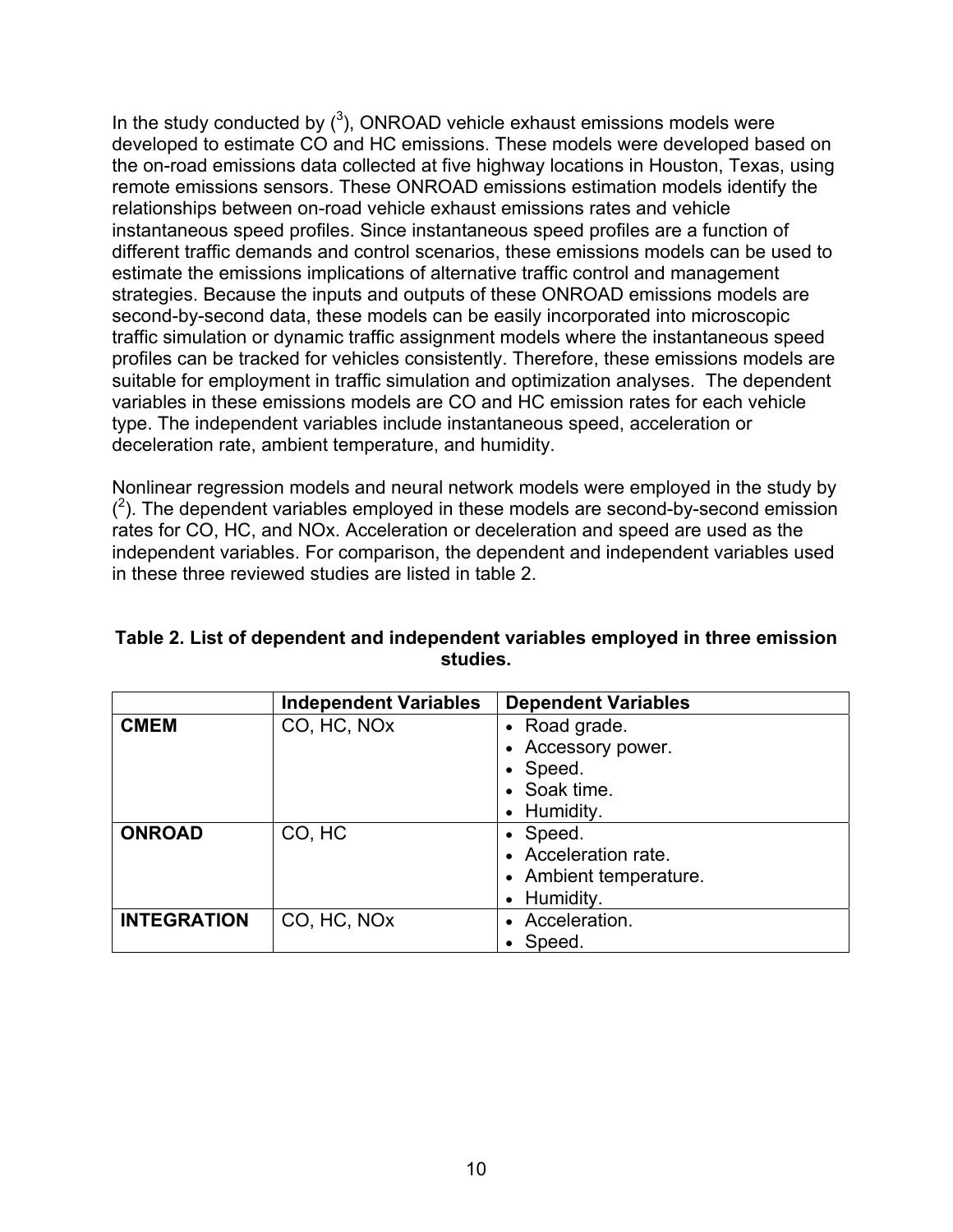### **COLLECTIONS OF EMISSIONS DATA**

Three sets of emissions data were obtained in this study from the University of California at Riverside, Texas Southern University, and Oak Ridge National Lab. The contents of these data sets are described in the following sections.

### **Data from the University of California at Riverside**

In August 1995, the researchers at the University of California-Riverside, along with those from the University of Michigan and Lawrence Berkeley National Laboratory, began a four-year research project to develop a Comprehensive Modal Emissions Model (CMEM), sponsored by the National Cooperative Highway Research Program (NCHRP, Project 25-11). The overall objective of the research project was to develop and verify a modal emissions model that accurately reflects Light-Duty Vehicle (LDV, i.e., cars and small trucks) emissions produced as a function of the vehicle's operating mode.

In total, 357 vehicle tests were performed with 4 testing sequences consisting of different combinations of the following cycles:

- A complete 3-bag FTP test.
- A high speed cycle (US06).
- A modal emission cycle (MEC01) developed by the CE-CERT research team.

The newly constructed MEC01 cycle covers most speed, acceleration, and specific power ranges that span the performance envelope of most light-duty vehicles. This cycle is composed of a series of modal events such as various levels of accelerations, deceleration events, a set of constant cruise speeds, speed-fluctuation driving, and constant power driving. It consists of five different sections: stoichiometric cruise section, constant power section, constant acceleration section, air conditioning hill section, and repeat hill cruise section.

As shown in table 3, the following second-by-second measurements were obtained in the CE-CERT study:

- V\_TARGET: targeted speed.
- V\_ACTUAL: actual speed.
- ECO2: engine-out emission CO2.
- ECO: engine-out emission CO.
- EHC: engine-out emission HC.
- ENOx: engine-out emission NOx.
- TCO2: tailpipe emission CO2.
- TCO: tailpipe emission CO.
- THC: tailpipe emission HC.
- TNOx: tailpipe emission NOx.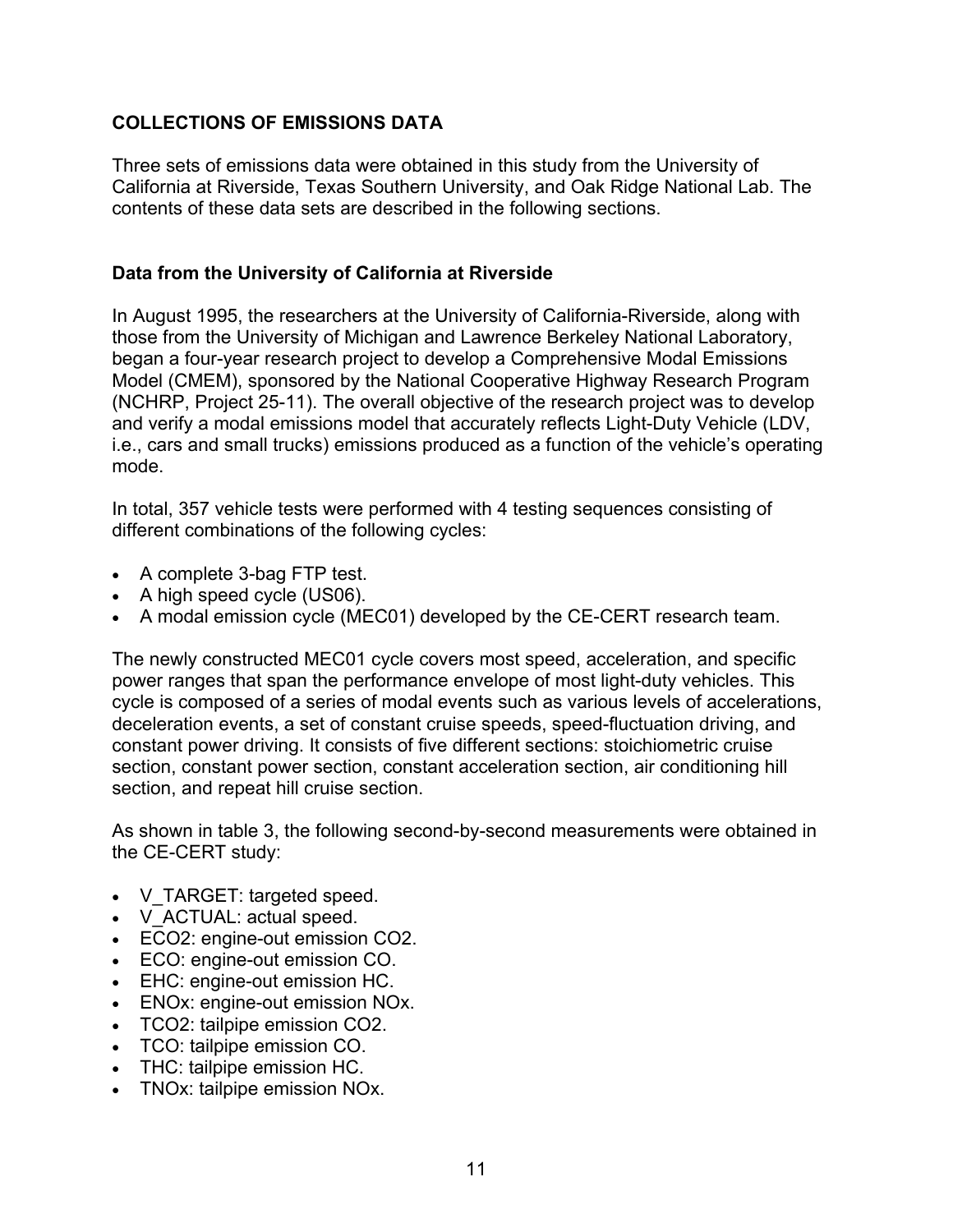The CMEM was developed based only on tailpipe emissions, not engine-out emissions. Instantaneous vehicle acceleration or deceleration is calculated according to the speeds at two consecutive time instants.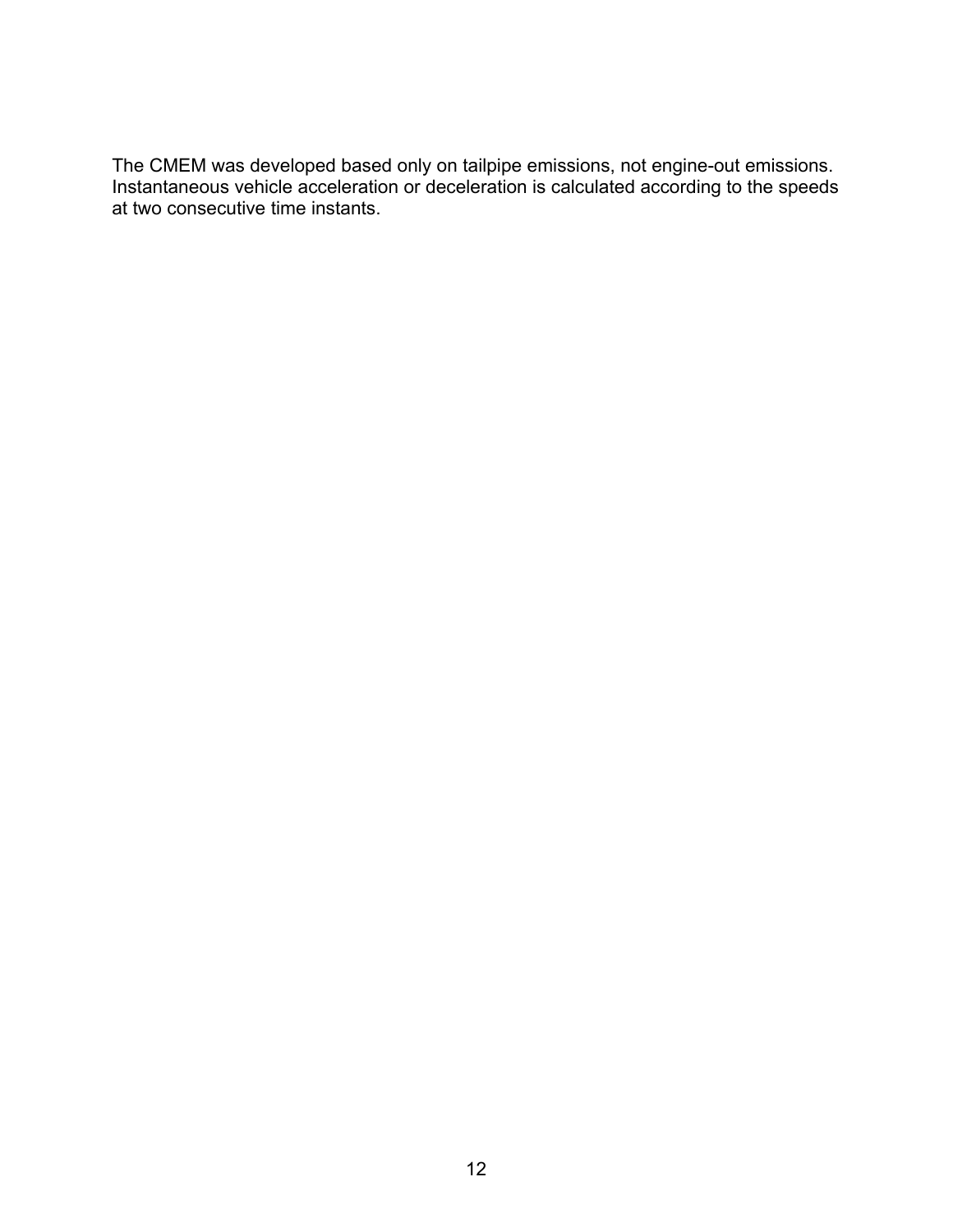| <b>TIME</b>  |          | V_TARGET   V_ACTUAL | ECO <sub>2</sub> | <b>ECO</b> | <b>EHC</b> | <b>ENOx</b>   | TCO <sub>2</sub> | <b>TCO</b>    | <b>THC</b> | <b>TNOx</b>   |
|--------------|----------|---------------------|------------------|------------|------------|---------------|------------------|---------------|------------|---------------|
|              | 0.000000 | 0.024400            | 0.007155         | 0.000572   | 0.002900   | 0.000016      | 0.018334         | 0.000061      | 0.000129   | 0.000000      |
| $\mathbf{2}$ | 0.000000 | 0.024400            | 0.010933         | 0.000444   | 0.001282   | 0.000007      | 0.015620         | 0.000240      | 0.000113   | 0.000006      |
| 3            | 0.000000 | 0.024400            | 0.048084         | 0.009574   | 0.002254   | 0.000048      | 0.051113         | 0.009558      | 0.001419   | 0.000033      |
| 4            | 0.000000 | 0.024400            | 0.411388         | 0.099721   | 0.027502   | 0.000633      | 0.341804         | 0.143582      | 0.016687   | 0.000235      |
| 5            | 0.000000 | 0.024400            | 0.824853         | 0.507996   | 0.052624   | 0.000810      | 0.893384         | 0.472066      | 0.058263   | 0.000551      |
| 6            | 0.000000 | 0.024400            | 1.052446         | 0.675589   | 0.102091   | 0.000943      | 1.159357         | 0.657589      | 0.084639   | 0.000785      |
|              |          |                     |                  |            |            |               |                  |               |            |               |
| $\cdots$     |          |                     | $\sim$ $\sim$    | $\cdots$   |            | $\sim$ $\sim$ | $\sim$ $\sim$    | $\sim$ $\sim$ | $\cdots$   | $\sim$ $\sim$ |
|              |          |                     |                  |            |            |               |                  |               |            |               |
| 2474         | 7.233200 | 5.772800            | 1.807608         | 0.173950   | 0.010662   | 0.001358      | 2.256501         | 0.007016      | 0.000402   | 0.000616      |
| 2475         | 4.024400 | 2.808300            | 1.804564         | 0.173657   | 0.011954   | 0.001614      | 2.257259         | 0.007019      | 0.000428   | 0.000908      |
| 2476         | 1.225800 | 0.610500            | 1.802823         | 0.173489   | 0.012709   | 0.001847      | 2.257694         | 0.007020      | 0.000459   | 0.001242      |
| 2477         | 0.063400 | 0.073200            | 1.801447         | 0.173357   | 0.013286   | 0.002041      | 2.258039         | 0.007021      | 0.000463   | 0.001414      |
| 2478         | 0.000000 | 0.024400            | 1.802041         | 0.173414   | 0.013024   | 0.002042      | 2.257890         | 0.007021      | 0.000448   | 0.001414      |

# **Table 3. Second-by-second data for FTP.**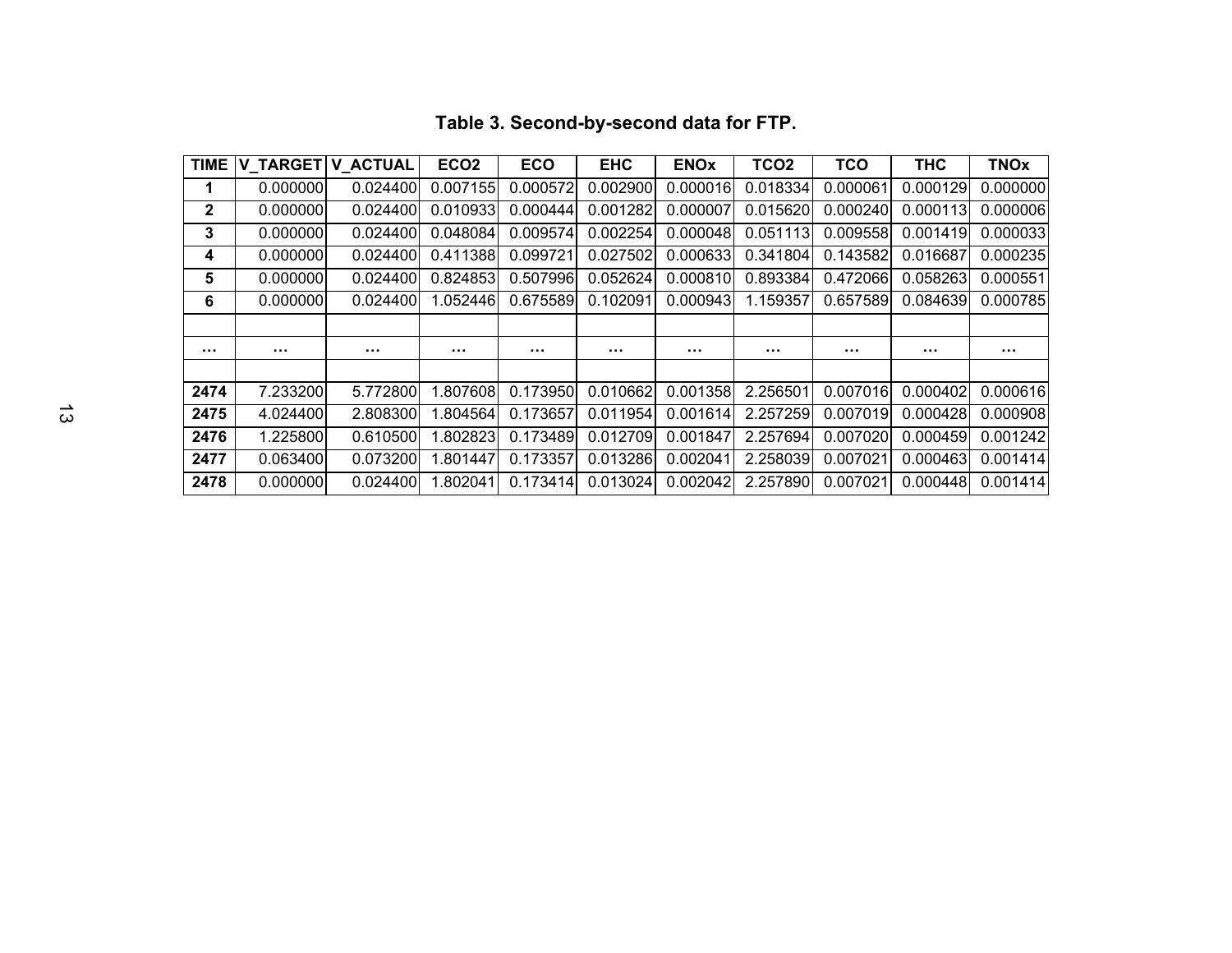#### **Data from Texas Southern University**

### **Data Collection**

Texas Southern University collected on-road emissions data using the remote emission sensor (RES), SMOG DOG, from five highway locations in Houston, Texas. SMOG DOG is an application of advanced technology developed for environmental monitoring from space adopted to accurate measurement of automotive emissions on earth. It was initially developed to provide a cost-effective tool for screening for high emitter vehicles and has been used in many successful applications in Arizona, California, North Carolina, Alaska, Georgia, and New Mexico. Some other states are also starting the use of RES to reduce automobile pollution. SMOG DOG can simultaneously measure emission concentrations of CO, HC, NOx, and  $CO<sub>2</sub>$  in the dispersing exhaust cloud of vehicles. A special feature of the SMOG DOG system is its enhancement of the capability to detect a vehicle's instantaneous speed and acceleration rate. The instantaneous speed and acceleration of a vehicle passing through the test site are monitored utilizing piezo strips and a computer. Speed and acceleration are then transferred to the main system computer and stored with the vehicle records.

In collecting emissions data, the following factors have been considered. First, emissions data should be collected for a wide range of speeds and acceleration rates in order to establish the relationship between an emission rate and a vehicle's instantaneous speed profile. Second, emissions data should be collected for diverse geometric conditions in order to determine how geometric conditions influence vehicle exhaust emissions. Third, the safety of the equipment operator of the SMOG DOG should be considered. With all of the above considerations in mind, many locations in the city of Houston were evaluated and five highway sites were earmarked for emissions data collection. Of the five locations, two are on-ramps, two are off-ramps and one is on a signalized street. For the on-ramp and off-ramp locations, one of each is on a slight uphill grade while the other two are on a slight downhill grade. While the vehicle emissions data for an idling mode should also be collected, the operation of SMOG DOG requires that the vehicle must be in motion. Hence, on-road emissions data for the idling mode was not collected in Texas study.

Considering the time required for setting up the SMOG DOG equipment and the need for collecting sufficient emissions data in each location, it is not practical to collect emissions for more than one site on each day. Therefore, emissions data at each site was collected for an entire day. The actual emissions data was collected during the period of April 29 to May 3, 1996. Table 4 illustrates a list of sites, which were selected for the data collection as well as the actual date when each site exercise was conducted.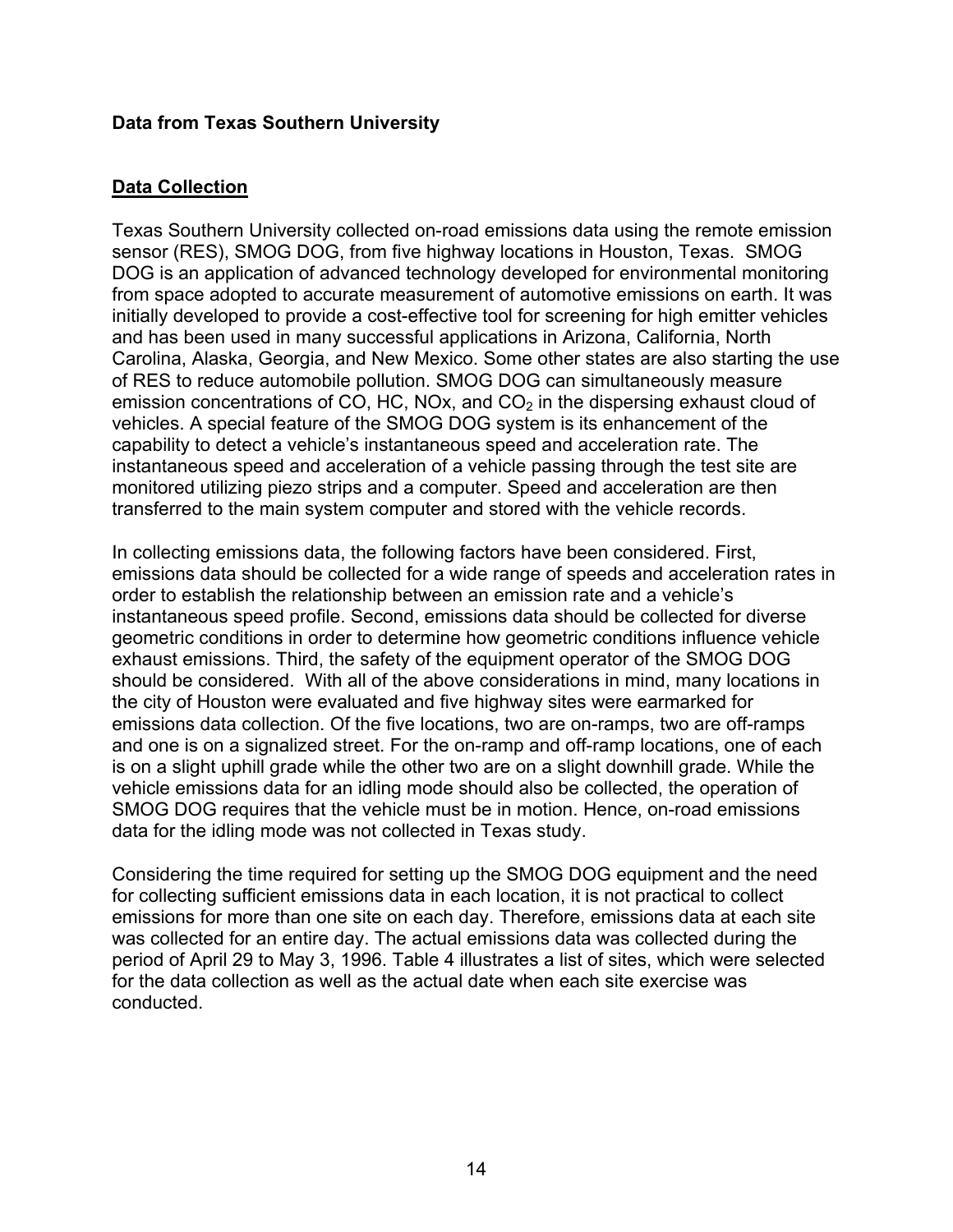| # | <b>Site</b>                                                     | <b>Characteristics</b>                                                            | <b>Collection Date</b> |
|---|-----------------------------------------------------------------|-----------------------------------------------------------------------------------|------------------------|
|   | Holcombe & Yellowstone Blvd.<br>Onto the I-288 Southbound       | On-ramp with approximately 150<br>meters long and a 3-4 percent<br>downhill grade | April 29, 1996         |
| 2 | Reed Rd. Onto I-288<br>Northbound                               | On-ramp with approximately 250<br>meters long and a slight uphill grade           | April 30, 1996         |
| 3 | I-288 Southbound off to Reed<br>Rd.                             | Off-ramp with approximately 250<br>meters long and a slight downhill<br>grade     | May 1, 1996            |
| 4 | I-288 Northbound off to<br>Yellowstone & Holcombe Blvd.         | Off-ramp with approximately 150<br>meters long and a 3-4 percent uphill<br>grade  | May 2, 1996            |
| 5 | Almeda Rd. Northbound<br>between Holly Hall Rd. and El<br>Paseo | Signal controlled surface street with<br>a level grade                            | May 3, 1996            |

#### **Table 4. Emissions data collection sites in Texas's study.**

It should be noted that all the emissions data collection using the SMOG DOG did not consider the effect of cold start and hot start conditions of vehicles, although it is equally important to consider these factors in evaluating the existing emissions estimation capabilities. This is because all the emission factor models have considered these conditions as proportional contributors to the total emissions. The emissions data collected in the Texas's study represent only the emissions under hot stabilized condition of vehicles.

#### **Data Format and Variables**

The format of the data collected by TSU is represented in table 5 in which the columns' headings are explained below:

| Vehicle no.         |     | Sequence of vehicles that were collected for emissions data.   |
|---------------------|-----|----------------------------------------------------------------|
| Date                | =   | Date when the vehicle's emissions were measured.               |
| Time                | $=$ | Time when the vehicle's emissions were measured.               |
| Sensor no.          | =   | Sequence of sensors that was used to measure the<br>emissions. |
| License Plate No.   |     | License plate number that was captured by camera of            |
|                     |     | the SMOG DOG system.                                           |
| CO%                 | =   | Percentage of CO particles.                                    |
| CO <sub>2</sub> %   | =   | Percentage of CO2 particles.                                   |
| HC%                 | =   | Percentage of HC particles.                                    |
| Slope CO            | =   | Parameter needed in the SMOG DOG system.                       |
| Slope HC            | =   | Parameter needed in the SMOG DOG system.                       |
| Max CO <sub>2</sub> | =   | Parameter needed in the SMOG DOG system.                       |
| Max CO              | =   | Parameter needed in the SMOG DOG system.                       |
| Max HC              | $=$ | Parameter needed in the SMOG DOG system.                       |
| Speed 1             | =   | Parameter needed in the SMOG DOG system.                       |
| Speed 2             | =   | Parameter needed in the SMOG DOG system.                       |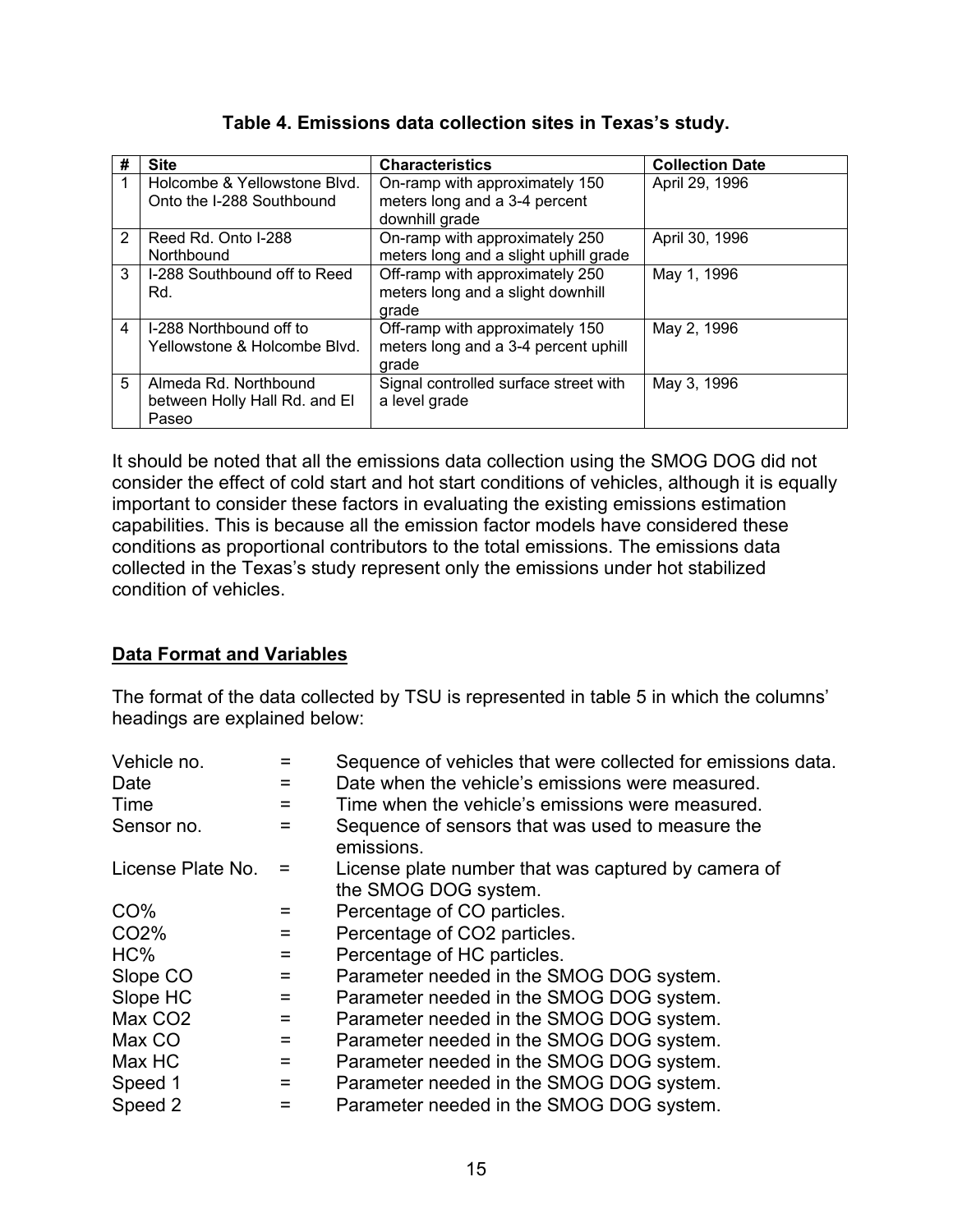| <b>Acceleration Rate</b> | $\mathbf{r}$       | Acceleration.                            |
|--------------------------|--------------------|------------------------------------------|
| $NOx\%$                  | $=$ $-$            | Percentage of NO <sub>x</sub> particle.  |
| Slope NO <sub>x</sub>    | $=$ $\blacksquare$ | Parameter needed in the SMOG DOG system. |
| Max NO <sub>x</sub>      | $=$ $-$            | Parameter needed in the SMOG DOG system. |

In addition to these variables, ambient temperature and humidity were recorded for the sites when emissions were measured. Based on this data, only the following variables can be used for the analysis conducted in this study: HC, CO, NOx, Speed, and Acceleration (deceleration).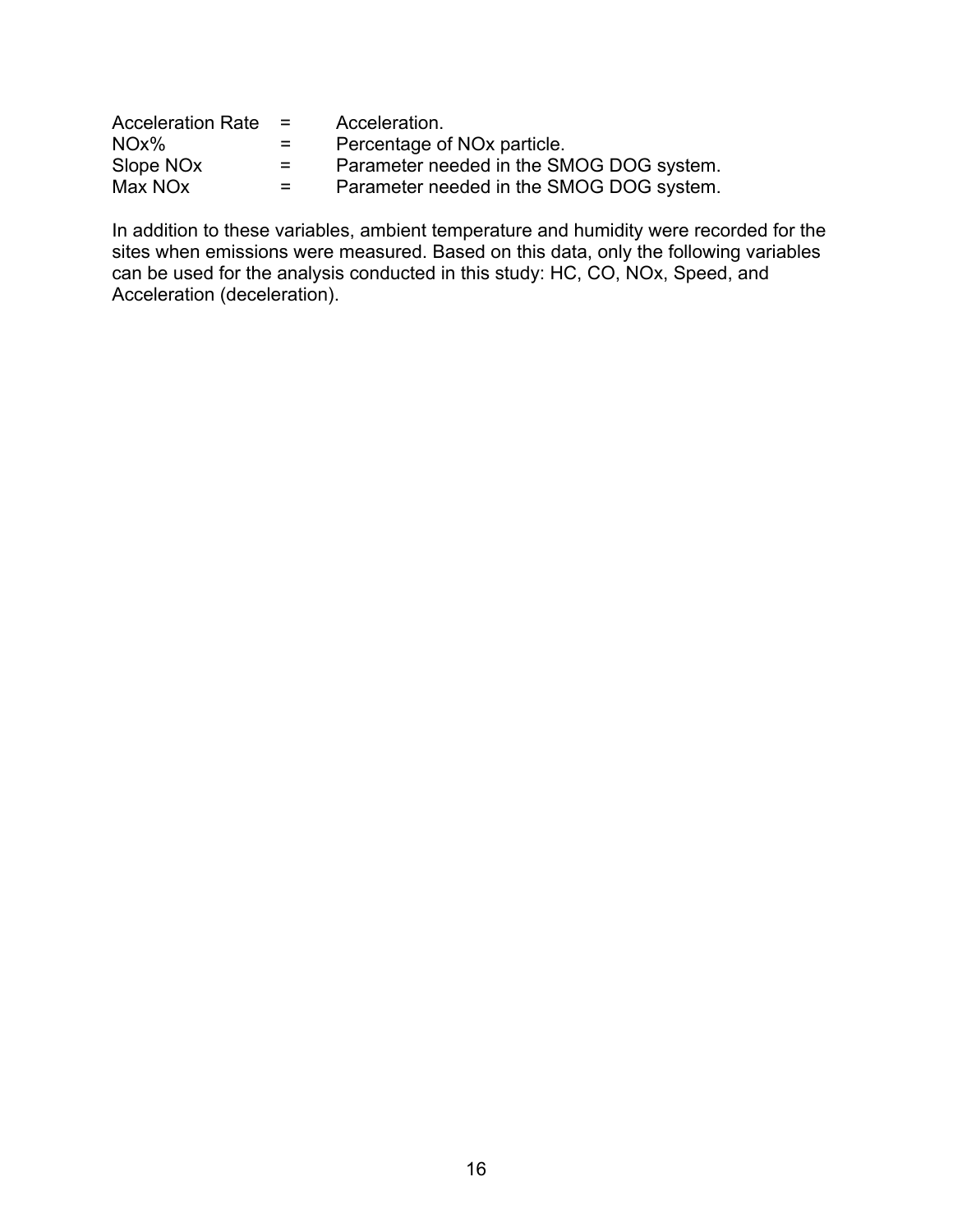| Veh.<br>No. | <b>Date</b>           | Time     | <b>Sensor</b><br>No. | License<br>Plate No. | CO%l     | CO2%     | HC%        | Slope<br>CO | <b>Slope</b><br>НC | <b>Max</b><br>CO <sub>2</sub>          | <b>Max</b><br>CO           | Max<br>HC      |          | Speed Speed | Accel. Nox%<br>Rate |               | Slope<br><b>NOx</b> | Max<br><b>NOx</b> |
|-------------|-----------------------|----------|----------------------|----------------------|----------|----------|------------|-------------|--------------------|----------------------------------------|----------------------------|----------------|----------|-------------|---------------------|---------------|---------------------|-------------------|
|             | 4/29/1996             | 11:19:32 |                      | 10 NOPLATE           | 999      |          | 999199999  | 0.9744      |                    | 0.1323 7.4752                          | 7.3174                     | 0.997          | 99       | 99          |                     | 999 999 99    |                     | $\Omega$          |
|             | 4/29/1996             | 11:20:37 |                      | 10 DUF40P            | 0.02     | 15.03    |            | 0.0014      |                    | $-0.002$ 0.4797                        | 0.0292                     | 0.0037         | 50.04    | 50.1        |                     | 0.53 99999    | 0.005               | $\Omega$          |
|             | 3 4/29/1996 11:20:46  |          |                      | 10 430YUV            | 0.29     | 14.851   | 141        | 0.0196      |                    | 0.0009 0.3679 0.0625 0.0158 44.13      |                            |                |          | 44.27       |                     | 1.05 99999    | $-0.02$             | $\Omega$          |
|             | 4 4/29/1996           | 11:20:51 |                      | 10 GGX16F            | 999      |          | 999 99999  | $-0.0317$   |                    | $-0.0055$ 0.1364 0.0418                |                            | 0.006          | 36.42    | 36.46       |                     | 0.21 99999    | 0.026               | $\Omega$          |
|             | 5 4/29/1996           | 11:21:29 |                      | 10 MLF01D            | 1.97     | 13.64    | 78         | 0.1446      |                    | 0.0006 0.2197 0.0447 0.0039            |                            |                | 43.84    | 43.72       |                     | $-0.86$ 99999 | 0.044               | $\Omega$          |
|             | 6 4/29/1996           | 11:21:37 |                      | 10 KA0991            | 999      |          | 999 999 99 | $-5.4591$   |                    | -0.0557 0.0189 0.1885 0.0042           |                            |                | 30.67    | 30.5        |                     | $-0.74$ 99999 | 9.99                | $\Omega$          |
|             | 4/29/1996             | 11:21:47 |                      | 100334TD             | 999      |          | 999 999 99 | 0.087       |                    | $0.002$ 0.1772                         | 0.0967                     | 0.009          | 38.99    | 38.75       |                     | $-1.37$ 99999 | 0.041               | $\Omega$          |
|             | 8 4/29/1996           | 11:22:17 |                      | 10 HLM97L            | 4.74     | 11.65    | $\Omega$   | 0.4069      |                    | $-0.001$ 0.3205 0.1521 0.0144 50.44    |                            |                |          | 50.44       |                     | 099999        | 0.026               | $\Omega$          |
|             | 9 4/29/1996 11:22:24  |          |                      | 10 5902YY            | 999      |          | 999 999 99 | 0.035       |                    | 0.0017 0.7677 0.0729 0.0152 46.59      |                            |                |          | 46.61       |                     | 0.21 99999    | 0.005               | ΩI                |
|             | 10 4/29/1996 11:22:30 |          |                      | 10 HRV32X            | 0.39     | 14.77    | 25         | 0.0264      | 0.0002             | 2.084                                  | 0.0714                     | 0.008          | 36.25    | 36.52       | 1.7                 | 300           | 0.002               | $\Omega$          |
|             | 11 4/29/1996 11:22:37 |          |                      | 10 VJP73K            | 0.07     | 15       | <b>25</b>  | 0.0047      | 0.0002             |                                        | 1.4358 0.0469 0.0052 36.12 |                |          | 36.41       | 1.7                 | 395           | 0.002               | $\Omega$          |
|             | 12 4/29/1996          | 11:22:49 | 10 <sup>U</sup>      |                      | 0.51     | 14.69    | $\Omega$   | 0.0345      |                    | $-0.0002$ 2.8852 0.1361                |                            | $0.0152$ 53.33 |          | 53.3        | $-0.29$             | 92            |                     | $\Omega$          |
|             | 13 4/29/1996          | 11:22:53 |                      | 10 KV G58V           | 999      |          | 999 999 99 | $-3.5648$   | 0.0845             | 0.007                                  | 0.0595                     | 0.012          | 55.96    | 56.03       |                     | 0.79 99999    | $-0.299$            | $\Omega$          |
|             | 14 4/29/1996 11:23:14 |          |                      | 10 HKT51D            | 0.06     | 15.01l   |            | 0.0039      |                    | -0.0009  0.9551  0.0768  0.0207  33.46 |                            |                |          | 33.8        |                     | 2.06 99999    | 0.006               | $\Omega$          |
| $\cdots$    | $\cdots$              | $\cdots$ | $\cdots$             | $\cdots$             | $\cdots$ | $\cdots$ | $\cdots$   | $\cdots$    | $\cdots$           | $\cdots$                               | $\cdots$                   | .              | $\cdots$ | $\cdots$    | $\cdots$            | $\cdots$      | $\cdots$            | $\cdots$          |

## **Table 5. Emissions data collected by TSU.**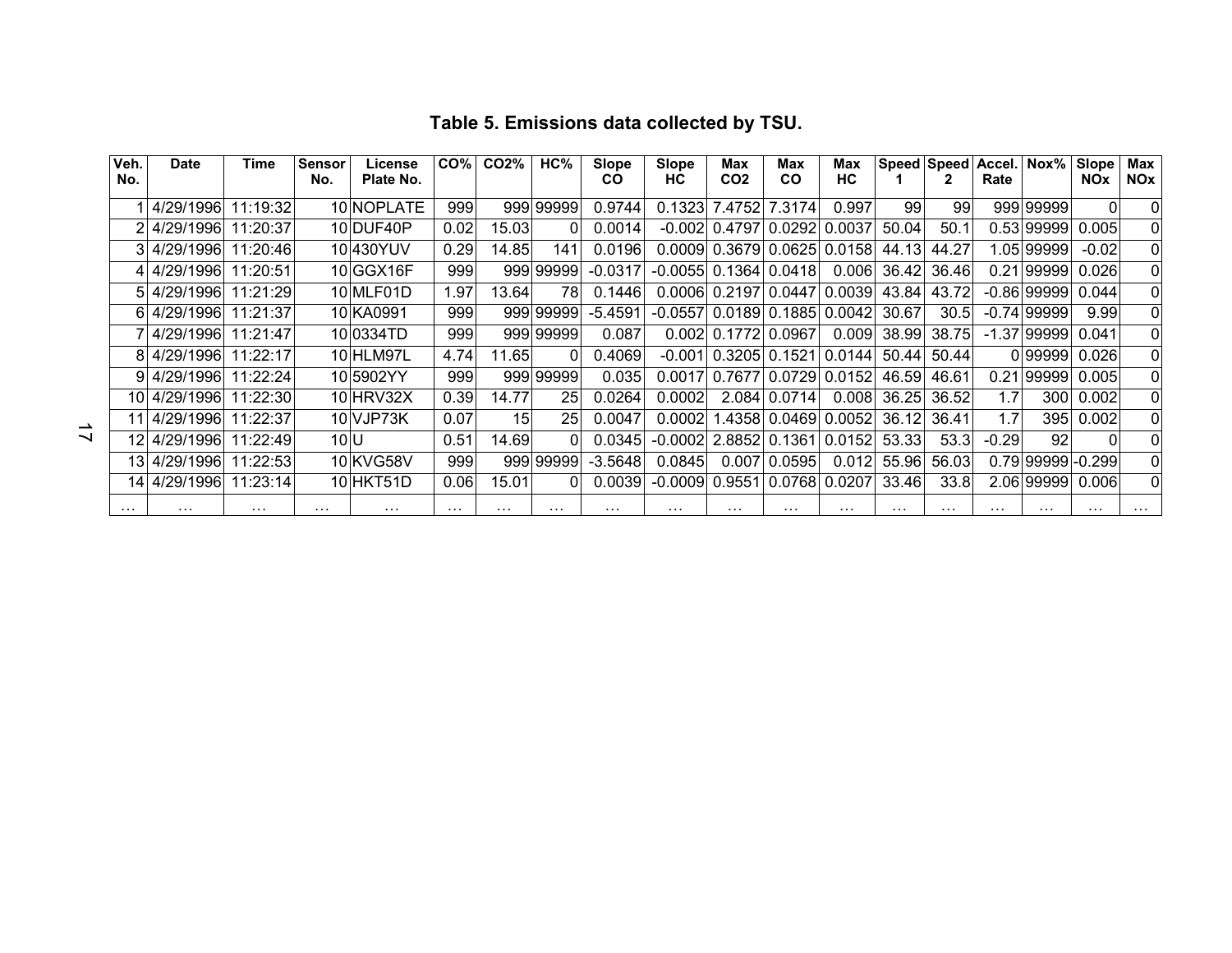#### **Data from Oak Ridge National Lab**

The emissions data from the Oak Ridge National Laboratory was collected during a twoyear time period starting from 1996  $(^2)$ . In order to collect the emissions data, test vehicles were tested both on-road and on a chassis dynamometer. When the vehicles were tested on a chassis dynamometer, they were tested as functions of vehicle speed and acceleration by driving the cars through their entire operating envelope. The two data sets (one from on-road tests and one from chassis dynamometer tests) are merged numerically to generate look-up tables as functions of vehicle speed and acceleration. The emissions data is comprised of hydrocarbon (HC), oxides of nitrogen (NOx), and carbon monoxide (CO) emission rates. In total, eight vehicles were tested. The models of these vehicles are: Chevrolet Truck, Corsica, Oldsmobile, Geo Prizm, Jeep Grand Cherokee, Oldsmobile, Subaru, and Villager, which are viewed as representative of current Internal Combustion Engine (ICE) light-duty vehicles in the United States.

The raw data collected at the Oak Ridge National Lab (ORNL) contains 1,300-1,600 individual vehicle data points each collected every second during various driving cycles. Typically, vehicle acceleration values range from –1.5 to 3.7 m/s (at intervals of 0.3 m/s), and velocities vary from 0 to 33.5 m/s (0-121 km/h). A sample of the data set for a Corsica is shown in table 6.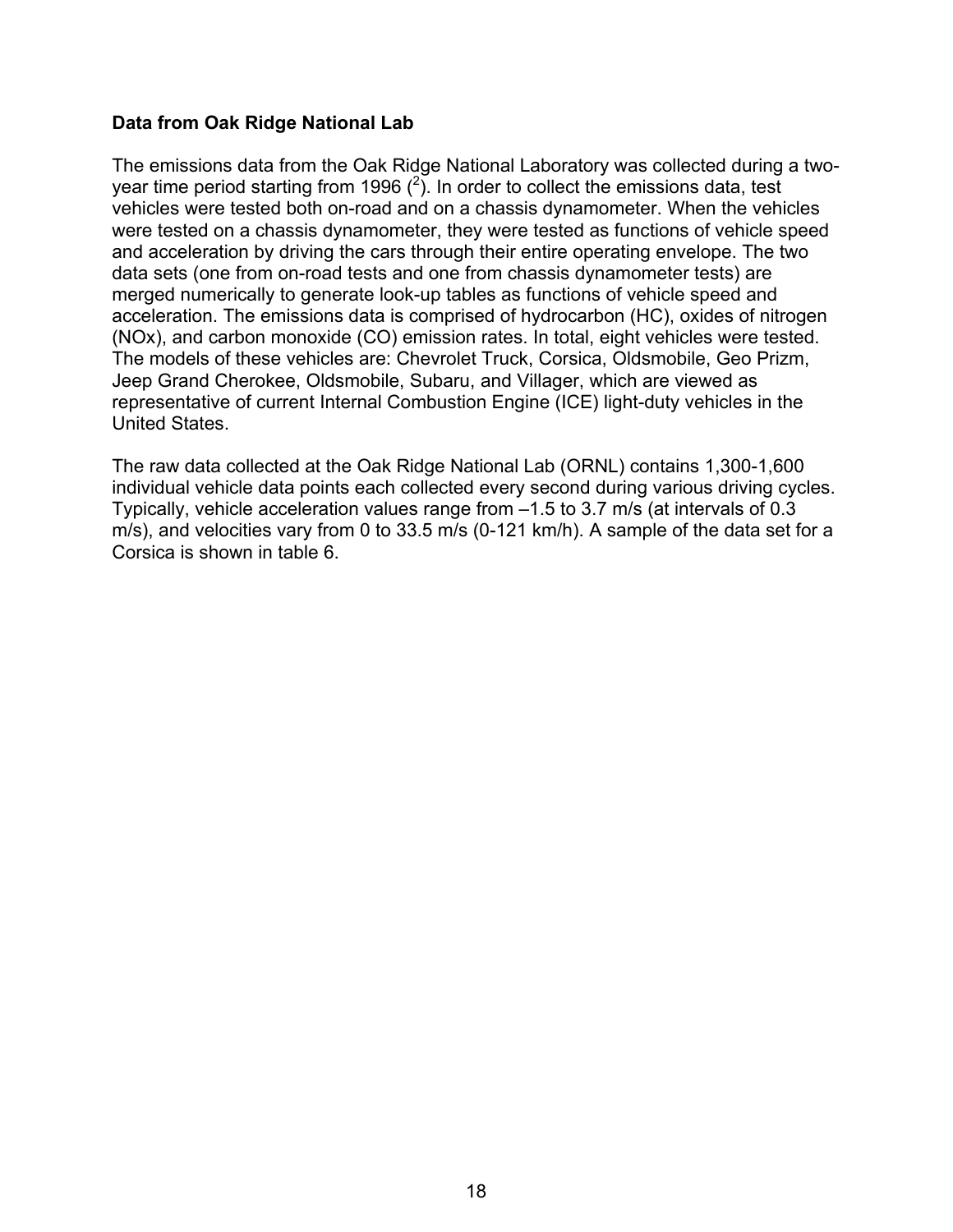|              |              | <b>Acceleration (ft/s/s)</b> |      |                |      |       |             |        |                |               |      |       |       |       |
|--------------|--------------|------------------------------|------|----------------|------|-------|-------------|--------|----------------|---------------|------|-------|-------|-------|
|              |              | $-5$                         | $-4$ | $-3$           | $-2$ | -1    | $\mathbf 0$ | 1      | $\mathbf{2}$   | $\sim$ $\sim$ | 9    | 10    | 11    | 12    |
|              | 0            | 2.09                         | 2.21 | 2.4            | 2.11 | 2.32  | 3.24        | 1.05   | 0.61           | $\cdots$      | 7.19 | 28.72 | 40.03 | 21.92 |
|              | 1            | 2.37                         | 2.58 | 2.97           | 2.42 | 2.66  | 3.66        | 1.13   | 0.6            | $\cdots$      | 7.33 | 29.52 | 38.61 | 21.68 |
|              | $\mathbf{2}$ | 2.86                         | 3.2  | $\overline{4}$ | 2.95 | 3.19  | 4.34        | 1.3    | 0.6            | $\cdots$      | 7.41 | 30.02 | 35.82 | 21.45 |
|              | 3            | 3.46                         | 3.88 | 5.28           | 3.55 | 3.71  | 5.04        | 1.58   | 0.62           | $\cdots$      | 7.18 | 28.9  | 31.98 | 21.8  |
|              | 4            | 4.14                         | 4.46 | 6.53           | 4.11 | 4.08  | 5.53        | 1.97   | 0.67           | $\cdots$      | 6.52 | 25.62 | 28.01 | 23.66 |
| Speed (ft/s) | 5            | 4.96                         | 4.87 | 7.46           | 4.56 | 4.24  | 5.69        | 2.44   | 0.75           | $\cdots$      | 5.53 | 20.82 | 25.16 | 28.25 |
|              | 6            | 5.98                         | 5.16 | 7.89           | 4.87 | 4.24  | 5.53        | 2.92   | 0.89           | $\cdots$      | 4.49 | 15.82 | 24.58 | 36.9  |
|              | $\cdots$     |                              |      |                |      |       |             |        |                |               |      |       |       |       |
|              | $\cdots$     |                              |      |                |      |       |             |        |                |               |      |       |       |       |
|              | $\cdots$     |                              |      |                |      |       |             |        |                |               |      |       |       |       |
|              | 107          | 9.19                         | 8.3  | 8.8            | 8.92 | 19.01 | 30.58       | 170.61 | 861.54         | $\cdots$      |      |       |       |       |
|              | 108          | 8.57                         | 8.34 | 8.91           | 8.81 | 19.77 | 35.76       | 181.86 | 951.07         | $\cdots$      |      |       |       |       |
|              | 109          | 8.45                         | 8.49 | 8.98           | 8.79 | 20.48 | 40.05       | 192.6  | 1023.66        | $\cdots$      |      |       |       |       |
|              | 110          | 8.5                          | 8.62 | 9.01           | 8.8  | 20.92 | 42.51       |        | 199.18 1064.72 | $\cdots$      |      |       |       |       |

## **Table 6. CO emission (mg/s) for Corsica.**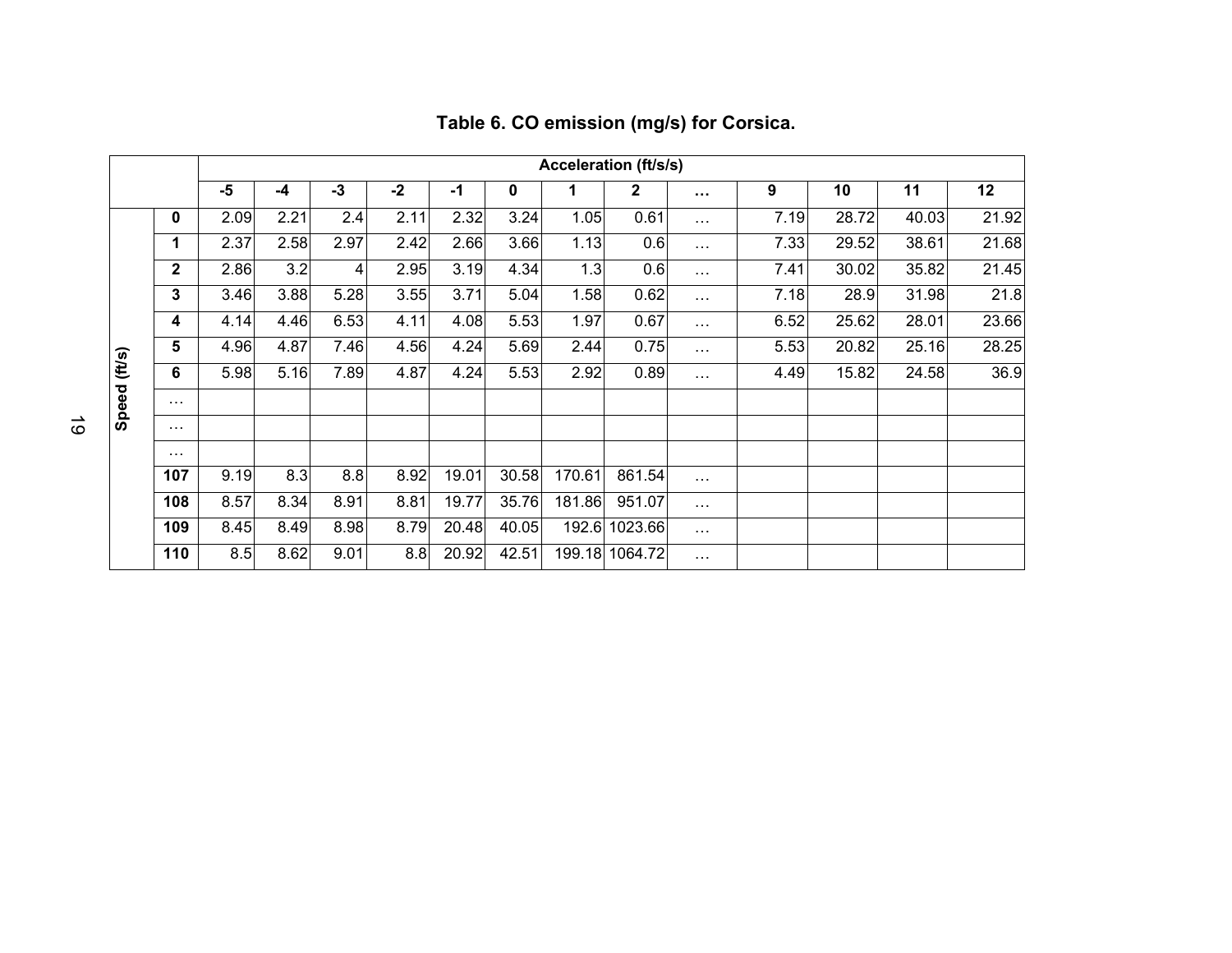#### **COMPARISON OF RESULTS FROM EXISTING EMISSIONS MODELS WITH FIELD DATA**

Provided with the review of the microscale emissions models and the collection of emissions data from different sources, the difference between the emissions produced from the microscale models and those collected in labs or on roads was evaluated. Based on this evaluation, the need for developing better microscale emissions models to incorporate acceleration/deceleration was further enhanced.

To make the evaluation meaningful, the emissions data collected by Texas Southern University was chosen as the baseline condition because they was collected on-road and thus represent the real conditions. The data collected by UC at Riverside is in-lab measurements for recruited vehicles. Thus, they cannot reflect real conditions in the field. Only a part of the original ORNL data was collected on-road, and this part of onroad data cannot be distinguished from the data that was made available to this study. It is because the on-road data has been merged with the data collected in-lab which makes this part of data inseparable.

The microscale emissions models embedded in the microscopic traffic simulation model INTEGRATION were chosen for the comparison with on-road emissions data collected by TSU. As introduced above, these models are only incorporated with the acceleration or deceleration and speed for one period of time. The profile of these two variables in time, which influences the emissions substantially, is not included.

To have a reliable comparison between the emissions, INTEGRATION was calibrated for all the five locations where on-road emissions data was collected. In the calibration, the simulated traffic and physical conditions were made consistent with those when onroad data was collected. To do the calibration, the data for traffic and physical condition was obtained from Texas Southern University. The data includes grade, number of lanes, and length for each roadway segment and ramp as well as traffic demands with origin and destination specifications. In the calibration of the model, the mean and variance of speed on each roadway segment collected at the same time with the emissions data were compared with those output from simulation.

From figures 3 to 7 it can be observed that CO emission estimated by the emissions models in INTEGRATION does not change with speed when the grade on ramp is large. When the grades on ramps and intersection are small or flat, the variance of CO increases with speed. Similar pattern can be observed for HC emission. This indicates that the emissions models in INTEGRATION do have the capability of modeling the change of speed. However, this capability is vanished when the roadway geometrics have large grade. Second, the emissions estimated by emission models in INTEGRATION do not match very well to those of on-road data. This discrepancy for CO is more significant than for HC. Also, the match is better when a roadway is not on a large grade. Except for the location that does not have a grade, the on-road emissions data is always larger than the emissions from the emissions models in INTEGRATION.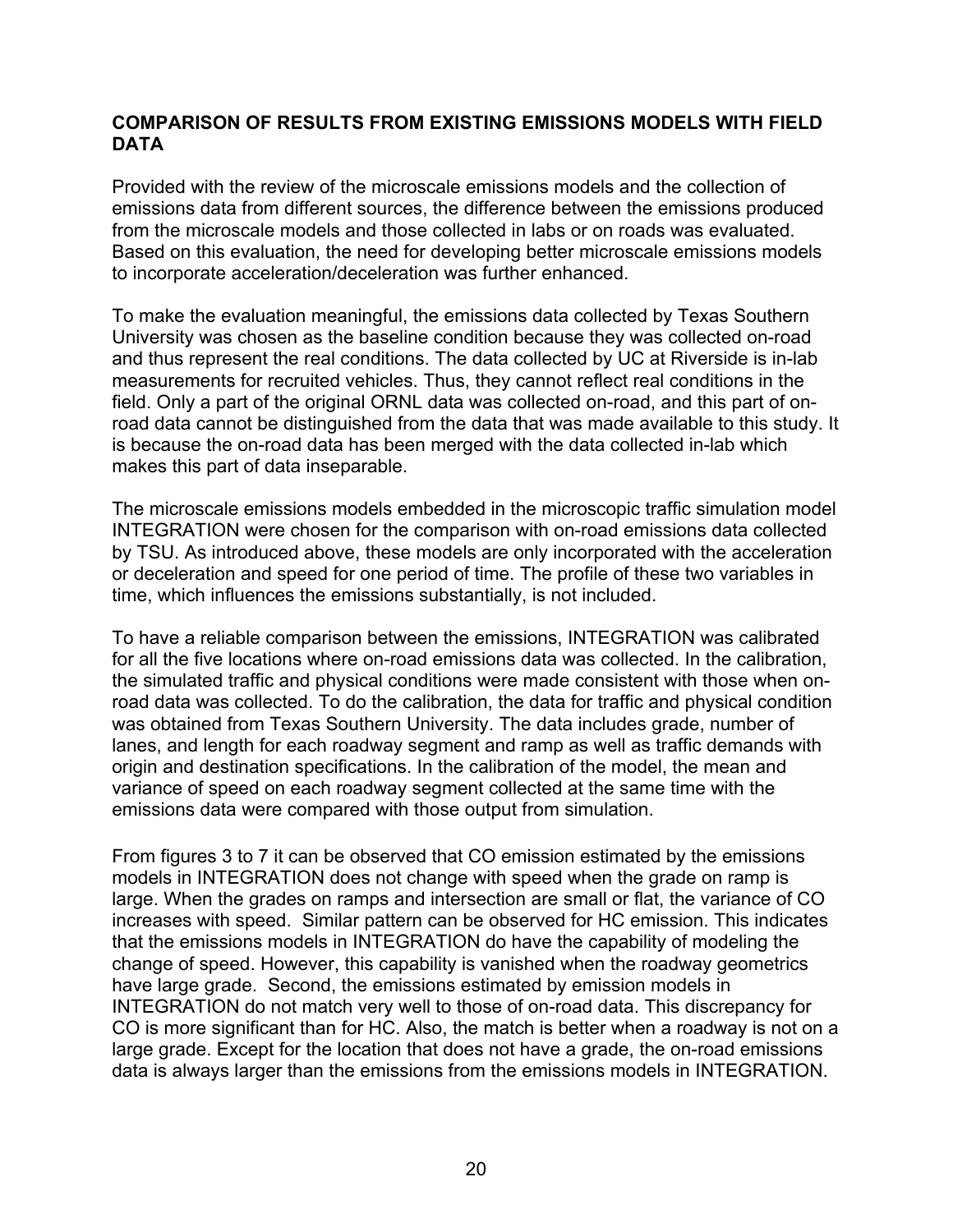This observation implies that the emissions models in INTEGRATION underestimate emissions in some cases.

Based on these observations, it can be concluded that there is a need to develop emissions models that can fully take into account the change of speed, i.e., acceleration or deceleration. Grade is a factor that should be incorporated into emissions models because the emissions models in INTEGRATION are not sensitive to grade.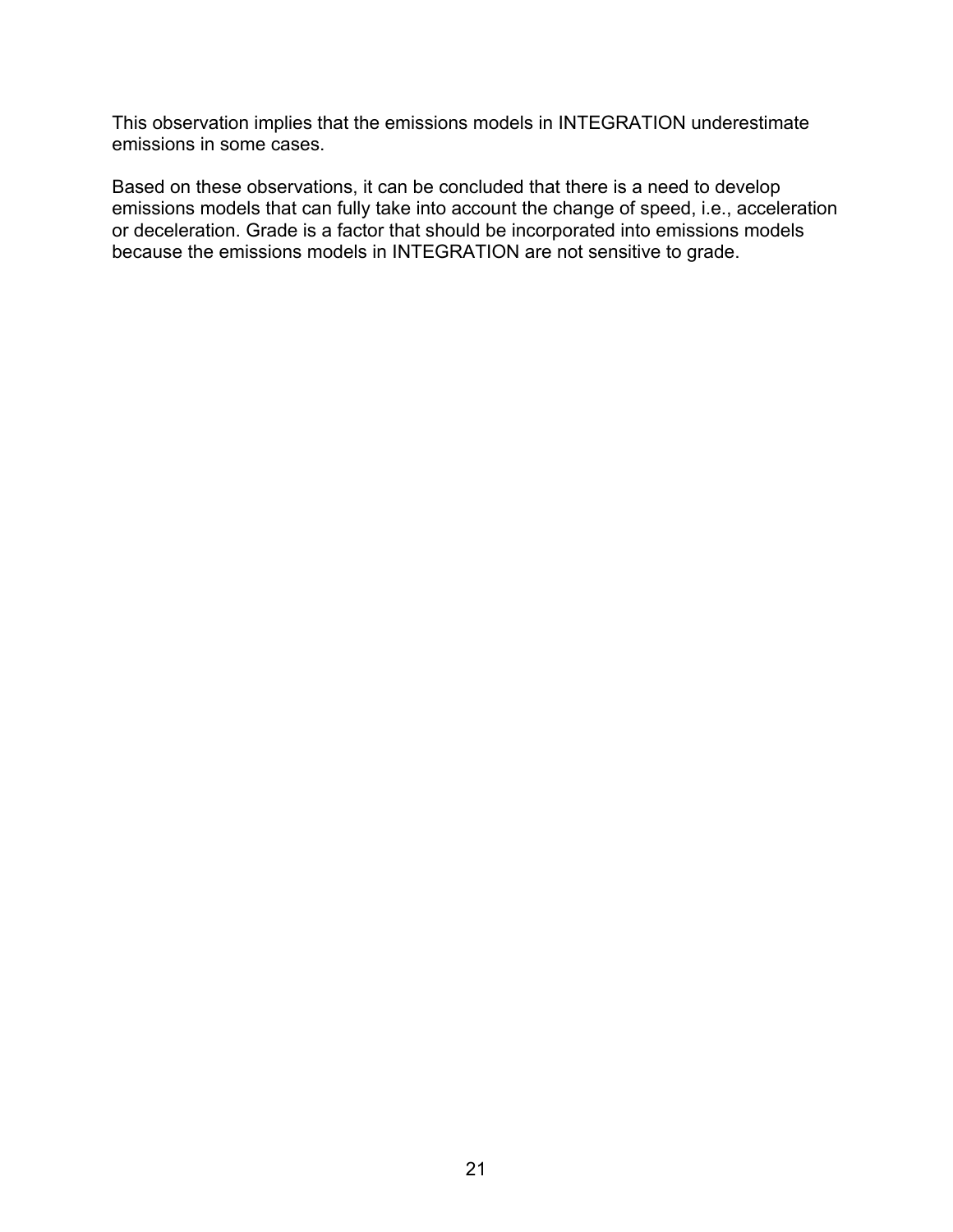

**Location 1: On-Ramp with 3-4% Downhill Grade**





**Location 2: On-Ramp with a Slight Uphill Grade**

**Figure 4. Comparison of CO emission at Location 2.**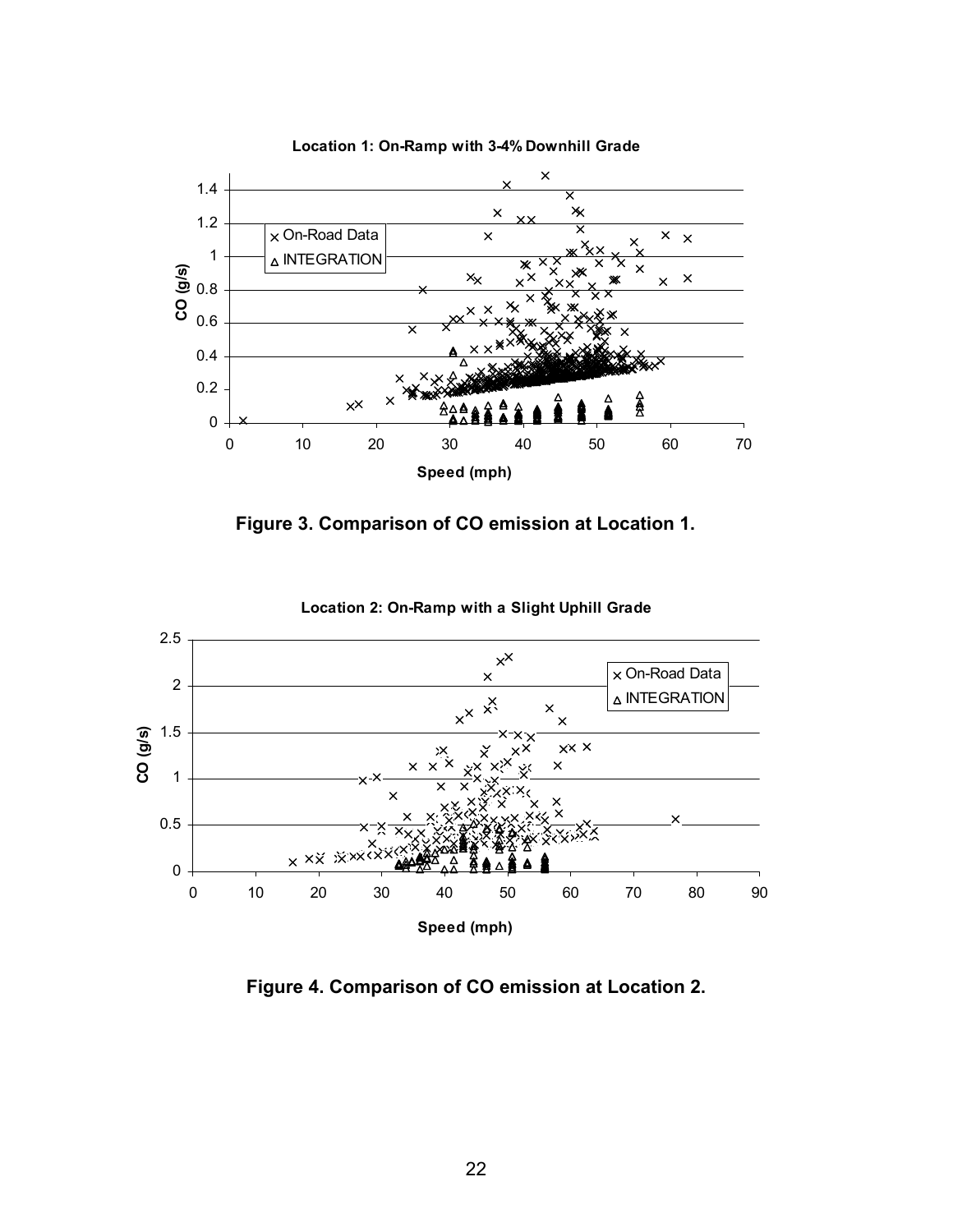

**Location 3: Off-Ramp with a Slight Downhill Grade**

**Figure 5. Comparison of CO emission at Location 3.** 



**Figure 6. Comparison of CO emission at Location 4.**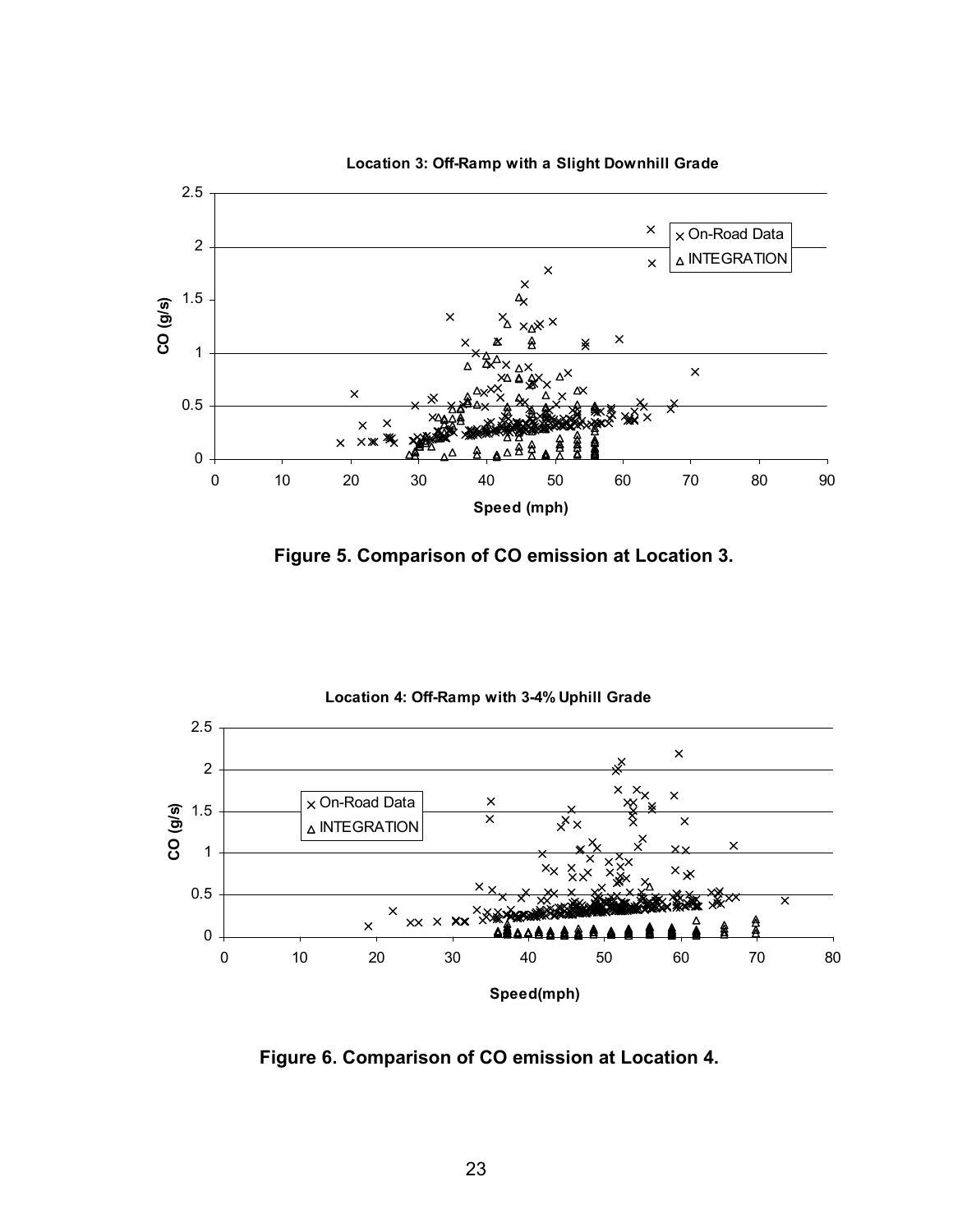

**Location 5: Surface Street with a Level Grade**





**Figure 8. Comparison of HC emission at Location 1.**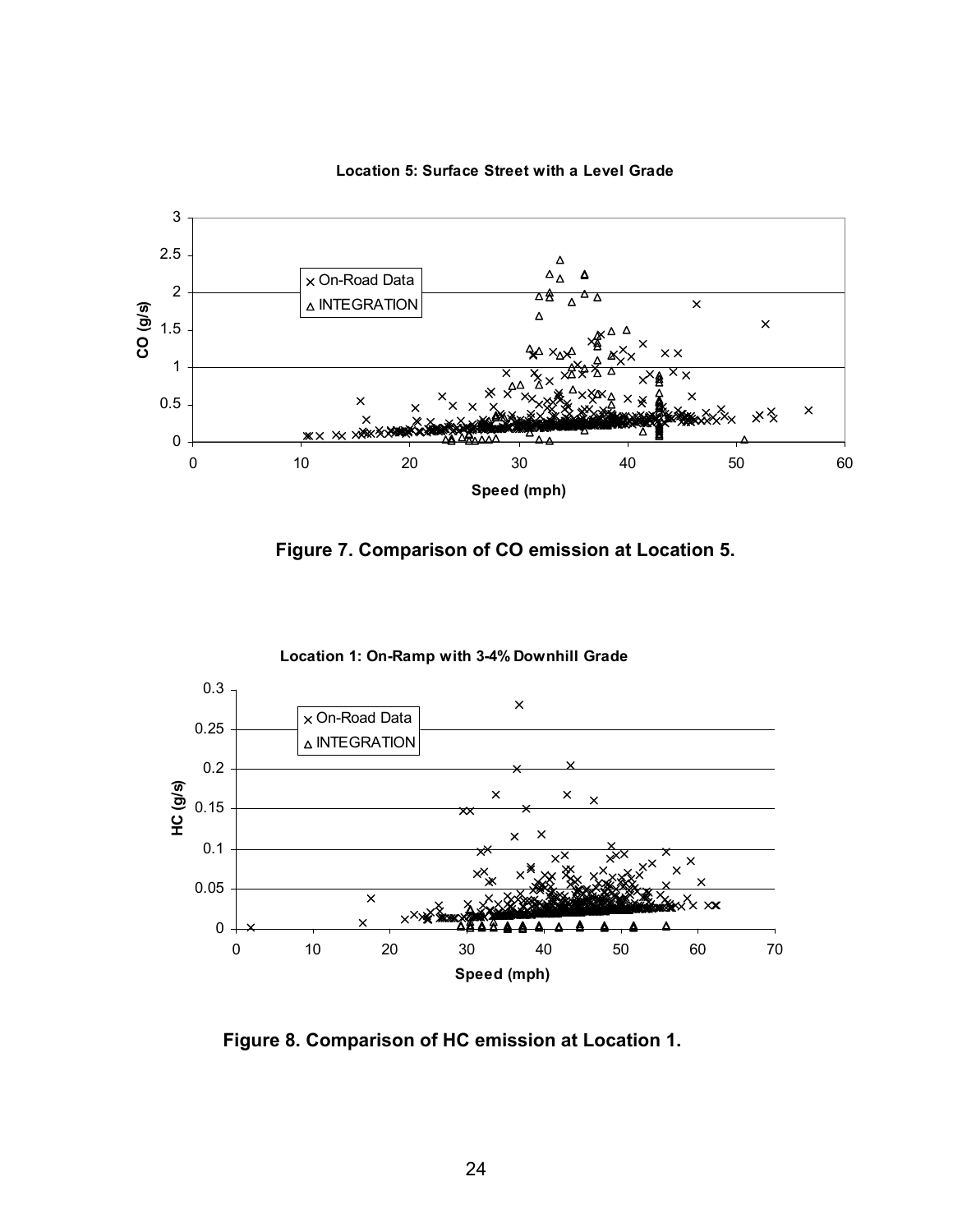





**Figure 10. Comparison of HC emission at Location 3.**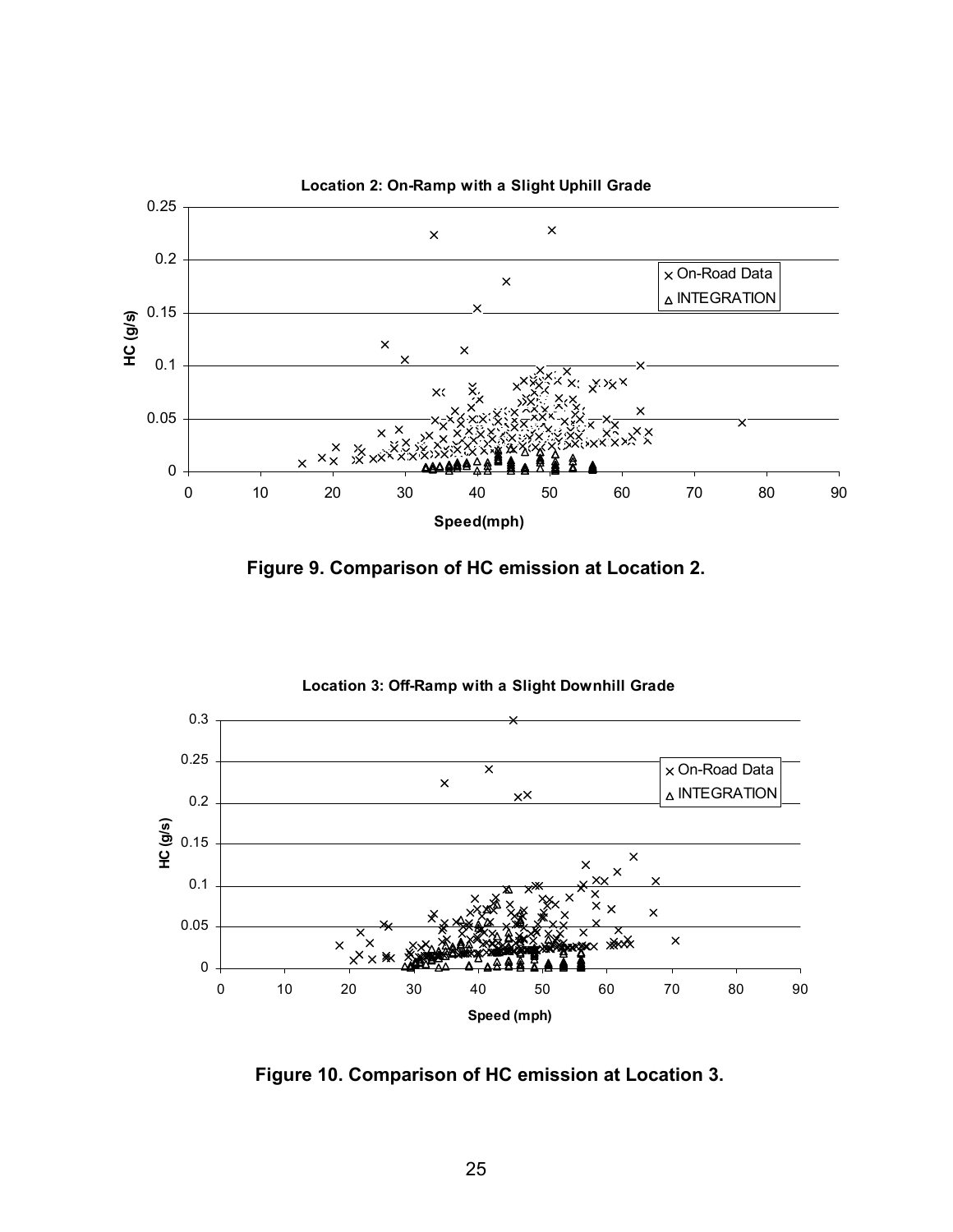

**Location 4: Off-Ramp with 3-4% Uphill Grade**

**Figure 11. Comparison of HC emission at Location 4.** 



**Location 5: Surface Street with a Level Grade**

**Figure 12. Comparison of HC emission at Location 5.**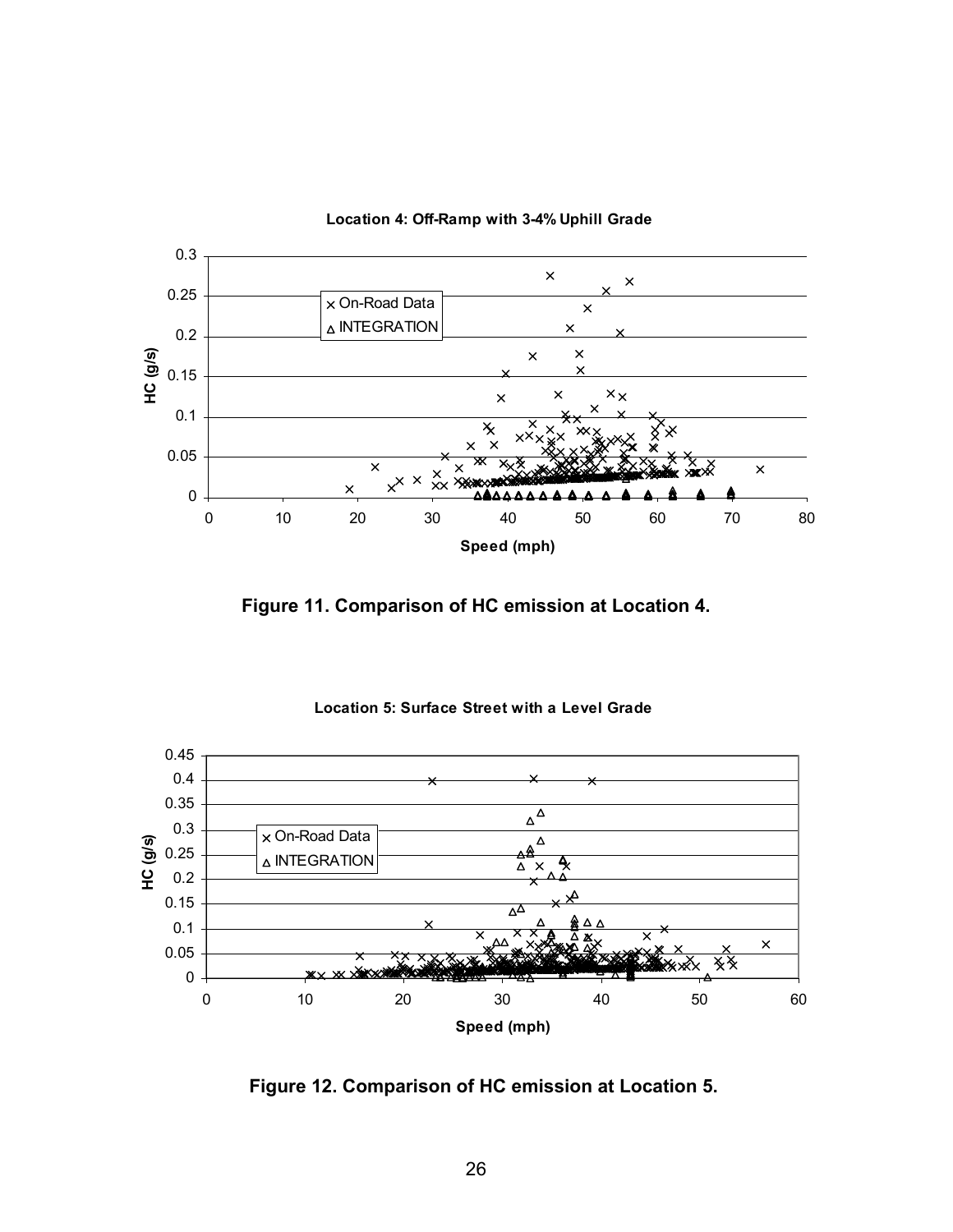### **CALIBRATION OF EMISSIONS MODELS**

The first step in calibrating an emissions model is to classify vehicles into groups. The reason to classify vehicles is that distinguishable characteristics exist between different types of vehicles and these characteristics cannot be identified without the classification of vehicles. In addition, it is impossible to develop a single emissions model suitable for different types of vehicles with different characteristics such as manufacturer, model year, etc. The second step in model calibration is to develop emissions models for each class of vehicle. The following sections describe these two steps individually.

#### **Vehicle Classification**

### **Vehicle Class**

Based on the vehicle classifications adopted in the CE-CERT study and MOBILE5, the vehicles in this study, as shown in table 7, were classified with respect to vehicle weight, model year, and emitter type. The vehicle weight was classified as: LDGV, LDGT1, and LDGT2. The specifications for each vehicle weight class are defined as:

- LDGV: light-duty gasoline vehicles, i.e., passenger cars.
- LDGT1: light-duty gasoline trucks under 6000 lbs. gross vehicle weight.
- LDGT2: light-duty gasoline trucks with 6000 lbs. to 8500 lbs. gross vehicle weight.

As shown in table 7, there are four high emitter (HE) types. As defined in the CE-CERT study, the first type of high emitter, the fuel-air ratio is chronically lean or goes lean in transient operation calling for moderate power. An average of 2% or more lean is likely to saturate the catalyst with oxygen. For this type of high emitter, CO and HC emissions are typically low, but the NOx emissions are high, relative to emissions of clean vehicles. In the second type of high emitter, the fuel-air ratio is chronically rich or goes rich in transient moderate power operation. The engine-out hydrocarbons typically remain normal. Under these conditions, the CO emission index and catalyst pass fraction are high, resulting in high tailpipe CO emissions. The third type of high emitter involves a high engine-out emission index for HC and mild enrichment, as evidenced by high engine-out CO and high CO catalyst pass fraction. Catalyst performance is also poor. The profile for this type of high emitter consists of moderate to slightly-high tailpipe CO, very high HC, and moderate to low NOx relative to properly-functioning vehicles. The fourth type of high emitter involves more than one behavior, with 1) chronically poor catalyst performance, due to burned-out or missing catalyst, or 2) transiently poor catalyst performance, e.g. a catalyst pass fraction of 0.3 or more in moderate-power driving. Type 4 malfunction is distinguished from Type 3 because engine-out HC is normal, or only slightly high, and from Type 2 because there is no or only slight enrichment at moderate power. For this type, in almost all cases all three pollutants are high, relative to clean car levels.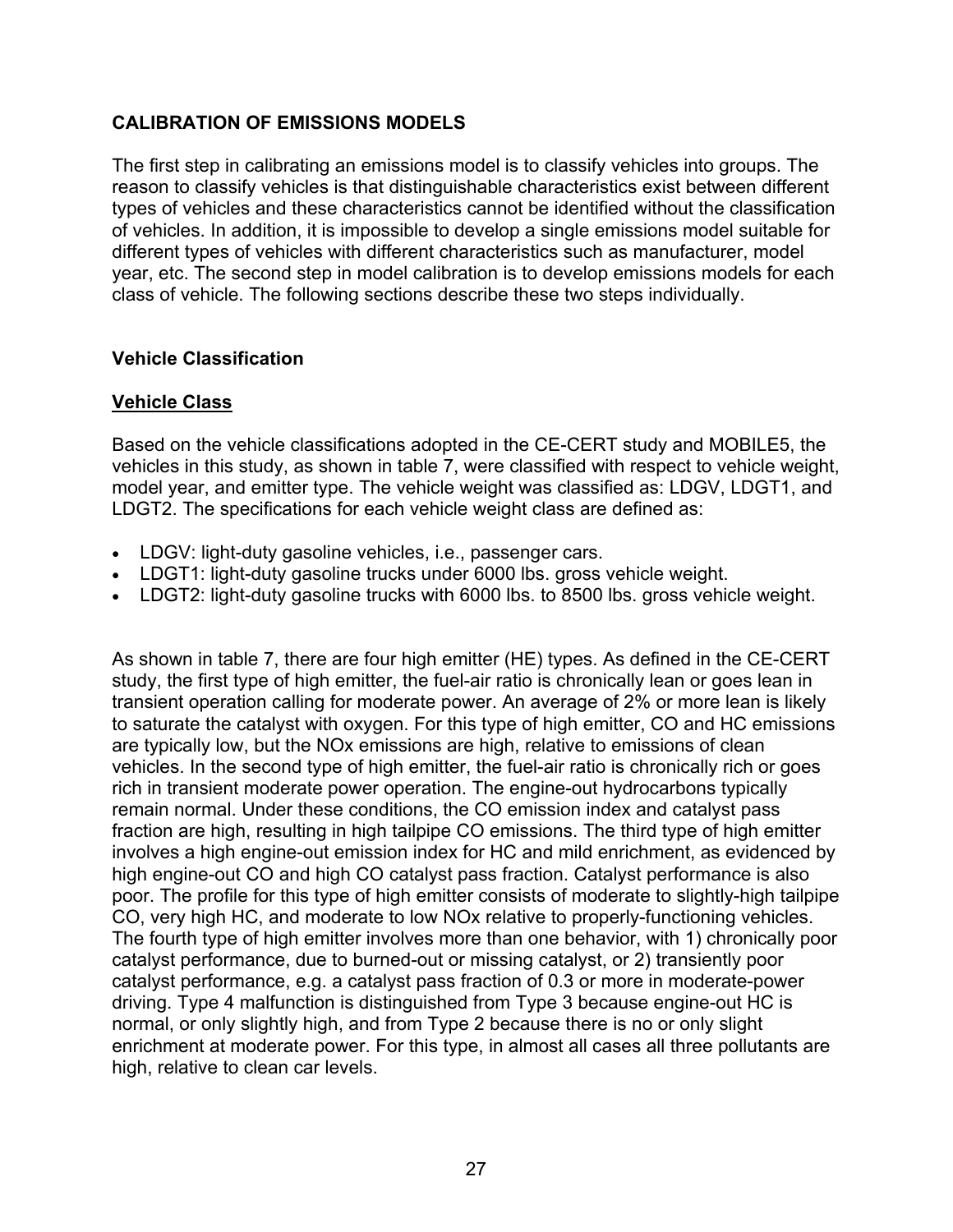Table 7 shows that vehicles with different model year have different emissions characteristics, reflected in their classification in different emitter categories. For LDGVs with model year before 1975, all the vehicles were viewed as one category in terms of emissions performance, which was same as the model year group of 1976-1980. For LDGVs with model year groups 1981-1986, 1987-1990, and 1991-1993, however, four high emitter categories plus one normal category were created. For LDGVs with model year group 1994-1997, only two high emitter categories plus one normal category were provided. For LDGT1 with model year group before 1981, all the vehicles were viewed as one class. For LDGT1 with model years groups 1981-1986 and 1987-1990, four high emitter categories and one normal category were created. No high emitter type 2 was classified for model year group 1991-1993. For model year group 1994-1997, there were no categories of high emitter types 2 and 4. For LDGT2 with model year before 1993, all classified in the same category. For model year group 1994-1997, two categories were created, which are normal and high emitter type 1. The reason for not classifying a model year group into a certain emitter type is that the percentage of the corresponding vehicles is very low in the whole vehicle population.

|             | <b>Model Year</b> | <b>Emitter Type</b>                                |
|-------------|-------------------|----------------------------------------------------|
|             | Group             |                                                    |
|             |                   | k                                                  |
| <b>LDGV</b> | Before 1975       | One category                                       |
|             | (1975-1980)       | One category                                       |
|             | (1981-1986)       | Normal, HE Type 1, HE Type 2, HE Type 3, HE Type 4 |
|             | (1987-1990)       | Normal, HE Type 1, HE Type 2, HE Type 3, HE Type 4 |
|             | (1991-1993)       | Normal, HE Type 1, HE Type 2, HE Type 3, HE Type 4 |
|             | (1994-1997)       | Normal, HE Type 1, HE Type 2                       |
| LDGT1       | Before 1981       | One category                                       |
|             | $(1981 - 1986)$   | Normal, HE Type 1, HE Type 2, HE Type 3, HE Type 4 |
|             | (1987-1990)       | Normal, HE Type 1, HE Type 2, HE Type 3, HE Type 4 |
|             | (1991-1993)       | Normal, HE Type 1, HE Type 3, HE Type 4            |
|             | (1994-1997)       | Normal, HE Type 1, HE Type 3                       |
| LDGT2       | Before 1994       | One category                                       |
|             | (1994-1997)       | Normal, HE Type 1                                  |

#### **Table 7. Vehicle classification.**

#### **Percentages of Vehicle Classes**

The proportion of each vehicle class in the vehicle population was calculated based on the vehicle model year distributions and the emitter type distributions. These proportions are presented in table 8. The vehicle model year percentages as shown in table 9 were obtained from MOBILE5, and the emitter type distribution listed in table 10 was obtained from the study by the CE-CERT. The derivation of the class proportion followed three steps.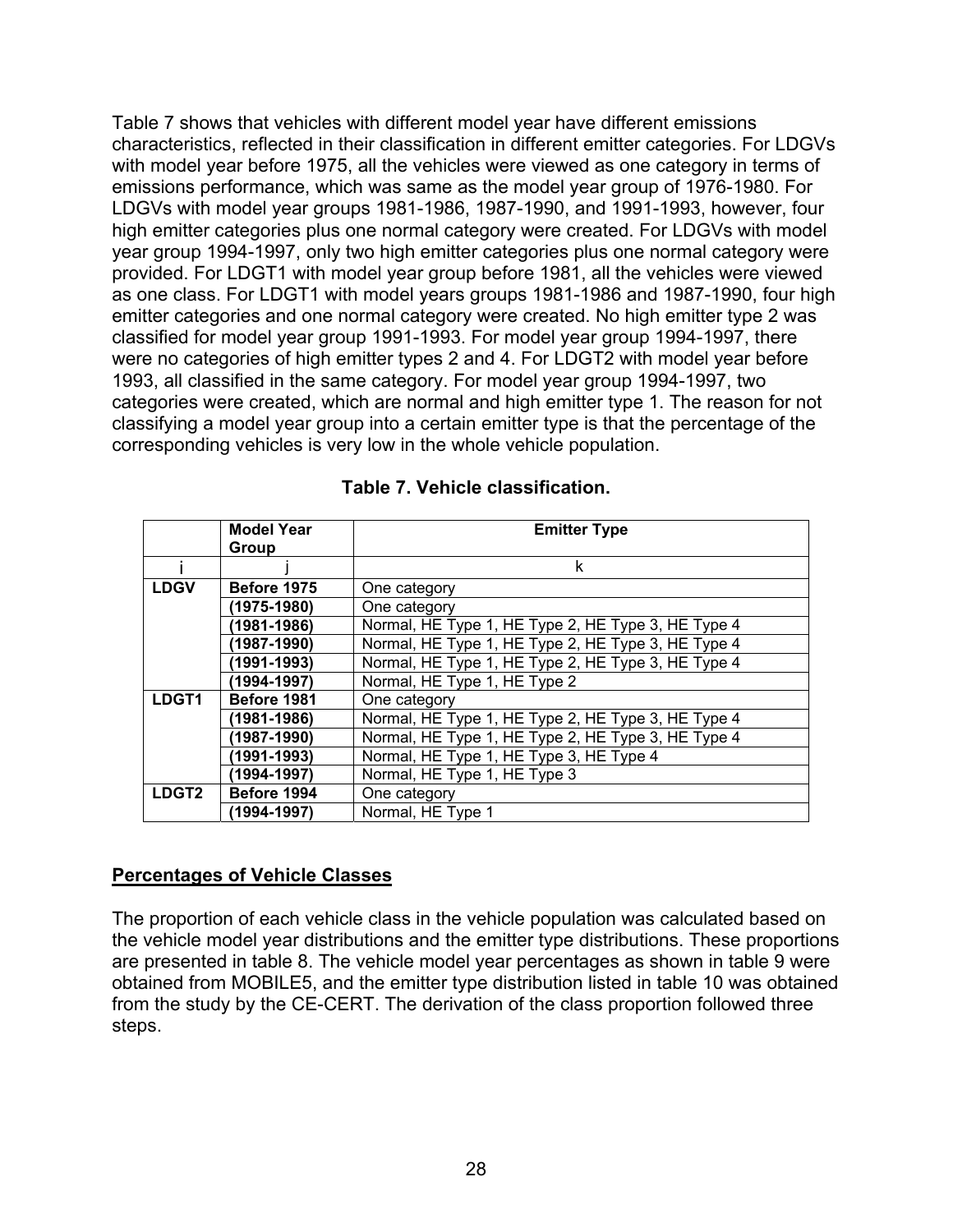- Step 1: The model year percentages in table 9 were added up for the model year contained in a corresponding model year group.
- Step 2: The derived percentages in Step 1 were multiplied by the emitter type percentages provided in table10.
- Step 3: For some types of high emitter vehicles within a certain range of model years whose testing data are not available in the CE-CERT data set, the proportion of these types of vehicles was derived by distributing the corresponding percentages derived in Step 2 evenly over the other high emitter types in the same model year group. Note that the fractions of these types of vehicles are very small.

|                   | <b>Model Year</b> | <b>Emitter Type</b> |          |             |              |          |  |  |  |  |
|-------------------|-------------------|---------------------|----------|-------------|--------------|----------|--|--|--|--|
|                   | Group             |                     |          |             |              |          |  |  |  |  |
|                   |                   |                     |          | k           |              |          |  |  |  |  |
| <b>LDGV</b>       | Before 1975       | 0.013013            |          |             |              |          |  |  |  |  |
|                   | (1976-1980)       |                     |          | 0.049049    |              |          |  |  |  |  |
|                   | (1981-1986)       | 0.064414            | 0.014835 | 0.014835    | 0.055435     | 0.039820 |  |  |  |  |
|                   | (1987-1990)       | 0.134685            | 0.013054 | 0.013054    | 0.027144     | 0.018027 |  |  |  |  |
|                   | (1991-1993)       | 0.220440            | 0.005572 | 0.005572    | 0.006783     | 0.004118 |  |  |  |  |
|                   | (1994-1997)       | 0.287427            | 0.003226 | 0.003226    | $\Omega$     | $\Omega$ |  |  |  |  |
| LDGT1             | Before 1981       | 0.107677            |          |             |              |          |  |  |  |  |
|                   | (1981-1986)       | 0.074686            | 0.023764 | 0.017200    | 0.064275     | 0.046169 |  |  |  |  |
|                   | (1987-1990)       | 0.091376            | 0.009559 | 0.008716    | 0.018416     | 0.012230 |  |  |  |  |
|                   | (1991-1993)       | 0.192343            | 0.006341 | $\Omega$    | 0.007398     | 0.005073 |  |  |  |  |
|                   | (1994-1997)       | 0.307777            | 0.003141 | $\mathbf 0$ | 0.003141     | 0        |  |  |  |  |
| LDGT <sub>2</sub> | Before 1993       | 0.731343            |          |             |              |          |  |  |  |  |
|                   | (1994-1997)       | 0.264627            | 0.00403  | $\mathbf 0$ | $\mathbf{0}$ |          |  |  |  |  |

#### **Table 8. Percentages of vehicle classification.**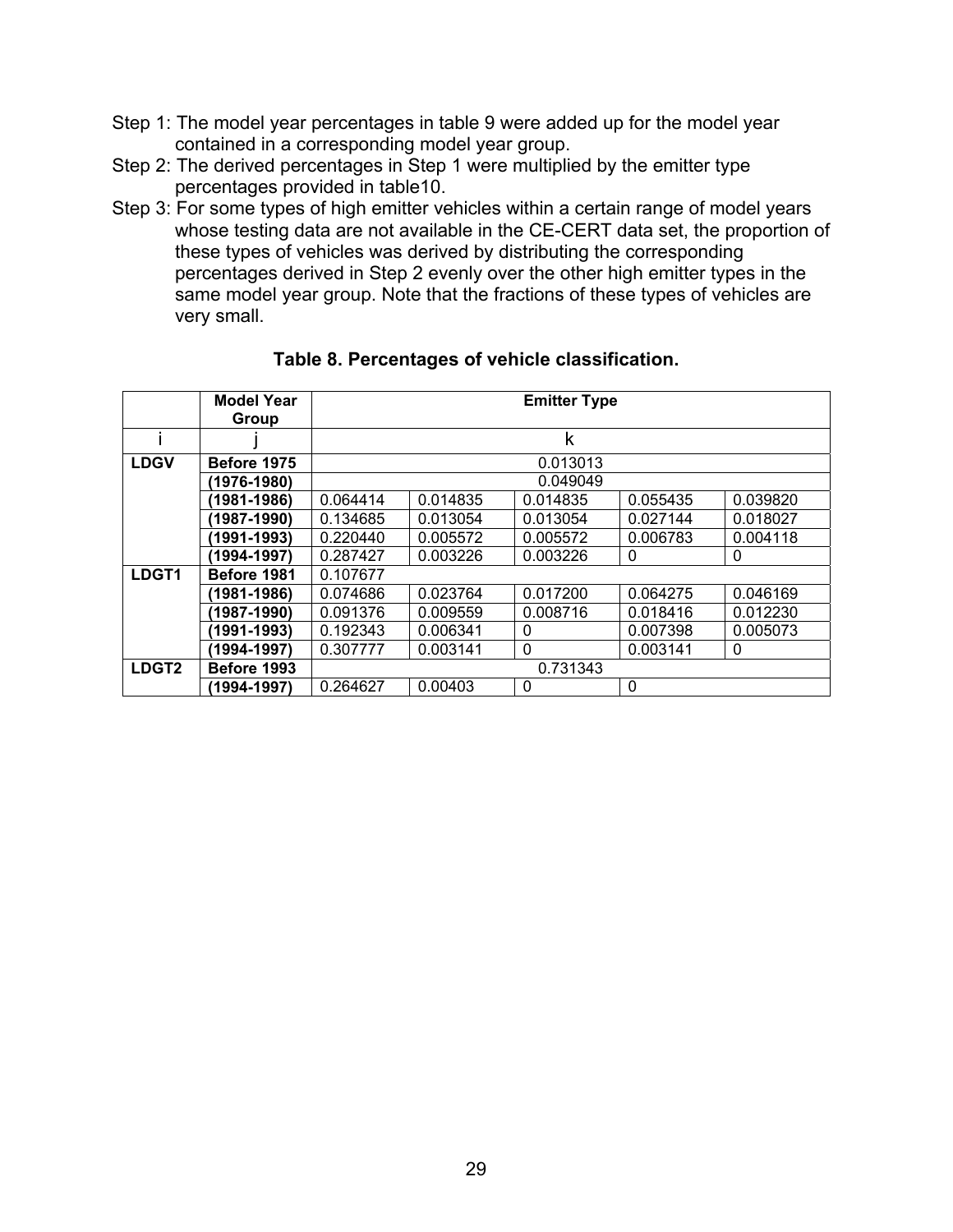| <b>Model Year</b> | <b>LDGV</b> | LDGT1    | LDGT <sub>2</sub> |  |  |
|-------------------|-------------|----------|-------------------|--|--|
| 1997              | 0.049049    | 0.062812 | 0.053731          |  |  |
| 1996              | 0.079079    | 0.083749 | 0.071641          |  |  |
| 1995              | 0.083083    | 0.083749 | 0.071641          |  |  |
| 1994              | 0.082082    | 0.083749 | 0.071641          |  |  |
| 1993              | 0.084084    | 0.083749 | 0.071641          |  |  |
| 1992              | 0.081081    | 0.068794 | 0.051741          |  |  |
| 1991              | 0.077077    | 0.058824 | 0.049751          |  |  |
| 1990              | 0.056056    | 0.043868 | 0.033830          |  |  |
| 1989              | 0.050050    | 0.035892 | 0.053731          |  |  |
| 1988              | 0.051051    | 0.030907 | 0.030845          |  |  |
| 1987              | 0.050050    | 0.029910 | 0.027860          |  |  |
| 1986              | 0.054054    | 0.052841 | 0.079602          |  |  |
| 1985              | 0.047047    | 0.046859 | 0.083582          |  |  |
| 1984              | 0.037037    | 0.045862 | 0.048756          |  |  |
| 1983              | 0.024024    | 0.035892 | 0.038806          |  |  |
| 1982              | 0.019019    | 0.027916 | 0.029850          |  |  |
| 1981              | 0.014014    | 0.016949 | 0.017910          |  |  |
| 1980              | 0.015015    | 0.021934 | 0.022885          |  |  |
| 1979              | 0.011011    | 0.016949 | 0.017910          |  |  |
| 1978              | 0.008008    | 0.013958 | 0.014925          |  |  |
| 1977              | 0.006006    | 0.008973 | 0.008955          |  |  |
| 1976              | 0.005005    | 0.007976 | 0.007960          |  |  |
| 1975              | 0.004004    | 0.007976 | 0.008955          |  |  |
| 1974              | 0.003003    | 0.004985 | 0.005970          |  |  |
| 1973              | 0.010010    | 0.024925 | 0.025870          |  |  |

**Table 9. Vehicle percentage provided in MOBILE5.** 

### **Table 10. Emitter type distribution listed in CE-CERT.**

| <b>Model Year Group</b> | Normal | HE Type 1 | HE Type 2 | HE Type 3 | HE Type 4 |
|-------------------------|--------|-----------|-----------|-----------|-----------|
| $(1981 - 1986)$         | 0.33   | 0.106     | 0.076     | 0.284     | 0.204     |
| (1987-1986)             | 0.65   | 0.069     | 0.063     | 0.131     | 0.087     |
| (1991-1993)             | 0.91   | 0.022     | 0.023     | 0.028     | 0.017     |
| (1994-1997)             | 0.98   | 0.006     | 0.008     | 0.004     | 0.002     |

### **Model Calibration**

For each vehicle class, a nonlinear regression model was developed for each type of emissions (i.e., CO, HC, and NOx). The dependent variables include speed, the time duration the acceleration/deceleration has been sustained, acceleration/deceleration at current time and in the past nine time periods, and specific power for engine. Such regressions can be expressed as follows: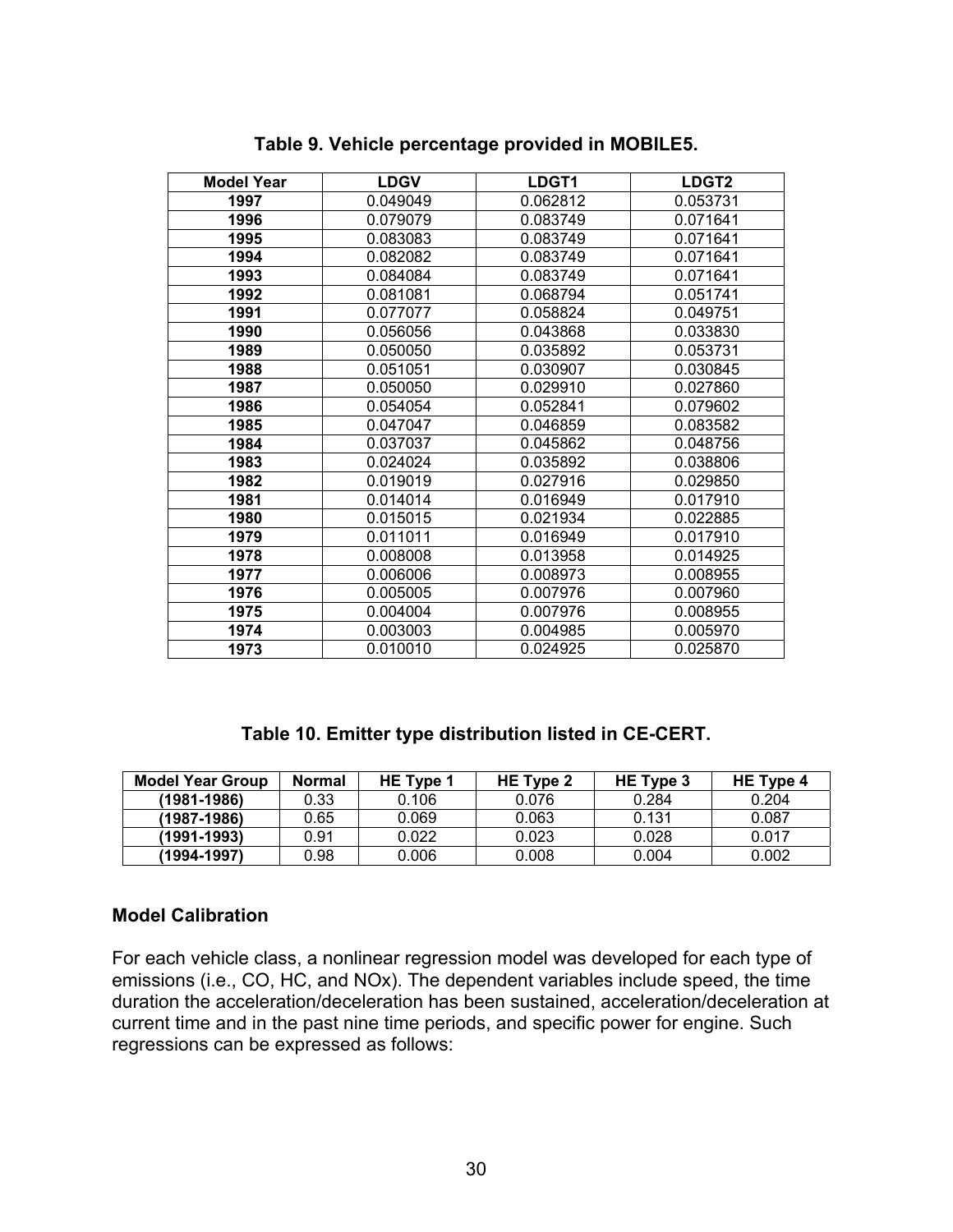$$
e_{i,j,k,m}(t) = \quad \left[\beta_0 + \beta_V V(t) + \beta_{V^2} V^2(t) + \beta_{V^3} V^3(t) + \beta_T T'(t) + \beta_{T''} T''(t)\right]
$$

(1)

$$
+\beta_{A_1}A(t)+\cdots+\beta_{A_{t-s}}A(t-9)+\beta_WW(t)\Big]_{i,j,k,m}
$$

where:

| İ                  | =   | 1, 2, or 3 for vehicle type of LDGV, LDGT1, or LDGT2,<br>respectively. |
|--------------------|-----|------------------------------------------------------------------------|
| j                  | $=$ | Vehicle model year category for vehicle type i, as shown in            |
|                    |     | table 7, the number of which is different for vehicle type.            |
| $\mathsf{k}$       | =   | Vehicle high emitter category for model year category i and            |
|                    |     | j. Table 7 shows that this category is also different for              |
|                    |     | different vehicle model year categories.                               |
| m                  | =   | Emission type 1, 2, or 3 for CO, HC, NOx, respectively.                |
| $e_{i,j,k_i,m}(t)$ | =   | Type m emission for vehicle type i, model year category j,             |
|                    |     | and high emitter category k.                                           |
| $\beta_0$          | Ξ   | Constant.                                                              |
| $\beta_{x}$        | =   | Coefficient for variable x.                                            |
| V(t)               | =   | Speed (mph) at time t.                                                 |
| T'(t)              | =   | Continuing acceleration time (second) up to time t.                    |
| T''(t)             | =   | Continuing deceleration time (second) up to time t.                    |
| A(t)               | =   | Acceleration/deceleration at current time t.                           |
| $A(t-1)$           | $=$ | Acceleration/deceleration at time t-1.                                 |
| $A(t-2)$           | =   | Acceleration/deceleration at time t-2.                                 |
| $A(t-3)$           | $=$ | Acceleration/deceleration at time t-3.                                 |
| $A(t-4)$           | $=$ | Acceleration/deceleration at time t-4.                                 |
| $A(t-5)$           | $=$ | Acceleration/deceleration at time t-5.                                 |
| $A(t-6)$           | =   | Acceleration/deceleration at time t-6.                                 |
| $A(t-7)$           | $=$ | Acceleration/deceleration at time t-7.                                 |
| $A(t-8)$           | =   | Acceleration/deceleration at time t-8.                                 |
| $A(t-9)$           | =   | Acceleration/deceleration at time t-9.                                 |
| W(t)               | $=$ | Specific power at time t, which equal to the product of                |
|                    |     | $V(t)$ and $A(t)$ .                                                    |

V(t),  $V^2(t)$ , and  $V^3(t)$  are the determinants of emissions because they are factors that influence the total tractive power  $(^4)$  as presented below:

$$
P_{\text{tract}} = A \cdot V(t) + B \cdot V^2(t) + C \cdot V^3(t) + M \cdot a(t) + M \cdot g \cdot V(t) \cdot \sin\theta \tag{2}
$$

where: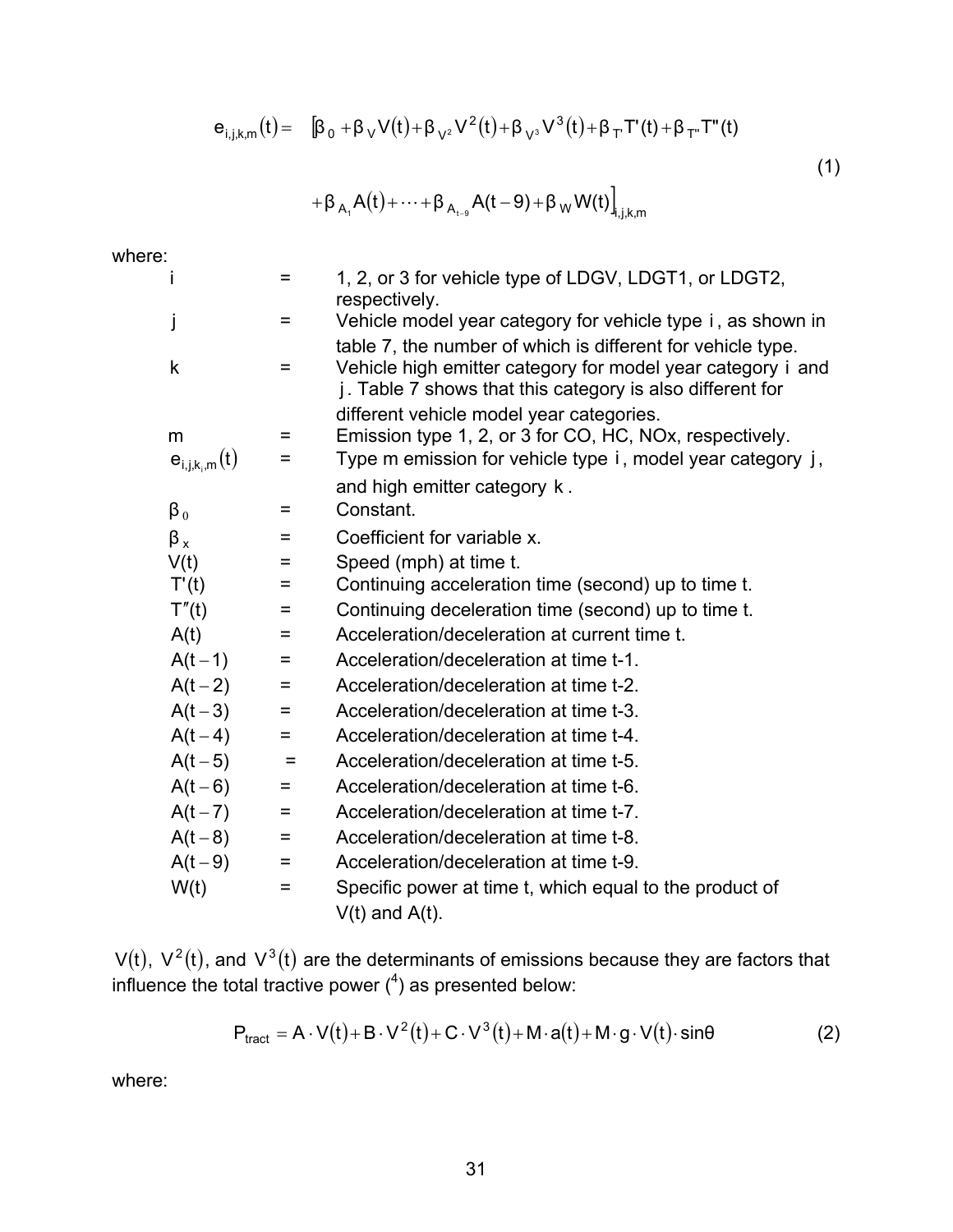| M        | $=$     | Vehicle mass with appropriate inertial correction for<br>rotating and reciprocating parts (kg). |
|----------|---------|-------------------------------------------------------------------------------------------------|
| g        | $=$     | Gravitational constant $(9.81 \text{ m/m/s}^2)$ .                                               |
| $\theta$ | $=$ $-$ | Road grade angle.                                                                               |

Note that acceleration or deceleration in Equation (1) is a converted value where the grade of road is taken into account by the following equation:

$$
A(t) = a(t) + 9.81 \left( \frac{g(t)}{\sqrt{1 + g(t)^2}} \right).
$$

In the equation,  $a(t)$  denotes the acceleration or deceleration at current time t, and  $q(t)$ represents the grade of the roadway segment where vehicles are running on at current time t.

It is an accepted fact that there is substantial time dependence in the emissions response to the vehicle operation (e.g., the use of a timer to delay command enrichment, or oxygen storage in the catalytic converter). This interdependence was investigated in this study, some results of which are shown in figures 13, 14, and 15. The results shown in these figures were obtained based on LDGVs whose model year group is 1981-1986 and are the first high emitter type. From the figures, it can be seen that it is the acceleration or deceleration in previous time periods, not the acceleration or deceleration at the current time, that has the most obvious impact on the current emissions. In addition, the patterns of the impacts are not the same for different emission types. To take this impact into account, variables of accelerations or decelerations in the current and the immediate past time periods are used in the modeling and denoted as  $A(t)$ , ..., $A(t-9)$ . In addition, variables that represent the extent or the duration that an acceleration or deceleration has been continuously executed since its inception were introduced in the models and they are denoted as  $T'(t)$  and  $T''(t)$ , respectively.

The last variable included in the emission function is related to Specific Power (SP), which is approximated as two times the product of velocity  $(V)$  and acceleration  $(A)$   $(1)$ :

$$
SP(t) = 2 V(t) A(t) = 2 W(t)
$$
 (3)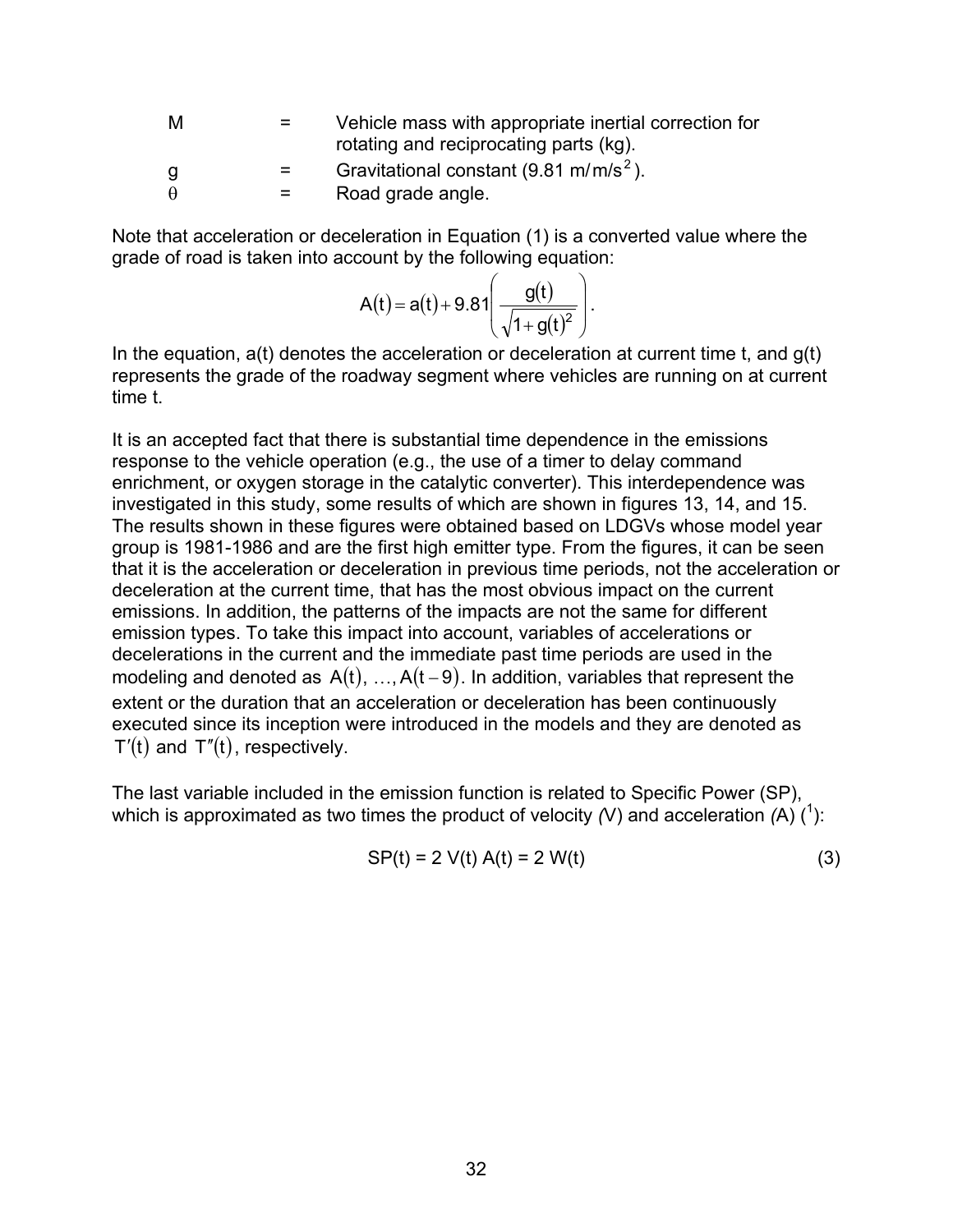

**Figure 13. Correlation between CO emission and accelerations or decelerations in previous time periods.** 



**Figure 14. Correlation between HC emission and accelerations or decelerations in previous time periods.**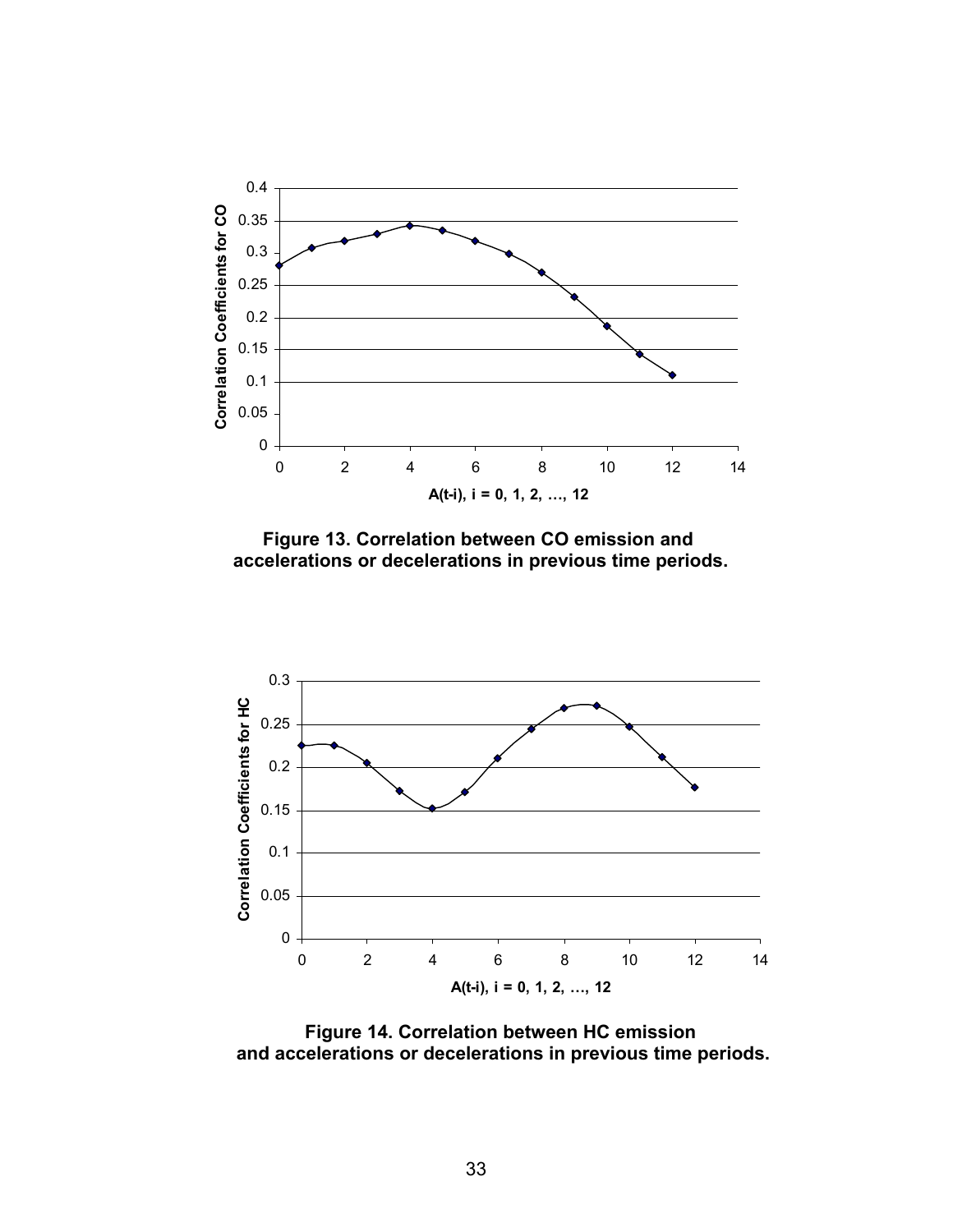

**Figure 15 Correlation between NOx emission and accelerations or decelerations in previous time periods**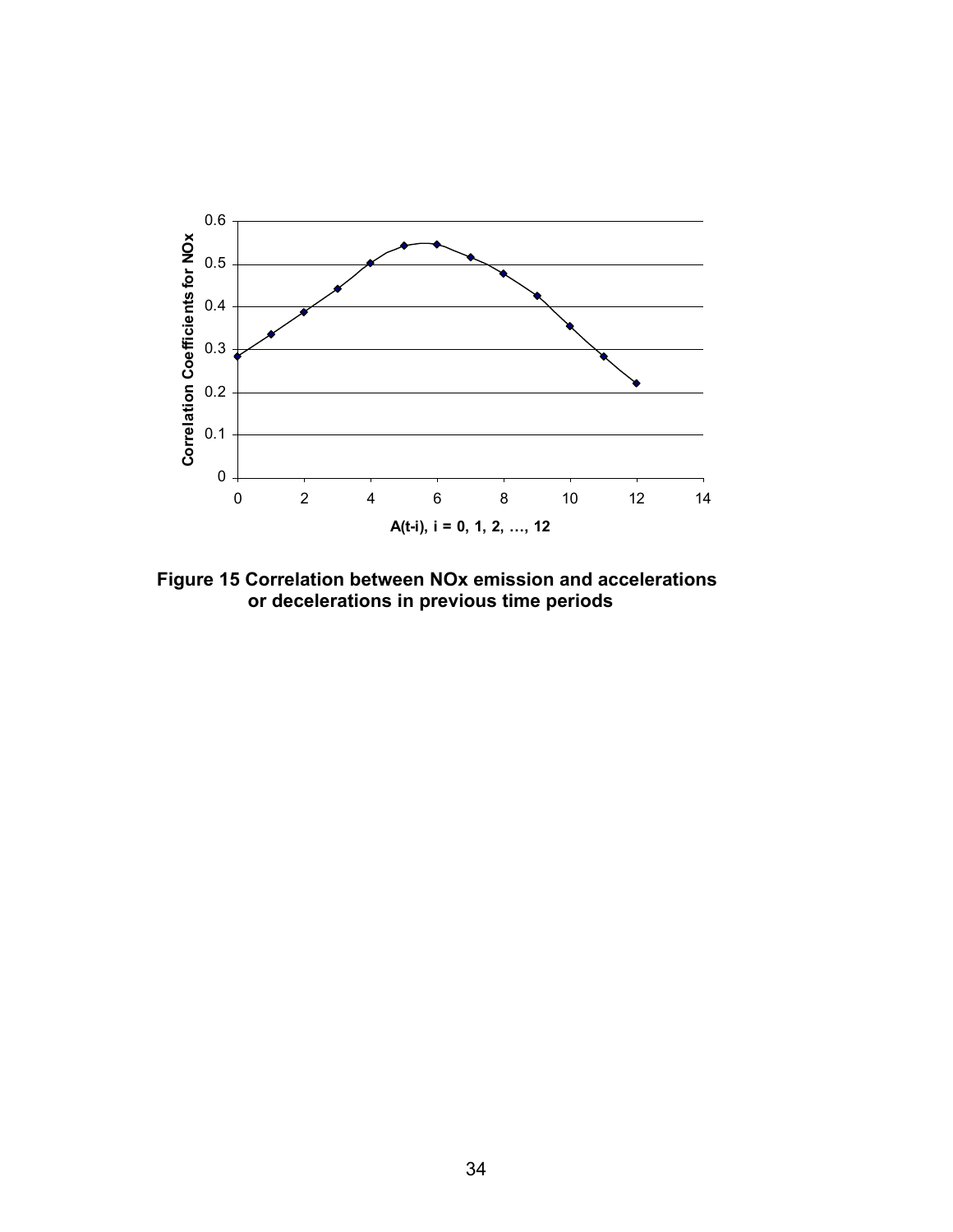Since SP multiplied by the vehicle mass is the kinetic power, it actually measures kinetic energy used during a driving episode. For easily tabulating the calibration results in the following sections, each emission function is symbolized in table 11, where *m* in Equation (1) for emission type is ignored.

|             | <b>Model Year</b><br>Group | <b>Emitter Type</b>                                                 |
|-------------|----------------------------|---------------------------------------------------------------------|
| i           |                            | k                                                                   |
| <b>LDGV</b> | Before 1975                | $e_{1,1,1}$                                                         |
|             | $(1976 - 1980)$            | $e_{1,2,1}$                                                         |
|             | $(1981 - 1986)$            | $e_{1,3,1}$ , $e_{1,3,2}$ , $e_{1,3,3}$ , $e_{1,3,4}$ , $e_{1,3,5}$ |
|             | $(1987 - 1990)$            | $e_{1,4,1}$ , $e_{1,4,2}$ , $e_{1,4,3}$ , $e_{1,4,4}$ , $e_{1,4,5}$ |
|             | $(1991 - 1993)$            | $e_{1,5,1}$ , $e_{1,5,2}$ , $e_{1,5,3}$ , $e_{1,5,4}$ , $e_{1,5,5}$ |
|             | $(1994 - 1997)$            | $e_{1,6,1}$ , $e_{1,6,2}$ , $e_{1,6,3}$                             |
| LDGT1       | Before 1981                | $e_{2,1,1}$                                                         |
|             | $(1981 - 1986)$            | $e_{2,2,1}$ , $e_{2,2,2}$ , $e_{2,3,3}$ , $e_{2,2,4}$ , $e_{2,2,5}$ |
|             | $(1987 - 1990)$            | $e_{2,3,1}$ , $e_{2,3,2}$ , $e_{2,3,3}$ , $e_{2,3,4}$ , $e_{2,3,5}$ |
|             | $(1991 - 1993)$            | $e_{2,4,1}$ , $e_{2,4,2}$ , $e_{2,4,3}$ , $e_{2,4,4}$               |
|             | $(1994 - 1997)$            | $e_{2,5,1}$ , $e_{2,5,2}$ , $e_{2,5,3}$                             |
| LDGT2       | Before 1993                | $e_{3,1,1}$                                                         |
|             | $(1994 - 1997)$            | $e_{3,2,1}$ , $e_{3,2,2}$                                           |

### **Table 11. Emission function symbolization.**

Providing with the symbolization of the emission functions, the calibration results of the coefficients and t-test values are listed in tables 12 to 14.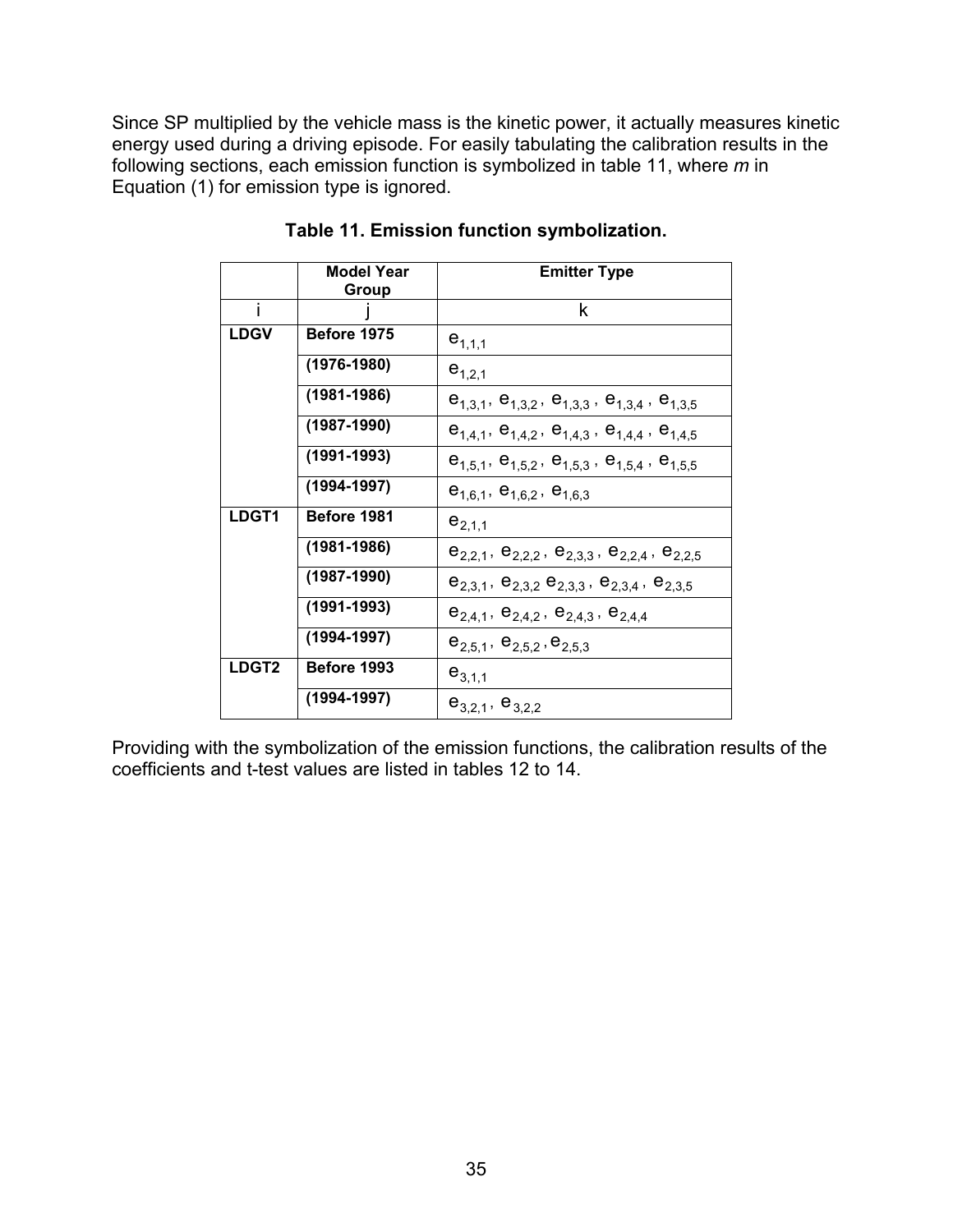|               |             | $\beta_0$  | V(t)       | $V^2(t)$    | $V^3(t)$     | $\mathsf{T}'$  | T''        | A(t)           | $A(t-1)$   | $A(t-2)$   |
|---------------|-------------|------------|------------|-------------|--------------|----------------|------------|----------------|------------|------------|
| $e_{1,1,1}$   | Coefficient | 0.2980304  | 0.01193152 | $-0.000448$ | 0.0000859    | $\overline{0}$ | $\Omega$   | 0.005384       | $-0.0182$  | 0.043315   |
|               | t-Statistic | 17.2006169 | 3.60230134 | $-2.77803$  | 4.2530750    |                |            | 4.170078       | $-1.52614$ | 4.588715   |
| $e_{1,2,1}$   | Coefficient | 0.1216879  | 0.00407979 | 0           | $-0.0000084$ | $-0.00614$     | $-0.00118$ | 0              | 0          |            |
|               | t-Statistic | 16.9118144 | 9.35776907 |             | $-5.91778$   | $-7.83182$     | $-2.18611$ |                |            |            |
| $ e_{1,3,1} $ | Coefficient | 0.0223428  | 0.00402513 | $-0.000112$ | 0.0000876    | $-0.0009$      | $-0.00094$ | $-0.00678$     | 0.004441   | 0.002519   |
|               | t-Statistic | 8.8940010  | 8.21274989 | -4.673776   | 2.922288     | $-3.38012$     | $-4.66944$ | $-5.51134$     | 5.700104   | 3.089531   |
| $e_{1,3,2}$   | Coefficient | 0.0610774  | 0          | $-1.69E-05$ | 0.0000717    | $-0.00088$     |            | 0              | 0          | $-0.01061$ |
|               | t-Statistic | 14.1985906 |            | $-1.136803$ | 2.645068     | $-1.41918$     |            |                |            | $-2.36912$ |
| $e_{1,3,3}$   | Coefficient | 0.1373427  | 0.00655559 | $-0.000165$ | 0.0005150    | 0.007228       | 0.0015     | $-0.09525$     | 0          |            |
|               | t-Statistic | 13.0793421 | 3.30131083 | $-1.712614$ | 4.302227     | 7.047505       | 1.859118   | $-14.8016$     |            |            |
| $e_{1,3,4}$   | Coefficient | 0.0569122  | 0          | 1.54E-05    | 0            |                |            | $-0.0106$      | $\Omega$   | 0.010079   |
|               | t-Statistic | 12.3494832 |            | 3.564334    |              |                |            | $-1.89459$     |            | 2.289398   |
|               | Coefficient | 0.0475474  | 0.00276434 | 0           | $\Omega$     | $-0.00369$     | 0          | $-0.03615$     | $\Omega$   | 0.012632   |
| $e_{1,3,5}$   | t-Statistic | 9.9720300  | 15.7176553 |             |              | $-5.58961$     |            | $-8.27916$     |            | 3.967394   |
| $e_{1,4,1}$   | Coefficient | 0.0203414  | 0.00238739 | $-8.54E-05$ | 0.0000841    | $-0.00098$     | 0.00037    | $-0.00909$     | 0.003789   | 0.002382   |
|               | t-Statistic | 15.6366138 | 9.69342377 | $-7.142439$ | 5.644604     | $-7.35311$     | 3.634463   | $-7.91435$     | 2.497342   | 2.019036   |
| $e_{1,4,2}$   | Coefficient | 0.0128974  | 0.00383532 | $-0.000102$ | 0.0000672    | $-0.0014$      | $-0.00115$ | 0.002908       | $-0.00574$ |            |
|               | t-Statistic | 5.4834335  | 8.56413672 | -4.684803   | 2.481408     | $-5.71662$     | $-6.48894$ | 1.275489       | $-2.29923$ |            |
| $e_{1,4,3}$   | Coefficient | 0.3863774  | 0.01530426 | $-0.000809$ | $1.2E-05$    | $-0.01366$     | $-0.00713$ | $-0.0473$      | $\Omega$   | 0          |
|               | t-Statistic | 20.5390117 | 4.215064   | $-4.558556$ | 5.421129     | $-6.86609$     | $-4.39477$ | $-4.08833$     |            |            |
| $e_{1,4,4}$   | Coefficient | 0.0216383  | 0          | 0.000102    | $-1.6E-06$   | $-0.00165$     | $-0.00056$ | $-0.01142$     | $\Omega$   | 0          |
|               | t-Statistic | 4.9372231  |            | 6.729587    | $-5.76373$   | $-2.73868$     | $-1.63177$ | $-3.39115$     |            |            |
| $e_{1,4,5}$   | Coefficient | 0.0358796  | 0.00433266 | $-0.000134$ | 1.58E-06     |                |            | $\overline{0}$ | 0.005073   |            |
|               | t-Statistic | 10.0588261 | 6.22909693 | $-3.878269$ | 3.640207     |                |            |                | 2.063345   |            |
| $e_{1,5,1}$   | Coefficient | 0.0171027  | 0.00189813 | $-7.25E-05$ | 6.75E-07     | $-0.00105$     | 0.00013    | $-0.00598$     | 0.002489   | 0.004295   |
|               | t-Statistic | 12.57      | 7.38       | $-5.756988$ | 4.27E+00     | $-7.24$        | 1.120073   | $-4.88673$     | 1.55103    | 3.67491    |
|               | Coefficient | 0.0129144  | 0.00783401 | $-0.000273$ | 2.52E-06     | $-0.00256$     | $-0.00085$ | $-0.01864$     | 0.013141   | 0          |
| $e_{1,5,2}$   | t-Statistic | 0.0049864  | 0.00099494 | 4.86E-05    | 6.05E-07     | 0.000504       | 0.000434   | 0.005008       | 0.005417   |            |
|               | Coefficient | 0.1062082  | 0.01528613 | $-0.000457$ | 3.3E-06      | $-0.01085$     | $-0.00374$ | 0              | $-0.024$   | 0          |
| $e_{1,5,3}$   | t-Statistic | 11.3980020 | 8.62203558 | $-5.319054$ | 3.089999     | $-11.3489$     | $-4.4905$  |                | $-4.60939$ |            |

#### **Table 12. Calibration results for CO.**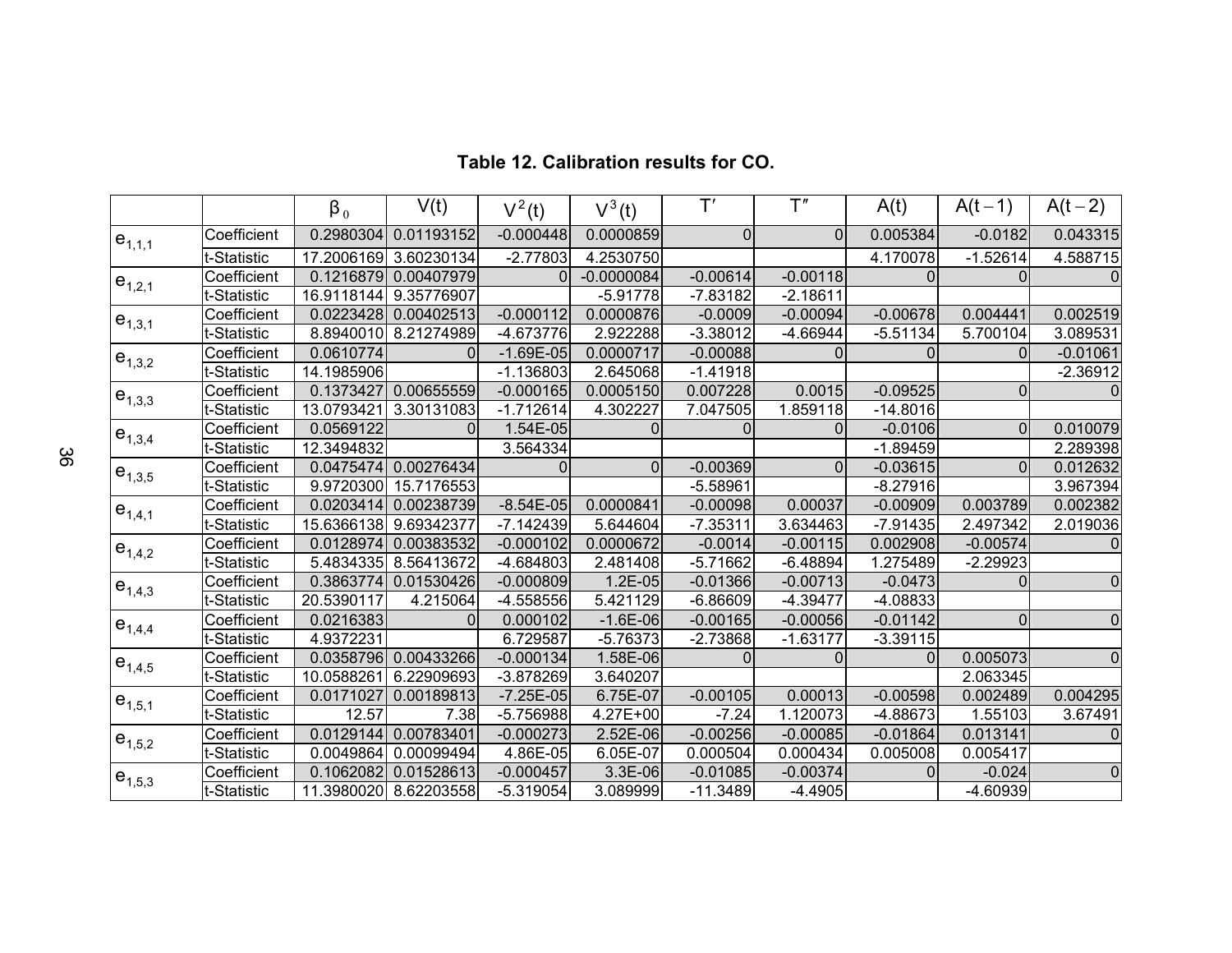|                            |             | $A(t-3)$       | $A(t-4)$       | $A(t-5)$       | $A(t-6)$       | $A(t-7)$       | $A(t-8)$       | $A(t-9)$ | W(t)       | R        |
|----------------------------|-------------|----------------|----------------|----------------|----------------|----------------|----------------|----------|------------|----------|
| $e_{1,1,1}$                | Coefficient | $\Omega$       | $\Omega$       | $\Omega$       | 0              | $\Omega$       | $\Omega$       | 0.025696 | 0.006919   | 0.354151 |
|                            | t-Statistic |                |                |                |                |                |                | 4.17785  | 13.32786   |          |
| $e_{1,2,1}$                | Coefficient | $\overline{0}$ | $-0.01994$     | $\overline{0}$ | 0.009976       | $\overline{0}$ | 0              | 0.016362 | 0.00264    | 0.174617 |
|                            | t-Statistic |                | $-4.62702$     |                | 2.132274       |                |                | 4.963874 | 16.22315   |          |
| $e_{1,3,1}$                | Coefficient | $\mathbf 0$    | 0              | 0.001454       | 0.00198        | 0.001683       | 0              | 0        | 0.000734   | 0.180677 |
|                            | t-Statistic |                |                | 1.797482       | 2.562065       | 2.1668         |                |          | 11.86984   |          |
| $e_{1,3,2}$                | Coefficient | 0.006163       | 0.010129       | $\Omega$       | $\Omega$       | 0.007088       | $\overline{0}$ | 0.004637 | 0.001262   | 0.456171 |
|                            | t-Statistic | 1.485761       | 3.934296       |                |                | 2.455203       |                | 1.855691 | 7.541934   |          |
| $e_{1,3,3}$                | Coefficient | 0.036972       | $\Omega$       | 0.051103       | $\overline{0}$ | $\Omega$       | $\overline{0}$ | 0.0162   | 0.009847   | 0.513426 |
|                            | t-Statistic | 5.923414       |                | 8.875214       |                |                |                | 3.995296 | 29.93497   |          |
| $e_{1,3,4}$                | Coefficient | $\Omega$       | $\Omega$       | $\Omega$       | $\Omega$       | 0.008611       | $\Omega$       | 0.013251 | 0.001858   | 0.379441 |
|                            | t-Statistic |                |                |                |                | 1.949453       |                | 3.223302 | 7.216586   |          |
|                            | Coefficient | $\overline{0}$ | $\Omega$       | $\Omega$       | $\mathbf 0$    | $\Omega$       | 0              | 0.010937 | 0.003706   | 0.381573 |
| $e_{1,3,5}$<br>$e_{1,4,1}$ | t-Statistic |                |                |                |                |                |                | 5.180368 | 17.90755   |          |
|                            | Coefficient | $\overline{0}$ | 0.001681       | 0.003228       | 0.002488       | $\overline{0}$ | 0              | 0.00139  | 0.001139   | 0.267298 |
|                            | t-Statistic |                | 1.42862        | 2.128507       | 2.294411       |                |                | 2.566501 | 28.04654   |          |
| $e_{1,4,2}$                | Coefficient | $-0.01215$     | 0.008222       | 0.002926       | $\Omega$       | $\overline{0}$ | $\Omega$       | 0.002105 | 0.000483   | 0.351036 |
|                            | t-Statistic | $-4.44558$     | 2.262062       | 1.248111       |                |                |                | 2.247217 | 6.315118   |          |
| $e_{1,4,3}$                | Coefficient | $\Omega$       | 0.028973       | $\Omega$       | $\overline{0}$ | $\overline{0}$ | 0              | 0.017607 | 0.001362   | 0.255732 |
|                            | t-Statistic |                | 3.52236        |                |                |                |                | 2.473921 | 2.218213   |          |
| $e_{1,4,4}$                | Coefficient | $-0.01169$     | 0              | 0.006712       | 0.007589       | $\overline{0}$ | 0              | 0.00556  | 0.001752   | 0.419039 |
|                            | t-Statistic | $-3.59875$     |                | 1.395389       | 1.690155       |                |                | 2.413604 | 9.983132   |          |
| $e_{1,4,5}$                | Coefficient | $-0.00653$     | $\overline{0}$ | $\Omega$       | 0.005207       | $\overline{0}$ | $\overline{0}$ |          | 0.000938   | 0.522788 |
|                            | t-Statistic | $-2.8511$      |                |                | 3.254691       |                |                |          | 9.660416   |          |
| $e_{1,5,1}$                | Coefficient |                |                | 0.001013       |                | 0.000915       |                | 0.002953 | 0.000809   | 0.229719 |
|                            | t-Statistic |                |                | 1.3            |                | 1.073          |                | 4.449    | 18.79726   |          |
| $e_{1,5,2}$                | Coefficient | 0.010159       | $\Omega$       | $\Omega$       | $\Omega$       | $\Omega$       | $-0.00423$     | $\Omega$ | 0.001035   | 0.28284  |
|                            | t-Statistic | 0.002913       |                |                |                |                | 0.001927       |          | 0.000166   |          |
| $e_{1,5,3}$                | Coefficient | $\Omega$       | 0.024114       | $\Omega$       | 0.015811       | $\overline{0}$ | 0              | 0.00884  | $-0.00118$ | 0.425336 |
|                            | t-Statistic |                | 4.609489       |                | 3.052972       |                |                | 2.264018 | -4.79664   |          |

# **Table 12. Calibration results for CO (continued 1).**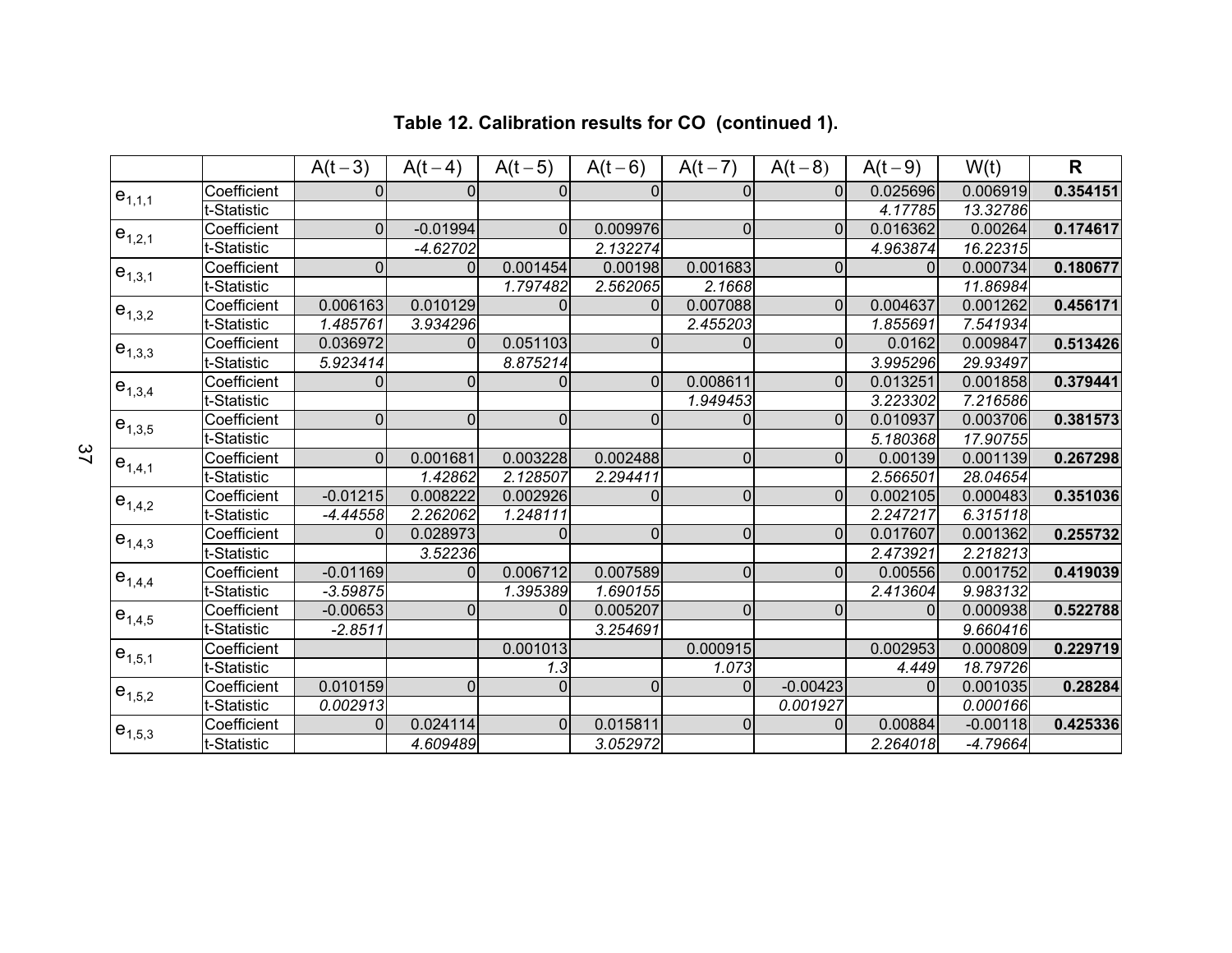|             |             | $\beta_0$   | V(t)           | $V^2(t)$               | $V^3(t)$              | T'             | T''          | A(t)         | $A(t-1)$     | $A(t-2)$     |
|-------------|-------------|-------------|----------------|------------------------|-----------------------|----------------|--------------|--------------|--------------|--------------|
| $e_{1,5,4}$ | Coefficient | 0.031669395 | $-0.009473796$ | 0.00062957             | $-7.74E-06$           | $-0.0020837$   | 0.0018496    | $-0.026265$  | $\Omega$     | 0            |
|             | t-Statistic | 3.66998004  | $-5.4777202$   | 7.513602               | $-7.48251$            | $-2.29317$     | 2.331097     | $-5.09347$   |              |              |
| $e_{1,5,5}$ | Coefficient | 0.178886378 | 0              | $-0.000163$            | 2.45E-06              | $-0.0022389$   | 0            | 0.0231705    | $-0.0131958$ | $-0.0114077$ |
|             | t-Statistic | 37.1757472  |                | $-9.781483$            | 8.073866              | $-3.90764$     |              | 5.249488     | $-1.98669$   | $-2.47712$   |
| $e_{1,6,1}$ | Coefficient | 0.010108793 | 0.001284055    | $-6.647E-05$           | 7.711E-07             | $-0.0003712$   | $\Omega$     | $\Omega$     | 0.0010663    | 0.0017688    |
|             | t-Statistic | 17.5663073  | 11.96768       | $-12.61557$            | 11.67541              | $-6.02401$     |              |              | 2.810131     | 3.446431     |
| $e_{1,6,2}$ | Coefficient | 0.017280353 | 0.005756696    | $-0.0002612$           | 3.114E-06             | $\Omega$       | $\Omega$     | $-0.0094509$ | 0.0145789    | $\Omega$     |
|             | t-Statistic | 3.5055969   | 5.81198149     | $-5.32147$             | 5.084455              |                |              | $-2.87886$   | 6.240748     |              |
| $e_{1,6,3}$ | Coefficient | 0.056907167 | $-0.005484061$ |                        | $0.000455$ -5.533E-06 | $\Omega$       | $-0.0011576$ | $-0.0427707$ | 0            | $\mathbf 0$  |
|             | t-Statistic | 5.86304676  | $-2.8851382$   | 4.93052                | -4.83074              |                | $-1.38887$   | $-7.33985$   |              |              |
| $e_{2,1,1}$ | Coefficient | 0.248751558 | 0.020454176    | $-0.0009727$           | 1.25E-05              | $-0.0022608$   | 0.0049049    | $\Omega$     | $\Omega$     | 0.0326703    |
|             | t-Statistic | 20.9064119  | 8.65081382     | $-8.459057$            | 8.763398              | $-1.82962$     | 4.330829     |              |              | 5.537609     |
| $e_{2,2,1}$ | Coefficient | 0.084052651 | 0.001743161    | $\Omega$               | $\Omega$              | $-0.0014265$   | 0.0015889    | $-0.0376768$ | $\Omega$     | 0.0159114    |
|             | t-Statistic | 22.5748417  | 13.2933349     |                        |                       | $-2.93559$     | 4.309996     | $-11.6819$   |              | 5.033386     |
|             | Coefficient | 0.01741967  | 0              | 3.1731E-05 - 3.689E-07 |                       | $-0.001881$    | 0.0005043    | $-0.0171933$ | $\Omega$     | $\Omega$     |
| $e_{2,2,2}$ | t-Statistic | 6.68105052  |                | 3.553075               | $-2.27891$            | $-5.94135$     | 1.971622     | $-8.88946$   |              |              |
| $e_{2,2,3}$ | Coefficient | 0.176391715 | 0.033714775    | $-0.001109$            | 1.708E-05             | 0.0173922      | 0            | $-0.0845911$ | $\Omega$     | 0.0698413    |
|             | t-Statistic | 11.1013603  | 10.8828216     | $-7.323925$            | 9.076075              | 8.995292       |              | $-8.28204$   |              | 7.544412     |
| $e_{2,2,4}$ | Coefficient | 0.081549407 | 0.010318741    | $-0.0004059$           | 5.064E-06             | $-0.0069932$   | $\Omega$     | $\Omega$     | $\Omega$     | $\mathbf 0$  |
|             | t-Statistic | 3.95246521  | 2.44511869     | $-1.91666$             | 1.891937              | $-2.50422$     |              |              |              |              |
| $e_{2,2,5}$ | Coefficient | 0.183115189 | 0.00546582     | $-3.326E-05$           | $\Omega$              | $-0.0065814$   | $-0.0015933$ | $-0.0177995$ | $\Omega$     | $\mathbf 0$  |
|             | t-Statistic | 16.1771028  | 5.5014337      | $-1.88618$             |                       | $-5.14194$     | $-1.86108$   | $-2.45339$   |              |              |
| $e_{2,3,1}$ | Coefficient | 0.021097148 | 0.004014004    | $-0.0001561$           | 1.761E-06             | $-0.0009129$   | $-0.0003067$ | $-0.0087985$ | 0.0042905    | $\mathbf 0$  |
|             | t-Statistic | 12.4630891  | 12.4830301     | $-10.03793$            | 9.111934              | $-5.16382$     | $-2.23317$   | $-5.7633$    | 2.690873     |              |
| $e_{2,3,2}$ | Coefficient | 0.017650729 | 0.003183286    | $-0.0001411$           | 1.884E-06             | 0.0002941      | 0            | $-0.0037029$ | $\Omega$     | 0.0033307    |
|             | t-Statistic | 8.81126318  | 8.54247995     | $-7.808911$            | 8.384412              | 1.478575       |              | $-2.75733$   |              | 2.545476     |
| $e_{2,3,3}$ | Coefficient | 0.040388873 | 0.004991903    | $-6.074E-05$           | 7.048E-07             | $\Omega$       | 0.0017403    | $-0.0347002$ | $\Omega$     | $\mathbf{0}$ |
|             | t-Statistic | 5.71290634  | 3.62687438     | $-0.901951$            | 0.840988              |                | 2.992304     | $-7.7434$    |              |              |
| $e_{2,3,4}$ | Coefficient | 0.041043347 | $-0.001808744$ | 8.7695E-05 - 2.621E-07 |                       | $\overline{0}$ | 0            | $-0.0302232$ | $\mathbf{0}$ | $\mathbf 0$  |
|             | t-Statistic | 5.52856687  | $-1.2619203$   | 1.252258               | $-0.3017$             |                |              | $-6.94737$   |              |              |

# **Table 12. Calibration results for CO (continued 2).**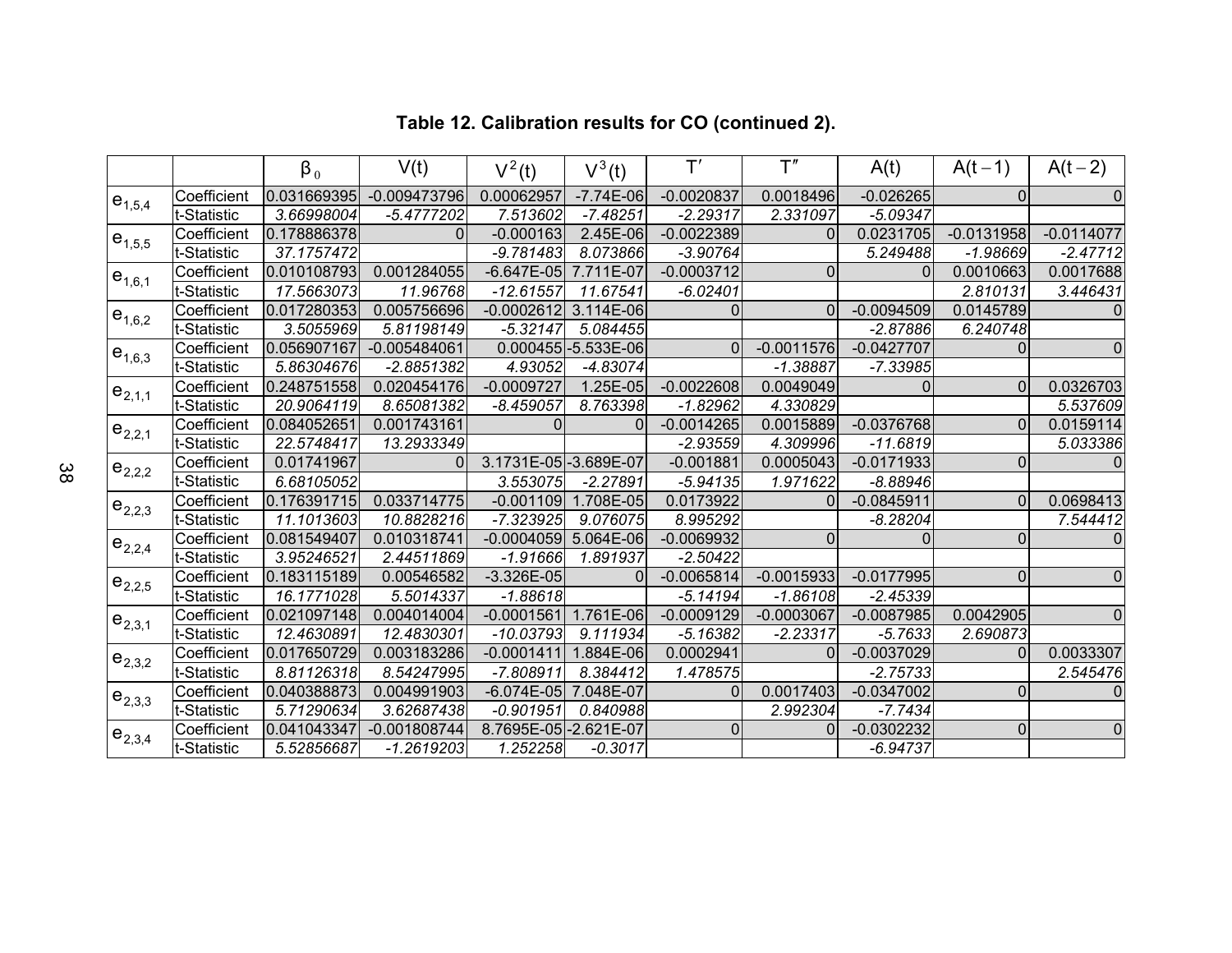|                                                                                        |             | $A(t-3)$       | $A(t-4)$       | $A(t-5)$       | $A(t-6)$       | $A(t-7)$       | $A(t-8)$       | $A(t-9)$     | W(t)      | $\mathbf R$ |
|----------------------------------------------------------------------------------------|-------------|----------------|----------------|----------------|----------------|----------------|----------------|--------------|-----------|-------------|
| $e_{1,5,4}$                                                                            | Coefficient | $\Omega$       | $\Omega$       | $\Omega$       | $\Omega$       | $\Omega$       | 0.0110093      | $\Omega$     | 0.0030739 | 0.430911    |
|                                                                                        | t-Statistic |                |                |                |                |                | 3.454738       |              | 10.77184  |             |
| $e_{1,5,5}$                                                                            | Coefficient | $\overline{0}$ | $\overline{0}$ | $\mathbf 0$    | $\overline{0}$ | 0.0071362      | 0              | $\Omega$     | $\Omega$  | 0.235998    |
|                                                                                        | t-Statistic |                |                |                |                | 3.224073       |                |              |           |             |
| $e_{1,6,1}$                                                                            | Coefficient | 0.0006383      | $\overline{0}$ | $\Omega$       | 0.0008603      | 0              | 0              | 0.0015061    | 0.0001518 | 0.156558    |
|                                                                                        | t-Statistic | 1.339617       |                |                | 2.970149       |                |                | 6.304019     | 8.302033  |             |
| $e_{1,6,2}$                                                                            | Coefficient | 0              | $\Omega$       | $\Omega$       | $\Omega$       | $\Omega$       | $\Omega$       | $\Omega$     | 0.0013767 | 0.428197    |
|                                                                                        | t-Statistic |                |                |                |                |                |                |              | 8.730923  |             |
|                                                                                        | Coefficient | $\Omega$       | 0.010257       | $\overline{0}$ | $\overline{0}$ | $\Omega$       | 0              | $-0.0104036$ | 0.0036841 | 0.333988    |
|                                                                                        | t-Statistic |                | 2.571667       |                |                |                |                | $-2.97404$   | 12.63997  |             |
|                                                                                        | Coefficient | $\mathbf 0$    | 0              | $\Omega$       | $-0.0099781$   | $\overline{0}$ | $\overline{0}$ | ſ            | 0.0037846 | 0.241475    |
|                                                                                        | t-Statistic |                |                |                | $-2.04046$     |                |                |              | 13.04042  |             |
|                                                                                        | Coefficient | $\Omega$       | 0.0108628      | $\Omega$       | 0.0168585      | $\Omega$       | 0              | 0.0066618    | 0.0042121 | 0.299396    |
| $e_{1,6,3}$<br>$e_{2,1,1}$<br>$e_{2,2,1}$<br>$e_{2,2,2}$<br>$e_{2,2,3}$<br>$e_{2,2,4}$ | t-Statistic |                | 3.467801       |                | 6.06835        |                |                | 3.378093     | 27.87292  |             |
|                                                                                        | Coefficient | $\Omega$       | 0.0058913      | $\overline{0}$ | 0.0063065      | $\Omega$       | 0.006002       | $-0.0043924$ | 0.0017057 | 0.393173    |
|                                                                                        | t-Statistic |                | 3.296559       |                | 3.003628       |                | 2.050868       | $-1.78145$   | 16.88334  |             |
|                                                                                        | Coefficient | $\Omega$       | 0.0515074      | $\Omega$       | 0.0236709      | $\Omega$       |                | ſ            | 0.0112767 | 0.891931    |
|                                                                                        | t-Statistic |                | 5.571712       |                | 3.143024       |                |                |              | 22.55994  |             |
|                                                                                        | Coefficient | $\Omega$       | 0              | $\Omega$       | $\Omega$       | $\overline{0}$ | $\Omega$       | 0.0186791    | 0.0037178 | 0.241815    |
|                                                                                        | t-Statistic |                |                |                |                |                |                | 2.436162     | 7.831014  |             |
| $e_{2,2,5}$                                                                            | Coefficient | 0.0107299      | $\overline{0}$ | $\overline{0}$ | $-0.0070798$   | $\Omega$       | $\Omega$       | 0.0086226    | 0.0047314 | 0.251918    |
|                                                                                        | t-Statistic | 1.700928       |                |                | $-1.15413$     |                |                | 1.70132      | 12.61259  |             |
| $e_{2,3,1}$                                                                            | Coefficient | 0.0021276      | 0.0032911      | $\overline{0}$ | 0.0032405      | $\overline{0}$ | $\overline{0}$ | $-0.0008535$ | 0.0010624 | 0.273521    |
|                                                                                        | t-Statistic | 1.329589       | 2.071967       |                | 3.245957       |                |                | $-1.20202$   | 19.89763  |             |
| $e_{2,3,2}$                                                                            | Coefficient | $\Omega$       | 0.0025357      | $\Omega$       | 0.0025202      | $\Omega$       | 0.0025533      | $-0.0051506$ | 0.0006791 | 0.33761     |
|                                                                                        | t-Statistic |                | 1.946952       |                | 1.92564        |                | 1.418108       | $-3.4108$    | 10.82049  |             |
| $e_{2,3,3}$                                                                            | Coefficient | 0.0103121      | $\Omega$       | 0.0138878      | 0.0142833      | $\Omega$       | 0              | $\Omega$     | 0.0048976 | 0.4748      |
|                                                                                        | t-Statistic | 2.400524       |                | 2.186106       | 2.629829       |                |                |              | 23.08251  |             |
| $e_{2,3,4}$                                                                            | Coefficient | $\Omega$       | 0.0171893      | $\Omega$       | 0.0139702      | $\Omega$       | $\overline{0}$ | $\Omega$     | 0.002615  | 0.493537    |
|                                                                                        | t-Statistic |                | 4.046165       |                | 3.63798        |                |                |              | 11.76925  |             |

# **Table 12. Calibration results for CO (continued 3).**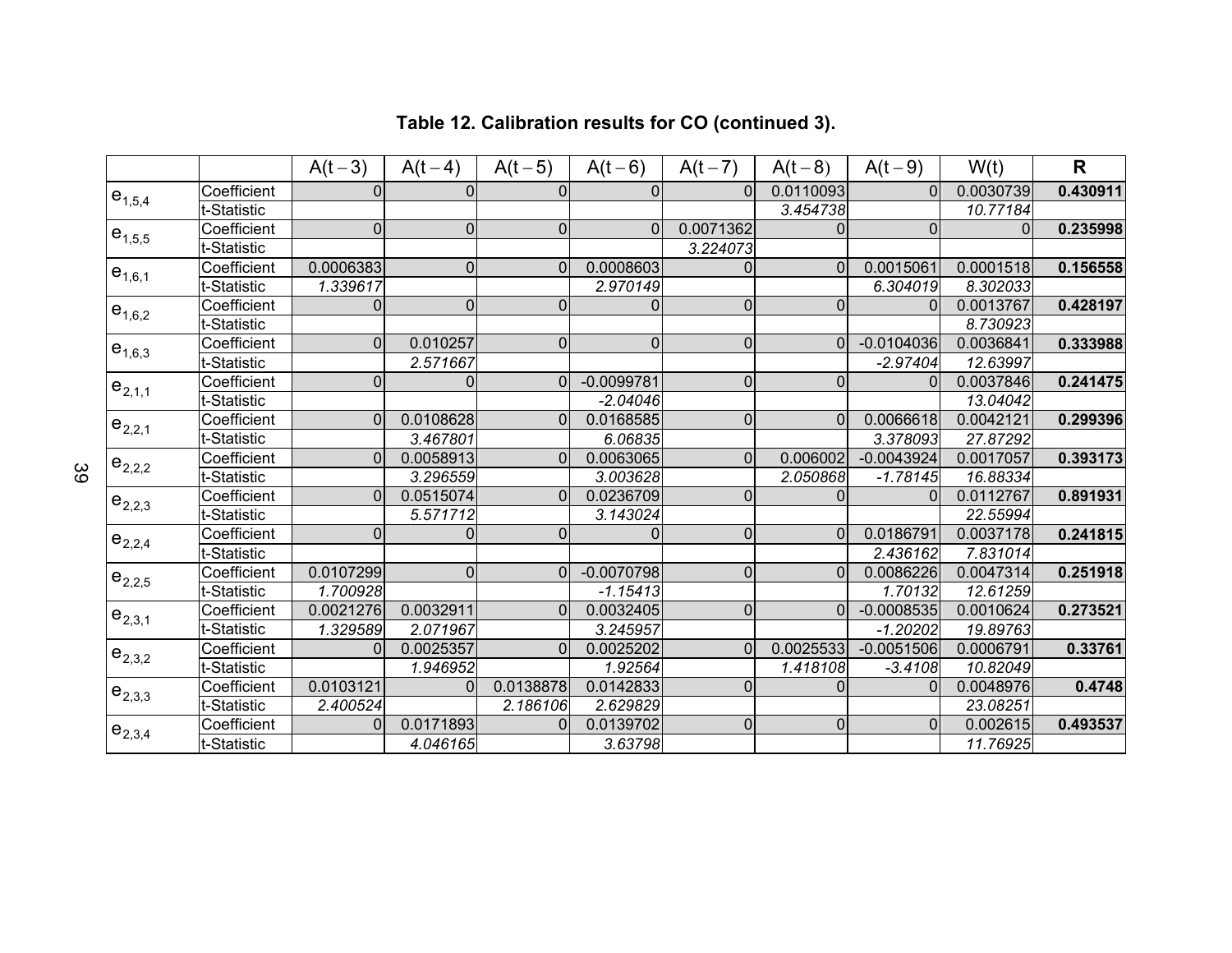|               |             | $\beta_0$   | V(t)           | $V^2(t)$       | $V^3(t)$  | $\mathsf{T}'$  | $\mathsf{T}''$ | A(t)           | $A(t-1)$       | $A(t-2)$     |
|---------------|-------------|-------------|----------------|----------------|-----------|----------------|----------------|----------------|----------------|--------------|
| $e_{2,3,5}$   | Coefficient | 0.071908501 | 0.002745217    | $-0.0001233$   | 1.554E-06 | $-0.0008784$   | 0.0018128      | $-0.0098949$   | 0.008161       | $\Omega$     |
|               | t-Statistic | 14.0885279  | 2.86453736     | $-2.65907$     | 2.696725  | $-1.6238$      | 4.748814       | $-2.36094$     | 2.096921       |              |
| $e_{2,4,1}$   | Coefficient | 0.020126388 | 0.004399175    | $-0.0001614$   | 1.567E-06 | $-0.0021515$   | $-0.0002471$   | $-0.0085799$   | 0.0029326      | 0.0022014    |
|               | t-Statistic | 11.1175116  | 12.7157216     | $-9.642571$    | 7.526365  | $-12.3328$     | $-1.69766$     | $-5.30469$     | 1.400077       | 1.34041      |
| $e_{2,4,2}$   | Coefficient | 0.039762422 | 0.000324732    | $\overline{0}$ | 1.441E-07 | 0              | 0.0016752      | $-0.0165561$   | 0.0086047      | 0.0132482    |
|               | t-Statistic | 6.84616098  | 0.89665826     |                | 1.202279  |                | 3.067994       | $-2.96729$     | 1.202948       | 1.846975     |
| $e_{2,4,3}$   | Coefficient | 0.021204349 | 0.000744939    | 0              | 0         | $\overline{0}$ | $\Omega$       | $-0.0151667$   | $\overline{0}$ | 0.004647     |
|               | t-Statistic | 7.8126562   | 7.15101789     |                |           |                |                | $-6.25173$     |                | 2.194196     |
| $e_{2,4,4}$   | Coefficient | 0.025407409 | 0.006084001    | $-0.0002312$   | 2.975E-06 | $-0.0012204$   | 0.0014206      | $-0.0223579$   | 0.0075228      | 0.0106191    |
|               | t-Statistic | 5.33819527  | 6.78955944     | $-5.339781$    | 5.523829  | $-2.37118$     | 3.99874        | $-5.68983$     | 1.544327       | 2.741303     |
| $ e_{2,5,1} $ | Coefficient | 0.011844376 | 0.002265837    | $-0.0001069$   | 1.18E-06  | $-0.0003132$   |                |                | $\Omega$       | 0.0018125    |
|               | t-Statistic | 6.70631255  | 6.90247567     | $-6.641027$    | 5.845373  | $-1.8319$      |                |                |                | 1.10161      |
| $ e_{2,5,2} $ | Coefficient | 0.010282144 | 0.00193322     | $-6.147E-05$   | 5.015E-07 | $-0.0012834$   | $-0.0007848$   | $\overline{0}$ | 0              | $\mathbf 0$  |
|               | t-Statistic | 3.5540444   | 3.5546229      | $-2.318995$    | 1.51637   | $-4.24317$     | $-3.97709$     |                |                |              |
| $e_{2,5,3}$   | Coefficient | 0.049732183 | 0.005005379    | $-0.0002227$   | 2.811E-06 | $-0.0015872$   |                | $\overline{0}$ | 0.0074081      | $\Omega$     |
|               | t-Statistic | 10.2091197  | 5.43443215     | -4.949801      | 5.009608  | $-3.46259$     |                |                | 2.33978        |              |
| $e_{3,1,1}$   | Coefficient | 0.041664159 | 0.006548834    | $-0.0003094$   | 5.318E-06 | $-0.0010688$   |                | $-0.0417713$   |                | 0.0162794    |
|               | t-Statistic | 3.26093132  | 3.31742748     | $-3.52223$     | 5.037733  | $-1.17432$     |                | $-7.14414$     |                | 2.951013     |
| $e_{3,2,1}$   | Coefficient | 0.018241589 | 0.002517968    | $-0.0001068$   | 1.14E-06  | $-0.0011376$   | $-0.0002694$   | $-0.0025857$   | $\Omega$       | 0.0038382    |
|               | t-Statistic | 15.2437557  | 12.8660241     | -11.2413       | 9.671424  | $-10.6839$     | $-2.19731$     | $-2.67879$     |                | 4.433146     |
| $e_{3,2,2}$   | Coefficient | 0.001001062 | $-0.001938273$ | 0              | $\Omega$  | $-0.0193378$   | $\Omega$       | 0.0066841      | 0              | $-0.0035521$ |
|               | t-Statistic | 7.52602814  | -4.3978992     |                |           | $-5.11443$     |                | 2.11463        |                | $-1.10223$   |

# **Table 12. Calibration results for CO (Continued 4).**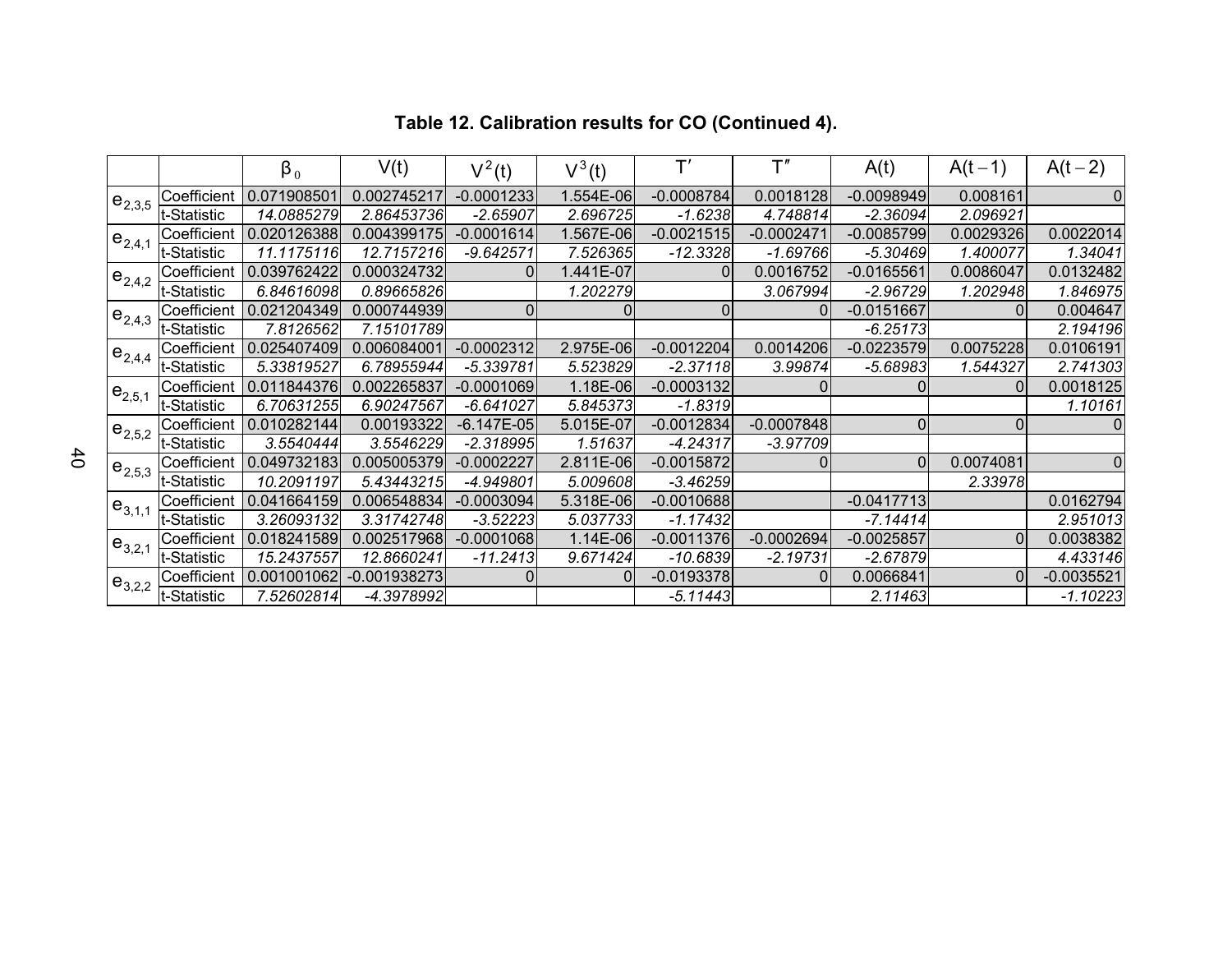|             |             | $A(t-3)$       | $A(t-4)$       | $A(t-5)$  | $A(t-6)$       | $A(t-7)$       | $A(t-8)$     | $A(t-9)$     | W(t)      | $\mathsf{R}$ |
|-------------|-------------|----------------|----------------|-----------|----------------|----------------|--------------|--------------|-----------|--------------|
| $e_{2,3,5}$ | Coefficient | $\Omega$       | 0.0186732      | 0         | 0.0071047      |                | 0            | 0.0116039    | 0.001991  | 0.438875     |
|             | t-Statistic |                | 6.719505       |           | 2.566437       |                |              | 5.526777     | 12.5579   |              |
| $e_{2,4,1}$ | Coefficient | $\Omega$       | 0.003495       | 0         | 0              | $\Omega$       | $\Omega$     | 0.0021401    | 0.0013357 | 0.24485      |
|             | t-Statistic |                | 3.695385       |           |                |                |              | 3.254349     | 23.33613  |              |
| $e_{2,4,2}$ | Coefficient | $-0.0206318$   | $\Omega$       | 0.0140649 | 0.0070076      | $\Omega$       | 0.0069995    | $\Omega$     | 0.0022077 | 0.478306     |
|             | t-Statistic | $-3.68858$     |                | 2.571049  | 1.284675       |                | 2.208637     |              | 11.8528   |              |
| $e_{2,4,3}$ | Coefficient | $\overline{0}$ | 0.0065074      |           | 0.0046584      |                | 0            | $-0.007513$  | 0.0014909 | 0.474893     |
|             | t-Statistic |                | 3.083392       |           | 2.351098       |                |              | $-5.03033$   | 13.3058   |              |
| $e_{2,4,4}$ | Coefficient | $\Omega$       | $-0.0106998$   | 0.0089238 | 0.0080699      | 0.0058766      | 0            | $-0.0053238$ | 0.0029281 | 0.549551     |
|             | t-Statistic |                | $-2.76102$     | 1.793735  | 1.620847       | 1.520984       |              | $-2.36298$   | 19.15672  |              |
| $e_{2,5,1}$ | Coefficient | 0.0030846      | $-0.0023008$   |           |                |                | $\Omega$     | 0.0037932    | 0.0003275 | 0.173749     |
|             | t-Statistic | 1.28878        | $-1.46124$     |           |                |                |              | 5.862716     | 7.722577  |              |
| $e_{2,5,2}$ | Coefficient | $-0.0017752$   | $\Omega$       | 0         | $\Omega$       | $\Omega$       | $\Omega$     | 0.001087     | 0.0002726 | 0.141371     |
|             | t-Statistic | $-1.4877$      |                |           |                |                |              | 1.065811     | 4.281824  |              |
| $e_{2,5,3}$ | Coefficient | 0.0088673      | $\overline{0}$ | 0         | $\Omega$       | $\overline{0}$ | $\Omega$     | 0.0062441    | 0.0005035 | 0.302262     |
|             | t-Statistic | 3.437562       |                |           |                |                |              | 3.649016     | 3.631382  |              |
| $e_{3,1,1}$ | Coefficient |                |                | 0.0077026 |                |                | 0.0070983    |              | 0.0040311 | 0.275513     |
|             | -Statistic  |                |                | 1.634265  |                |                | 1.806439     |              | 14.99086  |              |
| $e_{3,2,1}$ | Coefficient | $\Omega$       | 0.0021558      |           | $\overline{0}$ | $\Omega$       | $-0.0012317$ | 0.0019951    | 0.0005843 | 0.175547     |
|             | t-Statistic |                | 3.082665       |           |                |                | $-1.45409$   | 3.166778     | 16.91839  |              |
| $e_{3,2,2}$ | Coefficient | $\overline{0}$ | 0              | 0         | $\overline{0}$ | $\Omega$       | 0.0077221    | $-0.0074678$ | 0.0020736 | 0.402037     |
|             | t-Statistic |                |                |           |                |                | 1.433954     | $-1.71078$   | 12.71852  |              |

# **Table 12. Calibration results for CO (continued 5).**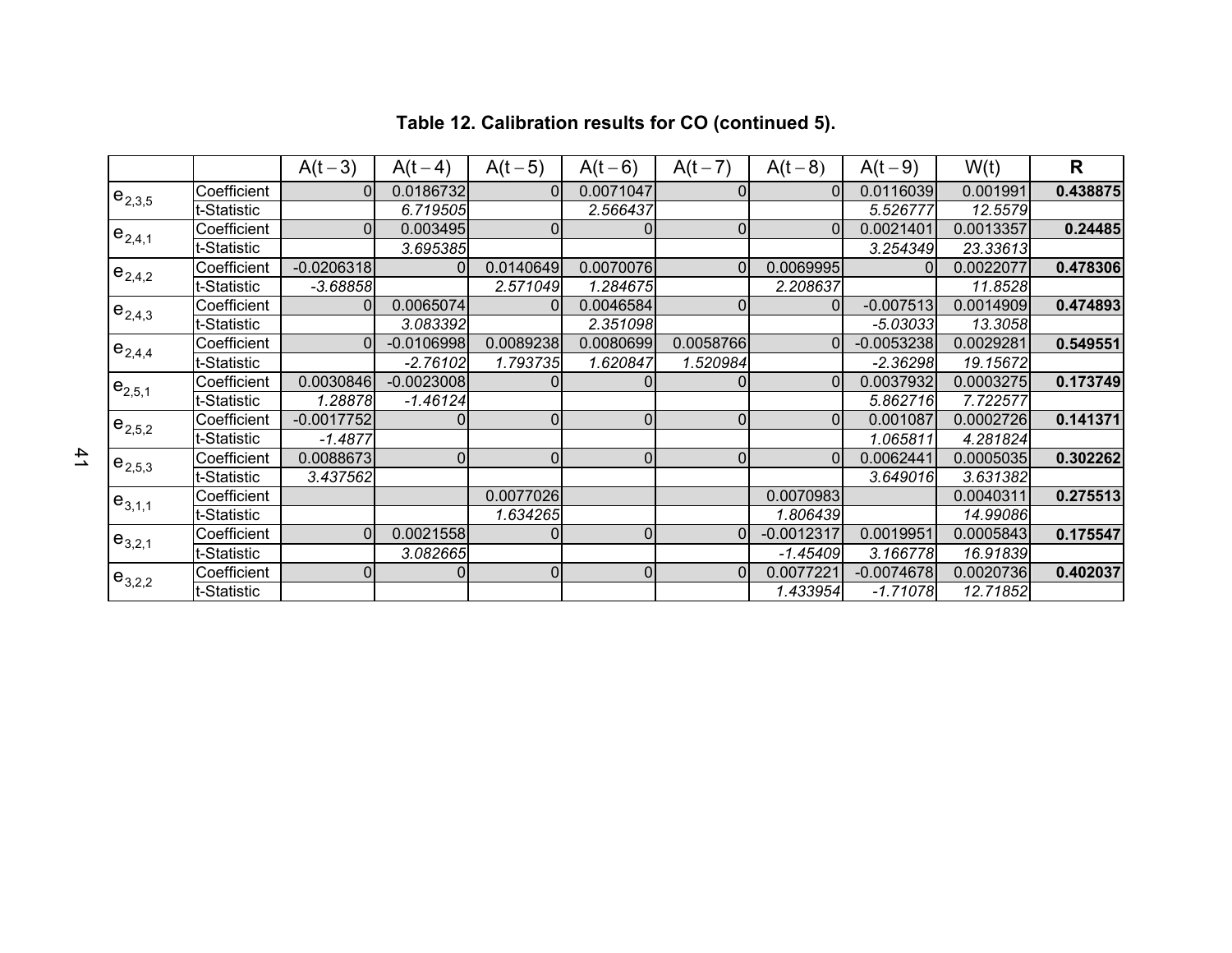|              |             | $\beta_0$            | V(t)      | $V^2(t)$     | $V^3(t)$   | T'           | T''        | A(t)           | $A(t-1)$   | $A(t-2)$       |
|--------------|-------------|----------------------|-----------|--------------|------------|--------------|------------|----------------|------------|----------------|
| $e_{1,1,1}$  | Coefficient | 0.048133             | 0.001847  | $-9E-05$     | 1.15E-06   | 0.001337     | $-0.00106$ | $\overline{0}$ | $\Omega$   | 0.010613       |
|              | t-Statistic | 31.4934              | 6.40939   | $-6.4425$    | 6.60623    | 11.918       | $-7.5656$  |                |            | 10.4746        |
| $e_{1,2,1}$  | Coefficient | 0.009766             | 0.000853  | $-2.8E-05$   | 2.48E-07   | $-0.00021$   | $-0.00053$ | 0              | $\Omega$   | 0.00104        |
|              | t-Statistic | 12.354               | 5.81334   | $-3.8669$    | 2.79191    | $-3.7669$    | $-6.7246$  |                |            | 2.54988        |
| $e_{1,3,1}$  | Coefficient | 0.003262             | 0.000475  | $-1.7E-05$   | 1.68E-07   | $-9.1E - 05$ | $\Omega$   | $-6.2E-05$     | 0.000392   | $\mathbf 0$    |
|              | t-Statistic | $\overline{14.6347}$ | 11.1576   | $-8.3907$    | 6.4921     | $-3.9715$    |            | $-3.652$       | 5.73845    |                |
| $e_{1,3,2}$  | Coefficient | 0.00296              | 0.000628  | $-2.5E-05$   | 2.68E-07   | $-9.2E - 05$ | $\Omega$   | $-0.00067$     | $\Omega$   | 0              |
|              | t-Statistic | 8.29119              | 9.08951   | $-7.2964$    | 6.33035    | $-2.8663$    |            | $-3.1871$      |            |                |
| $e_{1,3,3}$  | Coefficient | 0.012271             | 0.001175  | $-5.5E-05$   | 6.95E-07   | 0            | 0          | $\overline{0}$ | 0.000762   | $\mathbf 0$    |
|              | t-Statistic | 10.1167              | 5.02392   | $-4.7521$    | 4.83603    |              |            |                | 1.30114    |                |
| $e_{1,3,4}$  | Coefficient | 0.003635             | 0.000625  | $-2.2E - 05$ | 2.34E-07   | 8.48E-05     | 0.000197   | 0              | $\Omega$   | 0.000896       |
|              | t-Statistic | 5.24248              | 4.75007   | $-3.442$     | 2.91049    | 1.9561       | 2.59834    |                |            | 2.372          |
| $e_{1,3,5}$  | Coefficient | 0.004497             | 0.000596  | $-1.5E-05$   | 1.35E-07   | $-0.00017$   | $-0.00029$ | $-0.00242$     | $\Omega$   | 0.000659       |
|              | t-Statistic | 12.0359              | 8.38178   | $-4.3791$    | 3.1357     | $-5.5048$    | $-7.659$   | $-9.4738$      |            | 3.16616        |
| $e_{1,4,1}$  | Coefficient | 0.001675             | 0.000379  | $-1.5E-05$   | 1.53E-07   | $-2.8E-05$   | $-0.00015$ | $-0.00051$     | 0.000323   | 0.000297       |
|              | t-Statistic | 12.0471              | 14.4125   | $-11.776$    | 9.60825    | $-2.61$      | $-10.444$  | $-4.1195$      | 1.99474    | 2.3731         |
| $e_{1,4,2}$  | Coefficient | 0.001486             | 0.000302  | $-1.1E-05$   | 9.62E-08   | $-6.7E-05$   | $-0.00014$ | 0.000176       | $\Omega$   | $\Omega$       |
|              | t-Statistic | 5.83518              | 6.19956   | $-4.4954$    | 3.25348    | $-3.4884$    | $-5.266$   | 1.0925         |            |                |
| $e_{1,4,3}$  | Coefficient | 0.015493             | $-0.0012$ | 0.000111     | $-1.5E-06$ | 0.000532     | $-0.00103$ | 0.007517       | 0.002789   | $\overline{0}$ |
|              | t-Statistic | 7.98361              | $-3.219$  | 6.07382      | $-6.604$   | 3.16111      | $-5.0506$  | 3.90683        | 1.33026    |                |
| $e_{1,4,4}$  | Coefficient | 0.003081             | 0.000293  | <sup>0</sup> | $-2.8E-06$ | $\Omega$     | $-0.00014$ | $-0.00175$     | $\Omega$   | $\mathbf 0$    |
|              | t-Statistic | 4.03265              | 4.40248   |              | $-2.3257$  |              | $-1.5493$  | $-3.8381$      |            |                |
| $e_{1,4,5}$  | Coefficient | 0.007473             | 0.000234  | $\Omega$     | 0          | 0.000283     | 0.000361   | $\Omega$       | 0.001559   | $\mathbf 0$    |
|              | t-Statistic | 12.9988              | 11.9804   |              |            | 4.58528      | 4.79406    |                | 3.74214    |                |
| $e_{1,5,1}$  | Coefficient | 0.001667             | 9.19E-05  | $-2.1E-06$   | 0          | $-2.5E-05$   | $-7.5E-05$ | $-7.1E-05$     | $\Omega$   | 0.000257       |
|              | t-Statistic | 15.7168              | 10.0672   | $-12.779$    |            | $-2.6473$    | $-6.3146$  | $-0.9687$      |            | 4.4118         |
| $1e_{1,5,2}$ | Coefficient | 0.002593             | 0.000505  | $-1.7E-05$   | 1.72E-07   | $-0.00011$   | $-0.00027$ | $-0.0014$      | $\Omega$   | 0.00088        |
|              | t-Statistic | 8.00108              | 7.52352   | $-5.2035$    | 4.15738    | $-3.6411$    | $-7.8286$  | $-5.7643$      |            | 3.5503         |
| $1e_{1,5,3}$ | Coefficient | 0.007118             | 0.000764  |              | $-2.5E-07$ | U            | $-0.00064$ | 0.003401       | $-0.00259$ | $\mathbf 0$    |
|              | t-Statistic | 7.97387              | 13.6035   |              | $-13.512$  |              | $-5.9372$  | 3.82435        | $-3.1432$  |                |

#### **Table 13. Calibration results for HC.**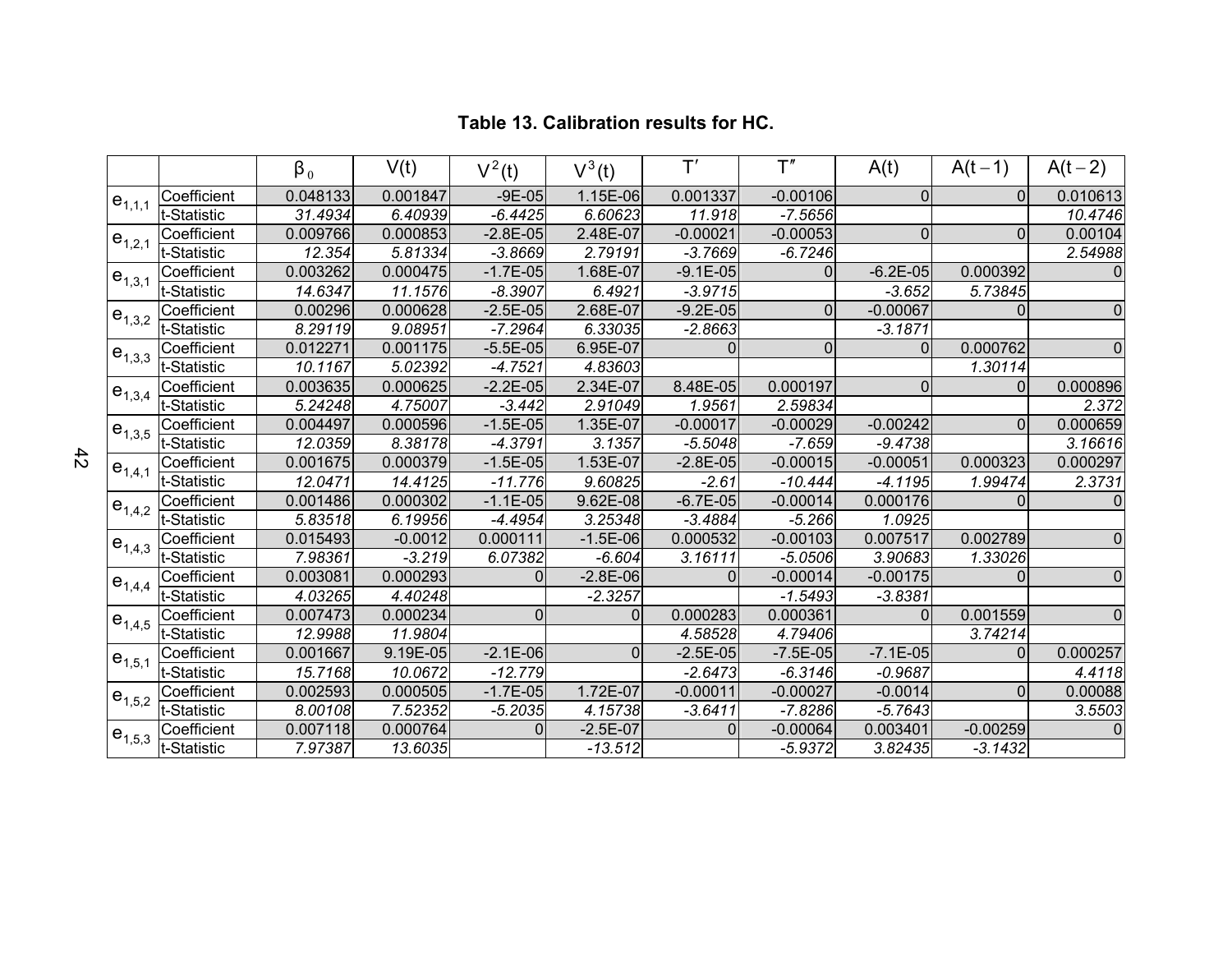|             |             | $A(t-3)$       | $A(t-4)$       | $A(t-5)$       | $A(t-6)$       | $A(t-7)$       | $A(t-8)$     | $A(t-9)$     | W(t)      | $\mathsf{R}$           |
|-------------|-------------|----------------|----------------|----------------|----------------|----------------|--------------|--------------|-----------|------------------------|
| $e_{1,1,1}$ | Coefficient | 0.005978       | $\overline{0}$ | $\Omega$       | $-0.00957$     | $\overline{0}$ | $\Omega$     | 0.003055     |           | 0.000196 0.282379552   |
|             | t-Statistic | 6.29943        |                |                | $-11.842$      |                |              | 4.6019       | 4.67002   |                        |
| $e_{1,2,1}$ | Coefficient | $\Omega$       | $\Omega$       | $-0.00248$     | $\Omega$       | $\pmb{0}$      | $\Omega$     | 0.001912     |           | 0.000216 0.155871237   |
|             | t-Statistic |                |                | $-6.6234$      |                |                |              | 6.27663      | 11.7607   |                        |
| $e_{1,3,1}$ | Coefficient | $-0.00031$     | $-0.00027$     | $\overline{0}$ | 0.000154       | 0.000262       | 0.000262     | 0.000216     |           | 3.96E-05 0.157262355   |
|             | t-Statistic | $-4.4865$      | $-3.8607$      |                | 2.14151        | 3.75312        | 3.85217      | 3.20969      | 11.7728   |                        |
| $e_{1,3,2}$ | Coefficient | $\Omega$       | $-0.00111$     | $\pmb{0}$      | $\overline{0}$ | $\Omega$       | 0.000537     | 0.000463     |           | 0.000132 0.497067581   |
|             | t-Statistic |                | $-7.12$        |                |                |                | 2.00454      | 1.82412      | 12.551    |                        |
| $e_{1,3,3}$ | Coefficient | $\pmb{0}$      | $\mathbf 0$    | $\pmb{0}$      | $\Omega$       | 0.002417       | $\Omega$     | $\Omega$     |           | 0.000259 0.147443075   |
|             | t-Statistic |                |                |                |                | 5.58564        |              |              | 8.20755   |                        |
| $e_{1,3,4}$ | Coefficient | $\Omega$       | $-0.00237$     | $\overline{0}$ | 0              | $\overline{0}$ | $\Omega$     | 0.001855     |           | 0.000128 0.392781483   |
|             | t-Statistic |                | $-6.7501$      |                |                |                |              | 7.32005      | 7.60253   |                        |
| $e_{1,3,5}$ | Coefficient | $\mathbf 0$    | 0              | $\overline{0}$ | $-0.00072$     | $\pmb{0}$      | $\Omega$     | 0.00118      |           | 0.000283 0.486144861   |
|             | t-Statistic |                |                |                | $-4.1208$      |                |              | 7.53843      | 23.6341   |                        |
| $e_{1,4,1}$ | Coefficient | $\overline{0}$ | $-0.00015$     | $\overline{0}$ | $-7.7E-05$     | $\pmb{0}$      | $\mathbf{0}$ | 0.000296     |           | 9.21E-05 0.199488967   |
|             | t-Statistic |                | $-1.7073$      |                | $-0.9982$      |                |              | 5.13775      | 21.2198   |                        |
| $e_{1,4,2}$ | Coefficient | $-0.00024$     | $\Omega$       | $\overline{0}$ | $\overline{0}$ | $\overline{0}$ | $-0.00044$   | 0.000475     |           | 6.34E-05 0.280311303   |
|             | t-Statistic | $-1.925$       |                |                |                |                | $-1.9882$    | 2.24294      | 7.5934    |                        |
| $e_{1,4,3}$ | Coefficient | 0.003735       | 0              | $\mathbf 0$    | $\mathbf 0$    | $\overline{0}$ | $\Omega$     | 0.000885     |           | $-0.00094$ 0.398534498 |
|             | t-Statistic | 3.33491        |                |                |                |                |              | 1.22479      | $-14.952$ |                        |
| $e_{1,4,4}$ | Coefficient | $\mathbf 0$    | $\overline{0}$ | $-0.00105$     | 0.001336       | $\pmb{0}$      | $\mathbf{0}$ | 0.000664     |           | 0.0003030.426771411    |
|             | t-Statistic |                |                | $-1.6431$      | 1.98876        |                |              | 1.94586      | 11.499    |                        |
| $e_{1,4,5}$ | Coefficient | $\overline{0}$ | 0.001071       | 0              | $\overline{0}$ | $\mathbf 0$    | $\mathbf{0}$ | $-0.0004$    |           | 0.000106 0.521788464   |
|             | t-Statistic |                | 3.16049        |                |                |                |              | $-1.5365$    | 5.34284   |                        |
| $e_{1,5,1}$ | Coefficient | $\overline{0}$ | $\mathbf 0$    | $\pmb{0}$      | $\overline{0}$ | $\pmb{0}$      | $\mathbf 0$  | 0.000241     |           | 4.62E-05 0.197513315   |
|             | t-Statistic |                |                |                |                |                |              | 6.08899      | 13.037    |                        |
| $e_{1,5,2}$ | Coefficient | $\overline{0}$ | 0.000353       | $\overline{0}$ | 0              | 0              | $\Omega$     | $\Omega$     |           | 0.000142 0.368425893   |
|             | t-Statistic |                | 1.88066        |                |                |                |              |              | 12.467    |                        |
| $e_{1,5,3}$ | Coefficient | $\Omega$       | 0.002831       | $\mathbf 0$    | $\overline{0}$ | $\pmb{0}$      | $\mathbf 0$  | $\mathbf{0}$ |           | $-0.0003$ 0.364552071  |
|             | t-Statistic |                | 6.28863        |                |                |                |              |              | $-8.809$  |                        |

# **Table 13. Calibration results for HC (continued 1).**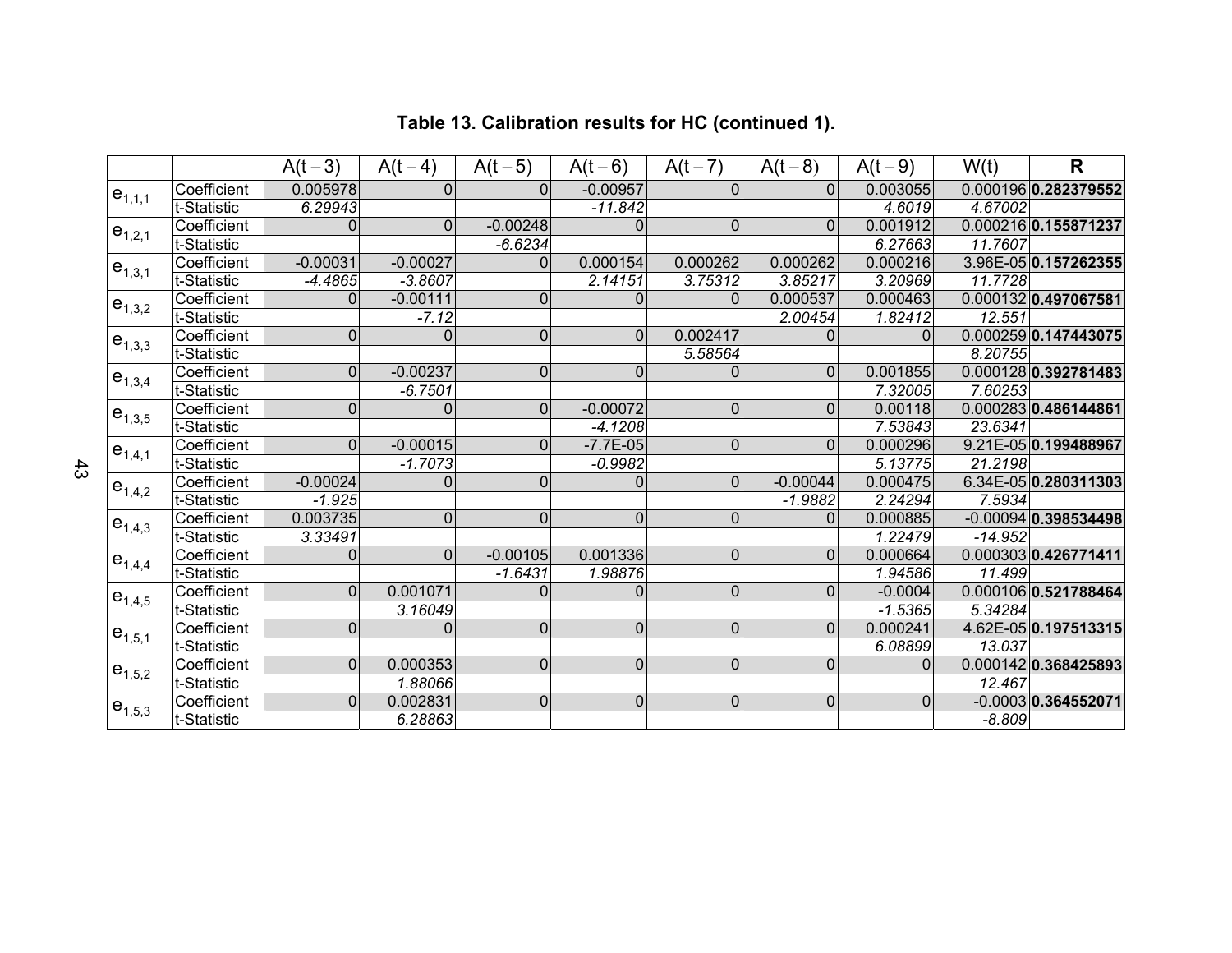|             |             | $\beta_0$ | V(t)       | $V^2(t)$     | $V^3(t)$   | $\mathsf{T}'$  | $\mathsf{T}''$ | A(t)       | $A(t-1)$ | $A(t-2)$     |
|-------------|-------------|-----------|------------|--------------|------------|----------------|----------------|------------|----------|--------------|
| $e_{1,5,4}$ | Coefficient | 0.009784  | $-0.00398$ | 0.000212     | $-2.6E-06$ | 0.00089        | $\Omega$       | $-0.01338$ | 0.003369 | $\Omega$     |
|             | t-Statistic | 3.89729   | $-7.9583$  | 8.80242      | $-8.6069$  | 3.78347        |                | $-5.6784$  | 1.51398  |              |
| $e_{1,5,5}$ | Coefficient | 0.012919  | 0.000568   | $-3.2E - 05$ | 3.9E-07    | $\overline{0}$ | $-0.00024$     | 0.000947   | 0        | $-0.00151$   |
|             | t-Statistic | 14.16974  | 3.327842   | $-3.81421$   | 3.74648    |                | $-2.65909$     | 1.643185   |          | $-3.32428$   |
| $e_{1,6,1}$ | Coefficient | 0.00085   | 0.000215   | $-1.1E-05$   | 1.28E-07   | $-1.6E-05$     | $-1.7E-05$     | 0.000254   | $\Omega$ | 0.000128     |
|             | t-Statistic | 14.078    | 18.7194    | $-19.667$    | 18.2526    | $-3.2257$      | $-2.667$       | 6.32772    |          | 4.07209      |
| $e_{1,6,2}$ | Coefficient | 0.00128   | 0.000332   | $-1.4E-05$   | 1.59E-07   | $\Omega$       | $-6.2E-05$     | $-0.00105$ | 0.00085  | $\Omega$     |
|             | t-Statistic | 3.93799   | 5.15517    | $-4.5497$    | 4.03565    |                | $-1.7818$      | $-2.9386$  | 2.37488  |              |
| $e_{1,6,3}$ | Coefficient | 0.004861  | $-0.0002$  | 1.15E-05     | $-1.3E-07$ | 0              | $-0.0001$      | $-0.00128$ | 0.000647 | 0            |
|             | t-Statistic | 18.7536   | $-3.7904$  | 4.43695      | $-3.9132$  |                | $-3.3098$      | $-4.7842$  | 2.29106  |              |
| $e_{2,1,1}$ | Coefficient | 0.017833  | 0.001329   | $-4.4E-05$   | 4.04E-07   | 0.000305       | $-0.00053$     | $\Omega$   | 0.00149  | 0.001241     |
|             | t-Statistic | 22.4844   | 8.68015    | $-5.9202$    | 4.42055    | 4.09705        | $-6.6174$      |            | 1.96433  | 1.80678      |
| $e_{2,2,1}$ | Coefficient | 0.007101  | 0.000211   | $-8.5E-06$   | 9.7E-08    | 0.000102       | $-0.00018$     | $\Omega$   | 0        | 0.001452     |
|             | t-Statistic | 13.8626   | 2.17436    | $-1.8059$    | 1.65676    | 2.59996        | $-3.4774$      |            |          | 3.41312      |
| $e_{2,2,2}$ | Coefficient | 0.003995  | 0          | 3.82E-06     | $-5.3E-08$ | $\Omega$       | $-0.00014$     | $-0.00106$ | 0.000545 | $\Omega$     |
|             | t-Statistic | 16.9591   |            | 4.6881       | $-3.5495$  |                | $-4.6667$      | $-3.942$   | 1.99234  |              |
| $e_{2,2,3}$ | Coefficient | 0.041265  | 0.000233   | $\mathbf{0}$ | 1.52E-07   | 0.000662       | $-0.00081$     |            | 0.003883 | $\Omega$     |
|             | t-Statistic | 19.1181   | 1.70112    |              | 3.46491    | 2.97513        | $-2.9658$      |            | 2.90296  |              |
| $e_{2,2,4}$ | Coefficient | 0.013042  | 0.000523   | 0            | 9.13E-08   | $\Omega$       | $-0.00063$     | $-0.00731$ | $\Omega$ | 0.002997     |
|             | t-Statistic | 3.73777   | 2.38276    |              | 1.25742    |                | $-1.2628$      | $-2.7213$  |          | 1.44009      |
| $e_{2,2,5}$ | Coefficient | 0.008096  | 0.001095   | $-3.8E-05$   | 3.72E-07   | $\Omega$       | $-0.00011$     | $-0.00144$ | 0.001253 | <sup>0</sup> |
|             | t-Statistic | 14.3371   | 10.47      | $-7.412$     | 5.84449    |                | $-1.8441$      | $-2.9475$  | 2.69448  |              |
| $e_{2,3,1}$ | Coefficient | 0.003156  | 0.000389   | $-1.6E-05$   | 1.78E-07   | $-4.4E-05$     | $-0.00012$     | $-0.00102$ | 0.000589 | 0.000348     |
|             | t-Statistic | 18.4686   | 11.977     | $-10.005$    | 9.14173    | $-3.155$       | $-6.9605$      | $-6.4645$  | 2.74456  | 2.0957       |
| $e_{2,3,2}$ | Coefficient | 0.004836  | 0.000513   | $-2.4E-05$   | 2.97E-07   | 0              | $-0.00016$     | $-0.00133$ | 0.000798 | 0.000499     |
|             | t-Statistic | 14.4381   | 7.95419    | $-7.5152$    | 7.57868    |                | $-4.8021$      | $-4.1934$  | 1.84178  | 1.1482       |
| $e_{2,3,3}$ | Coefficient | 0.003177  | $\Omega$   | 6.81E-06     | $-9.6E-08$ | 6.23E-05       | $\Omega$       | $-0.00125$ | 0.000451 | $\Omega$     |
|             | t-Statistic | 11.8759   |            | 7.37391      | $-5.6899$  | 2.30856        |                | $-4.2001$  | 1.50037  |              |
| $e_{2,3,4}$ | Coefficient | 0.010398  | $-0.00155$ | 7.9E-05      | $-9E-07$   | 0.000138       | 0.000123       | $-0.00245$ | 0        | $\mathbf 0$  |
|             | t-Statistic | 8.29297   | $-6.4317$  | 6.85751      | $-6.3514$  | 1.41508        | 1.08978        | $-3.0993$  |          |              |

# **Table 13. Calibration results for HC (continued 2).**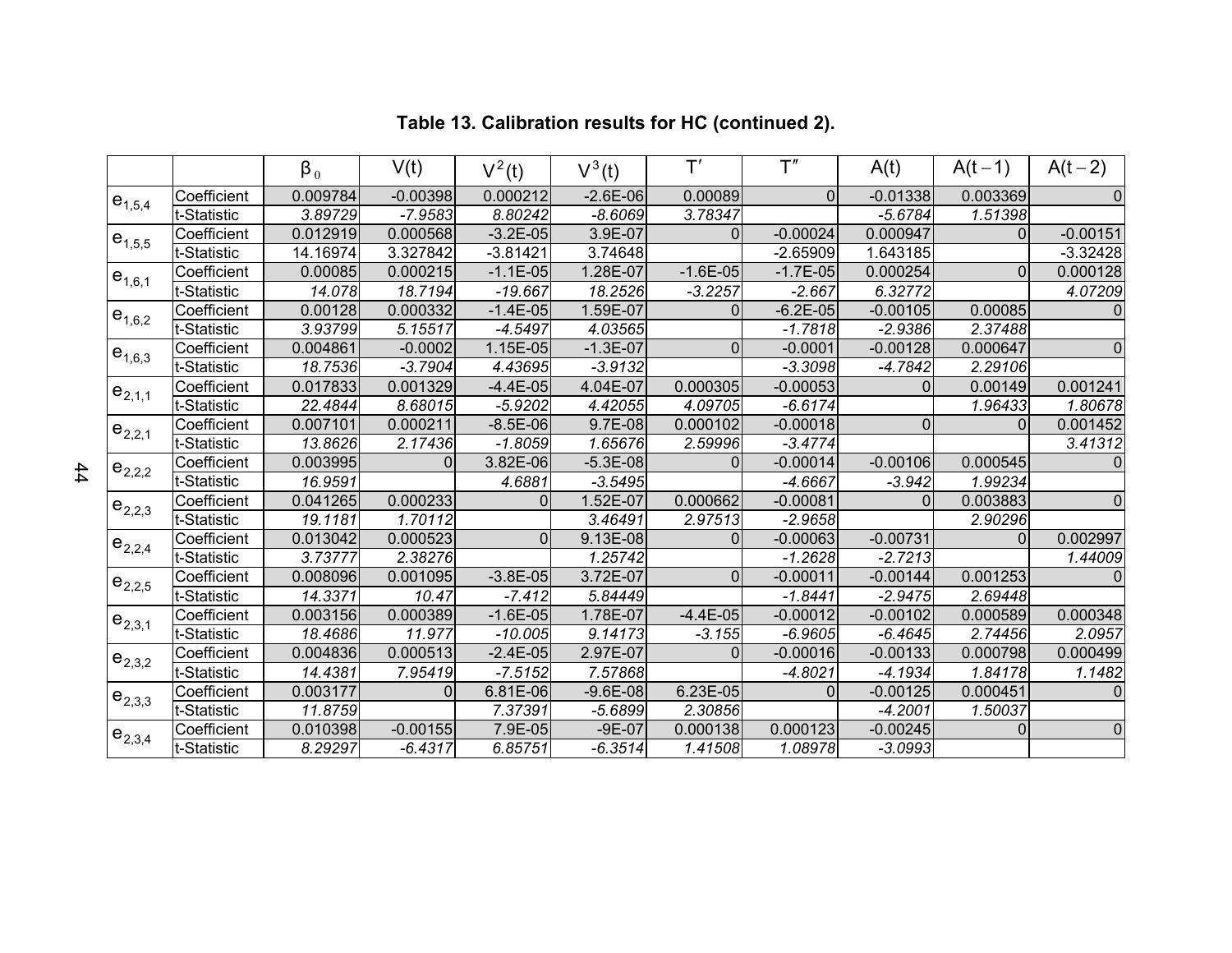|             |             | $A(t-3)$       | $A(t-4)$       | $A(t-5)$       | $A(t-6)$       | $A(t-7)$       | $A(t-8)$       | $A(t-9)$       | W(t)     | $\mathsf{R}$         |
|-------------|-------------|----------------|----------------|----------------|----------------|----------------|----------------|----------------|----------|----------------------|
| $e_{1,5,4}$ | Coefficient | $\mathbf 0$    | $\Omega$       | 0.002379       | $\overline{0}$ | $\Omega$       | 0.00152        | $\Omega$       |          | 0.00111 0.437368139  |
|             | t-Statistic |                |                | 1.97211        |                |                | 1.4189         |                | 14.7612  |                      |
|             | Coefficient | $\pmb{0}$      | $\mathbf 0$    | $\pmb{0}$      | $\overline{0}$ | 0.00067        | $\Omega$       | 0.001014       |          | 0.00013 0.141456497  |
| $e_{1,5,5}$ | t-Statistic |                |                |                |                | 1.503212       |                | 2.404575       | 4.591051 |                      |
| $e_{1,6,1}$ | Coefficient | $\pmb{0}$      | $\overline{0}$ | $\mathbf 0$    | $\overline{0}$ | $\mathbf 0$    | $\Omega$       | 0.000164       |          | 5.26E-06 0.153520171 |
|             | t-Statistic |                |                |                |                |                |                | 7.61118        | 2.72718  |                      |
| $e_{1,6,2}$ | Coefficient | $\overline{0}$ | 0.000247       | $\pmb{0}$      | $\overline{0}$ | $\pmb{0}$      | $\overline{0}$ | $\Omega$       |          | 8.04E-05 0.333080003 |
|             | t-Statistic |                | 1.54273        |                |                |                |                |                | 7.29636  |                      |
| $e_{1,6,3}$ | Coefficient | 0.000341       | $\overline{0}$ | $\pmb{0}$      | $\overline{0}$ | $\pmb{0}$      | $\overline{0}$ | $\overline{0}$ |          | 7E-05 0.238969934    |
|             | t-Statistic | 2.29573        |                |                |                |                |                |                | 7.63526  |                      |
| $e_{2,1,1}$ | Coefficient | $\mathbf 0$    | $\overline{0}$ | $\overline{0}$ | $-0.00228$     | $\overline{0}$ | $-0.00086$     | 0.000812       |          | 0.000124 0.179040369 |
|             | t-Statistic |                |                |                | $-5.0055$      |                | $-1.1225$      | 1.27615        | 5.64189  |                      |
| $e_{2,2,1}$ | Coefficient | $-0.00106$     | $\overline{0}$ | $\mathbf 0$    | $\Omega$       | 0.000808       | $\Omega$       | 0.001068       |          | 0.0001590.135377981  |
|             | t-Statistic | $-2.5598$      |                |                |                | 2.92499        |                | 4.23761        | 13.2286  |                      |
| $e_{2,2,2}$ | Coefficient | $-0.00054$     | $\overline{0}$ | 0.000841       | $\overline{0}$ | $\overline{0}$ | 0.000755       | $\Omega$       |          | 0.000147 0.452617686 |
|             | t-Statistic | $-2.7708$      |                | 4.86088        |                |                | 6.04971        |                | 15.6657  |                      |
| $e_{2,2,3}$ | Coefficient | 0.003381       | $\overline{0}$ | $-0.00301$     | $\overline{0}$ | $\overline{0}$ | $\Omega$       | 0.006006       |          | 0.000713 0.545213296 |
|             | t-Statistic | 2.56272        |                | $-2.604$       |                |                |                | 7.00458        | 12.1955  |                      |
| $e_{2,2,4}$ | Coefficient | $\mathbf 0$    | $\overline{0}$ | 0              | $\overline{0}$ | $\pmb{0}$      | $\overline{0}$ | 0.002296       |          | 0.000958 0.315181607 |
|             | t-Statistic |                |                |                |                |                |                | 1.70406        | 7.26701  |                      |
| $e_{2,2,5}$ | Coefficient | 0              | $-0.00072$     | $-0.00191$     | $-0.0008$      | 0              | 0.001008       | 0.001265       |          | 0.000313 0.335245642 |
|             | t-Statistic |                | $-1.5256$      | $-2.9645$      | $-1.5718$      |                | 2.04819        | 3.03625        | 17.6513  |                      |
| $e_{2,3,1}$ | Coefficient | $\overline{0}$ | 0.000157       | $\overline{0}$ | 0.000173       | $\overline{0}$ | $\Omega$       | 0.000183       |          | 0.0001160.279607224  |
|             | t-Statistic |                | 1.37302        |                | 1.72956        |                |                | 2.55077        | 21.5912  |                      |
| $e_{2,3,2}$ | Coefficient | 0.00051        | $\overline{0}$ | $\overline{0}$ | 0.000445       | $\overline{0}$ | $\Omega$       | $\Omega$       |          | 0.000154 0.328811212 |
|             | t-Statistic | 1.67931        |                |                | 3.02196        |                |                |                | 14.0661  |                      |
| $e_{2,3,3}$ | Coefficient | $-0.00076$     | $\Omega$       | 0.001019       | $\Omega$       | 0.001039       | $\overline{0}$ | $\Omega$       |          | 0.000166 0.375159318 |
|             | t-Statistic | $-3.4435$      |                | 4.64697        |                | 6.14623        |                |                | 16.6531  |                      |
| $e_{2,3,4}$ | Coefficient | 0.00219        | $\Omega$       | $-0.00375$     | $\Omega$       | 0.004204       | 0.002843       | 0.001218       | 0.000291 | 0.49847262           |
|             | t-Statistic | 2.9672         |                | $-4.718$       |                | 4.01105        | 2.21138        | 1.35656        | 7.5224   |                      |

# **Table 13. Calibration results for HC (continued 3).**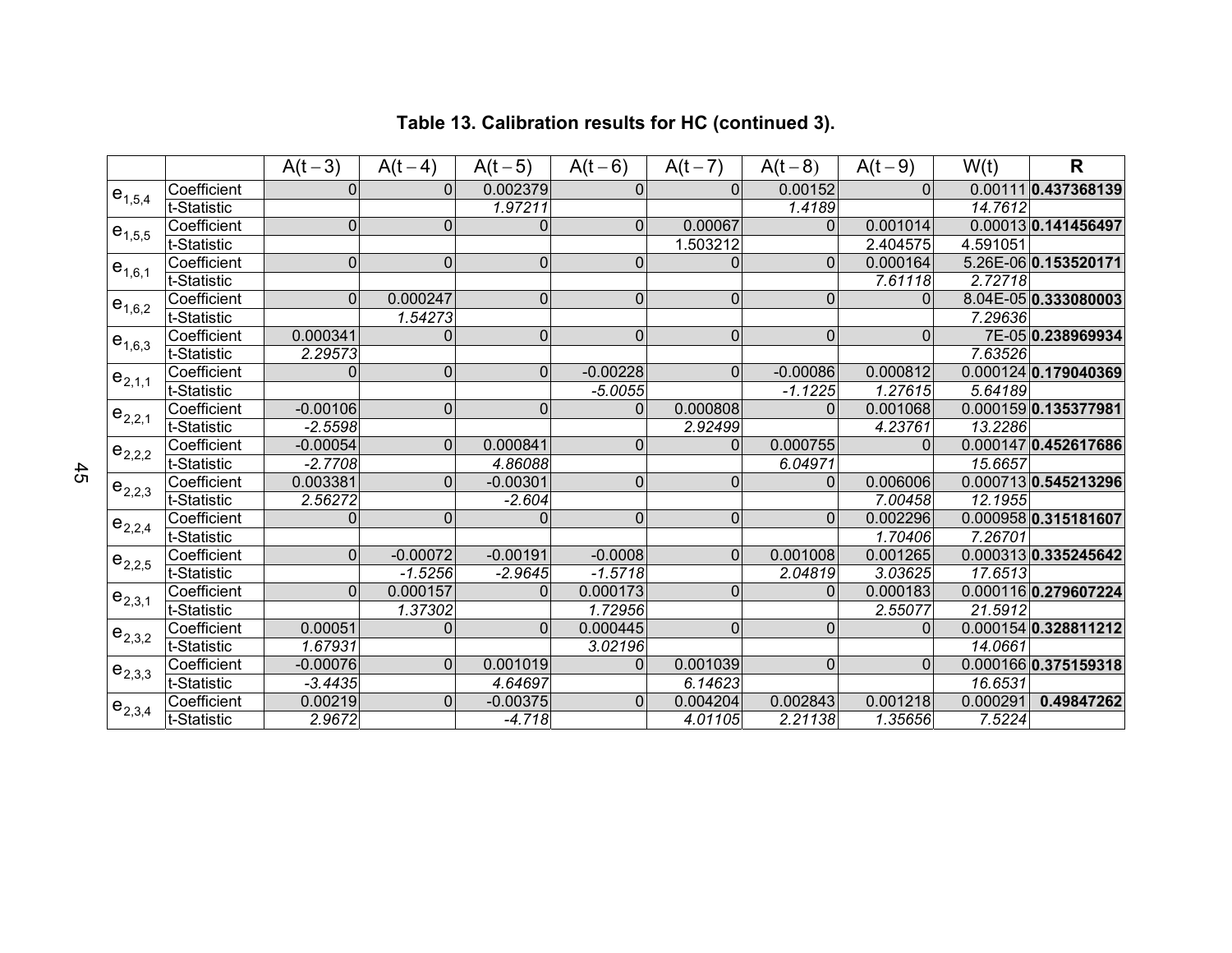|             |             | $\beta_0$ | V(t)       | $V^2(t)$     | $V^3(t)$   | $\mathsf{T}'$  | $\mathsf{T}''$ | A(t)       | $A(t-1)$   | $A(t-2)$ |
|-------------|-------------|-----------|------------|--------------|------------|----------------|----------------|------------|------------|----------|
| $e_{2,3,5}$ | Coefficient | 0.017225  | 0.002171   | $-9.1E - 05$ | 9.85E-07   | $\overline{0}$ | $-0.00052$     | $\Omega$   | $-0.00109$ | 0        |
|             | t-Statistic | 13.0713   | 8.88984    | $-7.6838$    | 6.63852    |                | $-3.7286$      |            | $-1.4361$  |          |
| $e_{2,4,1}$ | Coefficient | 0.002056  | 0.000224   | $-7.8E - 06$ | 7.37E-08   | $-2.5E-05$     | $-0.00016$     | $-0.00095$ | 0.000357   | 0.000277 |
|             | t-Statistic | 13.27     | 7.55709    | $-5.4425$    | 4.14023    | $-2.0166$      | $-10.425$      | $-6.8635$  | 1.99203    | 1.97481  |
| $e_{2,4,2}$ | Coefficient | 0.005443  | 0.000181   |              |            | 0.000186       |                | $-0.0036$  | 01         | 0.003089 |
|             | t-Statistic | 5.9824    | 5.46542    |              |            | 1.79569        |                | -4.437     |            | 2.89986  |
| $e_{2,4,3}$ | Coefficient | 0.005554  | $-0.00015$ | 1.32E-05     | $-1.8E-07$ | 0.000115       | $\Omega$       | $-0.00169$ | 0.001408   |          |
|             | t-Statistic | 9.16754   | $-1.2449$  | 2.35684      | $-2.6215$  | 2.20975        |                | $-3.5112$  | 3.13213    |          |
| $e_{2,4,4}$ | Coefficient | 0.001887  | 0          | 1.42E-05     | $-2.1E-07$ | 0.000139       | $-0.00028$     | $-0.00519$ | 0.001758   | 0        |
|             | t-Statistic | 2.95074   |            | 6.48094      | $-5.3386$  | 2.34776        | $-3.2439$      | $-7.8808$  | 2.73214    |          |
| $e_{2,5,1}$ | Coefficient | 0.000956  | 0.000301   | $-1.3E-05$   | 1.44E-07   | $-3.1E-05$     | $-4.4E-05$     | 0          |            | 0.000284 |
|             | t-Statistic | 6.30943   | 10.5625    | $-9.654$     | 8.23809    | $-2.8158$      | $-3.0199$      |            |            | 4.05775  |
| $e_{2,5,2}$ | Coefficient | 0.000849  | 0.000324   | $-1.4E-05$   | .53E-07    | $-4E-05$       | $-7.8E - 05$   | 0.000178   | 0          |          |
|             | t-Statistic | 3.1023    | 6.16666    | $-5.499$     | 4.7395     | $-2.1183$      | $-2.6733$      | 1.14123    |            |          |
| $e_{2,5,3}$ | Coefficient | 0.013531  | 0.00051    | $-5.5E-06$   |            | $\Omega$       | $-0.00055$     | $-0.00392$ | 0.005809   | 0        |
|             | t-Statistic | 5.9106    | 2.54092    | $-1.5422$    |            |                | $-2.4231$      | $-1.7221$  | 2.36388    |          |
| $e_{3,1,1}$ | Coefficient | 0.001943  | 0.001289   | $-4.9E-05$   | 5.37E-07   | 4.26E-05       | $\Omega$       | $-0.00064$ | 01         | 0.00095  |
|             | t-Statistic | 2.96644   | 12.7345    | $-10.922$    | 9.9535     | 1.04966        |                | $-2.1091$  |            | 3.01585  |
| $e_{3,2,1}$ | Coefficient | 0.001553  | 0.000305   | $-1.4E-05$   | .55E-07    | $-3.4E-05$     | $-7.9E - 05$   | $\Omega$   | 0.000123   | 0.000171 |
|             | t-Statistic | 17.9785   | 18.436     | $-17.837$    | 15.8841    | $-3.7091$      | $-9.9896$      |            | 1.49413    | 2.48246  |
| $e_{3,2,2}$ | Coefficient | 0.004157  | 7.57E-05   | $\mathbf 0$  | 0          | $-0.00011$     | $-0.00024$     | $-0.00227$ | 0          | 0.000904 |
|             | t-Statistic | 10.3996   | 5.64962    |              |            | $-2.8017$      | $-5.5534$      | $-5.7344$  |            | 3.10442  |

# **Table 13. Calibration results for HC (continued 4).**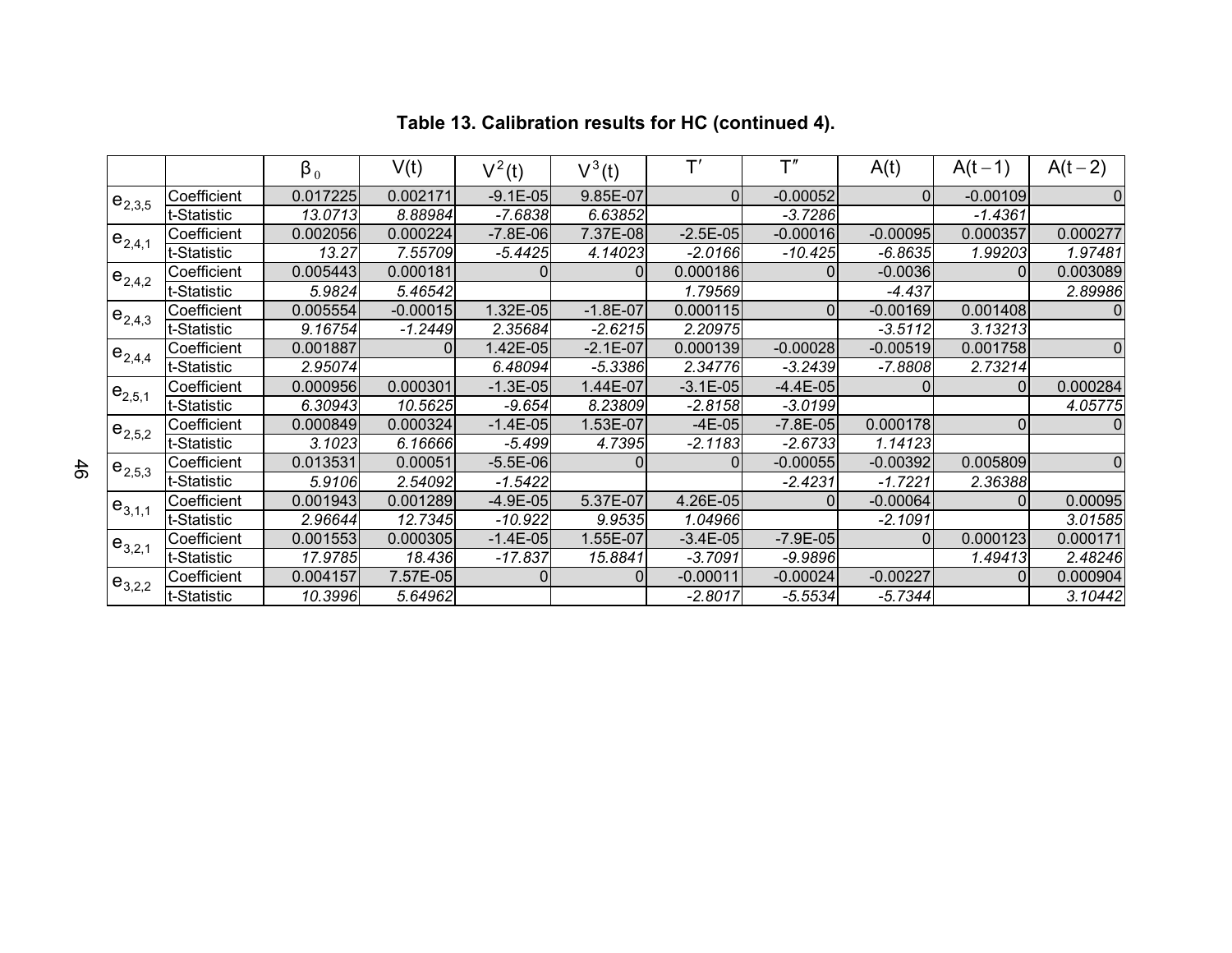|             |              | $A(t-3)$    | $A(t-4)$       | $A(t-5)$       | $A(t-6)$    | $A(t-7)$       | $A(t-8)$   | $A(t-9)$       | W(t)       | R           |
|-------------|--------------|-------------|----------------|----------------|-------------|----------------|------------|----------------|------------|-------------|
| $e_{2,3,5}$ | Coefficient  | 0.000957    | 0              | $-0.00198$     | $-0.00275$  | $\overline{0}$ | 0.001616   | 0.002072       | 0.00052    | 0.298556638 |
|             | ∣t-Statistic | 1.21331     |                | $-1.8741$      | $-2.602$    |                | 1.53779    | 2.28309        | 15.0722    |             |
| $e_{2,4,1}$ | Coefficient  | 0           | $-0.00021$     | 0              | $\Omega$    | 0.000237       | $\Omega$   | 0.000457       | 0.000109   | 0.214380676 |
|             | t-Statistic  |             | $-2.3714$      |                |             | 2.67657        |            | 6.01101        | 22.2389    |             |
| $e_{2,4,2}$ | Coefficient  | $-0.00191$  | $-0.00334$     | $\overline{0}$ | 0.002926    | 0              | 0.003453   | $\Omega$       | 0.000456   | 0.482036426 |
|             | t-Statistic  | $-1.4193$   | $-3.1564$      |                | 3.78862     |                | 5.83544    |                | 12.8251    |             |
| $e_{2,4,3}$ | Coefficient  | $-0.00341$  | 0              | 0.002055       | 0.001219    | 0.000754       | 0.001349   | $-0.00055$     | 0.000261   | 0.588077161 |
|             | t-Statistic  | $-10.105$   |                | 4.47069        | 2.03214     | 1.23359        | 2.2429     | $-1.3535$      | 14.7003    |             |
| $e_{2,4,4}$ | Coefficient  | 0.001064    | $\overline{0}$ | $-0.00178$     | 0           | 0.00162        |            | $\overline{0}$ | 0.000472   | 0.397455911 |
|             | t-Statistic  | 2.21595     |                | $-3.7445$      |             | 4.24047        |            |                | 18.2308    |             |
| $e_{2,5,1}$ | Coefficient  | 0           | $\Omega$       | $\mathbf 0$    | $\mathbf 0$ | 0              | $-0.00013$ | 0.000175       | 2.82E-05   | 0.194230377 |
|             | t-Statistic  |             |                |                |             |                | $-1.0991$  | 1.45752        | 7.81007    |             |
| $e_{2,5,2}$ | Coefficient  | $\mathbf 0$ | $\Omega$       | $\mathbf 0$    | 0           | 0              | 0          | 0.000147       | 2.76E-05   | 0.184736878 |
|             | t-Statistic  |             |                |                |             |                |            | 1.45622        | 3.1023     |             |
| $e_{2,5,3}$ | Coefficient  | 0.003271    | 0              | 0              | $\Omega$    | 0.004998       | $-0.00569$ | 0.005167       | $-9.1E-05$ | 0.205702939 |
|             | t-Statistic  | 2.29876     |                |                |             | 2.1417         | $-1.6349$  | 2.39003        | $-1.1733$  |             |
| $e_{3,1,1}$ | Coefficient  | 0           | $-0.00091$     | $\overline{0}$ | $-0.00047$  |                |            | 0.000509       | 0.00012    | 0.194058271 |
|             | t-Statistic  |             | $-2.8962$      |                | $-1.6818$   |                |            | 2.5405         | 9.47271    |             |
| $e_{3,2,1}$ | Coefficient  | 0.000128    | 0              | $\mathbf 0$    | 0           | $\overline{0}$ | $-0.00017$ | 0.000189       | 3.45E-05   | 0.189630563 |
|             | t-Statistic  | 1.87176     |                |                |             |                | $-2.401$   | 3.93088        | 14.744     |             |
| $e_{3,2,2}$ | Coefficient  | 0           | 0              | $\pmb{0}$      | $\pmb{0}$   | 0              | 0          | $\Omega$       | 0.000204   | 0.384517612 |
|             | t-Statistic  |             |                |                |             |                |            |                | 11.9006    |             |

## **Table 13. Calibration results for HC (continued 5).**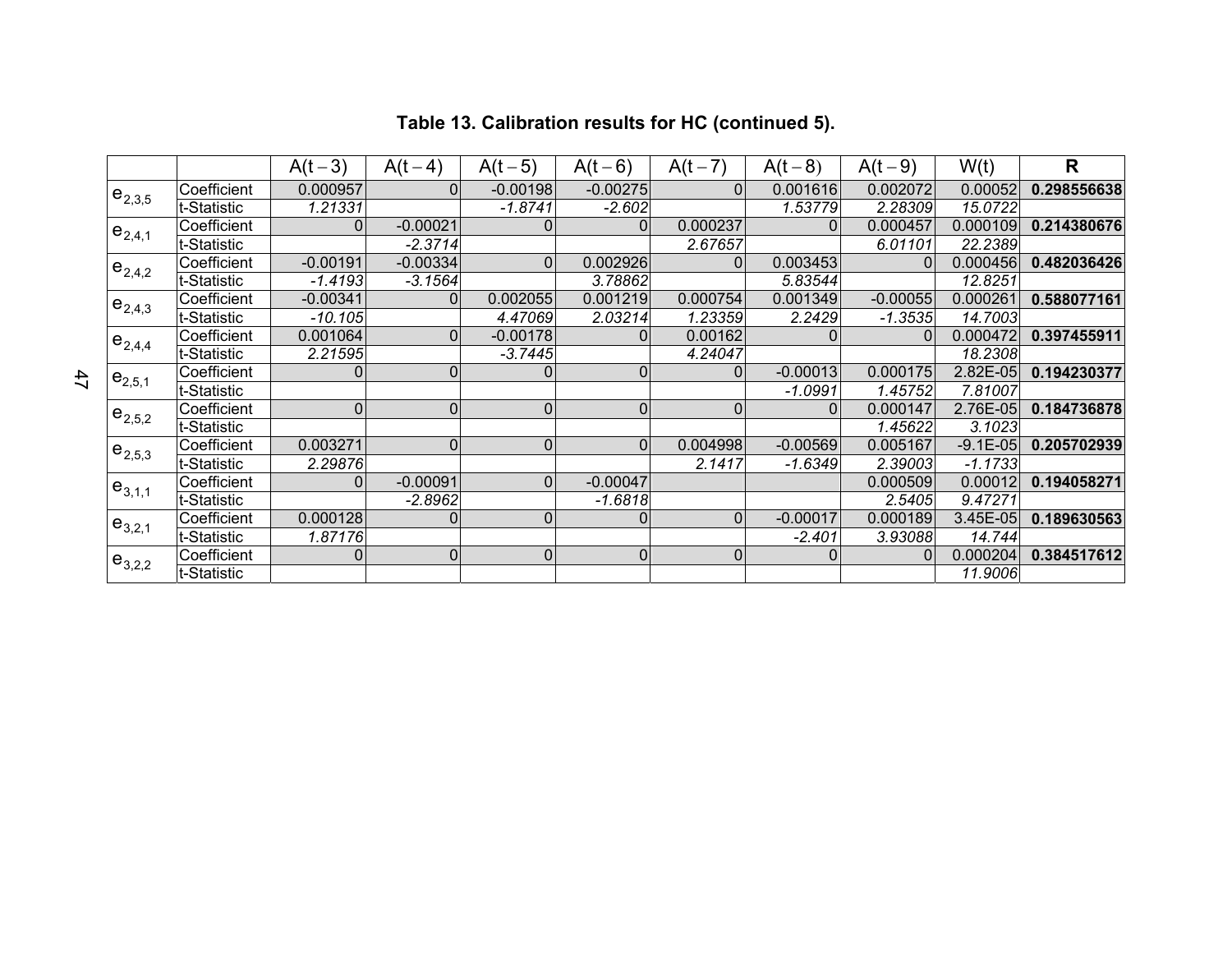|             |             | $\beta_0$ | V(t)      | $\overline{V}^2(t)$ | $V^3(t)$ | $\mathsf{T}'$ | T''      | A(t)      | $A(t-1)$    | $A(t-2)$    |
|-------------|-------------|-----------|-----------|---------------------|----------|---------------|----------|-----------|-------------|-------------|
| $e_{1,1,1}$ | Coefficient | 0.0045    | 0.0003    | $-2E-05$            | 4E-07    | 0.0002        | 8E-05    | $-0.003$  | $\Omega$    | 0.0004      |
|             | t-Statistic | 12.022    | 4.7579    | $-5.421$            | 9.572    | 6.5747        | 2.2844   | $-11.48$  |             | 1.5826      |
| $e_{1,2,1}$ | Coefficient | 0.0041    | $-6E-05$  | 0                   | 2E-07    | 0.0002        | 0.0005   | $-0.005$  | $\mathbf 0$ | 0.0004      |
|             | t-Statistic | 14.752    | $-3.43$   |                     | 34.443   | 7.7623        | 16.058   | $-23.98$  |             | 1.7256      |
| $e_{1,3,1}$ | Coefficient | 0.0022    | 0.0002    | $-4E-06$            | 1E-07    | 0.0001        | 0.0004   | $-0.002$  | 0.0007      | 0.0009      |
|             | t-Statistic | 11.37     | 4.1361    | $-2.369$            | 4.8925   | 6.9115        | 17.904   | $-21.14$  | 11.574      | 14.076      |
| $e_{1,3,2}$ | Coefficient | 0.0029    | $-0.0005$ | 2E-05               | $-2E-07$ | 0.0002        | 0.0004   | $-0.003$  | $\Omega$    | $\Omega$    |
|             | t-Statistic | 9.6928    | $-8.267$  | 8.5784              | $-5.938$ | 6.2091        | 11.196   | $-14.45$  |             |             |
| $e_{1,3,3}$ | Coefficient | 0.002     | 0.0002    | $-6E-06$            | 1E-07    | 9E-05         | 0.0002   | $-0.003$  | 0           | 0.0005      |
|             | t-Statistic | 6.6875    | 4.0533    | $-2.033$            | 2.9752   | 3.8473        | 6.3067   | $-14.13$  |             | 1.8693      |
| $e_{1,3,4}$ | Coefficient | 0.0017    | 0.0001    | $-8E-06$            | 2E-07    |               | 0.0002   | $-0.002$  | $\mathbf 0$ | $\Omega$    |
|             | t-Statistic | 6.09704   | 2.04381   | $-3.0903$           | 7.08886  |               | 7.00104  | $-12.722$ |             |             |
| $e_{1,3,5}$ | Coefficient | 0.0041    | $-0.0003$ | 2E-05               | $\Omega$ | 0.0002        | 0.0013   | $-0.007$  | $\mathbf 0$ | 0.0012      |
|             | t-Statistic | 7.8715    | $-6.105$  | 20.348              |          | 4.9604        | 22.256   | $-19.49$  |             | 3.3501      |
| $e_{1,4,1}$ | Coefficient | 0.0012    | 0.0002    | $-5E-06$            | 6E-08    | 3E-05         | $-3E-05$ | $-0.002$  | 0.0002      | $\Omega$    |
|             | t-Statistic | 12.104    | 10.289    | $-5.354$            | 5.4045   | 4.5227        | $-2.669$ | $-20.82$  | 2.1956      |             |
| $e_{1,4,2}$ | Coefficient | 0.0023    | 0.0001    | 4E-06               | 2E-08    | $\mathbf 0$   | 0.0002   | $-0.005$  | $\Omega$    | 0.0012      |
|             | t-Statistic | 4.4197    | 1.3626    | 0.7921              | 0.3224   |               | 3.2549   | $-14.77$  |             | 2.1447      |
| $e_{1,4,3}$ | Coefficient | 0.0004    | $\Omega$  | 9E-06               | $-1E-07$ | 5E-05         | $-1E-04$ | $-0.002$  | $\Omega$    | $\mathbf 0$ |
|             | t-Statistic | 1.8487    |           | 11.913              | $-9.551$ | 2.3661        | $-3.824$ | $-12.94$  |             |             |
| $e_{1,4,4}$ | Coefficient | 0.0015    | $\Omega$  | 1E-05               | $-2E-07$ | O             | $\Omega$ | $-0.004$  | $\Omega$    | $\Omega$    |
|             | t-Statistic | 3.4986    |           | 7.5086              | $-5.151$ |               |          | $-12.59$  |             |             |
| $e_{1,4,5}$ | Coefficient | 0.0073    | $-0.0008$ | 5E-05               | $-3E-07$ | 0.0008        | 0.0013   | $-0.01$   | 0           | 0           |
|             | t-Statistic | 9.4213    | $-5.423$  | 6.9466              | $-3.055$ | 11.93         | 15.562   | $-20.34$  |             |             |
| $e_{1,5,1}$ | Coefficient | 0.00089   | 5.4E-05   | 9.7E-07             | $-2E-08$ | 3.44E-05      | 0        | $-0.0012$ | $\Omega$    | 0.00022     |
|             | t-Statistic | 10.543    | 3.2953    | 1.2071              | $-1.986$ | 4.6651        |          | $-20.78$  |             | 2.7121      |
| $e_{1,5,2}$ | Coefficient | 0.002     | 0.0011    | $-4E-05$            | 7E-07    | 0             | 9E-05    | $-0.005$  | 0.001       | 0.0014      |
|             | t-Statistic | 4.6503    | 13.108    | $-10.61$            | 13.435   |               | 2.1001   | $-10.51$  | 1.5061      | 3.3506      |
|             | Coefficient | 0.0013    | $\Omega$  | 8E-06               | $\Omega$ | 0.0003        | 0.0002   | $-0.007$  | 0.0023      | 0           |
| $e_{1,5,3}$ | t-Statistic | 3.3175    |           | 26.318              |          | 5.0334        | 2.791    | $-13.06$  | 4.9171      |             |

#### **Table 14. Calibration results for NOx.**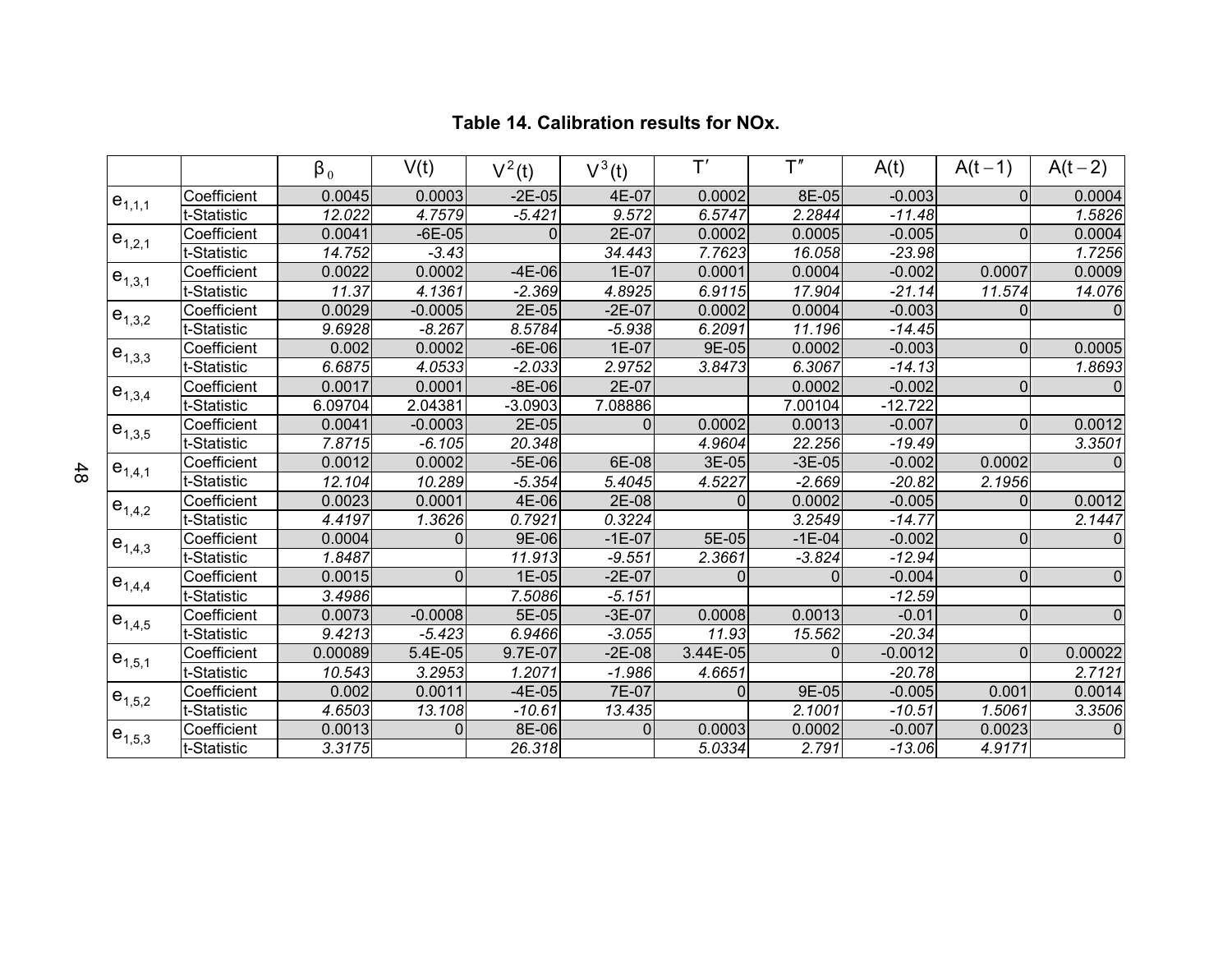|             |              | $A(t-3)$           | $A(t-4)$       | $A(t-5)$    | $A(t-6)$ | $A(t-7)$    | $A(t-8)$       | $A(t-9)$  | W(t)    | R         |
|-------------|--------------|--------------------|----------------|-------------|----------|-------------|----------------|-----------|---------|-----------|
| $e_{1,1,1}$ | Coefficient  | $\Omega$           | $\Omega$       | 0.0017      | 0.0008   | $\Omega$    | $\Omega$       | $\Omega$  | 0.0005  | 0.6344812 |
|             | t-Statistic  |                    |                | 4.7982      | 2.4896   |             |                |           | 37.433  |           |
| $e_{1,2,1}$ | Coefficient  | $\mathbf 0$        | 0.0015         | 0.0017      | 0.0014   | 0.0007      | $\mathbf 0$    | $-6E-04$  | 0.0004  | 0.6704179 |
|             | t-Statistic  |                    | 4.7694         | 3.9685      | 3.3309   | 2.1979      |                | $-3.988$  | 40.824  |           |
|             | Coefficient  | 0.0008             | 0.0005         | 0.0003      | 0.0001   | $\mathbf 0$ | $-1E-04$       | $-1E-04$  | 0.0002  | 0.4970521 |
| $e_{1,3,1}$ | t-Statistic  | $\overline{12.48}$ | 8.5847         | 4.6165      | 2.0699   |             | $-2.081$       | $-2.347$  | 32.957  |           |
|             | Coefficient  | $\Omega$           | 0.0003         | 0.0013      | 0.0008   | $\mathbf 0$ | 0.0006         | 0         | 0.0002  | 0.8305298 |
| $e_{1,3,2}$ | It-Statistic |                    | 1.3142         | 3.7907      | 3.2325   |             | 3.8385         |           | 21.596  |           |
| $e_{1,3,3}$ | Coefficient  | 0.0007             | 0.0009         | 0.0007      |          | 0           | 0              | $-7E-04$  | 0.0003  | 0.4185763 |
|             | t-Statistic  | 1.7195             | 2.254          | 2.5966      |          |             |                | $-6.133$  | 27.284  |           |
| $e_{1,3,4}$ | Coefficient  | $-5E-04$           | $\Omega$       | 0.0009      | 0.0014   | 0.0004      | $\mathbf{0}$   | $-5E-04$  | 0.0002  | 0.8377703 |
|             | t-Statistic  | $-3.0482$          |                | 3.70134     | 4.30909  | 1.77992     |                | $-3.6132$ | 18.5543 |           |
| $e_{1,3,5}$ | Coefficient  | $\Omega$           | 0.0009         | 0.0023      | 0.0016   | 0.0014      | $\mathbf 0$    | $-0.001$  | 0.0005  | 0.7616189 |
|             | t-Statistic  |                    | 1.831          | 3.5407      | 2.3869   | 2.88        |                | $-4.158$  | 26.665  |           |
| $e_{1,4,1}$ | Coefficient  | 0.0003             | 0.0006         | 0.0006      | 0.0001   | 0           | $-2E-04$       | $-3E-04$  | 0.0002  | 0.4520746 |
|             | t-Statistic  | 3.4792             | 4.8436         | 5.052       | 1.582    |             | $-1.955$       | $-3.672$  | 53.906  |           |
| $e_{1,4,2}$ | Coefficient  | 0.0023             | $\Omega$       | 0           | 0.0004   | $\mathbf 0$ | $\Omega$       | $-0.002$  | 0.0004  | 0.6486878 |
|             | t-Statistic  | 4.6482             |                |             | 1.4798   |             |                | $-6.799$  | 23.9    |           |
| $e_{1,4,3}$ | Coefficient  | 0.0008             | $\mathbf 0$    | $\mathbf 0$ | 0.0005   | $\pmb{0}$   | $\mathbf 0$    | $-7E-04$  | 0.0002  | 0.5522178 |
|             | t-Statistic  | 5.0407             |                |             | 3.4962   |             |                | $-6.234$  | 26.09   |           |
| $e_{1,4,4}$ | Coefficient  | $\mathbf 0$        | 0.0029         | 0           | 0        | $\mathbf 0$ | $\mathbf 0$    | $-8E-04$  | 0.0003  | 0.6151108 |
|             | t-Statistic  |                    | 12.25          |             |          |             |                | $-3.81$   | 19.28   |           |
| $e_{1,4,5}$ | Coefficient  | $-0.002$           | 0.0039         | 0.0059      | 0.0032   | $\mathbf 0$ | $\overline{0}$ | $-5E-04$  | 0.0009  | 0.9244889 |
|             | t-Statistic  | $-2.085$           | 3.1043         | 4.7159      | 3.9951   |             |                | $-1.613$  | 35.727  |           |
| $e_{1,5,1}$ | Coefficient  | 0.00031            | 0.00038        | 0.00027     | 0        | $\Omega$    | 0.00011        | $-0.0003$ | 0.0001  | 0.4034008 |
|             | t-Statistic  | 2.9036             | 3.4897         | 3.5953      |          |             | 1.5056         | $-4.827$  | 40.648  |           |
| $e_{1,5,2}$ | Coefficient  | $\Omega$           | $\Omega$       | 0           | 0        | $\mathbf 0$ | $\Omega$       | $-2E-04$  | 0.0006  | 0.8502543 |
|             | t-Statistic  |                    |                |             |          |             |                | $-1.519$  | 44.414  |           |
| $e_{1,5,3}$ | Coefficient  | $\pmb{0}$          | $\overline{0}$ | 0.0013      | 0.0011   | $\pmb{0}$   | 0              | $-8E-04$  | 0.0006  | 0.6735003 |
|             | t-Statistic  |                    |                | 2.9071      | 2.247    |             |                | $-3.244$  | 30.199  |           |

# **Table 14. Calibration results for NOx (continued 1).**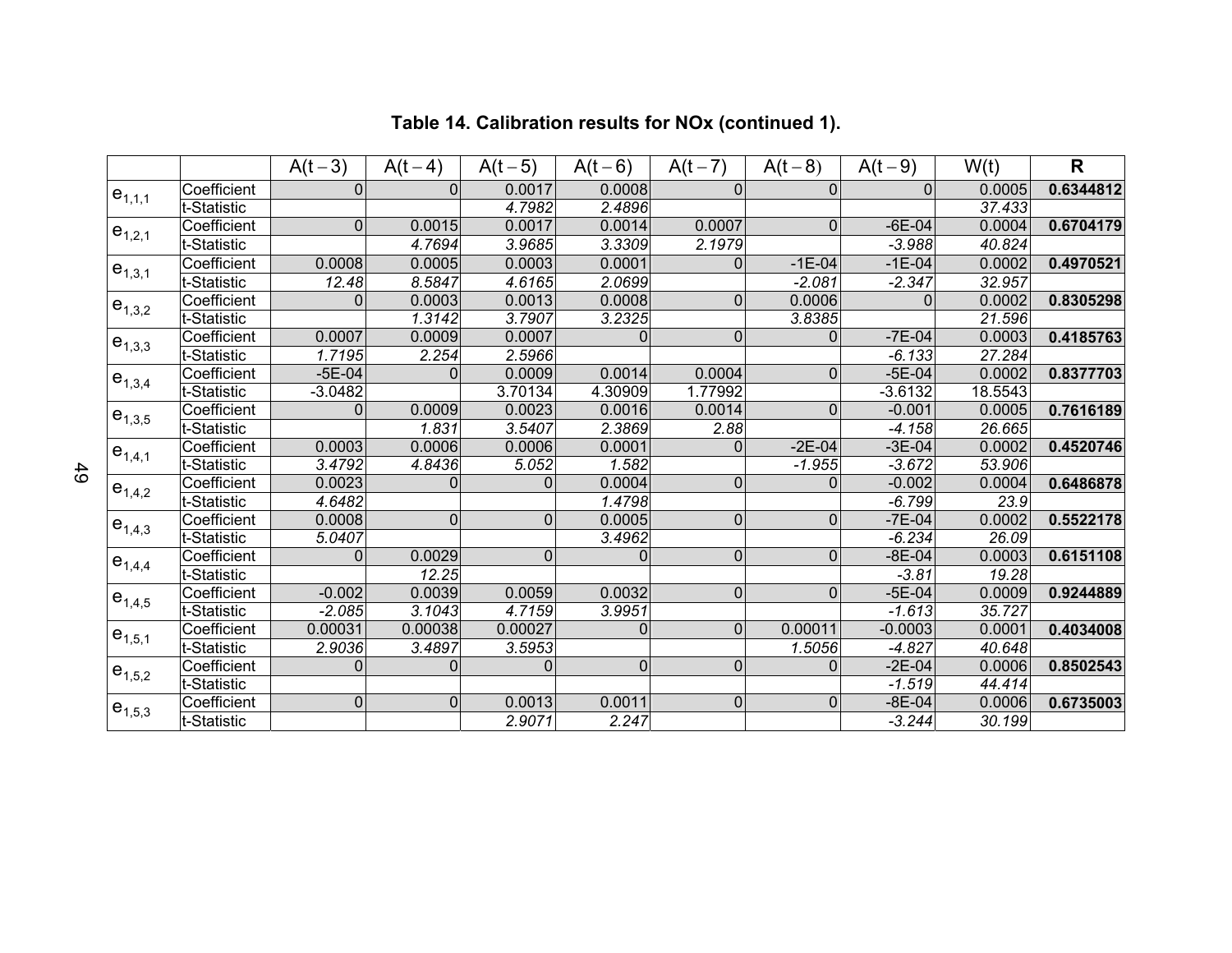|             |             | $\beta_0$ | V(t)      | $\overline{V}^2(t)$ | $V^3(t)$       | $\mathsf{T}'$ | T''       | A(t)      | $A(t-1)$       | $A(t-2)$            |
|-------------|-------------|-----------|-----------|---------------------|----------------|---------------|-----------|-----------|----------------|---------------------|
| $e_{1,5,4}$ | Coefficient | 0.0015    | 0.0007    | $-3E-05$            | 3E-07          | 0.0002        | $-2E-04$  | $-0.003$  | $\Omega$       | 0.0022              |
|             | t-Statistic | 1.9086    | 4.4821    | $-3.508$            | 3.0953         | 2.5005        | $-2.588$  | $-6.11$   |                | 4.5546              |
| $e_{1,5,5}$ | Coefficient | 0.0021    | 0.0002    | 0.0005              | 1E-07          | 7E-05         | 0.0002    | $-0.006$  | 0.001          | $\Omega$            |
|             | t-Statistic | 5.2223    | 8.2656    | 36.514              | 14.655         | 1.861         | 4.7551    | $-16.57$  | 2.789          |                     |
| $e_{1,6,1}$ | Coefficient | 0.0005    | 0.0002    | $-6E-06$            | 7E-08          | $1E-05$       | $-2E-05$  | $-5E-04$  | $\Omega$       | 0.0001              |
|             | t-Statistic | 9.98128   | 18.7963   | $-15.0935$          | 13.5412        | 2.574905      | $-3.9947$ | $-16.587$ |                | 3.05544             |
| $e_{1,6,2}$ | Coefficient | 0.0011    | 0.0005    | $-1E-05$            | 1E-07          | 0.0001        | 0.0003    | $-0.005$  | 0.0023         | 0.0009              |
|             | t-Statistic | 2.856     | 7.4617    | $-3.155$            | 3.2301         | 4.2614        | 8.9965    | $-13.26$  | 3.5649         | 1.3865              |
| $e_{1,6,3}$ | Coefficient | 0.0011    | 0.0004    | $-4E-06$            | $\mathbf{0}$   | 0.0003        | 0.0003    | $-0.003$  | 0.0013         | 0.0013              |
|             | t-Statistic | 1.6686    | 6.7097    | $-3.633$            |                | 4.436         | 3.5847    | $-4.634$  | 1.3293         | 1.7074              |
| $e_{2,1,1}$ | Coefficient | 0.0063    | $-0.0006$ | 3E-05               | $\overline{0}$ | 0.0002        | 0.0005    | $-0.006$  | $\Omega$       | $\Omega$            |
|             | t-Statistic | 13        | $-14.21$  | 35                  |                | 3.5783        | 9.7714    | $-20.17$  |                |                     |
| $e_{2,2,1}$ | Coefficient | 0.0021    | 0.0002    | $-7E-06$            | 1E-07          | 6E-05         | 0.0002    | $-0.002$  | $\overline{0}$ | 0.0004              |
|             | t-Statistic | 13.334    | 7.7717    | $-4.84$             | 8.1839         | 5.1493        | 10.193    | $-22.74$  |                | 2.6505              |
| $e_{2,2,2}$ | Coefficient | 0.0059    | $-0.0002$ | 2E-05               | $-2E-07$       | 0.0002        | 0.0002    | $-0.006$  | $\overline{0}$ | $\Omega$            |
|             | t-Statistic | 9.3549    | $-1.418$  | 3.4053              | $-3.081$       | 3.9925        | 3.6872    | $-15.52$  |                |                     |
| $e_{2,2,3}$ | Coefficient | 0.0013    | $-7E-05$  | 5E-06               | $-5E-08$       | 3E-05         | 5E-05     | $-8E-04$  | $\overline{0}$ | $\mathsf{O}\xspace$ |
|             | t-Statistic | 13.951    | $-3.708$  | 5.8906              | $-3.998$       | 3.138         | 4.1261    | $-14.11$  |                |                     |
| $e_{2,2,4}$ | Coefficient | 0.0016    | $-0.0003$ | 1E-05               | $\overline{0}$ | 5E-05         | 0.0007    | $-0.003$  | $\overline{0}$ | $\overline{0}$      |
|             | t-Statistic | 3.6593    | $-7.544$  | 15.049              |                | 1.1935        | 11.458    | $-9.066$  |                |                     |
| $e_{2,2,5}$ | Coefficient | 0.0063    | $-0.0003$ | $\Omega$            | 4E-07          | 0.0002        | 0.0012    | $-0.007$  | $\overline{0}$ | 0.0013              |
|             | t-Statistic | 12.296    | $-8.1$    |                     | 36.74          | 5.0322        | 19.748    | $-19.21$  |                | 3.3605              |
| $e_{2,3,1}$ | Coefficient | 0.0041    | 3E-05     | 0                   | 7E-08          | 1E-04         | 0.0002    | $-0.004$  | $\Omega$       | 0.0006              |
|             | t-Statistic | 20.375    | 2.2541    |                     | 16.632         | 5.6576        | 7.5671    | $-25.07$  |                | 2.7027              |
| $e_{2,3,2}$ | Coefficient | 0.0091    | 0.0002    | $-1E-05$            | 3E-07          | 0.0003        | 0.0004    | $-0.007$  | $\overline{0}$ | 0.0013              |
|             | t-Statistic | 18.531    | 2.2588    | $-3.031$            | 5.3451         | 5.9522        | 7.5845    | $-19.85$  |                | 2.8799              |
| $e_{2,3,3}$ | Coefficient | 0.0008    | 0.0003    | $-1E-05$            | 1E-07          | 3E-05         | $-4E-05$  | $-0.001$  | $\Omega$       | 0.0004              |
|             | t-Statistic | 3.374     | 7.2474    | $-5.309$            | 5.0849         | 1.3167        | $-1.571$  | $-9.229$  |                | 1.939               |
| $e_{2,3,4}$ | Coefficient | 0.0022    | $-0.0002$ | 1E-05               | $-7E-08$       | 4E-05         | 0.0002    | $-0.002$  | $\overline{0}$ | $-3E-04$            |
|             | t-Statistic | 6.0138    | $-3.211$  | 3.4647              | $-1.692$       | 1.4997        | 4.8539    | $-8.645$  |                | $-1.367$            |

# **Table 14. Calibration results for NOx (continued 2).**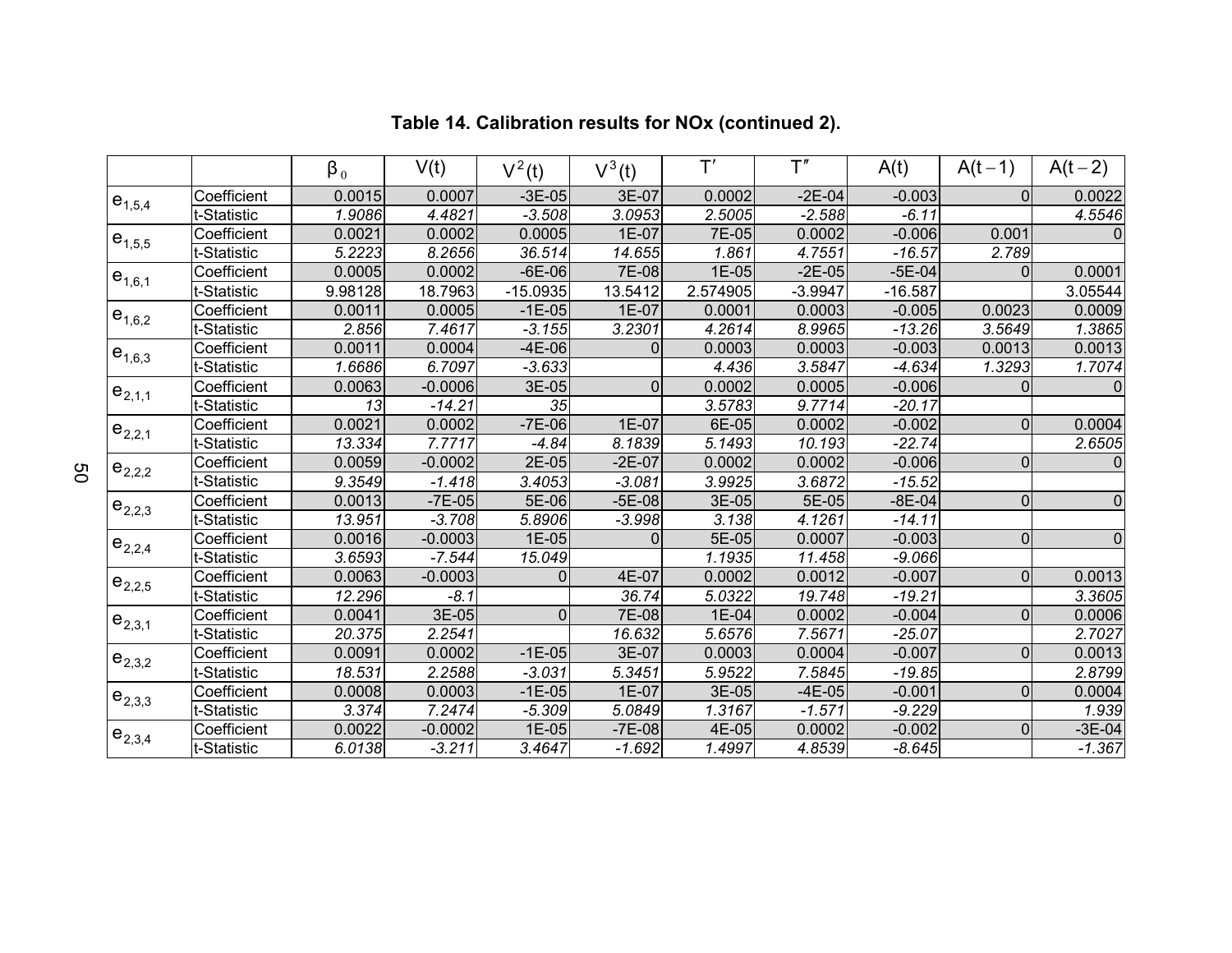|             |             | $A(t-3)$     | $A(t-4)$ | $A(t-5)$    | $A(t-6)$       | $A(t-7)$       | $A(t-8)$       | $A(t-9)$     | W(t)     | $\mathsf{R}$ |
|-------------|-------------|--------------|----------|-------------|----------------|----------------|----------------|--------------|----------|--------------|
| $e_{1,5,4}$ | Coefficient | 0            | $\Omega$ | 0.0019      | 0              | $\Omega$       | $-0.001$       | $\mathbf{0}$ | 0.0004   | 0.5289883    |
|             | t-Statistic |              |          | 4.6373      |                |                | $-3.593$       |              | 14.671   |              |
| $e_{1,5,5}$ | Coefficient | 0.0009       | 0.0009   | 0.0013      | $\overline{0}$ | $\Omega$       | $\Omega$       | $\mathbf{0}$ | $-6E-04$ | 0.7323798    |
|             | t-Statistic | 2.4663       | 1.9524   | 3.8879      |                |                |                |              | $-3.429$ |              |
| $e_{1,6,1}$ | Coefficient | 0.0001       | 0.0002   | 0.0002      | 5E-05          | $\mathbf{0}$   | $-8E-05$       | $-2E-04$     | 5E-05    | 0.289934     |
|             | t-Statistic | 2.32319      | 3.44399  | 3.32252     | 1.28941        |                | $-1.9946$      | $-4.7663$    | 34.6766  |              |
| $e_{1,6,2}$ | Coefficient | 0.0007       | 0        | $\Omega$    | $\overline{0}$ | $\mathbf 0$    | $\Omega$       | $-5E-04$     | 0.0005   | 0.9016604    |
|             | t-Statistic | 1.7316       |          |             |                |                |                | $-3.519$     | 41.905   |              |
| $e_{1,6,3}$ | Coefficient | 0            | 0.0005   | $\mathbf 0$ | $\overline{0}$ | 0              | 0              | $-4E-04$     | 0.0004   | 0.5646461    |
|             | t-Statistic |              | 1.313    |             |                |                |                | $-1.596$     | 18.716   |              |
| $e_{2,1,1}$ | Coefficient | $\Omega$     | 0.001    | 0.0018      | 0.0013         | 0.0011         | $\Omega$       | 0.0007       | 0.0005   | 0.674183     |
|             | t-Statistic |              | 2.2412   | 2.5094      | 1.7713         | 2.1309         |                | 2.5366       | 30.489   |              |
| $e_{2,2,1}$ | Coefficient | 0.0007       | 0.0009   | 0.0004      | $\Omega$       | $\Omega$       | $\Omega$       | $-3E-04$     | 0.0002   | 0.562595     |
|             | t-Statistic | 3.2622       | 4.3533   | 2.8383      |                |                |                | $-4.541$     | 47.777   |              |
| $e_{2,2,2}$ | Coefficient | 0.0025       | 0.0015   | 0.0019      | $\overline{0}$ | $\mathbf 0$    | 0              | $-6E-04$     | 0.0005   | 0.6611489    |
|             | t-Statistic | 4.4669       | 1.9185   | 3.4998      |                |                |                | $-2.307$     | 25.586   |              |
| $e_{2,2,3}$ | Coefficient | $-1E-04$     | 0.0003   | 0.0005      | 0.0003         | $\overline{0}$ | $\mathbf 0$    | $\Omega$     | 8E-05    | 0.8465959    |
|             | t-Statistic | $-1.977$     | 2.7653   | 5           | 3.7833         |                |                |              | 26.848   |              |
| $e_{2,2,4}$ | Coefficient | 0.0006       | 0.0006   | $\Omega$    | 0              | $\mathbf 0$    | 0.0003         | 0            | 0.0002   | 0.679677     |
|             | t-Statistic | 1.3208       | 1.4671   |             |                |                | 1.4661         |              | 10.905   |              |
| $e_{2,2,5}$ | Coefficient | $\mathbf{0}$ | 0.0008   | 0.0025      | 0.0019         | 0.0008         | $\Omega$       | $\mathbf 0$  | 0.0005   | 0.7155961    |
|             | t-Statistic |              | 1.6282   | 3.6847      | 2.774          | 1.7322         |                |              | 28.553   |              |
| $e_{2,3,1}$ | Coefficient | 0.0004       | 0.0009   | 0.0007      | 0.0004         | $\Omega$       | $\overline{0}$ | $-4E-04$     | 0.0003   | 0.4575853    |
|             | t-Statistic | 1.5006       | 2.909    | 2.408       | 1.8066         |                |                | $-4.487$     | 41.927   |              |
| $e_{2,3,2}$ | Coefficient | 0.0012       | 0.0013   | 0.0013      | 0              | $\mathbf 0$    | $\mathbf 0$    | $-6E-04$     | 0.0005   | 0.5480464    |
|             | t-Statistic | 1.9742       | 2.0696   | 3.1595      |                |                |                | $-3.136$     | 31.56    |              |
| $e_{2,3,3}$ | Coefficient | 0.0003       | 0.0007   | 0.0002      | $\overline{0}$ | $-4E-04$       | $\Omega$       | $-4E-04$     | 0.0002   | 0.4175386    |
|             | t-Statistic | 1.2142       | 2.4946   | 1.1619      |                | $-2.348$       |                | $-3.593$     | 19.795   |              |
| $e_{2,3,4}$ | Coefficient | 0            | 0.0007   | 0.0009      | $\overline{0}$ | $\mathbf 0$    | $\Omega$       | 0.0003       | 0.0002   | 0.6707267    |
|             | t-Statistic |              | 2.3989   | 3.1977      |                |                |                | 2.2063       | 15.714   |              |

## **Table 14. Calibration results for NOx (continued 3).**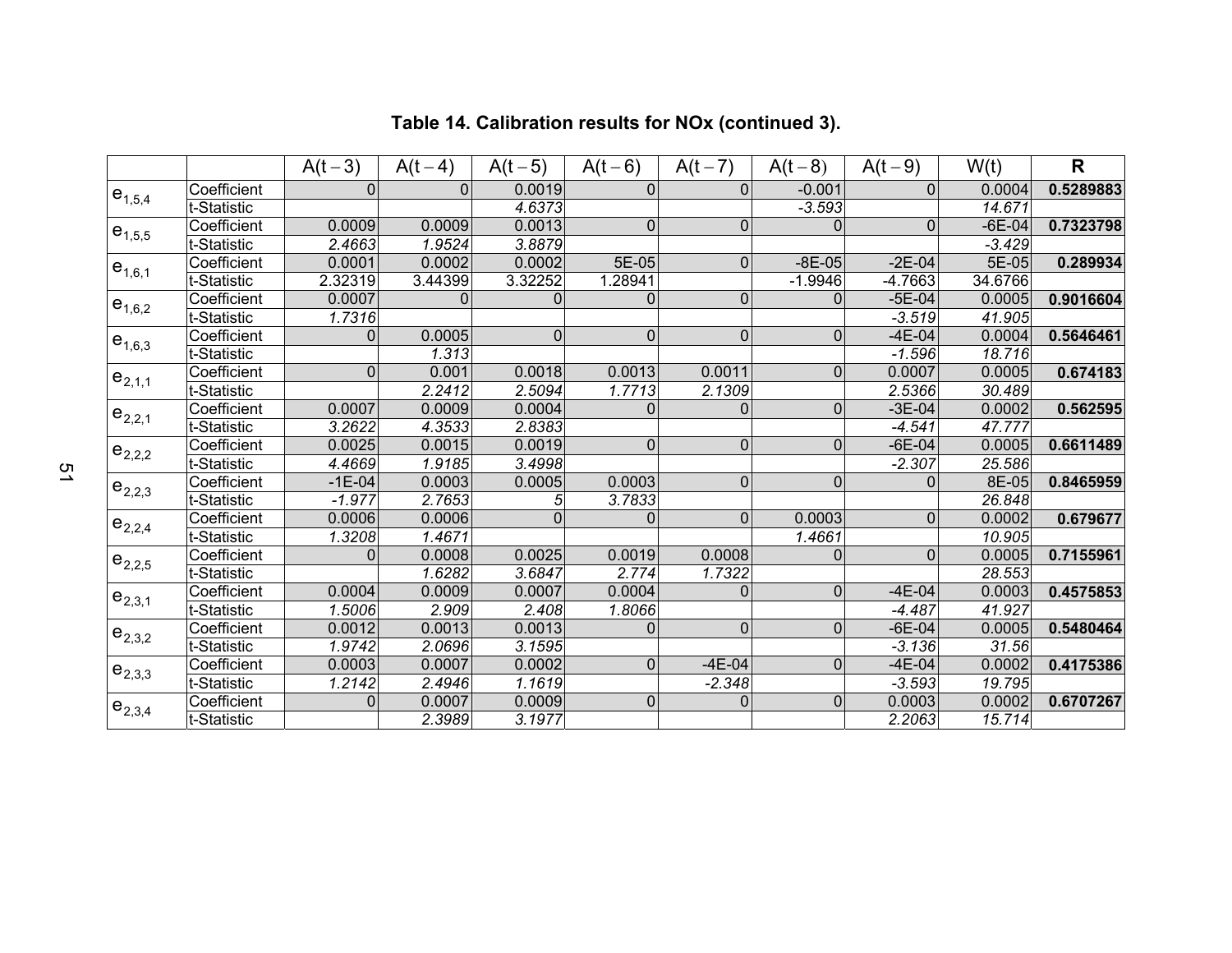|             |             | $\beta_0$ | V(t)       | $V^2(t)$       | $V^3(t)$   | T'         | T''       | A(t)      | $A(t-1)$  | $A(t-2)$       |
|-------------|-------------|-----------|------------|----------------|------------|------------|-----------|-----------|-----------|----------------|
| $e_{2,3,5}$ | Coefficient | 0.0055    | 0.0003     | $\Omega$       | 3E-07      | $\Omega$   | 0.0005    | $-0.009$  | 0.0021    | 0              |
|             | -Statistic  | 7.6059    | 6.2342     |                | 20.475     |            | 6.431     | $-14.39$  | 3.5254    |                |
| $e_{2,4,1}$ | Coefficient | 0.0014    | 0.0002     | $-3E-06$       | 5E-08      | 3E-05      | $-4E-05$  | $-0.002$  | 0         | 0.0003         |
|             | -Statistic  | 9.8286    | 5.98       | $-2.409$       | 3.0012     | 2.4189     | $-3.003$  | $-19.25$  |           | 2.4507         |
| $e_{2,4,2}$ | Coefficient | 0.0038    | $-0.0001$  |                | 3E-07      | 0.0004     | 0.0004    | $-0.007$  | $\Omega$  | $-7E-04$       |
|             | -Statistic  | 6.10409   | $-3.16203$ |                | 23.8675    | 6.311285   | 5.76499   | $-16.21$  |           | $-1.2235$      |
| $e_{2,4,3}$ | Coefficient | 0.0008    | 0.0001     | 0              | 3E-08      | $\Omega$   | 8E-05     | $-0.002$  | $-4E-04$  | 0.0005         |
|             | -Statistic  | 2.9862    | 6.5969     |                | 6.4185     |            | 2.3242    | $-7.491$  | $-1.381$  | 1.6683         |
| $e_{2,4,4}$ | Coefficient | 0.0021    | 0.0002     | $\overline{0}$ | 1E-07      | 0.0001     | 0.0001    | $-0.004$  | 0.0009    | $\overline{0}$ |
|             | -Statistic  | 5.1571    | 9.6992     |                | 13.241     | 3.3072     | 2.7524    | $-11.12$  | 2.5031    |                |
| $e_{2,5,1}$ | Coefficient | 0.0005    | 5E-05      | 1E-06          | $-3E-08$   | 3E-05      | $-2E-05$  | $-0.001$  | 0.0002    | 0.0002         |
|             | -Statistic  | 3.9166    | 2.2161     | 1.2062         | $-2.307$   | 3.2474     | $-1.251$  | $-9.577$  | 1.1608    | 1.4743         |
| $e_{2,5,2}$ | Coefficient | 0.0047    | $-0.0003$  | 3E-05          | $-3E-07$   | 0.0003     | 0.0007    | $-0.005$  | $\Omega$  | 0.0013         |
|             | -Statistic  | 5.3654    | $-1.933$   | 3.5133         | $-3.042$   | 4.7593     | 7.5806    | $-7.707$  |           | 2.2029         |
| $e_{2,5,3}$ | Coefficient | 0.0002    | 0.0002     | $-2.1E-06$     |            | $-3E-05$   | $-7E-05$  | $-6E-04$  | 0         | 0.0002         |
|             | -Statistic  | 1.0227    | 7.8054     | $-6.019$       |            | $-1.5929$  | $-3.15$   | $-3.84$   |           | 1.2438         |
| $e_{3,1,1}$ | Coefficient | 0.00296   | 0.00143    | $-6.1E-05$     | 8.7E-07    | 0.000218   | 6E-05     | $-0.003$  | $-0.0007$ | 0.00177        |
|             | -Statistic  | 3.7132    | 11.801     | $-11.39$       | 13.446     | 4.5002     | 1.0841    | $-5.97$   | $-1.038$  | 2.5369         |
| $e_{3,2,1}$ | Coefficient | 0.00085   | 0.00038    | $-1.6E-05$     | $2.1E-07$  | $\Omega$   | $-2E-05$  | $-0.0014$ | 0         | 0.0005         |
|             | -Statistic  | 4.3294    | 12.9081    | $-12.345$      | 13.6576    |            | $-1.5173$ | $-15.45$  |           | 3.5794         |
| $e_{3,2,2}$ | Coefficient | 0.02619   | $-0.00054$ | $2.4E-05$      | $-2.7E-07$ | $-0.00036$ | $-0.0001$ | $-0.0114$ | 0.00358   | $\overline{0}$ |
|             | -Statistic  | 0.0246    | $-3E-04$   | $2E-05$        | $-2E-07$   | $-0.0003$  | $-1E-04$  | $-0.011$  | 0.0034    |                |

# **Table 14. Calibration results for NOx (continued 4).**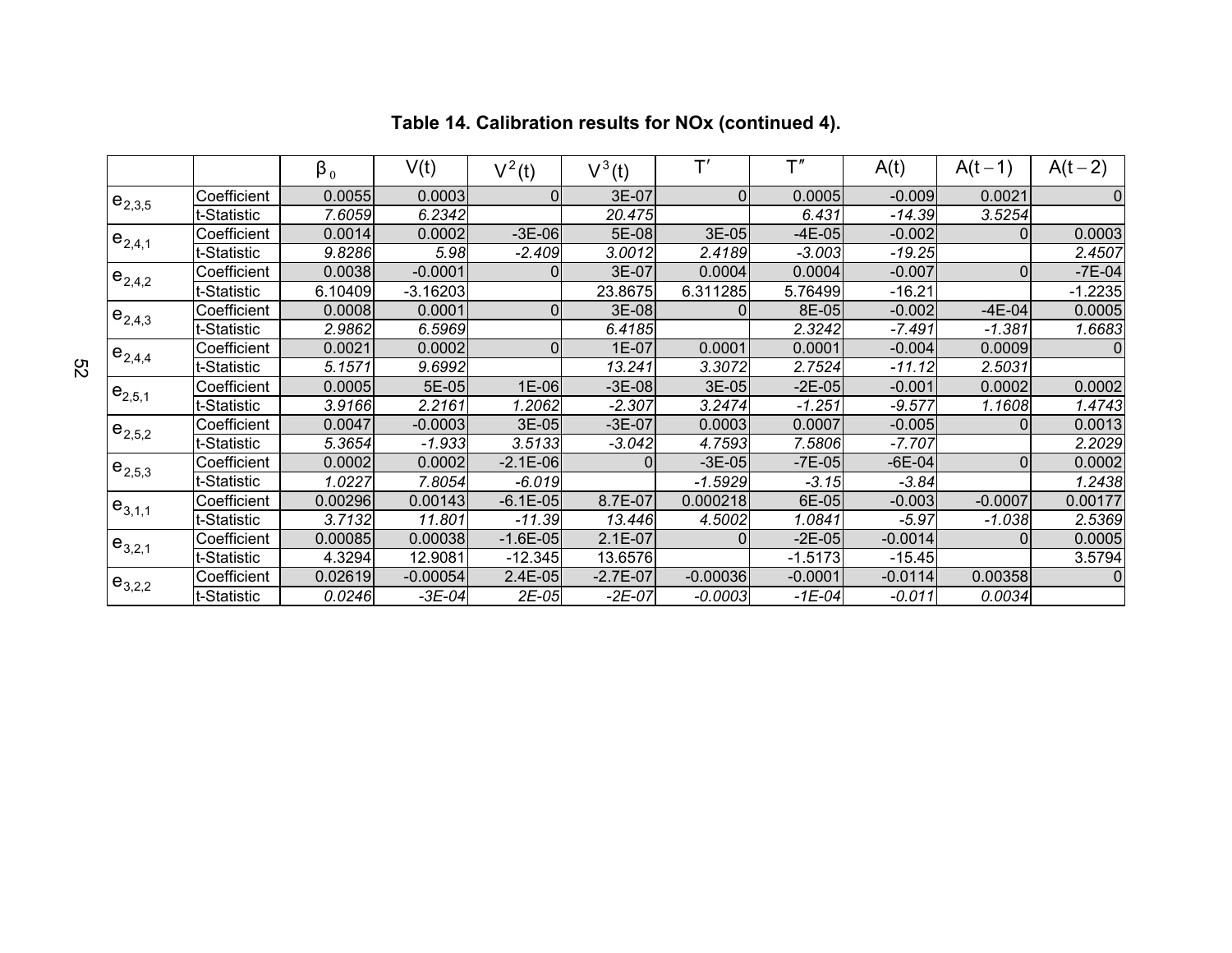|             |             | $A(t-3)$     | $A(t-4)$       | $A(t-5)$       | $A(t-6)$       | $A(t-7)$  | $A(t-8)$       | $A(t-9)$     | W(t)    | $\overline{\mathsf{R}}$ |
|-------------|-------------|--------------|----------------|----------------|----------------|-----------|----------------|--------------|---------|-------------------------|
| $e_{2,3,5}$ | Coefficient | 0            | $\Omega$       | 0.0037         | 0.002          | 0         | $\mathbf 0$    | $-9E-04$     | 0.0007  | 0.7400243               |
|             | t-Statistic |              |                | 6.4485         | 3.4537         |           |                | $-2.693$     | 29.228  |                         |
| $e_{2,4,1}$ | Coefficient | 0.0002       | 0.0005         | 0.0004         | 0.0002         | $\Omega$  | $\mathbf 0$    | $-4E-04$     | 0.0002  | 0.4029031               |
|             | t-Statistic | 1.2517       | 2.7953         | 2.286          | 1.9867         |           |                | $-6.723$     | 40.648  |                         |
| $e_{2,4,2}$ | Coefficient | 0.0015       | 0.0038         | 0              | 0              | 0.002     | $\mathbf{0}$   | $-5E-04$     | 0.0006  | 0.857926                |
|             | t-Statistic | 2.12704      | 7.17517        |                |                | 5.23194   |                | $-1.5903$    | 29.1395 |                         |
| $e_{2,4,3}$ | Coefficient | 0.0004       | 0.0003         | 0.0003         | 0              |           | $\mathbf 0$    | $-3E-04$     | 0.0002  | 0.7138117               |
|             | t-Statistic | 1.3568       | 1.1175         | 1.4582         |                |           |                | $-2.436$     | 18.521  |                         |
| $e_{2,4,4}$ | Coefficient | 0            | 0.0022         | $\mathbf{0}$   | $\overline{0}$ | 0         | $\mathbf 0$    | $-4E-04$     | 0.0005  | 0.787933                |
|             | t-Statistic |              | 10.881         |                |                |           |                | $-2.633$     | 32.989  |                         |
| $e_{2,5,1}$ | Coefficient | $\mathbf{0}$ | 0.0002         | 0.0006         | 0              | $\Omega$  | $\mathbf{0}$   | $-3E-04$     | 1E-04   | 0.3669849               |
|             | t-Statistic |              | 1.7679         | 5.2454         |                |           |                | $-5.976$     | 23.504  |                         |
| $e_{2,5,2}$ | Coefficient | $\mathbf{0}$ | 0              | 0.0018         | 0.0033         | $\Omega$  | $\mathbf{0}$   | $\mathbf{0}$ | 0.0005  | 0.5978196               |
|             | t-Statistic |              |                | 2.0454         | 4.3047         |           |                |              | 16.005  |                         |
| $e_{2,5,3}$ | Coefficient | 0            | $\mathbf 0$    | 0              | 0.0001         | $\Omega$  | $\Omega$       | $-2E-04$     | 8E-05   | 0.3153436               |
|             | t-Statistic |              |                |                | 1.2305         |           |                | $-2.17$      | 11.453  |                         |
| $e_{3,1,1}$ | Coefficient | 0.00082      | 0.00143        | $\overline{0}$ | 0              | $-0.0006$ | $\overline{0}$ | $-0.0007$    | 0.00058 | 0.5777322               |
|             | t-Statistic | 1.2044       | 2.9191         |                |                | $-1.703$  |                | $-2.397$     | 35.581  |                         |
| $e_{3,2,1}$ | Coefficient | 0.00021      | 0.00051        | $\overline{0}$ | 0              | 0         | $\mathbf 0$    | $-0.0002$    | 0.00014 | 0.3360494               |
|             | t-Statistic | 1.1777       | 4.3538         |                |                |           |                | $-4.3173$    | 36.1405 |                         |
| $e_{3,2,2}$ | Coefficient | 0.00324      | $\overline{0}$ | 0.00136        | $\overline{0}$ | $\Omega$  | $-0.0017$      | 0.00095      | 0.00055 | 0.4670917               |
|             | t-Statistic | 0.0033       |                | 0.0013         |                |           | $-0.002$       | 0.0015       | 0.0006  |                         |

## **Table 14. Calibration results for NOx (continued 5).**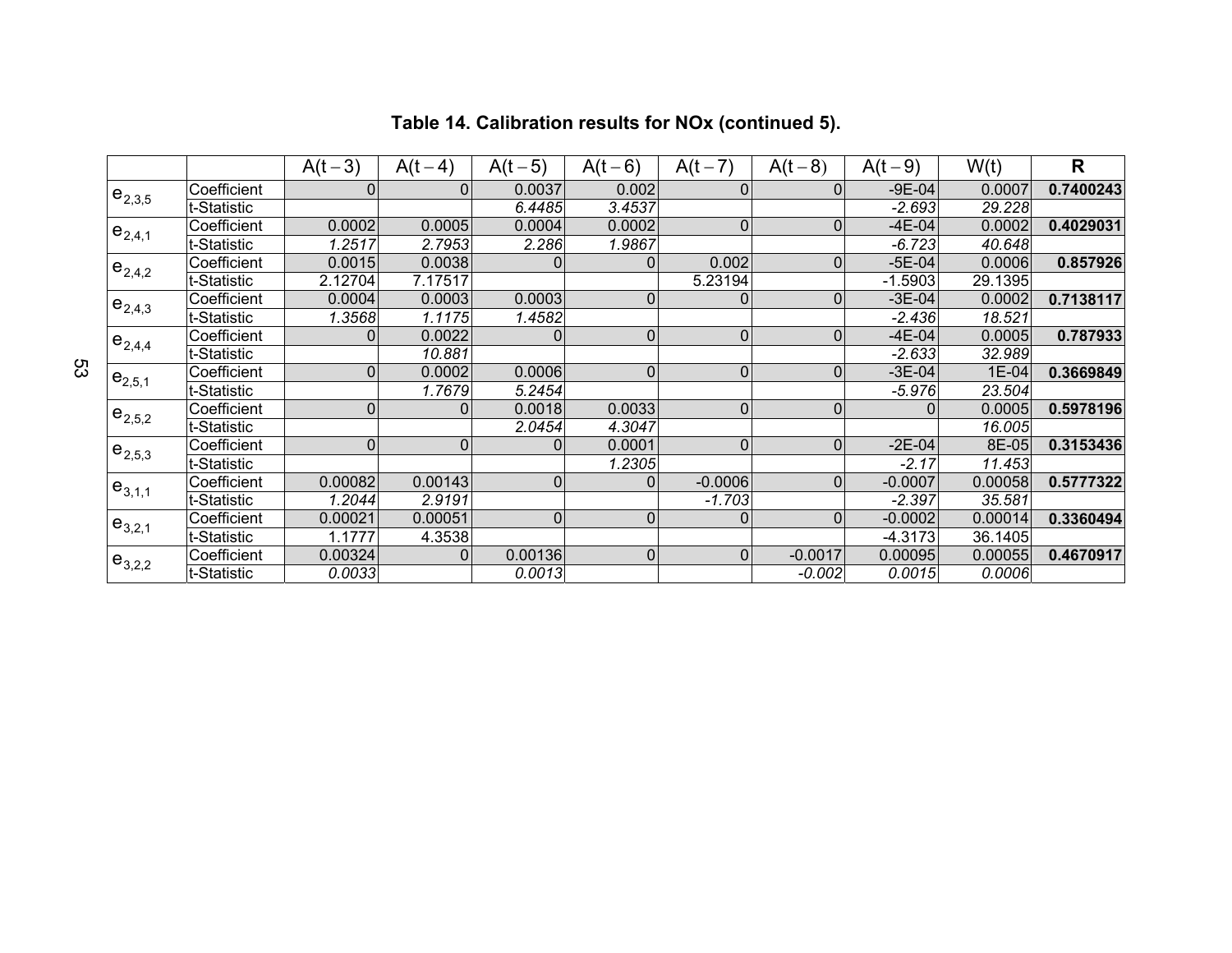### **VALIDATION OF EMISSIONS MODEL**

The calibrated emissions models were validated on microscopic and macroscopic levels in this study, where the emissions estimated from the emissions models were compared with raw emissions data that were not used for calibration. In the microscopic evaluation, the emissions derived from emissions models for a speed profile were compared with the corresponding in-lab emissions data. The speed profile utilized in microscopic evaluation was used in the CE-CERT study to test a given vehicle with known vehicle type, model year, and higher emitter type. In the macroscopic evaluation, it was the emissions derived from the simulation models that were compared with onroad emissions data. The second-by-second emissions from the simulation models take vehicle proportions into account because the simulation cannot be as specific as in the CE-CERT tests where vehicles are known to be of a certain type, model year, and higher emitter type. The objective of the macroscopic evaluation is not to see a one-toone match between the estimated and measured emissions because there is no one-toone correspondence between them. The focus of the evaluation, however, is to observe the trends and the ranges in estimated emissions data to see whether they can match those presented in the on-road data. As a bottom line, the accuracy of emissions estimates for each individual vehicle class defined in this study can be examined by conducting a microscopic evaluation. The macroscopic evaluation is secondary in nature, and investigates the accuracy of the emissions estimates from an overall perspective.

### **Microscopic Evaluation**

Specifically, emissions were estimated with inputs of a speed profile for a specific vehicle class in the microscopic evaluation. They were compared with the raw emissions data that was collected in the CE-CERT study for the same vehicle with the same speed profile. In the validation, the criterion of the Rooted Mean Squared Errors (RMSE) was employed, which can be expressed as:

RMSE<sub>i,j,k,m</sub> = 
$$
\sqrt{\frac{\sum_{t} [\hat{e}(t)_{i,j,km} - e_{i,j,k,m}(t)]^2}{T}}
$$
 (4)

where T denotes the total number of time intervals included in the evaluation time period, and i, j, k, and m represent the type of emissions for the vehicle class specified by i, j, and k.

Two classes of vehicles, listed in table 14, were chosen for microscopic validation. Because the vehicle classification adopted in this study was different from that in the CE-CERT study, the vehicles classified in one class in this study may not be included in the same class in the CE-CERT study. To have a consistent evaluation, the two classes were chosen because they are identical with two classes from the CE-CERT study. As the emissions models developed in this study were based on data from the FTP cycle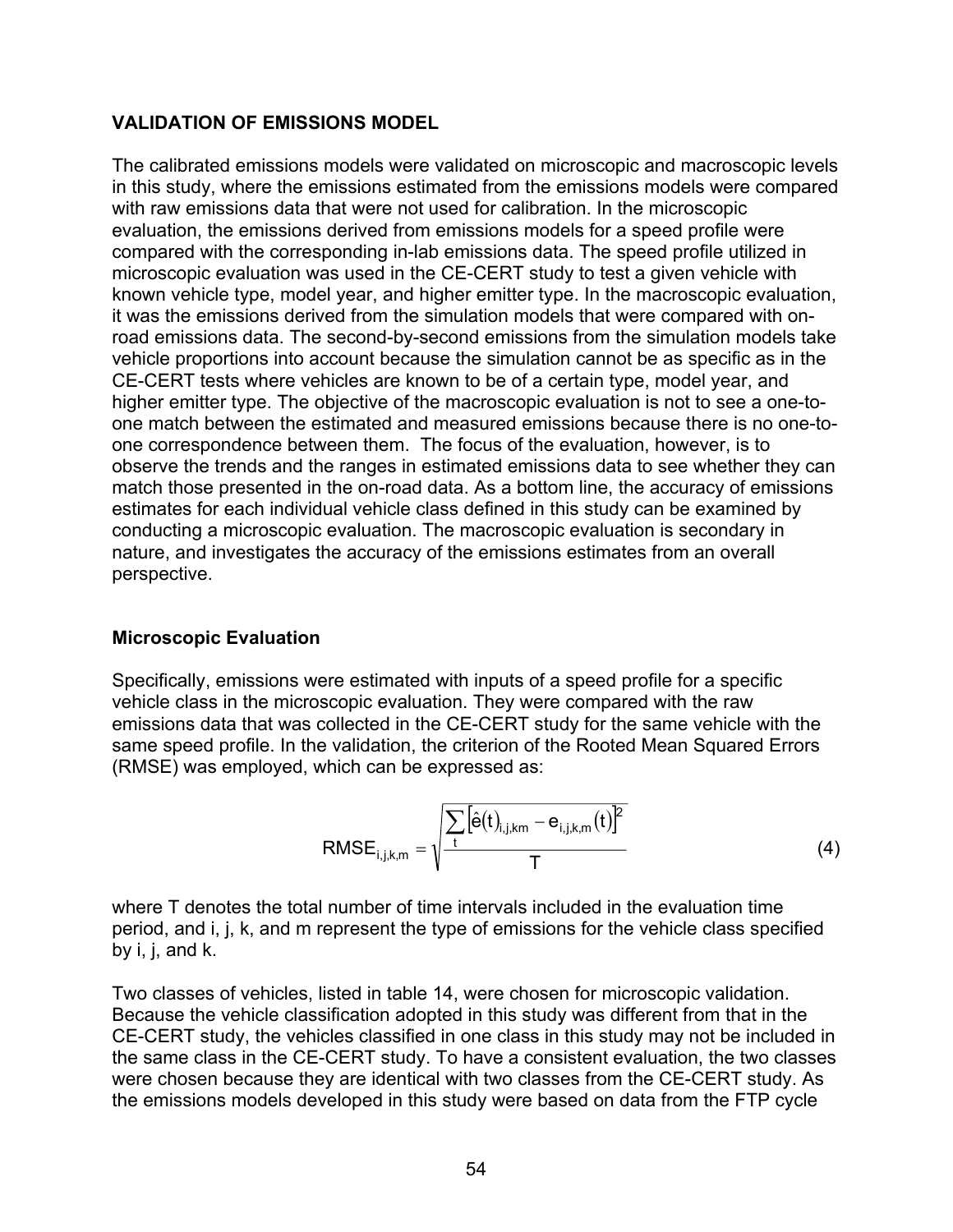which was also the basis for the tests for all the vehicles in the CE-CERT study, we utilized emissions data from the MEC or US06 cycles in the microscopic validation. (See table 14.) Note that the CE-CERT study tested all the vehicles based on the FTP cycle and thus has data for all the vehicles. For the MEC and US06 cycles, however, some of the vehicles were not tested, and thus emissions data is not available for them and they cannot be used for emissions model validation in this study. As indicated in table 15, RMSE values for Poly's model are all in the range of satisfactory approximation to raw data and thus indicate a good validation of the model.

|                   |                                  |             |                 | <b>CO</b>            |                 | HC                   |                 | <b>NOx</b>                  |
|-------------------|----------------------------------|-------------|-----------------|----------------------|-----------------|----------------------|-----------------|-----------------------------|
| <b>Vehicle</b>    | <b>Classificatio Cycle</b><br>In |             | Poly's<br>Model | <b>CMEM</b><br>Model | Poly's<br>Model | <b>CMEM</b><br>Model | Poly's<br>Model | <b>CMEM</b><br><b>Model</b> |
| 69th              |                                  | <b>MEC</b>  | 0.8390          | 1.5103               | 0.0485          | 0.0520               | 0.0383          | 0.0537                      |
| 86th              | LDGV before                      | <b>MEC</b>  | 0.8390          | 1.5220               | 0.0493          | 0.0533               | 0.0381          | 0.0528                      |
| 154th             | 1975                             | <b>MEC</b>  | 1.5044          | 1.4463               | 0.0707          | 0.0805               | 0.0333          | 0.0650                      |
| 314th             |                                  | <b>MEC</b>  | 1.2151          | 1.3132               | 0.0600          | 0.0789               | 0.0314          | 0.0637                      |
| 314th             |                                  | <b>US06</b> | 1.2581          | 2.2039               | 0.0689          | 0.1128               | 0.0719          | 0.0907                      |
| <b>198th</b>      |                                  | <b>MEC</b>  | 1.3710          | 1.4613               | 0.0283          | 0.0419               | 0.0383          | 0.0568                      |
| $204^{\text{th}}$ |                                  | <b>MEC</b>  | 1.1874          | 1.1846               | 0.0244          | 0.0323               | 0.0300          | 0.0498                      |
| $210^{th}$        | LDGT1 before                     | <b>MEC</b>  | 0.6997          | 1.2148               | 0.0935          | 0.0972               | 0.0775          | 0.0793                      |
| 222th             | 1981                             | <b>MEC</b>  | 1.2265          | 1.5173               | 0.0245          | 0.0298               | 0.0601          | 0.0653                      |
| 228 <sup>th</sup> |                                  | <b>MEC</b>  | 1.3824          | 1.5146               | 0.0273          | 0.0308               | 0.0685          | 0.0753                      |

**Table 15. Evaluation results based on RMSE.** 

In addition to validation through comparison of the estimated results with the raw emissions data, the performance of Poly's models was compared with that of the CMEM model developed in the CE-CERT study, and that of the INTEGRATION emissions model.

According to  $(^2)$ , the emissions models adopted in INTEGRATION take a form as follows:

$$
log(e_i(t)) = a + bA(t) + cA^2(t) + dA^3(t) + eV(t) + fV^2(t) + hA(t)V(t) + iA(t)V^2(t) + jA(t)V^3(t) + kA(t)^2V(t) + iA^2(t)V^2(t) + mA^2(t)V^3(t) + nA^3(t)V(t) + oA^3(t)V^2(t) + pA^3(t)V^3(t)
$$

where:

| $e_i(t)$  | $\equiv$ | Emission rates (mg/s) at time t.   |
|-----------|----------|------------------------------------|
| a         |          | Intercept.                         |
| b, c, , p | $=$      | Coefficients.                      |
| A(t)      | $=$      | Accelerations $(m/s^2)$ at time t. |
| V(t)      |          | Speed (m/s) at time t.             |

The parameters in Equation (5) have been provided in  $(^2)$ , and are listed in table 16.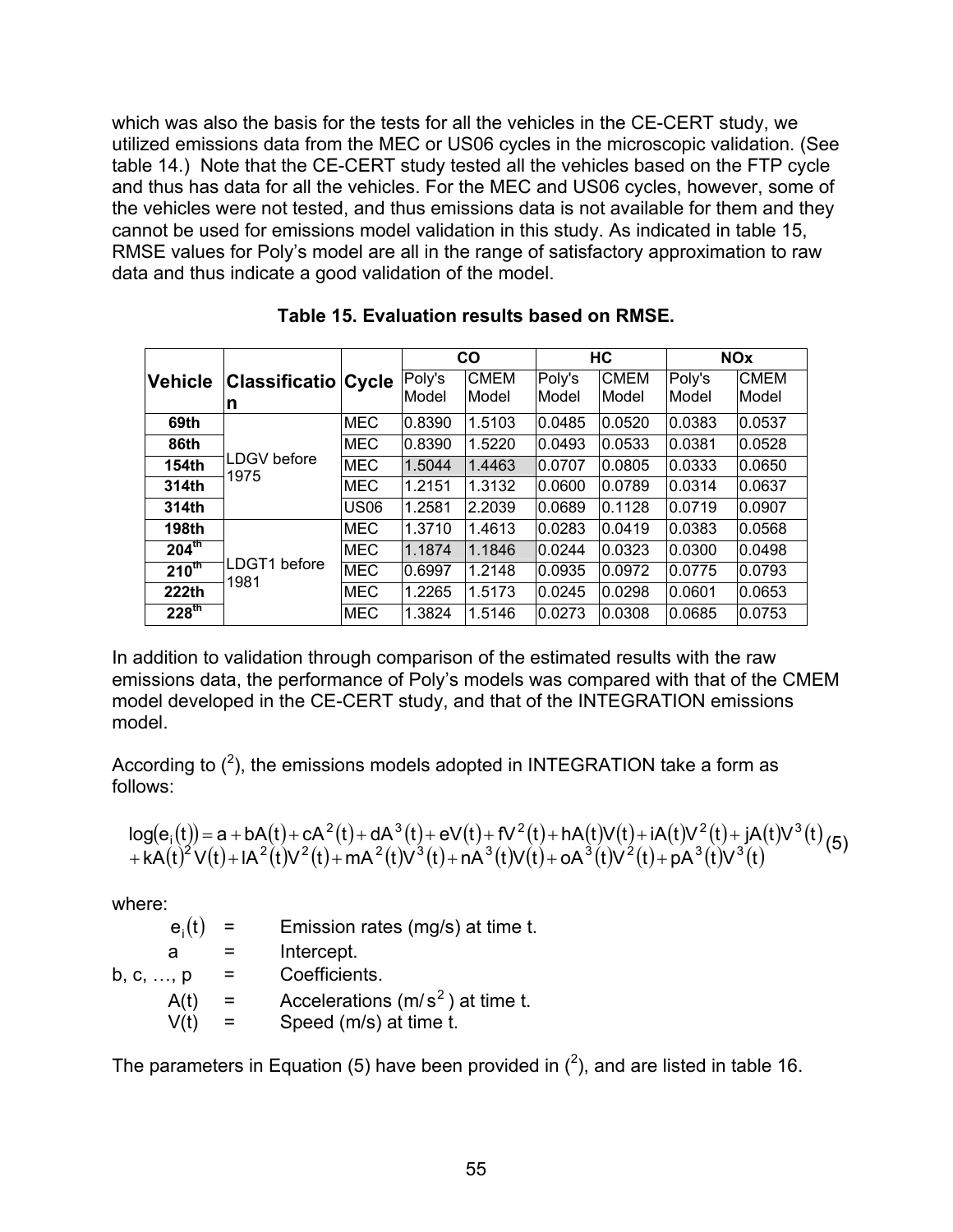|              | CO           | <b>HC</b>    | <b>NOx</b>   |
|--------------|--------------|--------------|--------------|
| a            | 0.887447     | $-0.72804$   | $-1.06768$   |
| $\mathbf b$  | 0.148841     | O            | 0.254363     |
| C            | 0.03055      | 0.023371     | 0.008866     |
| d            | $-0.00135$   | $-9.3E - 05$ | $-0.00095$   |
| e            | 0.070994     | 0.02495      | 0.046423     |
|              | $-0.00079$   | $-0.00021$   | $-0.00017$   |
| g            | 4.62E-06     | 1.95E-06     | 5.69E-07     |
| h            | 0.00387      | 0.010145     | 0.015482     |
|              | 9.32E-05     | $-0.0001$    | $-0.00013$   |
|              | $-7.1E - 07$ | 6.18E-07     | 3.28E-07     |
| $\mathbf k$  | $-0.00093$   | $-0.00055$   | 0.002876     |
|              | 4.92E-05     | 3.76E-05     | $-5.9E - 05$ |
| m            | $-3.1E-07$   | $-2.1E-07$   | 2.4E-07      |
| n            |              | $-0.00011$   | $-0.00032$   |
| $\mathbf{o}$ | $-1.4E-06$   | 3.31E-06     | 1.94E-06     |
| p            |              | $-1.7E-08$   | $-1.3E-08$   |

### **Table 16. Model parameters for the emissions models embedded in INTEGRATION.**

This study found that the INTEGRATION emissions models sometimes produce unrealistically large emissions values. This is because the emissions in Equation (5) must go through a logarithmic transformation to make sure that the estimated emissions are positive. As it turns out, however, this transformation may produce vary large emissions values when acceleration become large. For this reason, the emissions results are distorted. Thus, the results from comparison with the INTEGRATION emissions model were not presented in this study.

Table 15 shows that most of the RMSE values derived for Poly's model are smaller than those for the CMEM model. This implies that Poly's model performs better than the CMEM model.

### **Macroscopic Level Evaluation**

To make it possible to use the emissions models developed in this study in a transportation evaluation project, they were incorporated into the framework of the simulation model INTEGRATION. For this incorporation, an interface program was developed which can transform outputs from INTEGRATION into inputs for the emissions models, calculate the emissions based on the emissions models developed in this study, and present the emissions to users in an appropriate format.

Given the development of model integration, emissions can be derived for vehicles passing a point in a study area. By calibrating the INTEGRATION simulation model for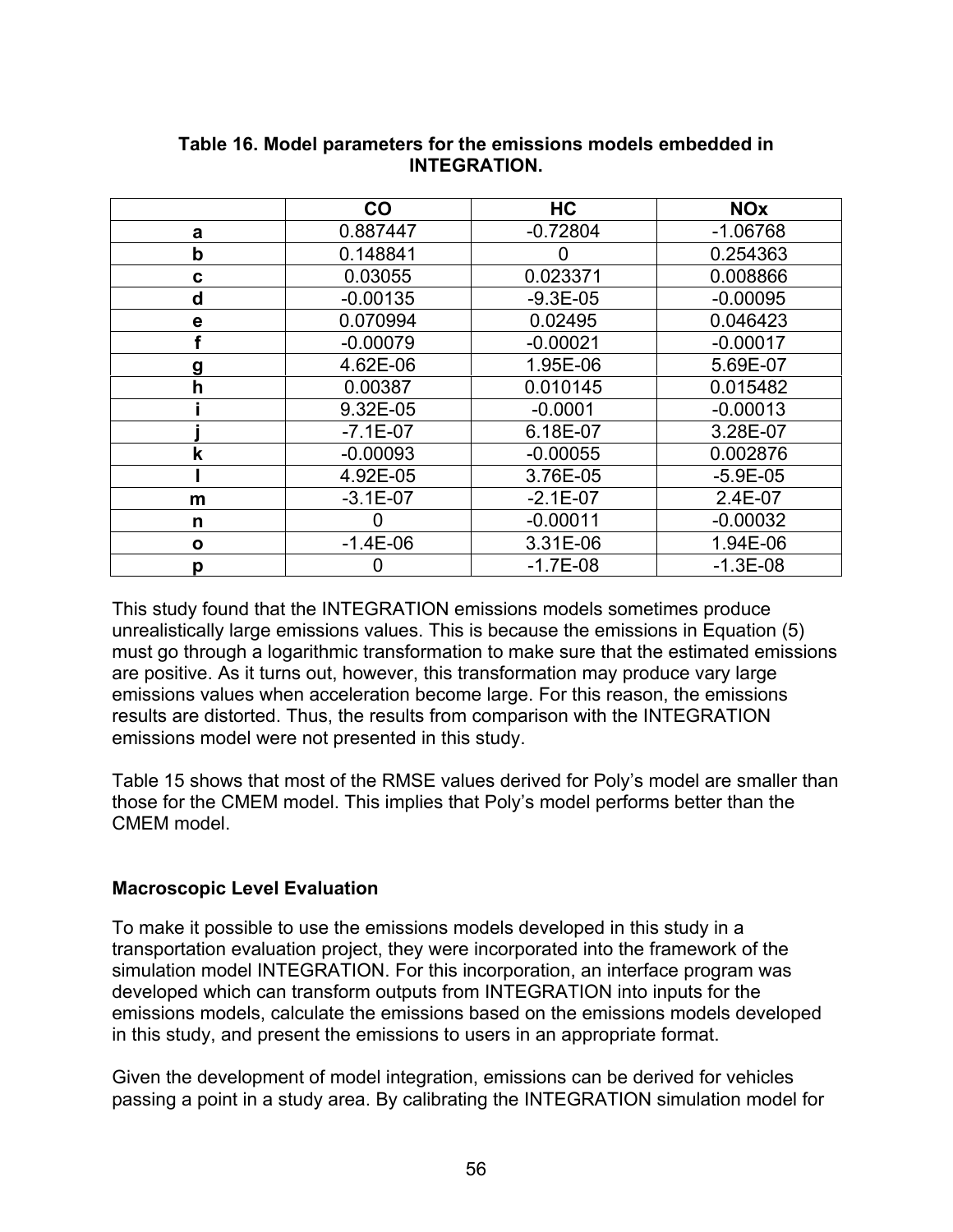the on-road emissions data collection locations specified by TSU, it is possible to compare the emissions derived from the simulation model to those collected on-road by TSU. In this study, the evaluation based on this comparison was referred to as macroscopic evaluation. Basically, the evaluation was based on the trends and ranges that are presented in the estimated and collected emissions. A consistency that can be observed between the trends and ranges indicates a validation of the estimation against the raw data.

Specifically, the emissions calculated from the emissions model are displayed in a chart. By clustering the data points on the chart, the trend and range of the emissions versus speed were observed. A visual judgement was made to see whether this trend and range were consistent with those reflected by the on-road data. A good match between them indicates a good validation of the model to the raw data.

There are several reasons for not having a direct one-to-one comparison (as in the microscopic evaluation) between simulated emissions and on-road collected emissions data in macroscopic validation. First, the vehicles measured on-road cannot be identified for details such as emitter types. One the other hand, emitter type is a vehicle classification level adopted in the emissions model calibration in this study. Thus, a oneto-one relationship cannot be established for vehicles between those simulated and measured on-road. Second, traffic simulation models cannot specify vehicle class in as much detail as was categorized in emissions model development.

Basically, the emissions derived from the simulation model are actually an average value where the composite of vehicle classification is taken into account. Specifically, the operation of averaging is based on the following equation:

$$
\mathbf{e}_{i,m}(t) = \sum_{j} \sum_{k} \mathbf{e}_{i,j,k,m}(t) \cdot \mathbf{P}_{i,j,k} \tag{6}
$$

where i denotes vehicle type of LDGV, LDGT1, and LDGT2, respectively.  $P_{i,j,k}$  denotes the percentage of vehicles with model year group j and high emitter type k within vehicle type i, and m = 1, 2, and 3 for CO, HC, and NOx, respectively. It can be seen from the equation that, for a given vehicle of type i, the type m emission at time t is an average value that incorporate vehicle categorization of j and k within class i utilizing the proportion  $P_{ijk}$  for each type of vehicle. Note that the vehicle proportions represented as  $P_{i,j,k}$  should be chosen appropriately to reflect the vehicle population in the study area. This study took the values as given in table 7, which are synthesized based on national average values.

In addition to the validation of the model developed in this study, the CMEM model and the INTEGRATION emissions model were compared with Poly's model. Since the results for the INTEGRATION emissions model do not match the on-road data very well, they were not presented in this section.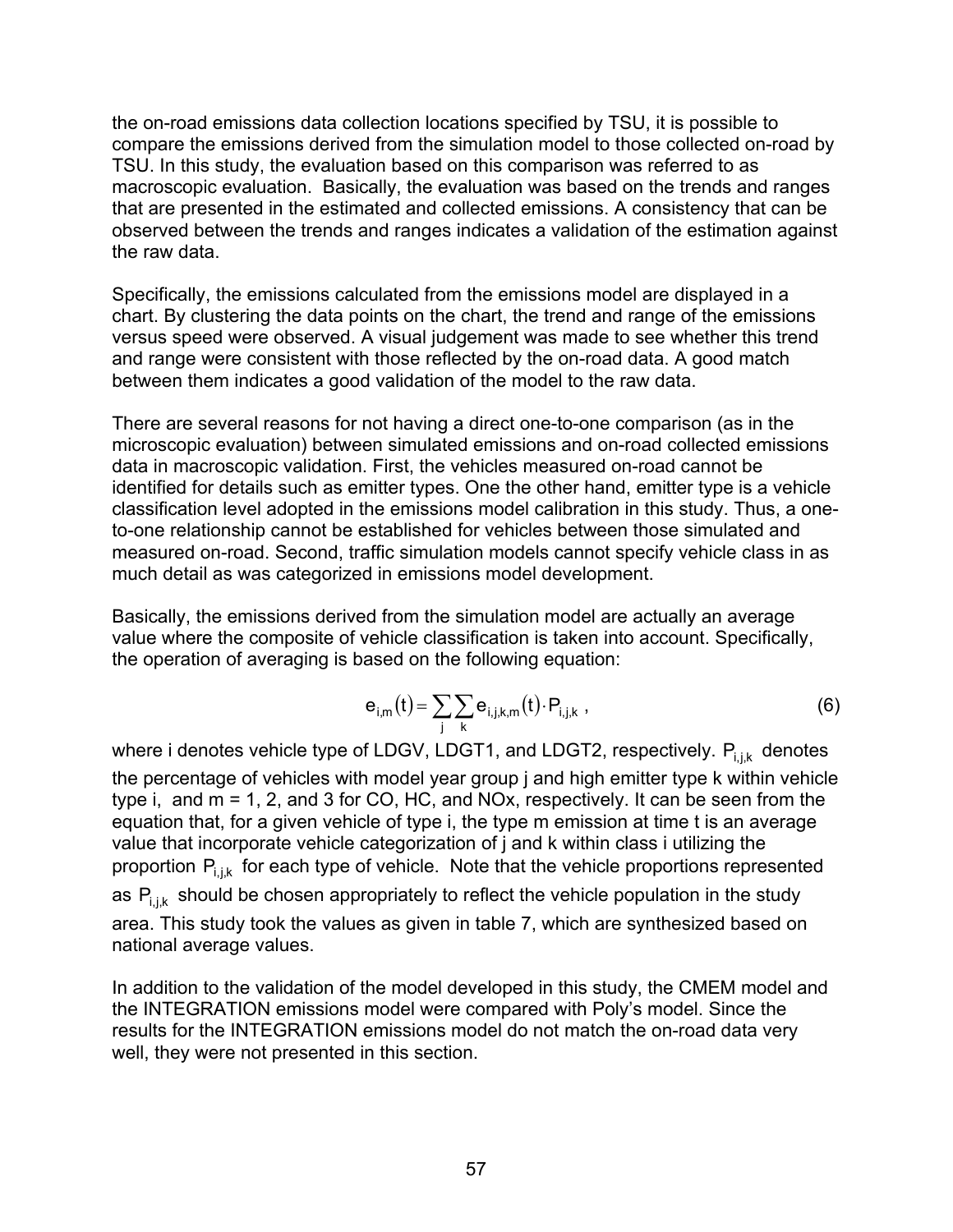The emissions results for the Poly's and CMEM models and the on-road data collected in Texas are provided in figures 16 to 25. From these figures, it can be observed that the CO emission estimated by Poly's model increases with the speed for all the five locations. The same is true for HC emission. Also, the data points of Poly's model are a good match for those of on-road data in each location. These two observations indicate that Poly's model can produce well validated results.

The validation of Poly's model can also be supported by the following observations. Compared to the emissions results from CMEM model, the CO and HC emissions estimated by Poly's models are a closer match for the on-road data. Actually, the CMEM model always produces some irregular emission estimates that are far beyond the range of emissions laid out by the on-road data. These irregular emissions estimates significantly impact the overall estimated emissions level in a study area because some of these irregularities are substantially large.

Furthermore, the results of the better match represented by Poly's model implies that the vehicle proportions, which were based on national averages, reflected the conditions of the locations where the emissions were collected on-road. This implication suggests that NJDOT could also adopt these values, which have been provided as defaults in the interface designed in this study for calculating emissions.

In summary, Poly's model has been tested for validation on both the microscopic and macroscopic levels. On the microscopic level, Poly's model can produce emissions estimates with discrepancies from raw data that are within a satisfactory range. On the macroscopic level, Poly's model is a good match for the on-road data. Thus, it can be concluded that Poly's model has been well validated.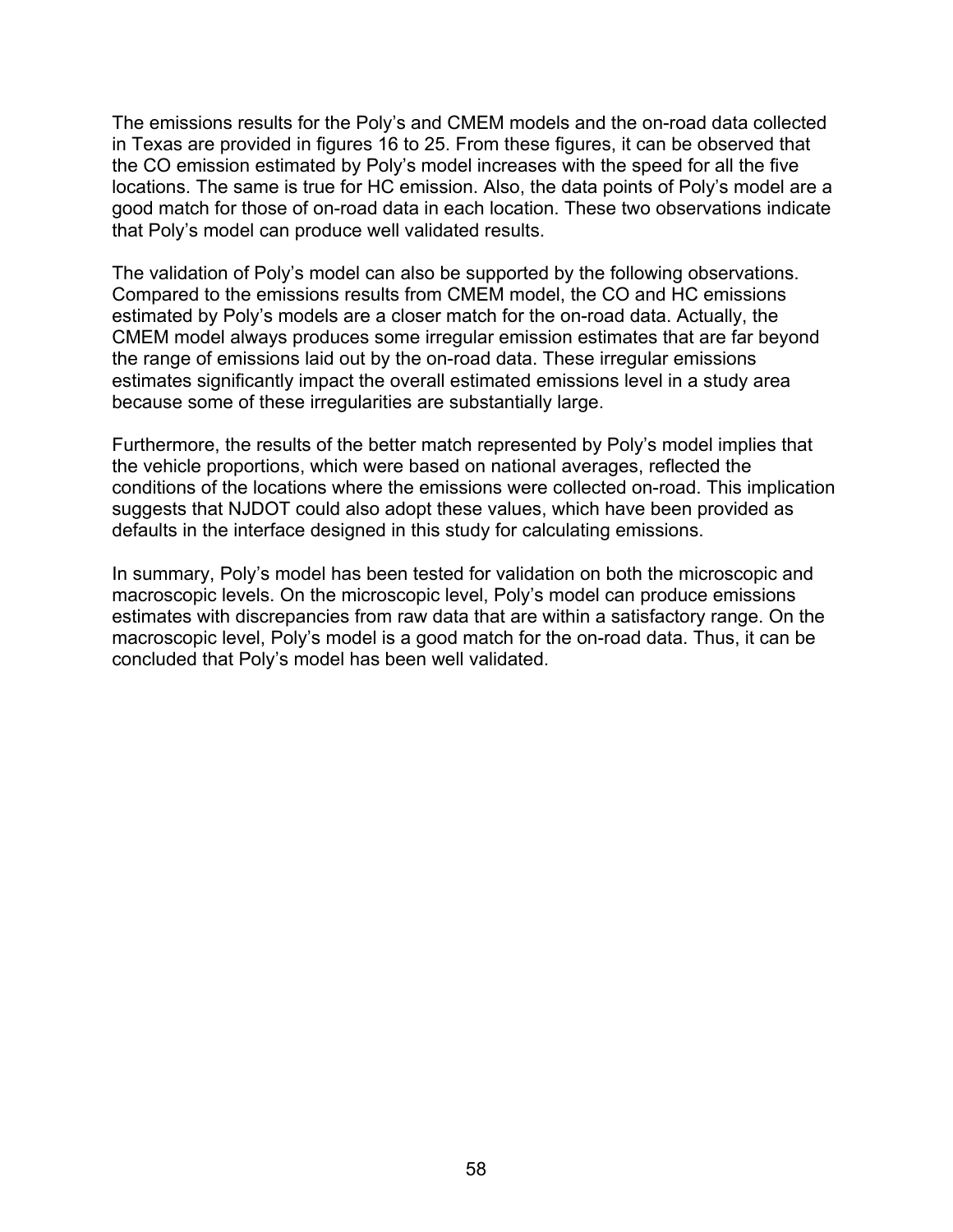

**Figure 16. CO emission vs. speed at Location 1.** 



**Figure 17. CO emission vs. speed at Location 2.**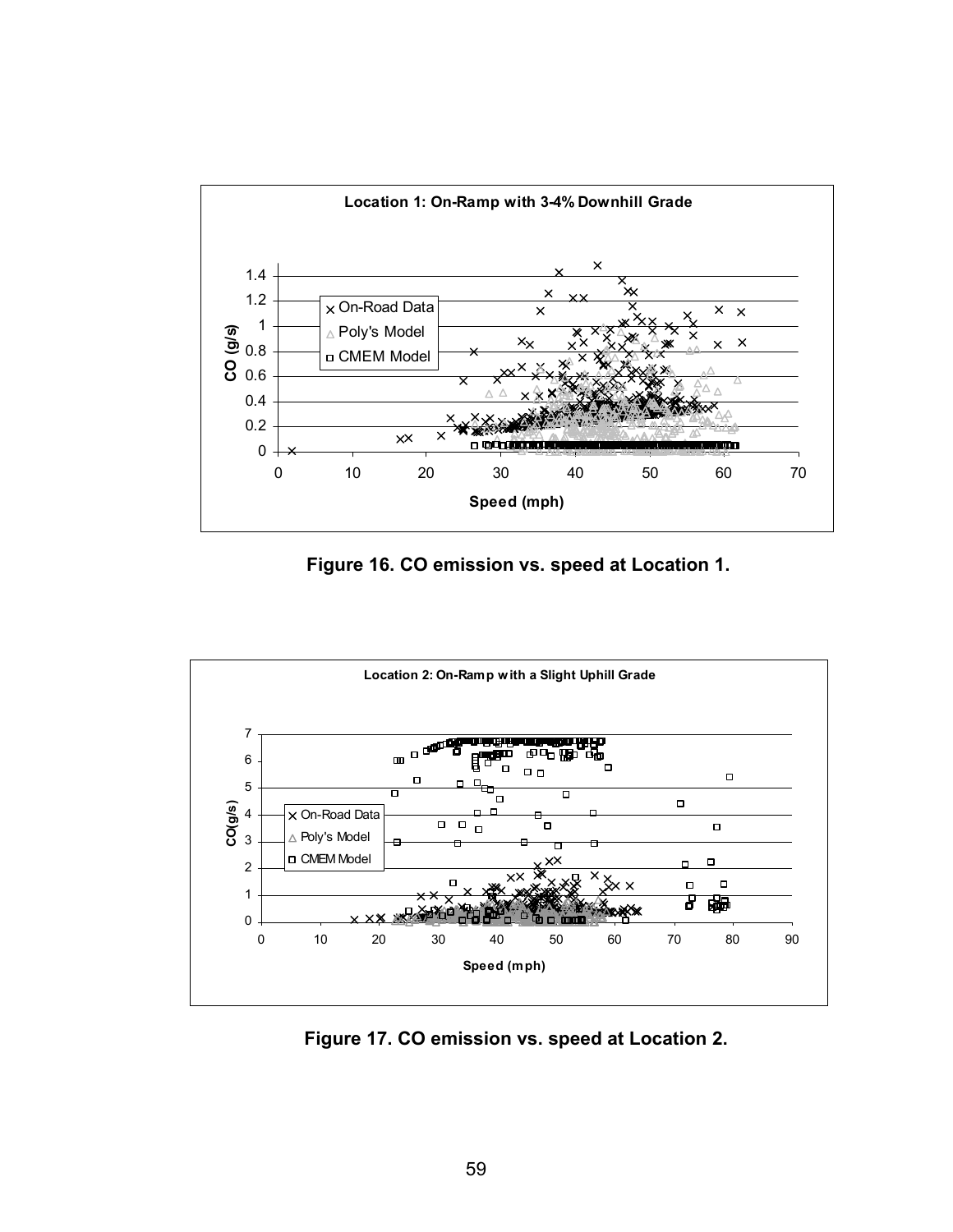

**Figure 18. CO emission vs. speed at Location 3.** 



**Figure 19. CO emission vs. speed at Location 4.**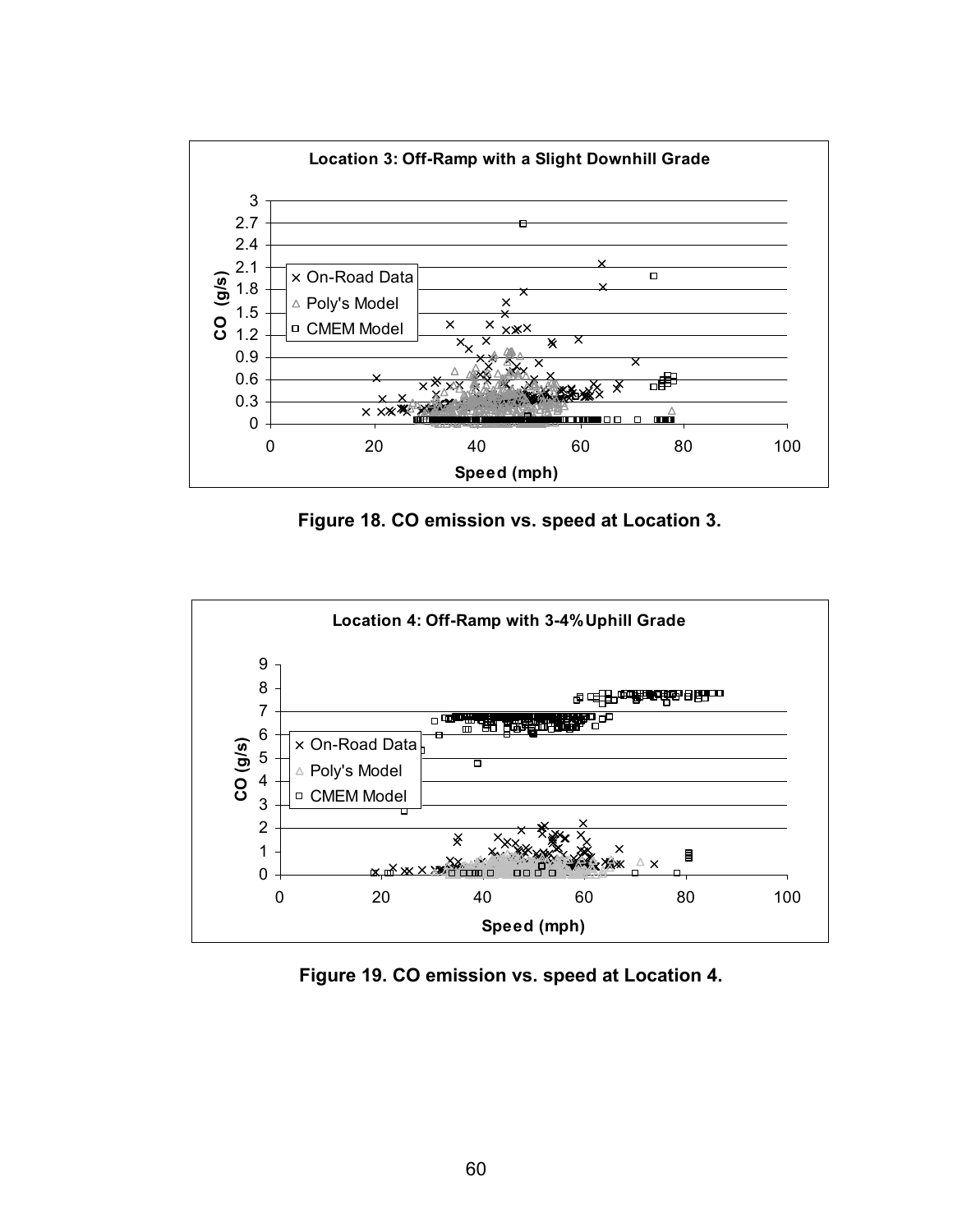

**Figure 20. CO emission vs. speed at Location 5.** 



**Figure 21. HC emission vs. speed at Location 1.**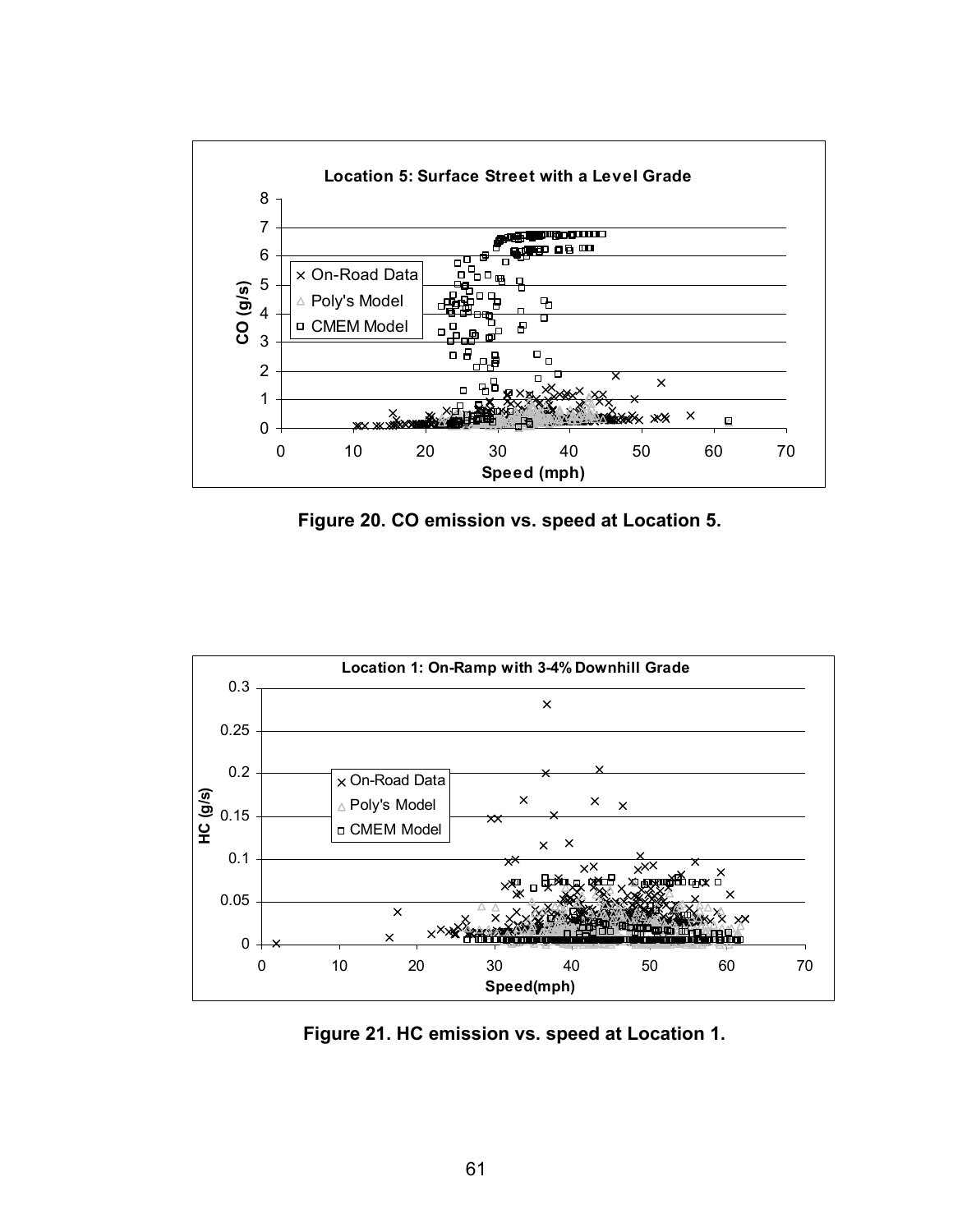

**Figure 22. HC emission vs. speed at Location 2.** 



**Figure 23. HC emission vs. speed at Location 3.**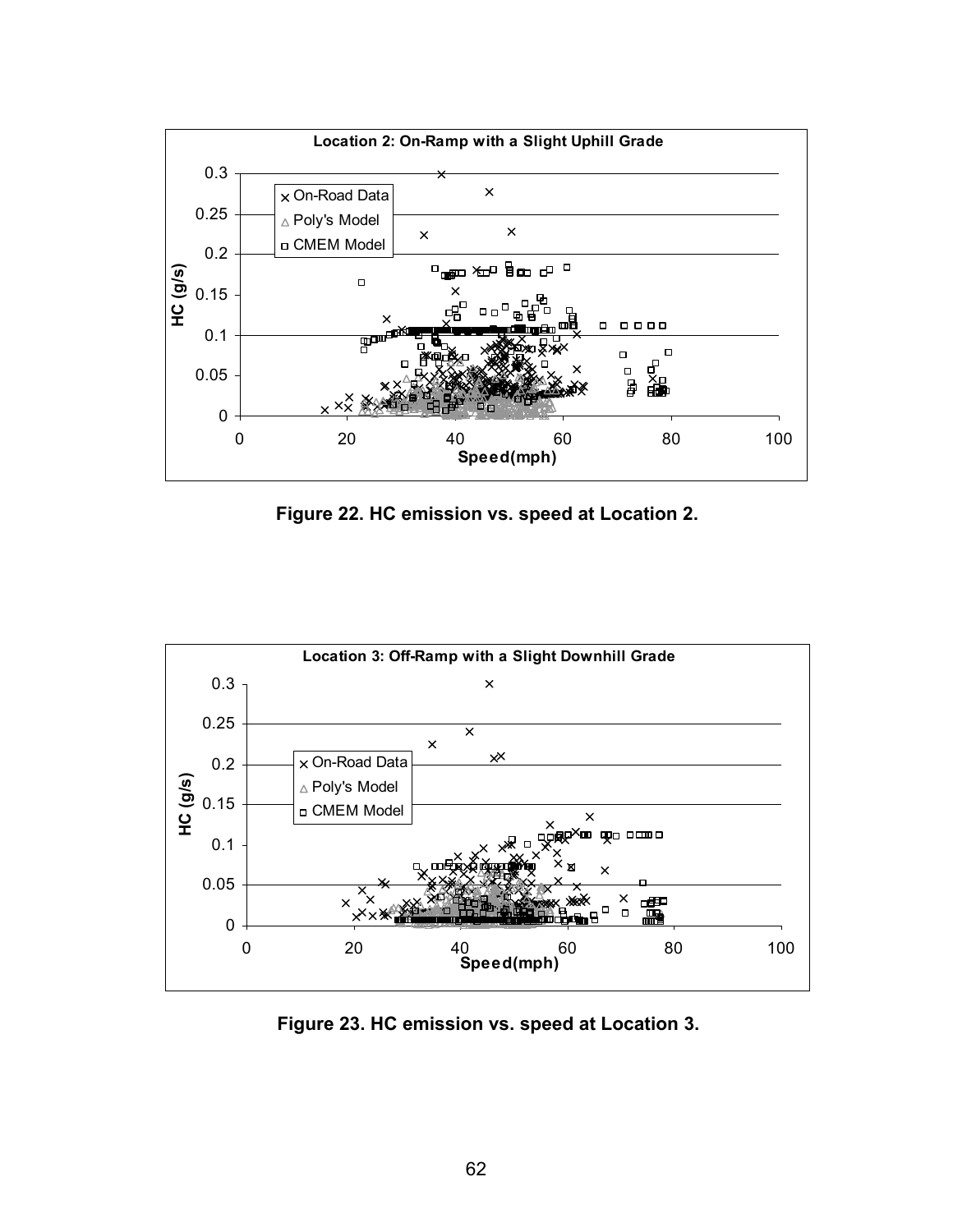

**Figure 24. HC emission vs. speed at Location 4.** 



**Figure 25. HC emission vs. speed at Location 5.**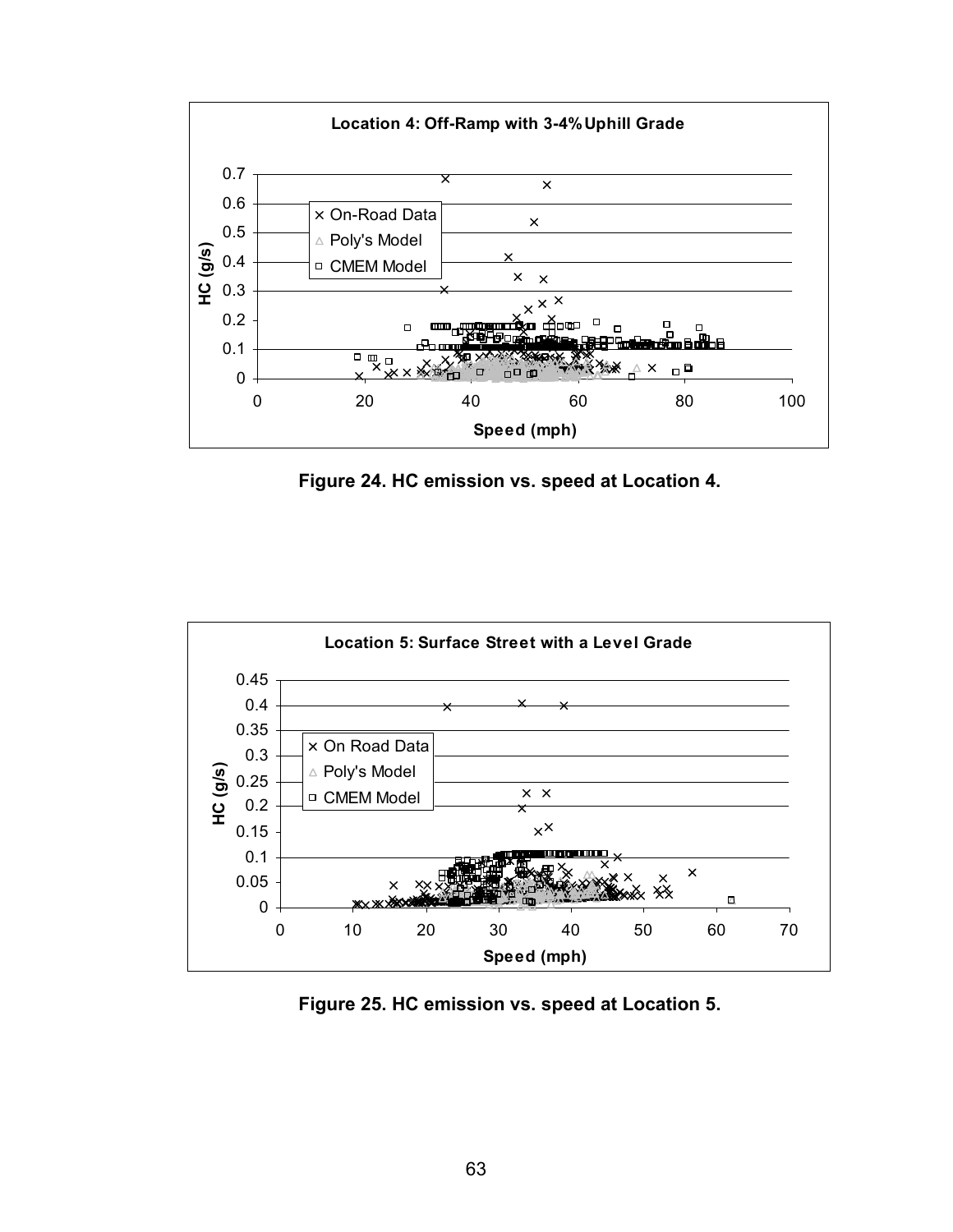### **TRAINING AND IMPLEMENTATION**

### **Interface Manual**

As a product of the project, interfaces were designed to read outputs from INTEGRATION, calculate emissions based on the models developed in this study, and output the emissions results. To use these interfaces to calculate emissions, the following steps need to be followed:

1. Preparing to run INTERGRATION

INTEGRATION is a microscopic traffic simulation model which was developed to analyze a number of specialized problems related to the operation and optimization of integrated freeway/arterial traffic networks, of real-time controls and of route guidance systems.

To run INTERGRATION, you need to code your transportation network, which may be as simple as a ramp or an intersection. You also need to code traffic controls such as ramp metering and signal timing. In addition, you need to specify demand with origin and destination. For illustration, an example of using INTEGRATION is provided with this manual. For detailed information about INTERGRATION, you need to refer to the manual for INTERGRATION, which is also provided with this package.

2. Specifying vehicle percentage

In Poly's emissions model, three types of vehicles were classified in terms of vehicle weight: Light Duty Gasoline vehicle (LDGV), Light Duty Gasoline Truck (LDGT1), and Light Duty Gasoline Truck (LDGV2). These three vehicle classes are further broken down in terms of the model year of the vehicles. As seen in figure 26, you need to specify the percentage for each class of vehicle. Otherwise, the interface will use the default values presented in figure 26.

As shown in figure 26, you need to click on the menu "Vehicle Age." A dialogue box like the one shown in the lower part of figure 26 will be prompted up. To make sure that your inputs are accepted by the software, click on any of other cells after you key in each of your inputs.

3. Mapping Vehicle Types

It should be noted that the vehicle classification specified for the purpose of emissions modeling is different from those adopted in INTEGRATION. Thus, you need to specify which class in INTEGRATION a class in emissions models corresponds to. Figure 27 shows an interface for keying in the correspondence. To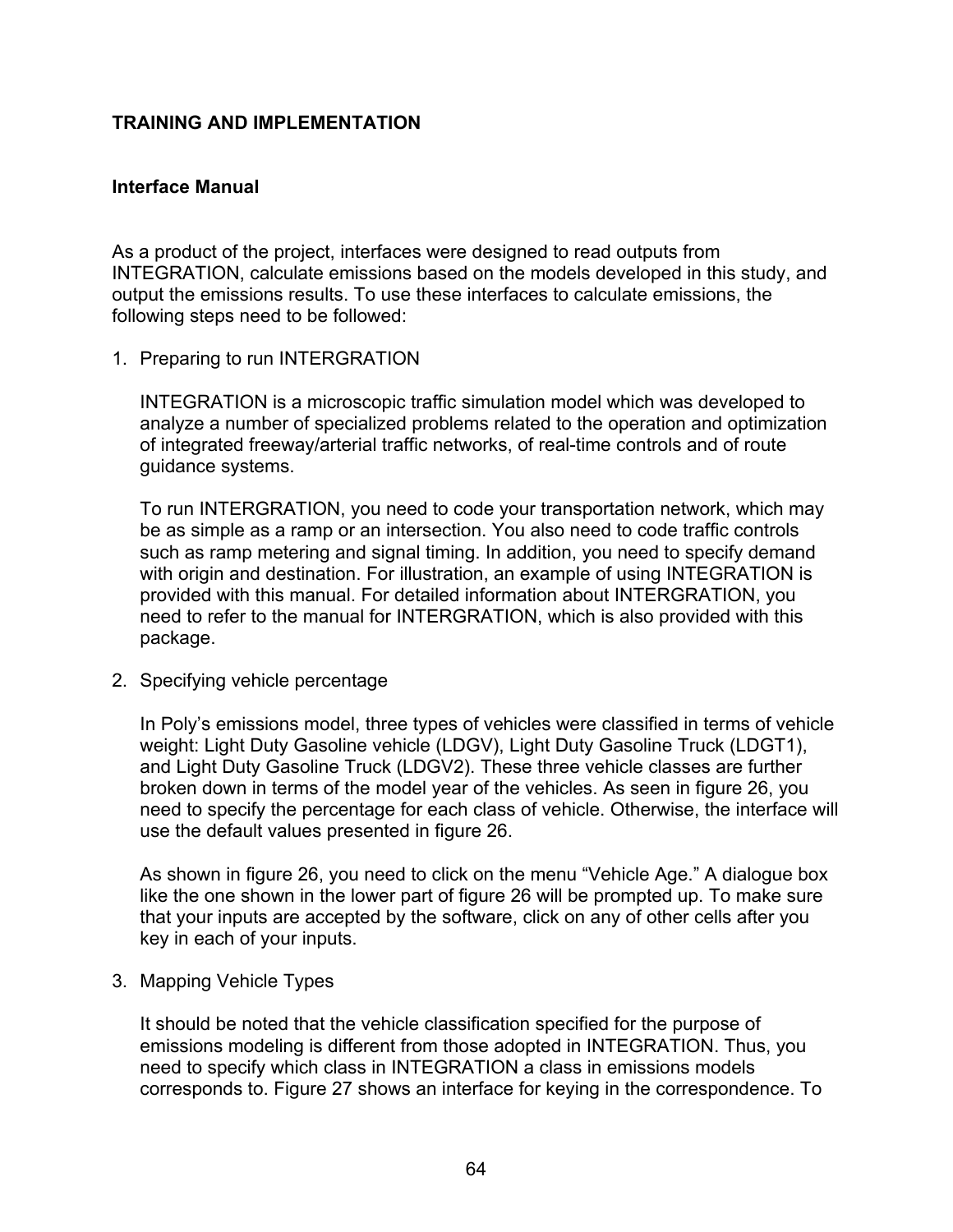make sure that your inputs are accepted by the software, click on any of other cells after you key in each of your inputs.

4. Running INTERGRATION

Given the preparation of INTEGRATION model in step 1 and the specifications in step 2 and 3, you can run INTEGRATION by clicking on START INTEGRATION on the menu bar. Figure 28 demonstrates the running of INTEGRATION.

5. Reading INTERGRATION Output

Before you calculate emissions, you need to retrieve outputs such as speed profile, grade, etc. from INTEGRATION. By clicking on "Read INTEGRATION Results" on the menu bar, as shown in figure 29, you will be shown how long it is going to take to finish reading the outputs.

6. Calculating Emissions

After you obtain the data from INTEGRATION, you can calculate the emissions based on the emissions model developed in this study. The calculation can be done by clicking on "Calculate Emissions" on the menu bar, as shown in figure 30.

7. Displaying (second-by-second) Individual Emissions Results

The emissions results can be displayed by clicking "Show Results" on the menu bar. The emissions shown in figure 31 are actually vehicle-by-vehicle in nature. If you key in –1 in the "link No." field or "vehicle ID" field, you will be shown emissions for all the links or all the vehicles. Otherwise, the system can show you emissions for a particular link or vehicle which you specify.

8. Displaying Link Emissions Results

The interface showing the link-by-link emissions in figure 32 indicates that you can also manipulate the emissions for mean or variance considering link length etc.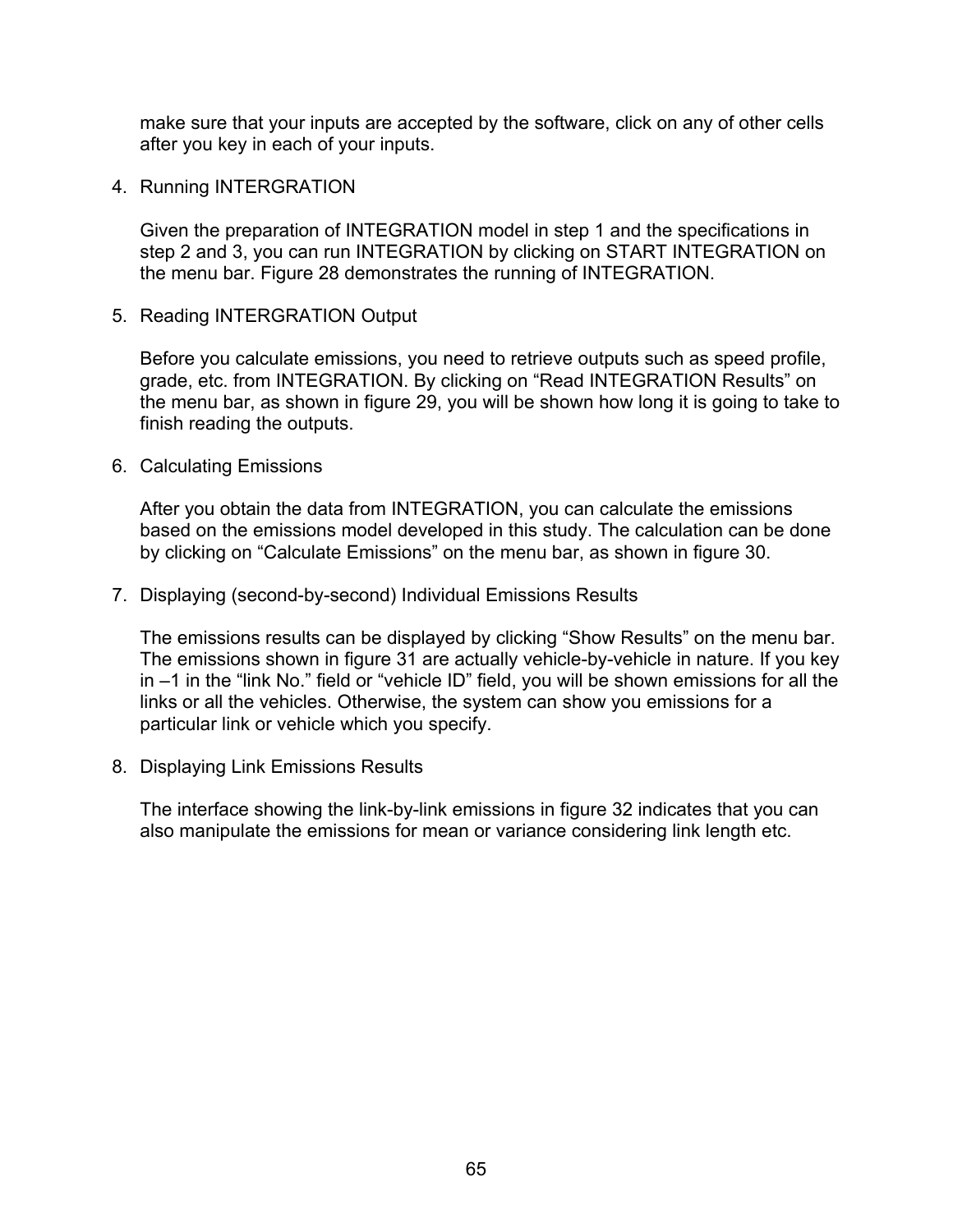| <b>A.</b> Untitled - inti<br>Preference Vehicle Age Vehicle Type Map Start INTEGRATION Read INTEGRATION Results Calculate Emissions Show Results Quit                                                                                                                                                                                                                                                                                            | I |
|--------------------------------------------------------------------------------------------------------------------------------------------------------------------------------------------------------------------------------------------------------------------------------------------------------------------------------------------------------------------------------------------------------------------------------------------------|---|
| $\gamma \sim \blacksquare$<br>4                                                                                                                                                                                                                                                                                                                                                                                                                  |   |
| $\mathbf{x}$<br>Edit Age Percentage Dialogue                                                                                                                                                                                                                                                                                                                                                                                                     |   |
| öΚ<br>Please Input Percentages for the Following Vehicle Groups:<br>Cancel<br>LDGV: Light Duty Gasoline Vehicles<br>LDGT1: Light Duty Gasoline Trucks<br>LDGV2: Light Duty Gasoline Trucks                                                                                                                                                                                                                                                       |   |
| LDGV<br>LDGT1<br>LDGT <sub>2</sub><br>LDGV<br>LDGT1<br>LDGT <sub>2</sub><br>Age<br>Age<br>Age<br>0.293293293<br>0.268656716<br>0.314057827<br>$\xi = 4$<br>$\xi = 4$<br>$\xi = 4$<br>0.731343284<br>$5 - 7$<br>0.242242242<br>$5 - 7$<br>0.211365902<br>>4<br>$8 - 11$<br>0.207207207<br>$8 - 11$<br>0.140578265<br>0.195195195<br>$12 - 17$<br>0.226321037<br>$12 - 17$<br>0.049049049<br>0.107676969<br>$18 - 23$<br>>18<br>0.013013013<br>>24 |   |
| NUM SCRL<br>For Help, press F1                                                                                                                                                                                                                                                                                                                                                                                                                   |   |

**Figure 26. Interface for inputting vehicle type proportions.**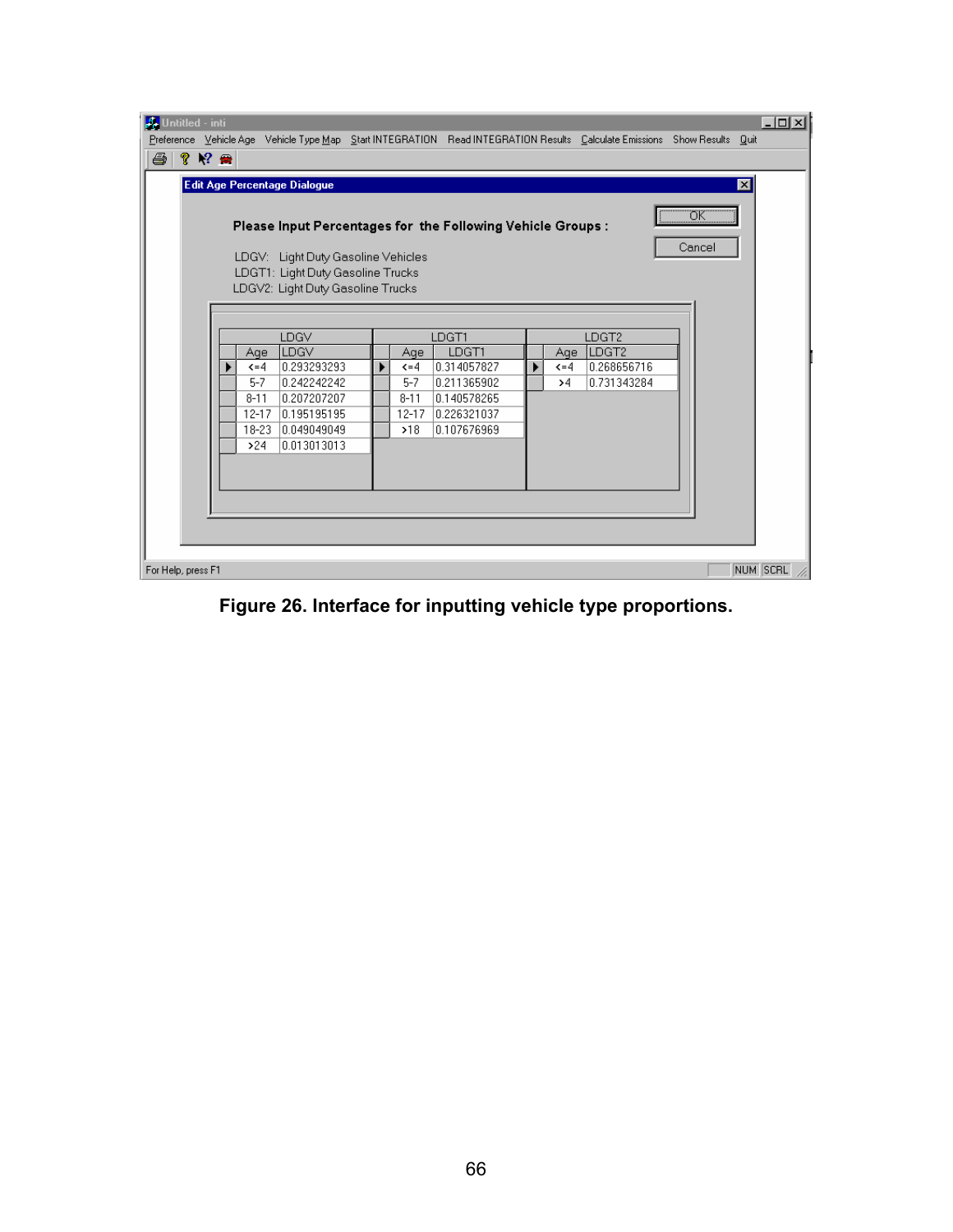|             |    |                                          |                                    | Map Vehicle Types in INTEGRATION to Vehicle Types in Emissions Models |
|-------------|----|------------------------------------------|------------------------------------|-----------------------------------------------------------------------|
|             |    |                                          |                                    |                                                                       |
|             |    |                                          | Vehicle Type Map                   |                                                                       |
|             |    | Vehicle Types in Integration             | Vehicle Types in Emissions Models  |                                                                       |
| 2           |    |                                          | $\overline{c}$                     |                                                                       |
| 3           |    |                                          | 3                                  |                                                                       |
| 4           |    |                                          | 4                                  |                                                                       |
| 5<br>$\ast$ |    |                                          | 4                                  |                                                                       |
|             |    |                                          |                                    |                                                                       |
|             |    |                                          |                                    |                                                                       |
|             |    | Tips: Vehicle Types in Emissions Models: |                                    |                                                                       |
|             | 1: |                                          | LDGV, Light Duty Gasoline Vehicle  |                                                                       |
|             |    |                                          |                                    |                                                                       |
|             | 2: |                                          | LDGT1, Light Duty Gasoline Truck1  |                                                                       |
|             | 3: |                                          | LDGT2, Light Duty Gasoline Truck 2 |                                                                       |
|             | 4: | All of the Other Vehicles                |                                    |                                                                       |

**Figure 27. Interface for mapping vehicle types in INTEGRATION to vehicle classes specified in Poly's emissions model.**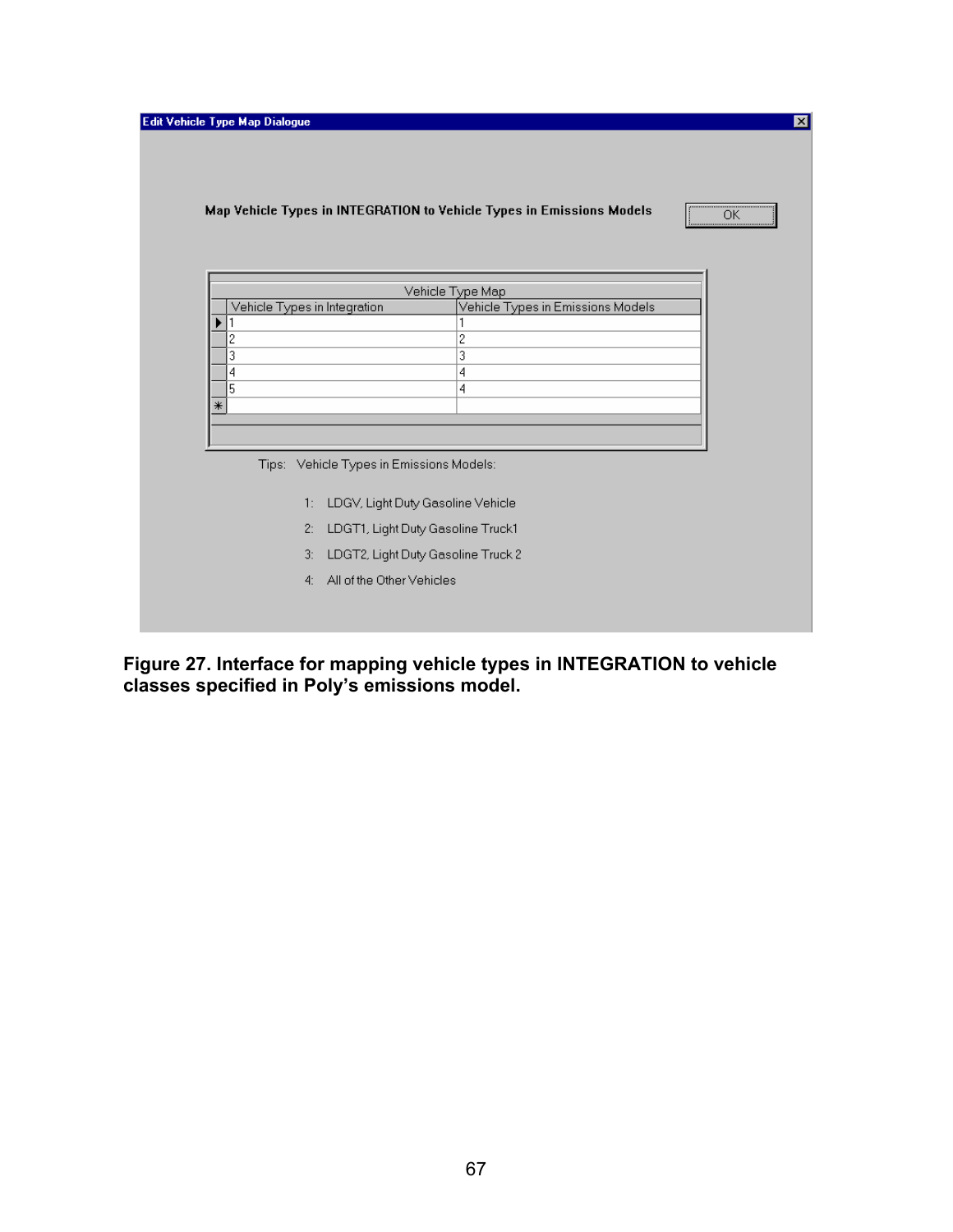

**Figure 28. Interface showing the running of INTEGRATION.**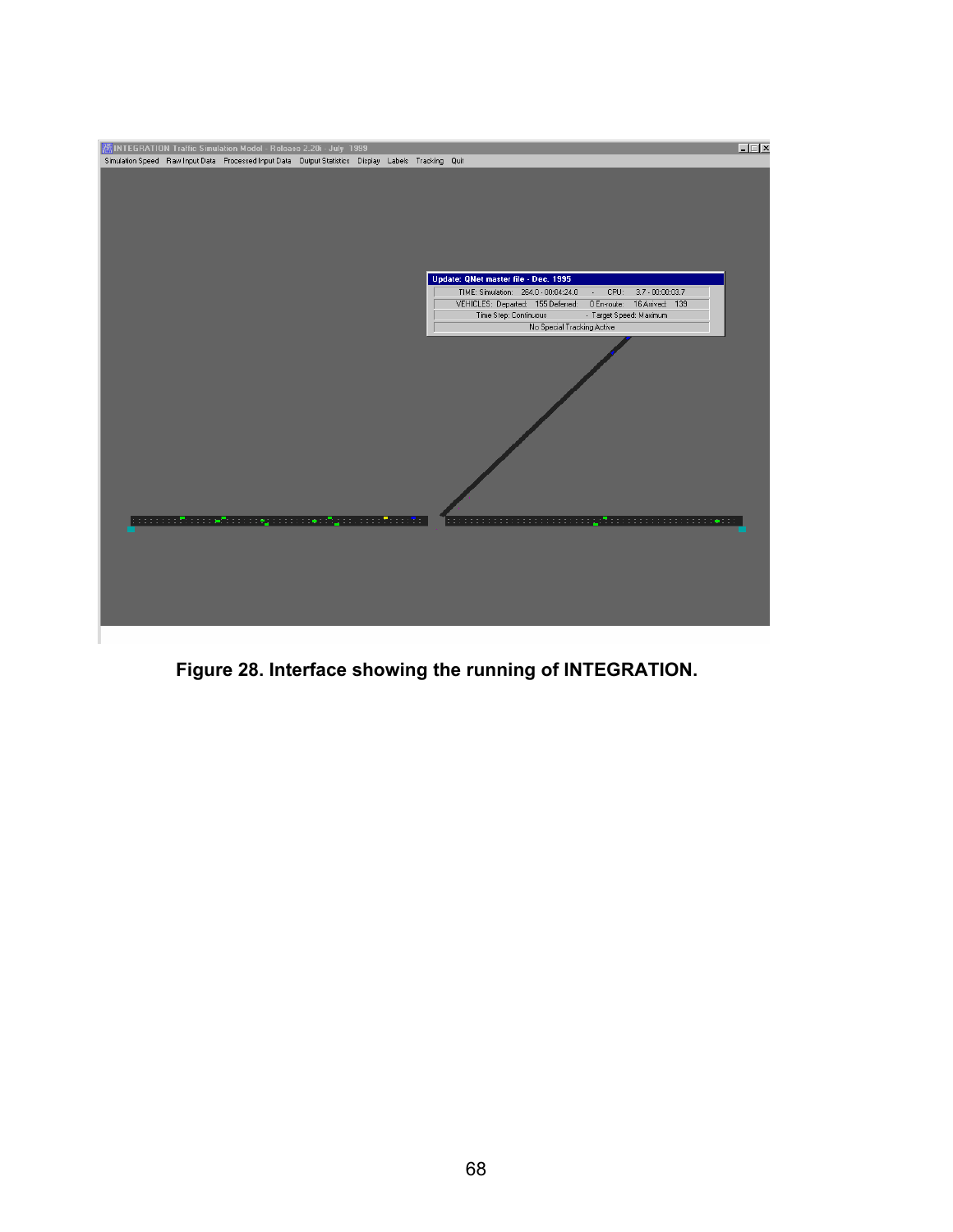

**Figure 29. Interface showing reading outputs from INTEGRATION.**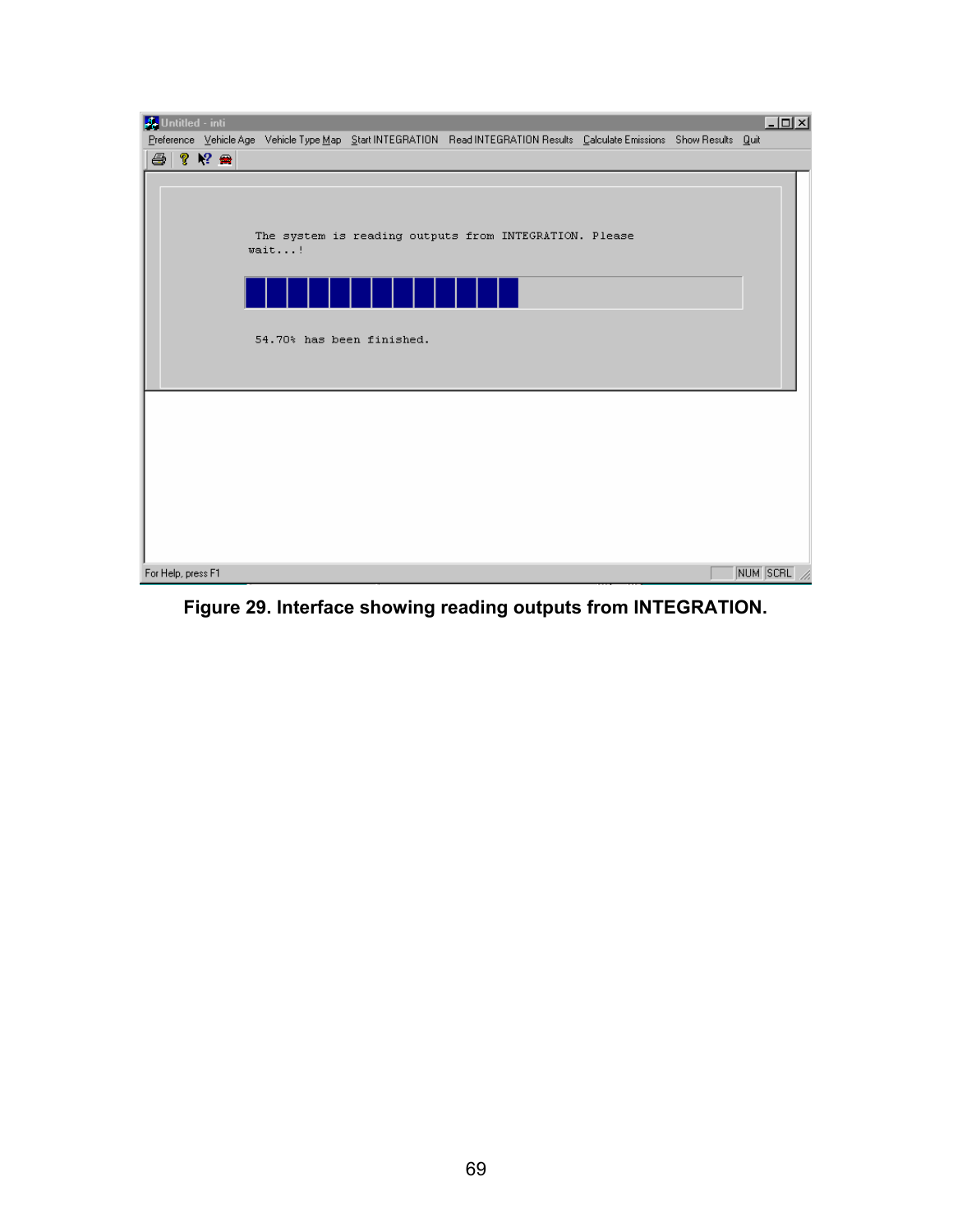

# **Figure 30. Interface showing converting outputs from INTEGRATION to Ploy's emissions models and doing the calculation.**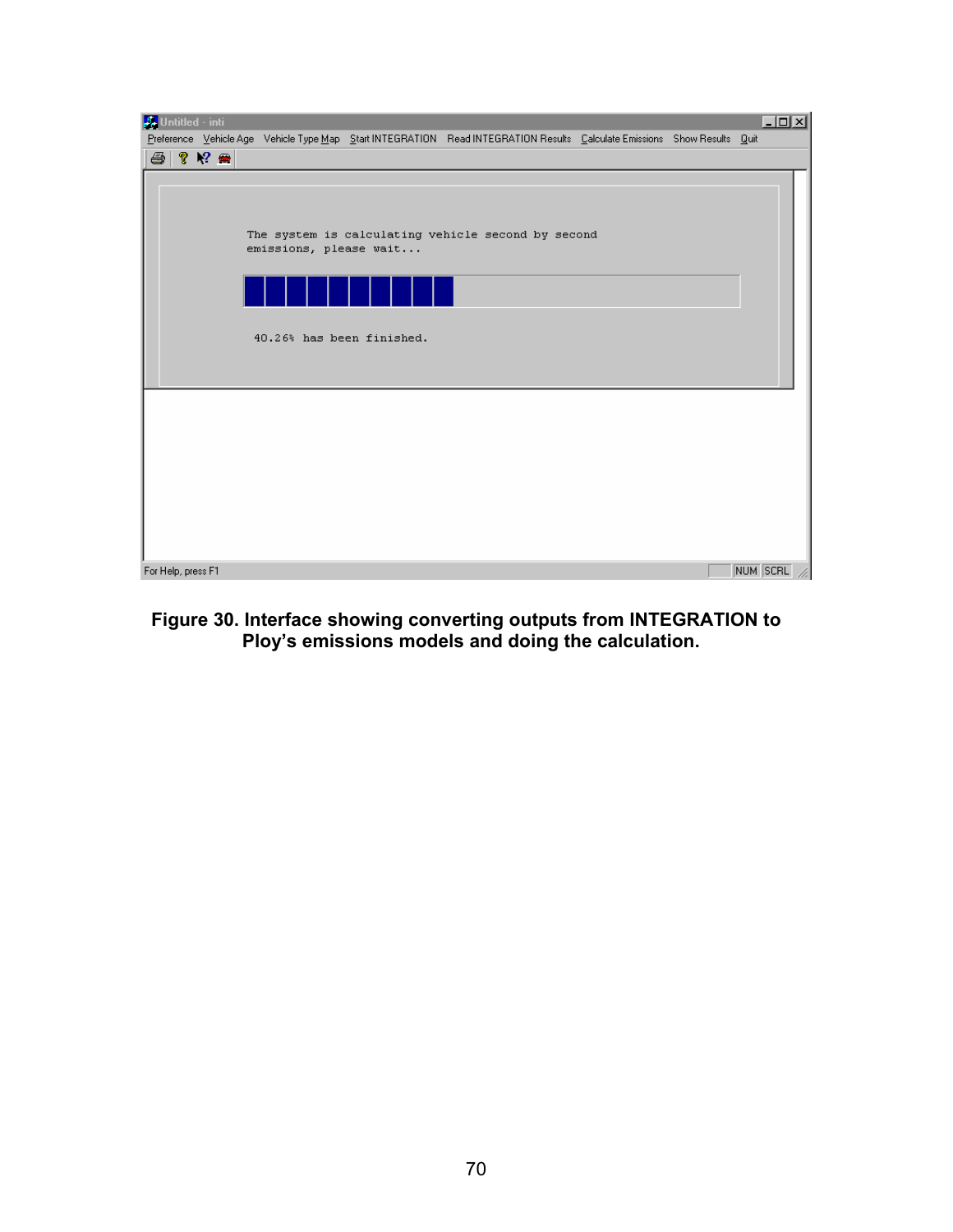|           |                    |     |      |          |          | <b>Second-by-Second Emissions</b> |                 |            | QUIT                  |
|-----------|--------------------|-----|------|----------|----------|-----------------------------------|-----------------|------------|-----------------------|
|           | Conditional Search |     |      |          |          |                                   |                 |            |                       |
| VehID ype |                    | Run | Link | Grade    | CO.      | НC                                | NO <sub>x</sub> | Speed(m/h) | Link $NO =$           |
|           | 2                  |     | 5    | 0        | 0        | 0                                 | 0               |            |                       |
|           | 2                  | 2   | 5    | n        | $\Omega$ | 0                                 | 0               |            | -1                    |
|           | 2                  | 3   | 5    | n        | n        | 0                                 | 0               |            |                       |
|           | 2                  | 4   | 5    | 0        | n        | $\Omega$                          | 0               |            | Vehicle ID =          |
|           | 2                  | 5   | 5    | $\theta$ | n        | 0                                 | 0               |            | -1                    |
|           | 2                  | 6   | 5    | 0        | 0        | 0                                 | 0               |            |                       |
|           | 2                  | 7   | 5    | 0        | f.       | 0                                 | 0               |            |                       |
|           | 2                  | 8   | 5    | 0        | n.       | 0                                 | 0               |            | Search                |
|           | 2                  | 9   | 5    | n        | $\Omega$ | n                                 | n               |            |                       |
|           | $\overline{c}$     | 10  | 5    | -0.04    | 0.196783 | 0.013234                          | 0.020717        | 61.4535    |                       |
|           | 2                  | 11  | 5    | $-0.04$  | 0.182525 | 0.010083                          | 0.022147        | 61.4535    | Save Results          |
|           | 2                  | 12  | 5    | $-0.04$  | 0.193371 | 0.012028                          | 0.02173         | 61.4535    |                       |
|           | 2                  | 13  | 5    | -0.04    | 0.196975 | 0.012736                          | 0.02161         | 61.4535    | Search Tips:          |
|           | 2                  | 14  | 5    | -0.04    | 0.198398 | 0.012981                          | 0.02156         | 61.4535    | -1 : All the Link NO. |
|           | 2                  | 15  | 5    | -0.04    | 0.198838 | 0.013081                          | 0.021545        | 61.4535    | or all Vehicle ID     |
|           | 2                  | 16  | 5    | -0.04    | 0.198852 | 0.013082                          | 0.021546        | 61.4535    | will be selected.     |

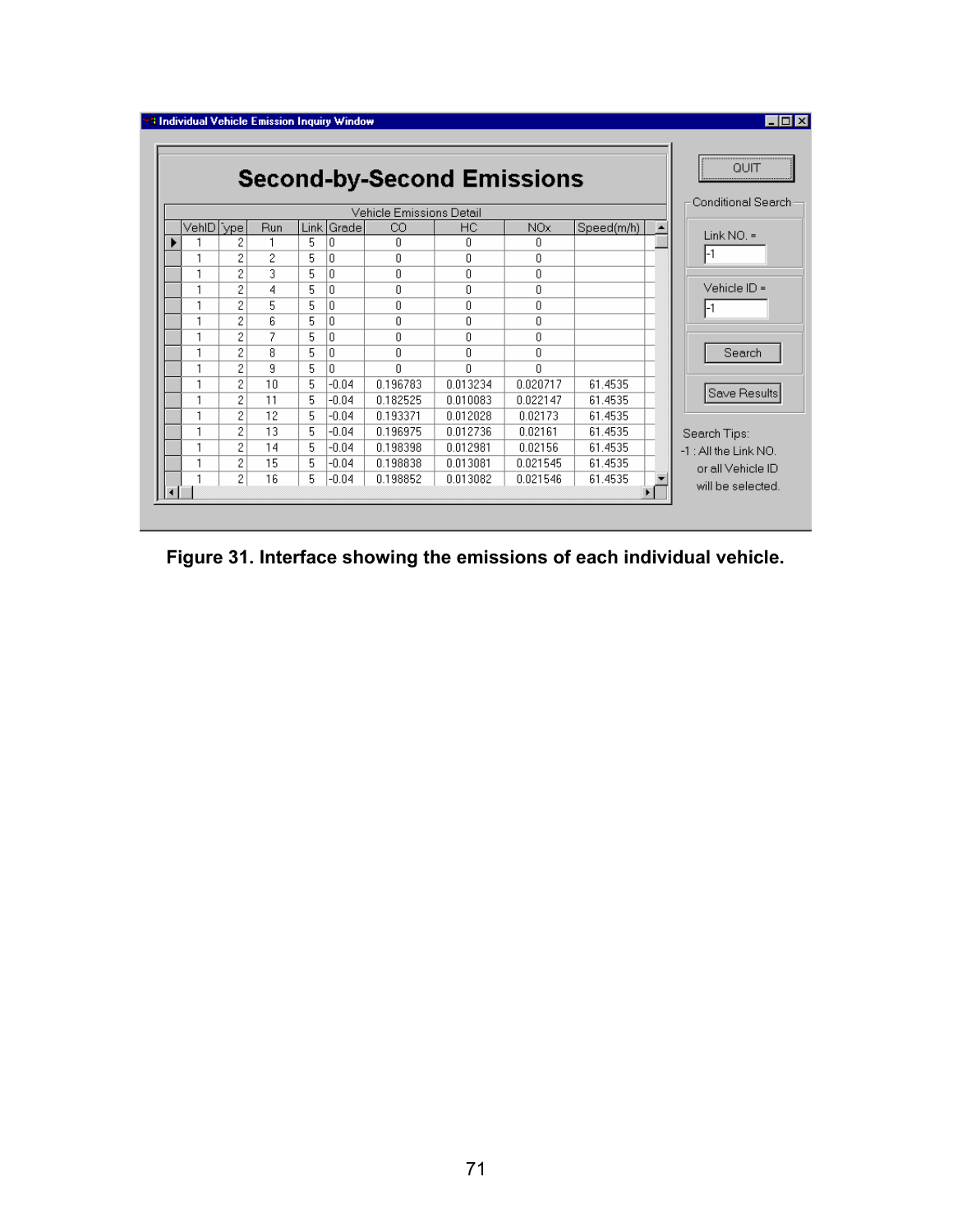|                                                 |                |            |                   | <b>Link Characteristics</b>     |                     |                  |                        |                        |                  |                                                                                                            |                  |  |
|-------------------------------------------------|----------------|------------|-------------------|---------------------------------|---------------------|------------------|------------------------|------------------------|------------------|------------------------------------------------------------------------------------------------------------|------------------|--|
|                                                 |                |            |                   | <b>Total Link Vehicles</b>      |                     |                  |                        |                        |                  |                                                                                                            |                  |  |
|                                                 |                | Link Grade | Total Flow        | LDGV                            | LDGT1               | LDGT2            |                        | Unit                   |                  |                                                                                                            | OK.              |  |
|                                                 |                | 0          | 880               | 549                             | 183                 | 148              |                        | Length: mile           |                  |                                                                                                            |                  |  |
|                                                 | 2              | ۱o         | 720               | 447                             | 149                 | 124              |                        | Grade: percent         |                  |                                                                                                            |                  |  |
|                                                 |                |            |                   |                                 |                     |                  |                        | Emissions: gram/second |                  |                                                                                                            |                  |  |
| Save Results<br><b>Total Emissions per Link</b> |                |            |                   |                                 |                     |                  |                        |                        |                  |                                                                                                            |                  |  |
|                                                 |                | Subtotal   |                   |                                 | Type 1              |                  |                        | Type 2                 |                  |                                                                                                            | Type 3           |  |
|                                                 |                |            | Link Grade Length | CO                              | HC                  | N <sub>O</sub> x | CO                     | <b>HC</b>              | N <sub>O</sub> x | CO                                                                                                         | HC 4             |  |
|                                                 | 1              | 0.         |                   |                                 |                     |                  |                        |                        |                  | 0.3105(5268.572291)328.140474   772.501735   1777.554086   143.390807   352.388432   1438.966365   88.9263 |                  |  |
|                                                 | 2              | 0.         |                   | 0.3105 1316.216928 83.45635     |                     | 194.33477        | 415.153375 36.861118   |                        | 88.649123        | 350.91223                                                                                                  | 19.3225          |  |
| $\blacktriangleleft$                            |                |            |                   |                                 |                     |                  |                        |                        |                  |                                                                                                            | ٠                |  |
| <b>Emissions per Vehicle</b><br>Subtotal        |                |            |                   |                                 |                     |                  |                        |                        |                  |                                                                                                            |                  |  |
|                                                 |                |            |                   |                                 |                     |                  |                        |                        |                  |                                                                                                            | Type 3           |  |
|                                                 |                |            | Link Grade Length | CO                              | Type 1<br><b>HC</b> | N <sub>O</sub> x | CO                     | Type 2<br><b>HC</b>    | <b>NOx</b>       | CO                                                                                                         | $HC \rightarrow$ |  |
|                                                 | 1              | 0          | 310559            | 5.987014                        | 0.372887            | 0.877843         | 3.237803               | 0.261185               | 0.641873         | 7.863204                                                                                                   | 0.4859           |  |
|                                                 | $\overline{2}$ | o          | 310559            | 1.828079                        | 0.115912            | 0.269909         | 0.928755               | 0.082463               | 0.19832          | 2.355116                                                                                                   | 0.1296           |  |
|                                                 |                |            |                   |                                 |                     |                  |                        |                        |                  |                                                                                                            |                  |  |
|                                                 |                |            |                   | <b>Emissions per Mile</b>       |                     |                  |                        |                        |                  |                                                                                                            |                  |  |
|                                                 |                | Subtotal   |                   |                                 |                     |                  |                        |                        |                  |                                                                                                            |                  |  |
|                                                 | <b>Link</b>    |            | Grade Length      | CO                              | Type 1<br>HC.       | N <sub>O</sub> x | CO.                    | Type 2<br>НC           | N <sub>O</sub> x | CO                                                                                                         | Type 3<br>HC A   |  |
|                                                 | 1              | 0          |                   | 0.3105! 19.278185               | 1.200696            | 2.826654         | 10.425727              | 0.841017               | 2.066832         | 25.319517                                                                                                  | 1.56471          |  |
|                                                 | $\overline{c}$ | 0          |                   | 0.3105. 5.886415                | 0.373235            | 0.869108         | 2.99059                | 0.265532               | 0.638591         | 7.583472                                                                                                   | 0.41757          |  |
|                                                 |                |            |                   |                                 |                     |                  |                        |                        |                  |                                                                                                            |                  |  |
|                                                 |                |            |                   | <b>Total Flow and Emissions</b> |                     |                  |                        |                        |                  |                                                                                                            |                  |  |
|                                                 |                | Total      | LDGV              | LDGT1                           | LDGT2               |                  | <b>Total Emissions</b> | C <sub>0</sub>         |                  | HC                                                                                                         |                  |  |

**Figure 32. Interface showing emissions for each link of network.**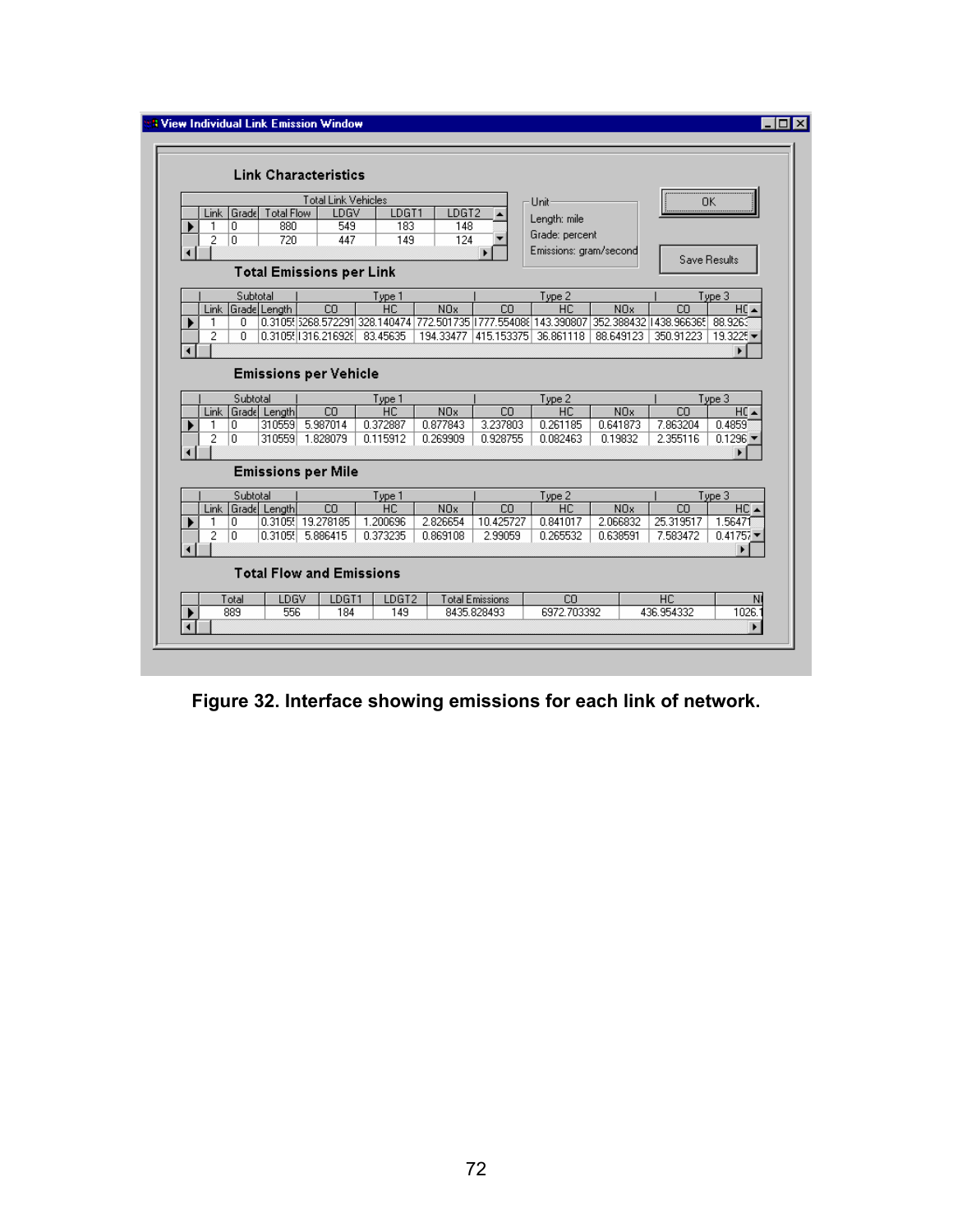## **An Application of INTEGRATION**

In the application of INTEGRATION presented below, the location to be simulated primarily consists of an on-ramp with approximately 150 meters long and a 3-4 percent downhill grade. This location is actually Location 1 for which on-road emissions data were collected by the Texas Southern University. After keying in inputs into INTEGRATION, this intersection looks like that presented in figure 33. The inputs for this small network are provided in figure 34.



**Figure 33. On-ramp at Location 1.**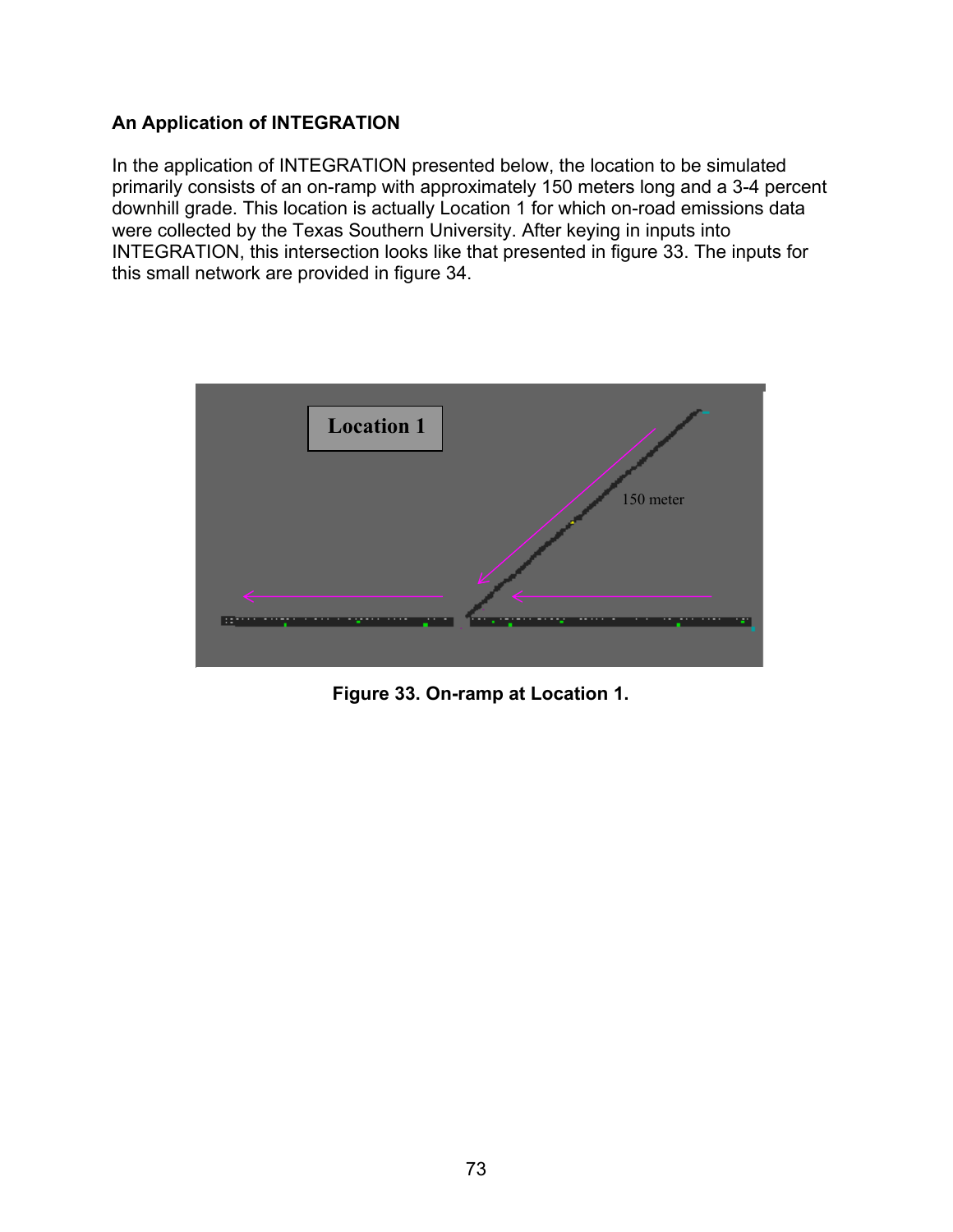### **Node Coordinate File**

| 6 | 1.0           | 1.0             |    |      |     |
|---|---------------|-----------------|----|------|-----|
| 1 | 0.5           | 1.0             |    | 2 -1 | 0   |
| 2 | 1.0           | 1.0             | 40 |      | 0   |
| 3 | $1.5^{\circ}$ | 1.0             |    | 300  |     |
| 4 |               | 1.036 1.048     |    | 40   | - 0 |
| 5 |               | 1.054 1.072 4 0 |    |      | 0   |
| 6 |               | 1.414 1.552 3 0 |    |      | 0   |

### **Link Characteristic File**

|  | 5 1.0 1.0 1.0 1.0 1.0                      |  |  |  |                                                           |
|--|--------------------------------------------|--|--|--|-----------------------------------------------------------|
|  |                                            |  |  |  | 1 2 1 0.5 130 2200 3 0 100 120 000 0 0 0 0 0 0 0000 11111 |
|  | 2 3 2 0.5 130 2200 3 0 100 120 000 0 0     |  |  |  | 0 0 0 00000 11111                                         |
|  | 3 4 2 0.06 110 1800 1 0.4 78 100 0 0 0 0 0 |  |  |  | 0 0 0 00000 11111                                         |
|  | 4 5 4 0.03 110 1800 1 0.4 78 100 0 0 0 0 0 |  |  |  | 0 0 0 00000 11111                                         |
|  |                                            |  |  |  | 5 6 5 0.6 110 1800 1 0.4 78 100 000 0 0 0 0 0 00000 11111 |

### **Signal File**

 $0$  0 1200

### **QNET Traffic Demand**

|       |     | 8 0 0 1.0 |  |                                      |  |  |                           |                             |
|-------|-----|-----------|--|--------------------------------------|--|--|---------------------------|-----------------------------|
| 1 3 1 |     | 900       |  | 1.0 0 1800 1 0.0 0.0 0.0 0.0 100 1.0 |  |  |                           |                             |
|       |     | 2 3 1 300 |  | 1.0 0 1800                           |  |  |                           | $0.01$ 0.0 0.0 0.0 100 1.25 |
|       |     | 3 3 1 250 |  | 1.0 0 1800                           |  |  | $0.0001$ 0.0 0.0 100 1.5  |                             |
|       |     | 4 3 1 50  |  | 1.0 0 1800 0.0 0.0 0.0 1 0.0 100 2.5 |  |  |                           |                             |
|       |     | 5 6 1 220 |  | 1.0 0 1800 1 0.0 0.0 0.0 0.0 100 1.0 |  |  |                           |                             |
|       |     | 6 6 1 70  |  | 1.0 0 1800                           |  |  |                           | $0.01$ 0.0 0.0 0.0 100 1.25 |
|       |     | 7 6 1 50  |  | 1.0 0 1800                           |  |  | $0.00.01$ 0.0 0.0 100 1.5 |                             |
|       | 861 | 20        |  | 1.0 0 1800 0.0 0.0 0.0 1 0.0 100 2.5 |  |  |                           |                             |

### **Link Grade File**

5 -0.04

### **Maximum acceleration file**

4 1 1642 2.8 0.85 0.6 128 0.88 0.4 2.5 1 0.033 4.575 2 2222 5.8 0.6 0.6 142 0.81 0.7 6.8 1 0.033 4.575 3 3726 6.8 0.7 0.6 159 0.82 0.7 7 1 0.033 4.575 4 18870 8 0.4 0.6 155 0.76 0.86 9.48 1 0.05 4.575

# **Figure 34. Inputs for INTEGRATION.**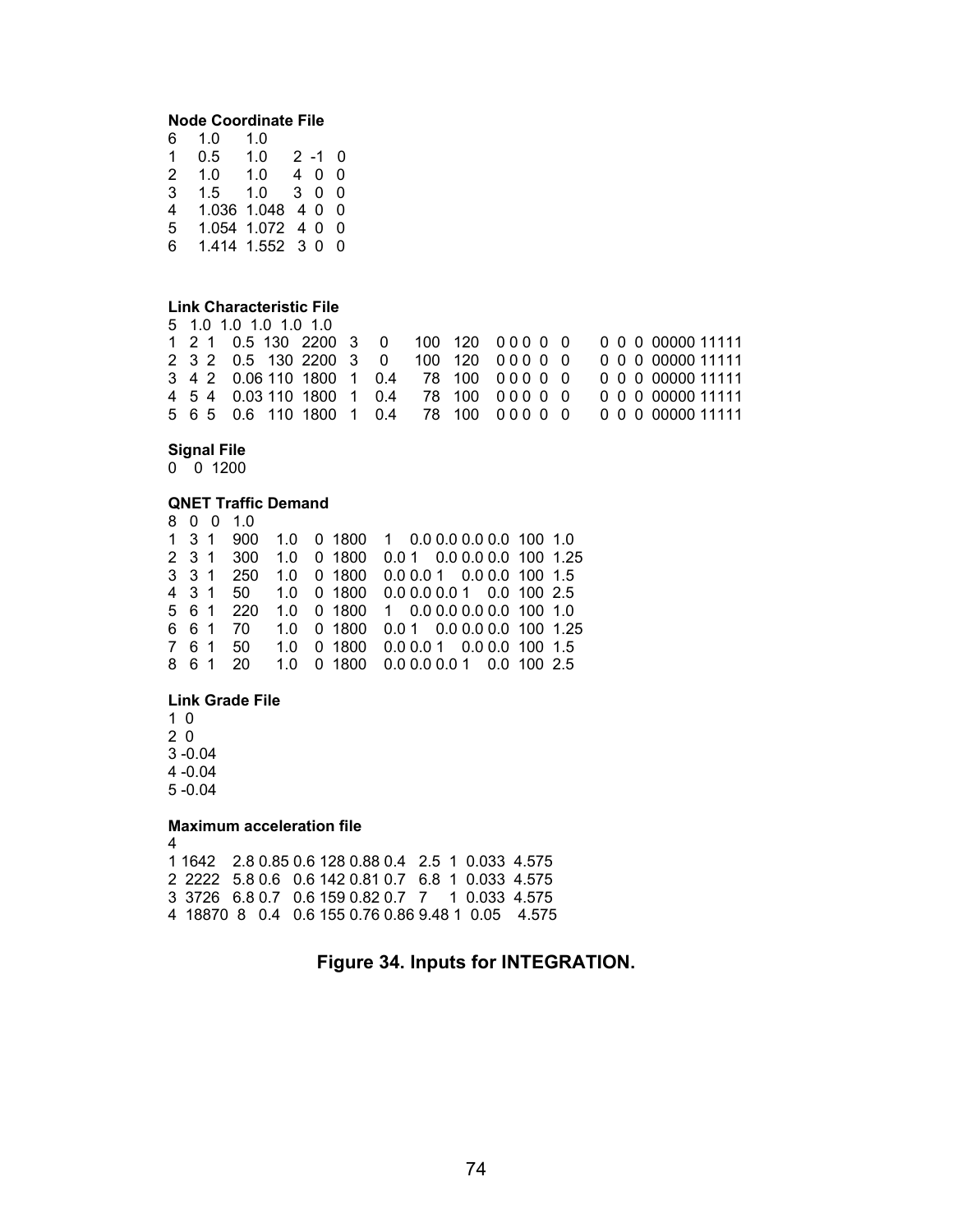## **CONCLUSIONS**

In this study, nonlinear regression models were developed to take into account factors of acceleration or deceleration and grade, which are not considered in the MOBILE5 model and not well modeled by other existing microscale emissions models. The dependent variables in the nonlinear regression models are CO, HC, and NOx. To model the dynamics of acceleration or deceleration, not only is the acceleration or deceleration of the current time period included in the independent variables, but those of previous time periods are also included. In addition, the duration since acceleration or deceleration has been exercised is also included as independent variable. The factor of grade is considered by using the grade to adjust the values of acceleration or deceleration. Besides these independent variables, variables representing tractive power are also introduced into the models because they directly determine the amount of emissions to be produced by a vehicle. The representative variables of this kind are speed, the second and third power of speed, and a specific power factor that is a product of speed and acceleration or deceleration. With this modeling approach, the validation results show that the emissions model developed in this study can produce a close match for the raw data on both microscopic and macroscopic levels.

## **RECOMMENDATIONS**

As can be observed from figures16 to 25, there are always some data points of on-road emissions located at the top of the charts which cannot be reached by Poly's model. Actually, the results of Poly's model are average values as shown in Equation (6), which may reduce the variance caused by high emitters. In addition, Poly's model was calibrated based only on the FTP data that was used in MOBILE5 but not updated to reflect the aggressive driving patterns of the current time. By including some emissions data for other deriving cycles tested in the CE-CERT study, the performance of Poly's model could be improved in this regard.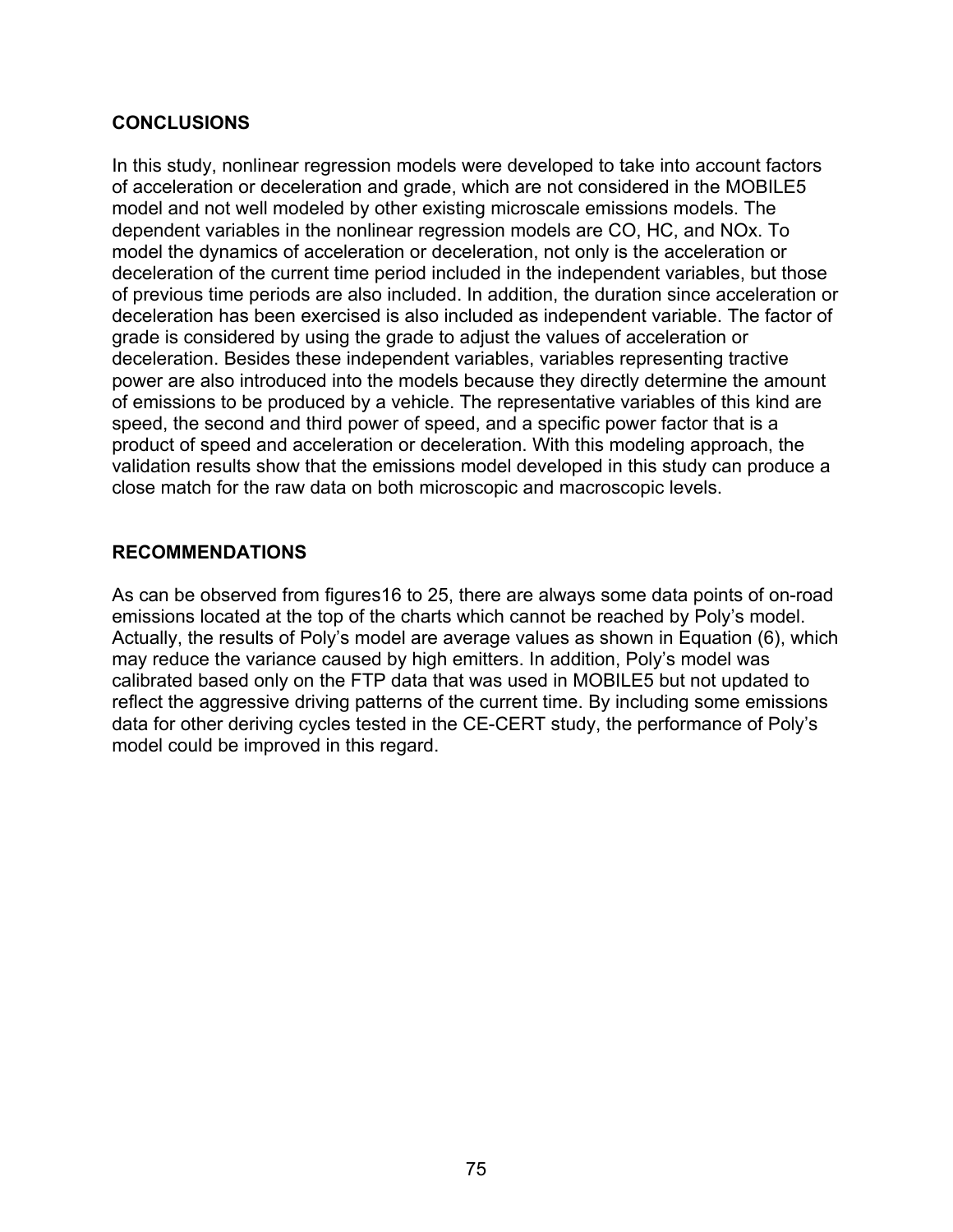### **REFERENCES**

- 1. M. Barth, F. An, T. Younglove, G. Scora, C. Levine, M. Ross, and T. Wenzel. *Comprehensive Modal Emissions Model (CMEM),* version 2.0, User's Guide, January 3, 2000.
- 2. K. Ahn, A.A. Trani, H. Rakha, and M. Van Aerde. "Microscopic Fuel Consumption and Emission Models." Presentation at 78<sup>th</sup> Annual TRB Meeting, Washington D.C., January 1999.
- 3. L. Yu, *Collection and Evaluation of Modal Traffic Data for Determination of Vehicle Emission Rates under Certain Driving Conditions.* Research Report Number 1485-1. Texas Department of Transportation in Cooperation with U.S. Department of Transportation, Federal Highway Administration, August 1997.
- 4. F. An, M. Barth, J. Norbeck, and M. Ross. "Development of Comprehensive Modal Emissions Model – Operating Under Hot-Stabilized Conditions." *Transportation Research Record* 1587, pp. 52-62, 1997.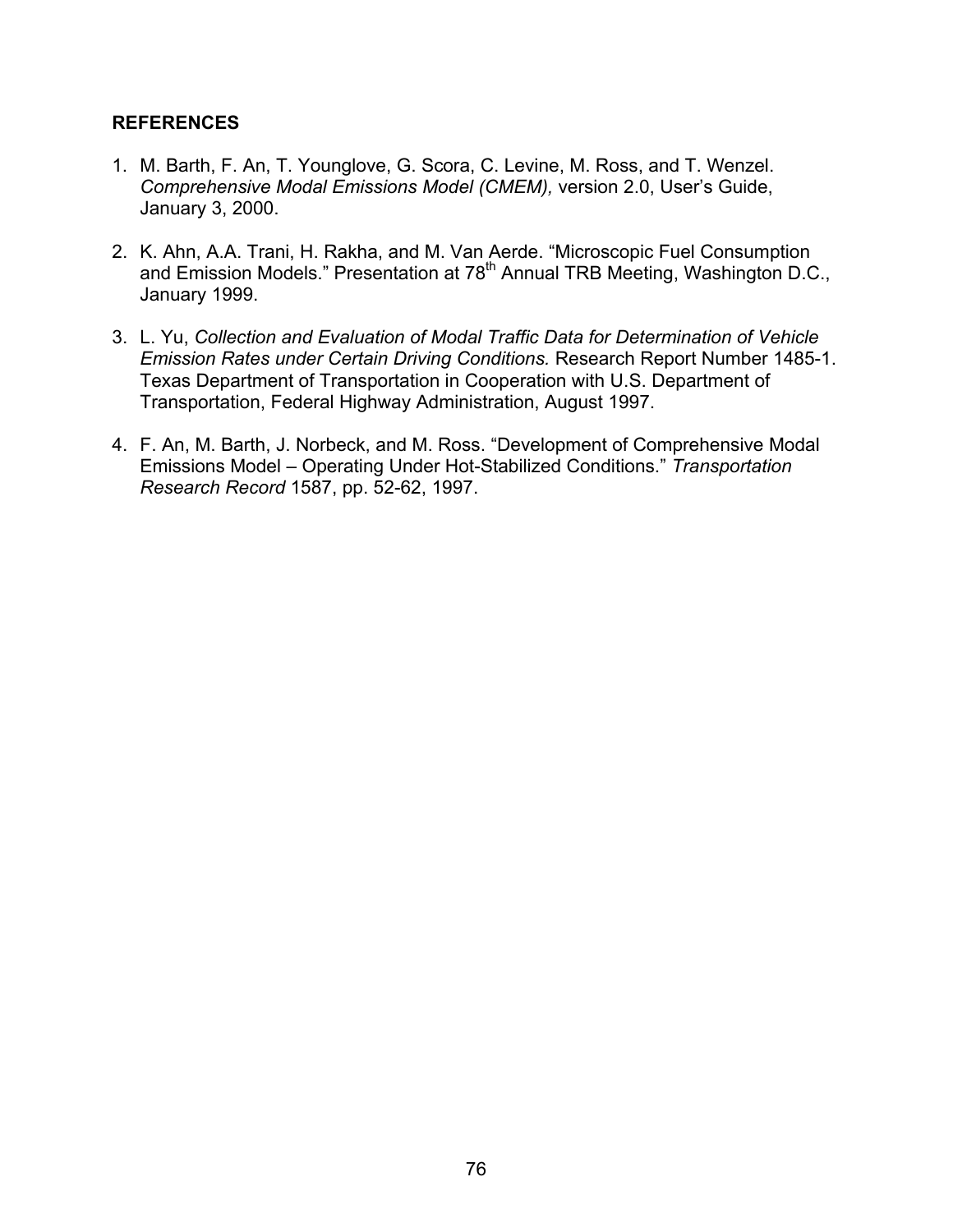### **BIBLIOGRAPHY**

- 1. F. An and M. Ross. "A Simple Physical Model for High Power Enrichment Emissions." *Journal of the Air & Waste Management Association*, Vol. 46, March 1996.
- 2. F. An, M. Barth, G.Scora, and M. Ross. "Modal-based Intermediate Soak Time Emissions Modeling." Presentation at 78<sup>th</sup> Annual TRB Meeting in Washington D.C., January 1999.
- 3. F. An, M. Barth, G., Scora, and M. Ross. "Modeling Enleanment Emissions for Light-Duty Vehicles." Presentation at 77<sup>th</sup> Annual TRB Meeting, Washington D.C., January 1998.
- 4. M. Barth, C. Malcolm, T. Younglove, and N. Hill. "Recent Validation Efforts for a Comprehensive Modal Emissions Model." Presented at 80<sup>th</sup> Annual TRB Meeting, Washington D.C., January 2001.
- 5. M. Barth, F. An, J. Norbeck, and M. Ross. "Modal Emissions Modeling: A Physical Approach." *Transportation Research Record* 1520, pp. 81-88.
- 6. M. Barth, T. Younglove, T. Wenzel, George Scora, F. An, M. Ross, and J. Norbeck. "Analysis of Modal Emissions from Diverse In-Use Vehicle Fleet." *Transportation Research Record* 1587, pp. 73-84, 1997.
- 7. M. Barth, G. Scora, and T. Younglove. "Estimating Emissions and Fuel Consumption for Different Levels of Freeway Congestion." Presentation at 78<sup>th</sup> Annual TRB Meeting, Washington D.C., January 1999.
- 8. Cambridge Systematics, Inc. *A Sampling of Emissions Analysis Techniques for Transportation Control Measures*. Final report prepared for Federal Highway Administration, October 2000.
- 9. P. Cicero-Fernandez and J.R. Long. "Instantaneous and Short Term Emission Rates Observed During Modal Acceleration Testing." Fourth CRC On-Road Vehicle Emission Workshop, San Diego, California, March 16-18, 1994.
- 10. J.D. Colyar. *An Empirical Study of the Relationships between Macroscopic Traffic Parameters and Vehicle Emissions*. Master Thesis, North Carolina State University, 2001.
- 11. F. Dion, M. Van Aerde, and H. Rakha. "Mesoscopic Fuel Consumption and Vehicle Emission Rate Estimation as a Function of Average Speed and Number of Stops." Presentation at 79<sup>th</sup> Annual TRB Meeting, Washington D.C., January 2000.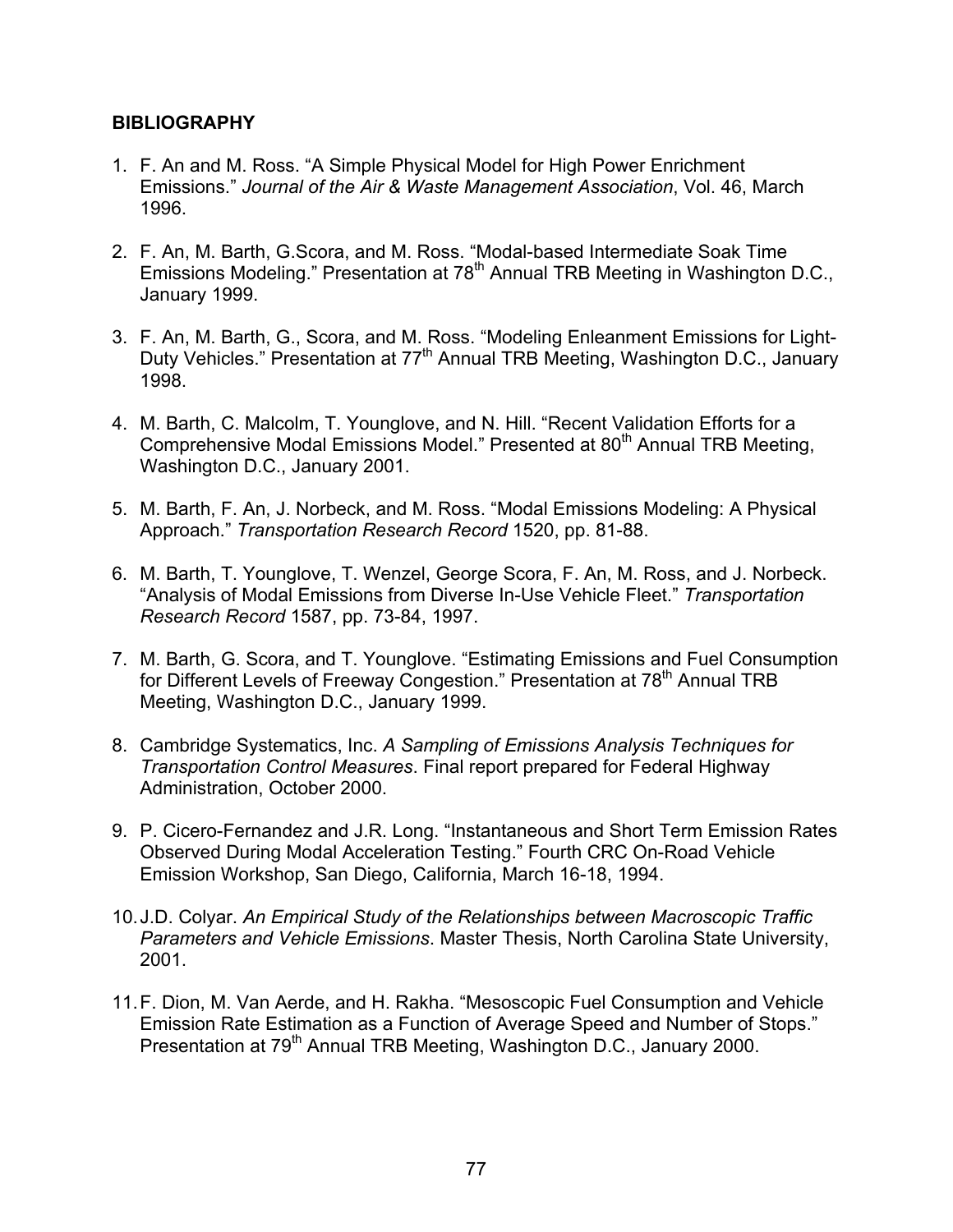- 12. R. Dowling, R. Ireson, A. Skabardonis, D. Gillen, P. Stopher, A. Horowitz, J. Bowman, E. Deakin, and R. Dulla. *Predicting Short-Term and Long-Term Air Quality Effects of Traffic-Flow Improvement Projects*. NCHRP 25-11,October 2000.
- 13. M.J. Fischer, D. Hawelti, and L. O'Rourke. "Heavy-Duty Truck Usage Data for Emissions Modeling." Presented at 77<sup>th</sup> Annual TRB Meeting, Washington D.C., January 1998.
- 14. I. Fomunung, S. Washington, R. Guensler, and W. Backman. "Performance Evaluation of MEASURE Emission Rates: A Comparison to MOBILE5." Presentation at 79<sup>th</sup> Annual TRB Meeting in Washington D.C., January 2000.
- 15. S.L. Hallmark and R. Guensler. "Comparison of Speed/Acceleration Profiles from Field Data with NETSIM Output for Modal Air Quality Analysis of Signalized Intersections." Presented at 78<sup>th</sup> Annual TRB Meeting, Washington D.C., January 1999.
- 16. A. Matzoros. "Results from a Model of Road Traffic Air Pollution, Featuring Junction Effects and Vehicle Operating Modes." *Traffic Engineering + Control*, pp. 24-37, January 1990.
- 17. H.T. McAdams R.W. Crawford, and G.R. Hadder. "A Vector Approach to Regression Analysis and Its Application to Heavy-Duty Diesel Emissions." *Society of Automotive Engineers*, 2000-01-1961.
- 18. Y.Meng and D.A. Niemeier. "New Statistical Framework for Estimating Carbon Monoxide Impacts." *Journal of Transportation Engineering*, pp.426-433, September/October 2000.
- 19. National Academy of Science. *Modeling Mobile-Source Emissions*, National Academy Press. Washington, D.C., 2000.
- 20. M.A. Penic and J. Upchurch. "TRANSYT-7F: Enhancement for Fuel Consumption, Pollution Emissions, and User Costs." *Transportation Research Record* 1360, pp. 104-111.
- 21. H.A. Rakha, M. Van Aerde, K. Ahn, and A.A. Trani. "Requirements for Evaluating Traffic Signal Control Impacts on Energy and Emissions Based on Instantaneous Speed and Acceleration Measurements." Presented at 79<sup>th</sup> Annual TRB Meeting, January 2000.
- 22. C.A. Robert, S. Washington, and J.D. Leonard II. "Forecasting Dynamic Vehicular Activity on Freeways; Bridging the Gap Between Travel Demand and Emerging Emissions Models." Presented at 78<sup>th</sup> Annual TRB Meeting, Washington D.C. January 1999.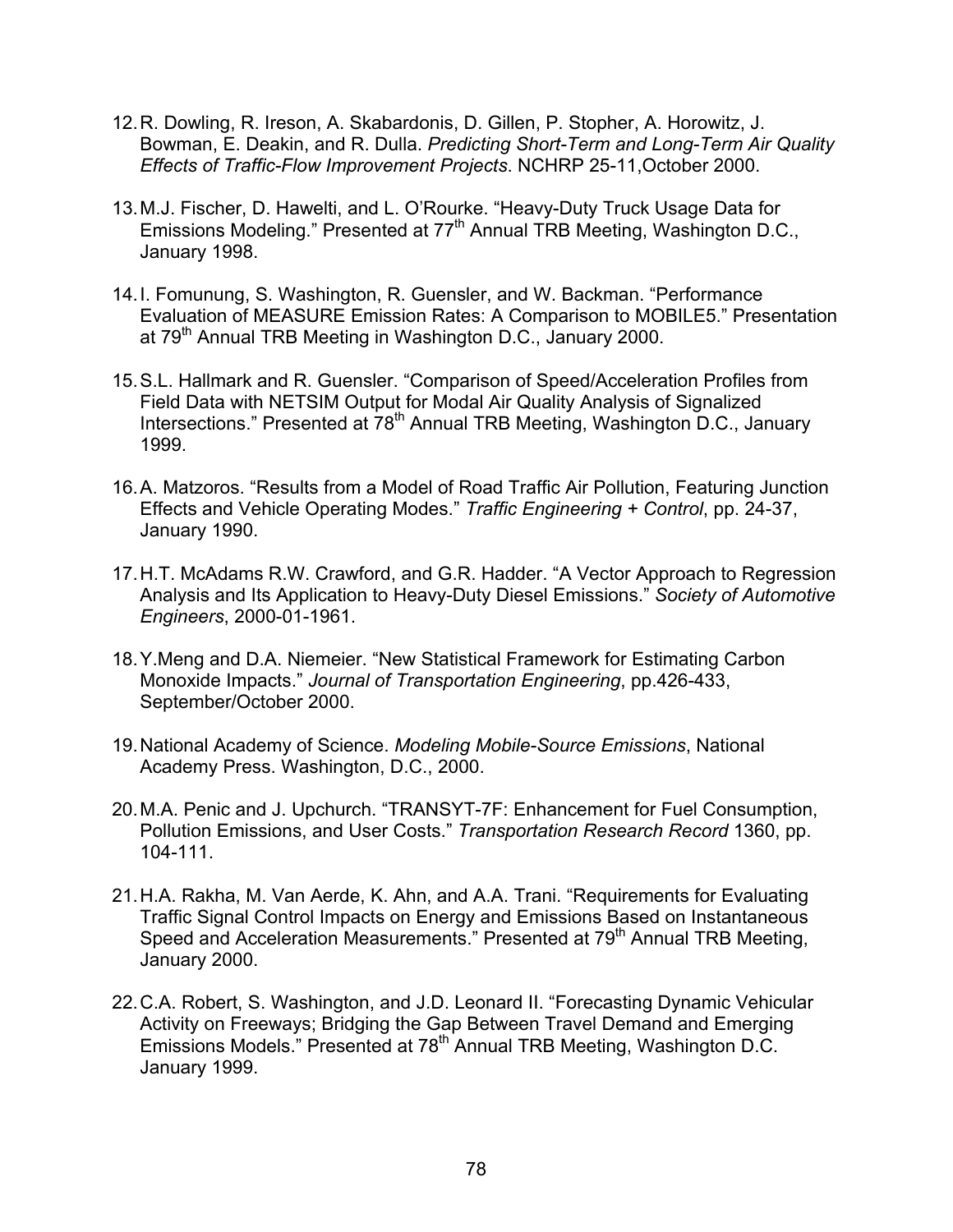- 23. N.M. Rouphail, H. C. Frey, J.D. Colyar, and A. Unal. "Vehicle Emissions and Traffic Measures: Exploratory Analysis of Field Observations at Signalized Arterials." Presented at 80<sup>th</sup> Annual TRB Meeting, Washington D.C. January 2001.
- 24. Jack Faucett Associates, and Sierra Research, Inc. *Evaluation of MOBILE Vehicle Emission Model.* June 1994.
- 25. D. Schulz, T. Younglove, and M. Barth. "Statistical Analysis and Model Validation of Automobile Emissions." Journal of Transportation and Statistics, pp. 29-38, September 2000.
- 26. R.B. Singh and A.H. Huber. "Development of a Microscale Emissions Factor Model for CO for Predicting Real-Time Motor Vehicle Emissions." *Journal of the Air & Waste Management Association*, Vol. 50, November 2000.
- 27. A. Skabardonis. "Modeling Framework for Estimating Emissions in Large Urban Areas." *Transportation Research Record* 1587, pp. 85-95, 1997.
- 28. P.R.Stopher. "Deficiencies of Travel-Forecasting Methods Relative to Mobile Emissions." *Journal of Transportation Engineering*, Vol. 119, No.5, September/October, 1993.
- 29. U.S. Environmental Protection Agency. *User's Guide to MOBILE5.* AEPA-AA-TEB-94-01. May 1994.
- 30. U.S. Environmental Protection agency, *Assessing the Emissions and Fuel Consumption Impacts of Intelligent Transportation Systems (ITS).* EPA 231-R-98- 007, December 1998.
- 31. U.S. Environmental Protection Agency (EPA). *AP-42: Compilation of Air Pollution Emission Factors: Mobile Sources.* http://www.epa.gov/oms/ap42.htm, 1998.
- 32. M. Venigalla and D. Pickrell. "Implications of Transient Mode Duration for Spatially Disaggregated High-Resolution Emissions Inventory Studies." *Transportation Research Record* 1587, pp. 63-72, 1997.
- 33. S. Washburn, J. Seet and F. Mannering. "Statistical Modeling of Vehicle Emissions from Inspection/Maintenance Testing Data: An Exploratory Analysis." Revised for Transportation Research, Part A, February 21, 2000.
- 34. S. Washington, J. Wolf, and R. Guensler. "Binary Recursive Partitioning Method for Modeling Hot-Stabilized Emissions from Motor Vehicles." *Transportation Research Record* 1587, pp. 96-105, 1997.